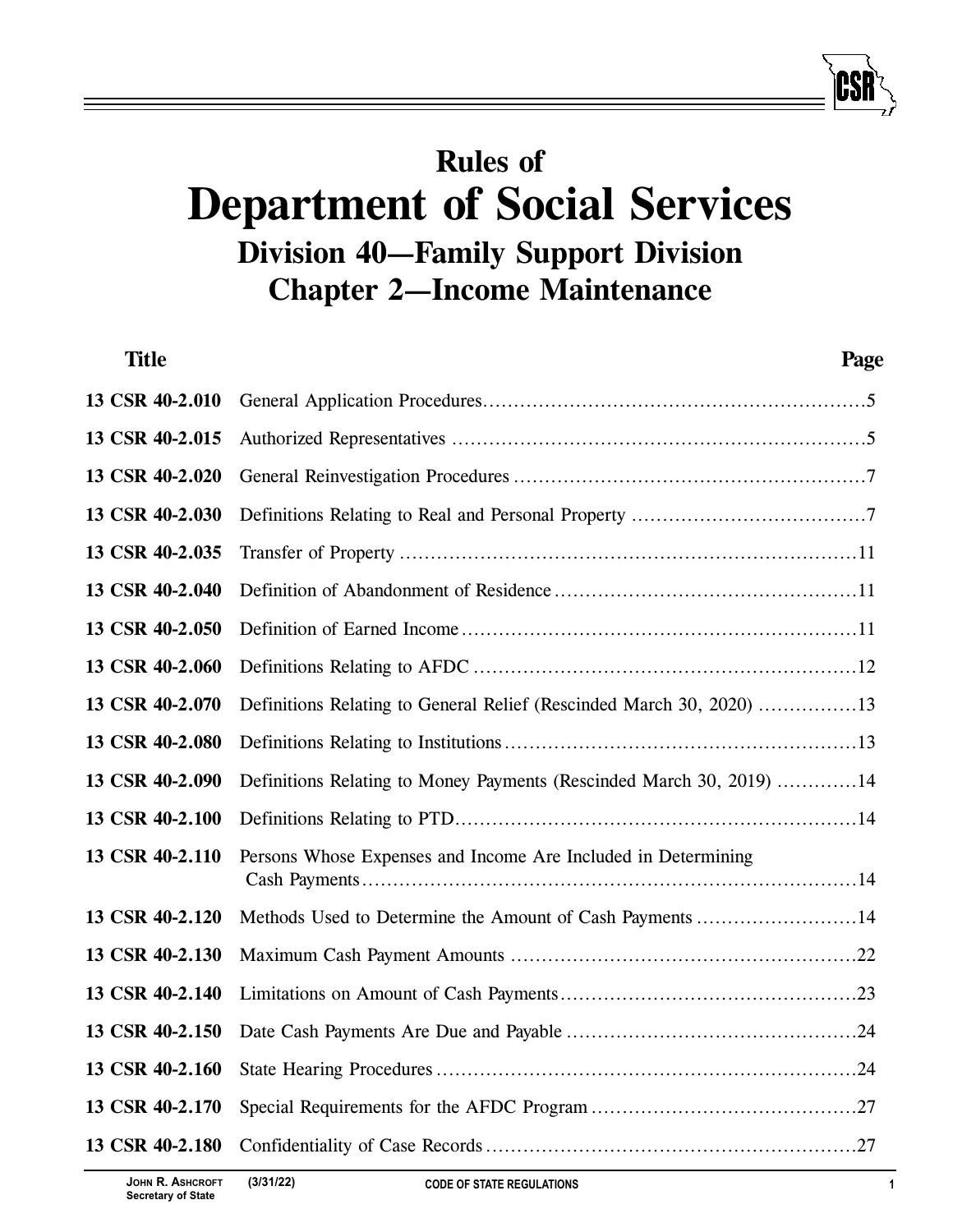

| 13 CSR 40-2.190 |                                                                                                                                      |
|-----------------|--------------------------------------------------------------------------------------------------------------------------------------|
| 13 CSR 40-2.200 |                                                                                                                                      |
| 13 CSR 40-2.210 | State Emergency Assistance Program (Rescinded November 30, 2020)29                                                                   |
| 13 CSR 40-2.220 | Families Deemed to be Receiving AFDC for Purposes of Title XIX                                                                       |
| 13 CSR 40-2.230 |                                                                                                                                      |
| 13 CSR 40-2.240 | Medicaid Eligibility in General Relief Prior to Application                                                                          |
| 13 CSR 40-2.250 | Resource Eligibility Standards for Title XIX Under the Poverty Level                                                                 |
| 13 CSR 40-2.260 |                                                                                                                                      |
| 13 CSR 40-2.270 | Determining Eligibility for Qualified Medicare Beneficiaries30                                                                       |
| 13 CSR 40-2.280 |                                                                                                                                      |
| 13 CSR 40-2.290 | Compensation for Legal Representation of General Relief Recipient<br>in Successful Supplemental Security Income Appeal               |
| 13 CSR 40-2.300 | Definitions Which Are Applicable for Benefit Programs Funded by the<br>Temporary Assistance for Needy Families (TANF) Block Grant 31 |
| 13 CSR 40-2.305 | Prohibition Against the Payment of Temporary Assistance to a Person<br>Who Has Been Convicted of Certain Felony Drug Offenses32      |
| 13 CSR 40-2.310 | Requirements as to Eligibility for Temporary Assistance 32                                                                           |
| 13 CSR 40-2.315 | Work Activity and Work Requirements for Recipients of Temporary                                                                      |
| 13 CSR 40-2.320 | Prohibition Against Displacing Existing Workers Through Work Activities                                                              |
| 13 CSR 40-2.325 | Prohibition Against Payment of Temporary Assistance to Families That                                                                 |
| 13 CSR 40-2.330 | Reduction of Temporary Assistance for Noncooperation in Establishing                                                                 |
| 13 CSR 40-2.335 | Assignment of Certain Support Rights as a Condition for the Receipt of                                                               |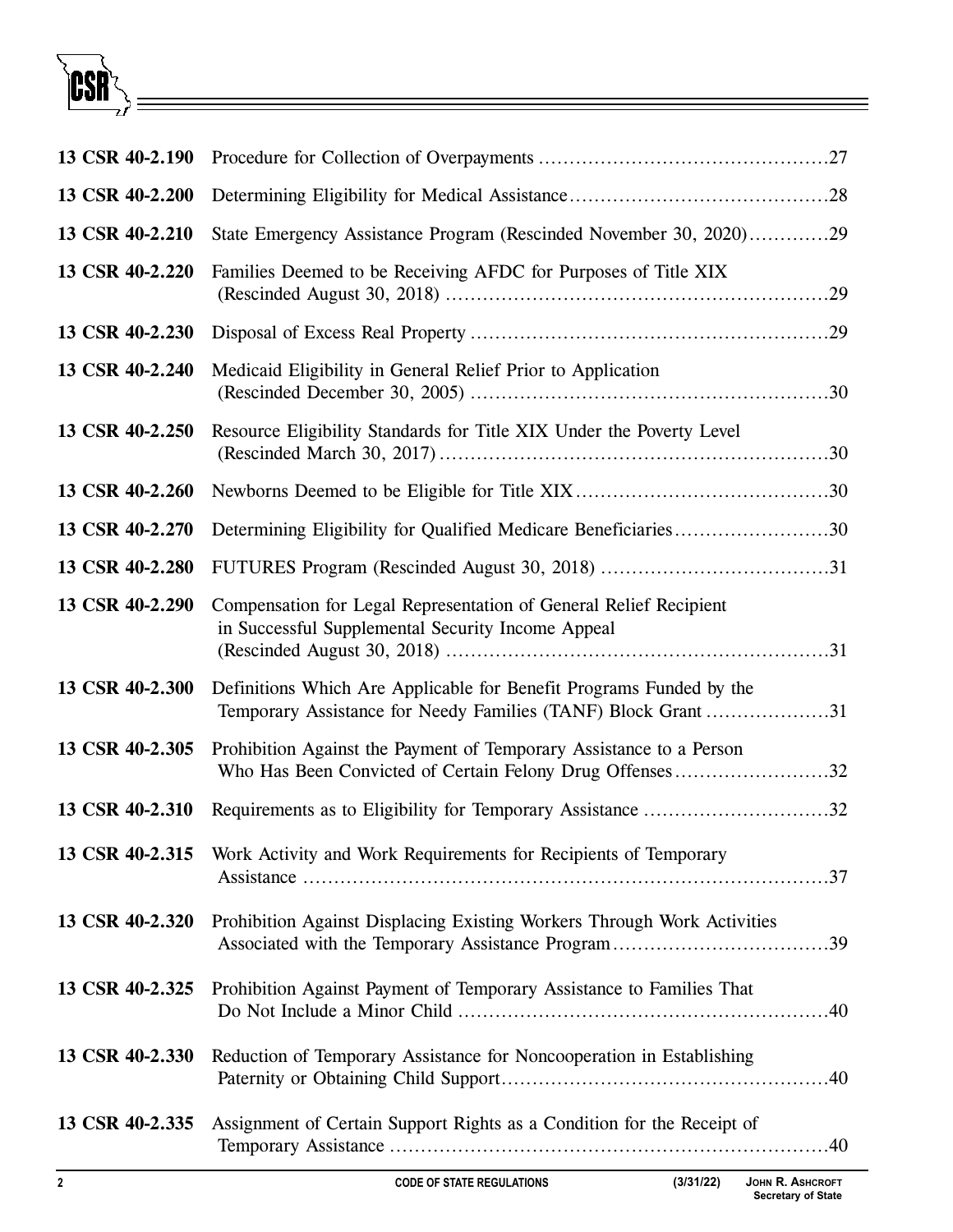| 13 CSR 40-2.340 | Prohibition Against Payment of Temporary Assistance to Teenage Parents<br>Who Do Not Attend High School or Other Equivalent Training 41                                                                     |
|-----------------|-------------------------------------------------------------------------------------------------------------------------------------------------------------------------------------------------------------|
| 13 CSR 40-2.345 | Prohibition Against Payment of Temporary Assistance to Teenage Parents                                                                                                                                      |
| 13 CSR 40-2.350 |                                                                                                                                                                                                             |
| 13 CSR 40-2.355 | Prohibition Against Payment of Temporary Assistance Benefits to a<br>Person Found to Have Fraudulently Misrepresented Residence in                                                                          |
| 13 CSR 40-2.357 |                                                                                                                                                                                                             |
| 13 CSR 40-2.360 | Prohibition Against Payment of Temporary Assistance to Certain Persons<br>Fleeing to Avoid Prosecution, or Custody or Confinement After Conviction44                                                        |
| 13 CSR 40-2.365 | Prohibition Against Payment of Temporary Assistance on Behalf of<br>Minor Children Who Are Absent from the Home for a Significant                                                                           |
| 13 CSR 40-2.370 | Requirement that All Recipients for the Payment of Temporary Assistance<br>Shall Complete an Assessment and May Be Required To Complete an                                                                  |
| 13 CSR 40-2.375 |                                                                                                                                                                                                             |
| 13 CSR 40-2.380 |                                                                                                                                                                                                             |
| 13 CSR 40-2.390 |                                                                                                                                                                                                             |
| 13 CSR 40-2.395 |                                                                                                                                                                                                             |
|                 | 13 CSR 40-2.400 Definitions for the Screening and Testing for the Illegal Use of Controlled<br>Substances by Temporary Assistance Applicants and Recipients 46                                              |
| 13 CSR 40-2.410 | Screening Temporary Assistance Applicants and Recipients for Illegal Use                                                                                                                                    |
| 13 CSR 40-2.420 | Testing for the Illegal Use of a Controlled Substance by Applicants and                                                                                                                                     |
| 13 CSR 40-2.430 | Substance Abuse Treatment Program for Temporary Assistance Recipients49                                                                                                                                     |
| 13 CSR 40-2.440 | Hearings for Proceedings under 13 CSR 40-2.400 through 13 CSR 40-2.45049                                                                                                                                    |
| 13 CSR 40-2.450 | Assignment of a Protective Payee Over Temporary Assistance Benefits<br>When the Head-of-Household is Declared Ineligible for Temporary<br>Assistance Pursuant to 13 CSR 40-2.400 through 13 CSR 40-2.440 50 |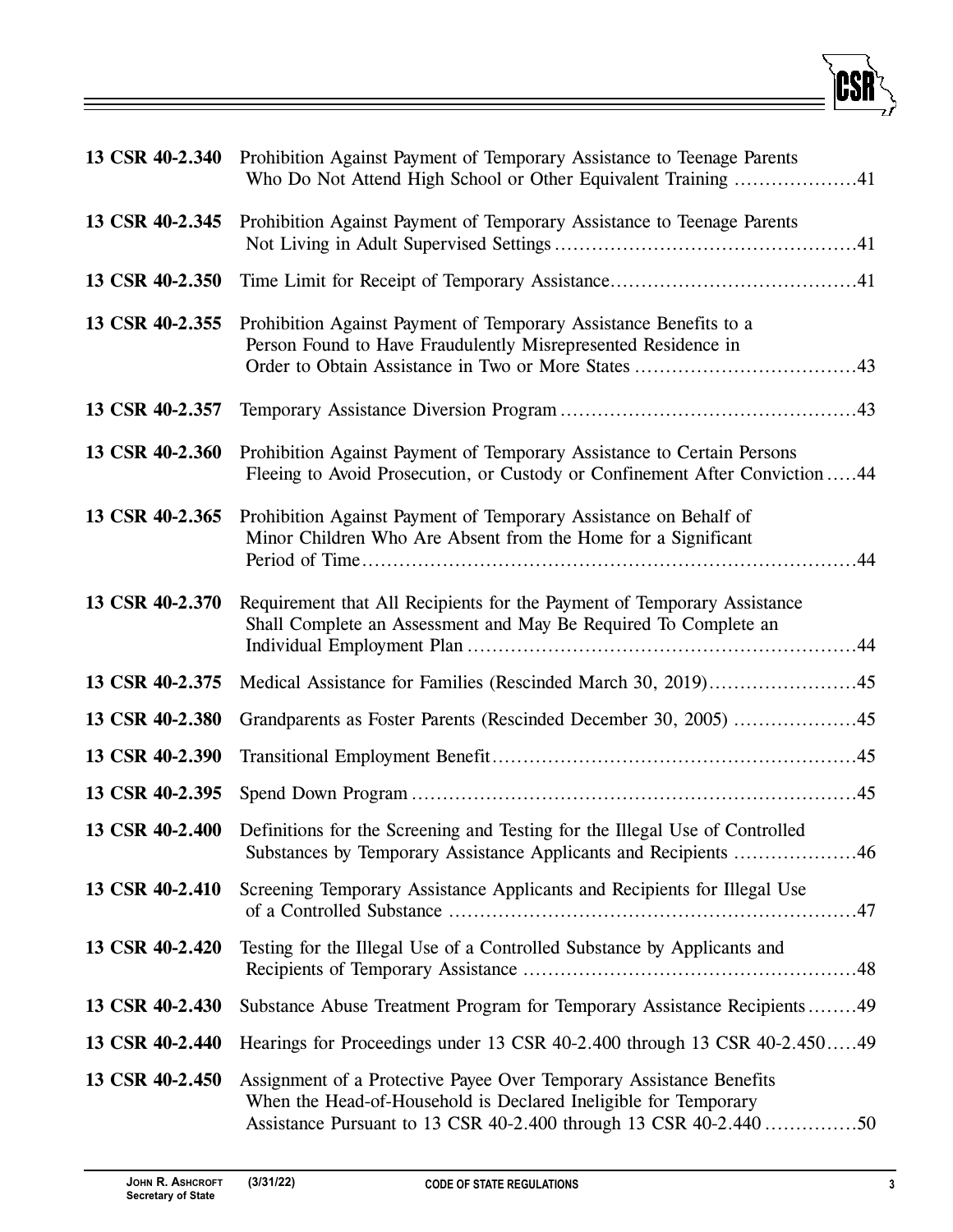

# **Title 13—DEPARTMENT OF SOCIAL SERVICES Division 40—Family Support Division Chapter 2—Income Maintenance**

# **13 CSR 40-2.010 General Application Procedures**

## *PURPOSE: This rule defines the application procedures for Income Maintenance cases.*

(1) Any person shall have the right to file an application included herein for any type of assistance or service administered by the Family Support Division. The Family Support Division shall inform the applicant of the types of assistance and services which are available, the requirements of eligibility, and additional information necessary, if any, to determine eligibility.

(2) Applications must be approved or denied in accordance with the timeframes established by federal and state law except when—

(A) The application is incomplete or is missing information that is necessary to complete an eligibility determination; or

(B) The division cannot reach a decision because the applicant or an examining physician delays or fails to provide the information necessary to make an eligibility determination.

(3) Failure to make a decision within the timeframes established by federal and state law does not result in an automatic determination that the applicant is eligible for any type of assistance or service.

(4) Applications submitted by mail, telephone, or any commonly available electronic means shall be accepted and treated the same as an in-person filing of an application.

(5) An application is not considered complete without a signature. Signature shall include electronic, telephonically recorded, and handwritten signatures.

(6) All information provided to the Family Support Division, shall be true, accurate, and complete.

(7) The participant and applicant shall disclose all information which may impact eligibility for any Income Maintenance program. The participant and applicant have a continuing obligation to notify the division if any information specified in the application changes within ten (10) days of the change. The continuing duty includes, but is not limited to, disclosing any changes in income of the participant or household member, changes in residence or mailing address, and the addition or removal of any individual from the household whose information is or was required to be submitted.

*AUTHORITY: sections 207.022 and 660.017, RSMo 2016.\* This version filed March 24, 1976. Previous versions of this rule which were merged to form this rule: 1) Original rule filed Feb. 20, 1947, effective March 2, 1947; 2) Original rule filed Nov. 3, 1950, effective Nov. 13, 1950. Amended: June 20, 1951, effective June 30, 1951. Amended: Sept. 26, 1951, effective Oct. 6, 1951. Amended: June 13, 1974, effective June 23, 1974; 3) Original rule filed Nov. 3, 1950, effective Nov. 13, 1950. Amended: June 15, 1967, effective June 25, 1967. Amended: June 6, 1968, effective June 16, 1968. Amended: July 1, 1968, effective July 10, 1968. Amended: June 1, 1971, effective June 10, 1971. Amended: June 13, 1974, effective June 23, 1974; and 4) Original rule filed June 30, 1972, effective July 9, 1972. Amended: March 1, 1973, effective March 10, 1973. Amended: June 13, 1974, effective June 23, 1974. Emergency amendment filed Aug. 3, 1987, effective Aug. 13, 1987, expired Dec. 1, 1987. Amended: Filed Aug. 3, 1987, effective Jan. 14, 1988. Amended: Filed July 31, 2013, effective Feb. 28, 2014. Amended: Filed Sept. 27, 2018, effective May 30, 2019.* 

*\*Original authority: 207.022, RSMo 2014 and 660.017, RSMo 1993, amended 1995.*

# **13 CSR 40-2.015 Authorized Representatives**

*PURPOSE: This rule defines the procedures for appointing authorized representatives for participants in MO HealthNet programs and the parameters of their powers and authority*.

*PUBLISHER'S NOTE: The secretary of state has determined that the publication of the entire text of the material which is incorporated by reference as a portion of this rule would be unduly cumbersome or expensive. This material as incorporated by reference in this rule shall be maintained by the agency at its headquarters and shall be made available to the public for inspection and copying at no more than the actual cost of reproduction. This note applies only to the reference material. The entire text of the rule is printed here.* 

(1) Scope. This regulation defines the procedures for the appointment of an authorized representative for participants in MO Health-

Net programs and specifies the parameters of the authorized representative's powers and authority. This regulation shall only apply to MO HealthNet programs.

(2) For purposes of this rule, the following terms shall mean:

(A) "Attorney-in-fact" shall mean an individual or corporation appointed to act as agent of a principal in a written power of attorney that may be durable or not durable. The written power of attorney shall comply with Chapter 404, RSMo;

(B) "Authorized representative" shall mean an individual person at least eighteen (18) years of age or an organization designated by the participant to act on behalf of the participant, the participant's children, or any members of the MO HealthNet household at any time for any MO HealthNet program;

(C) "Conservator" or "Guardian" shall mean one appointed by a Missouri court under the authority of Chapter 475, RSMo, or if a foreign guardian or conservator is in compliance with the authority of Chapter 475, RSMo, to have the care and custody of the estate of a minor or a disabled person;

(D) "MO HealthNet programs" shall mean the MO HealthNet benefits provided to participants under the MO HealthNet programs including, but not limited to, MO HealthNet for the Aged, Blind, and Disabled (MHABD) program, MO HealthNet for Families (MHF) program, the Adult Expansion Group (AEG) pursuant to Article IV Section 39(c) of the *Missouri Constitution*, MO HealthNet for Kids (MHK) program, MO HealthNet for Pregnant Women (MPW) program, and Uninsured Women's Health Services (UWHS) program. MO HealthNet programs also include presumptive eligibility for any of the above programs; and

(E) "Participant" shall mean any adult, or emancipated minor individual who has applied for, or is receiving, or has been denied benefits from the MO HealthNet programs administered by the division.

(3) The appointment of an authorized representative shall comply with the following requirements:

(A) A participant must knowingly designate the appointment of an authorized representative;

(B) A participant is permitted at the time of application and at any other time to appoint an authorized representative;

(C) The participant may at any time designate a person or organization to serve as authorized representative by a document that complies with subsection (3)(D) submitted by mail, in-person, facsimile, or electronically.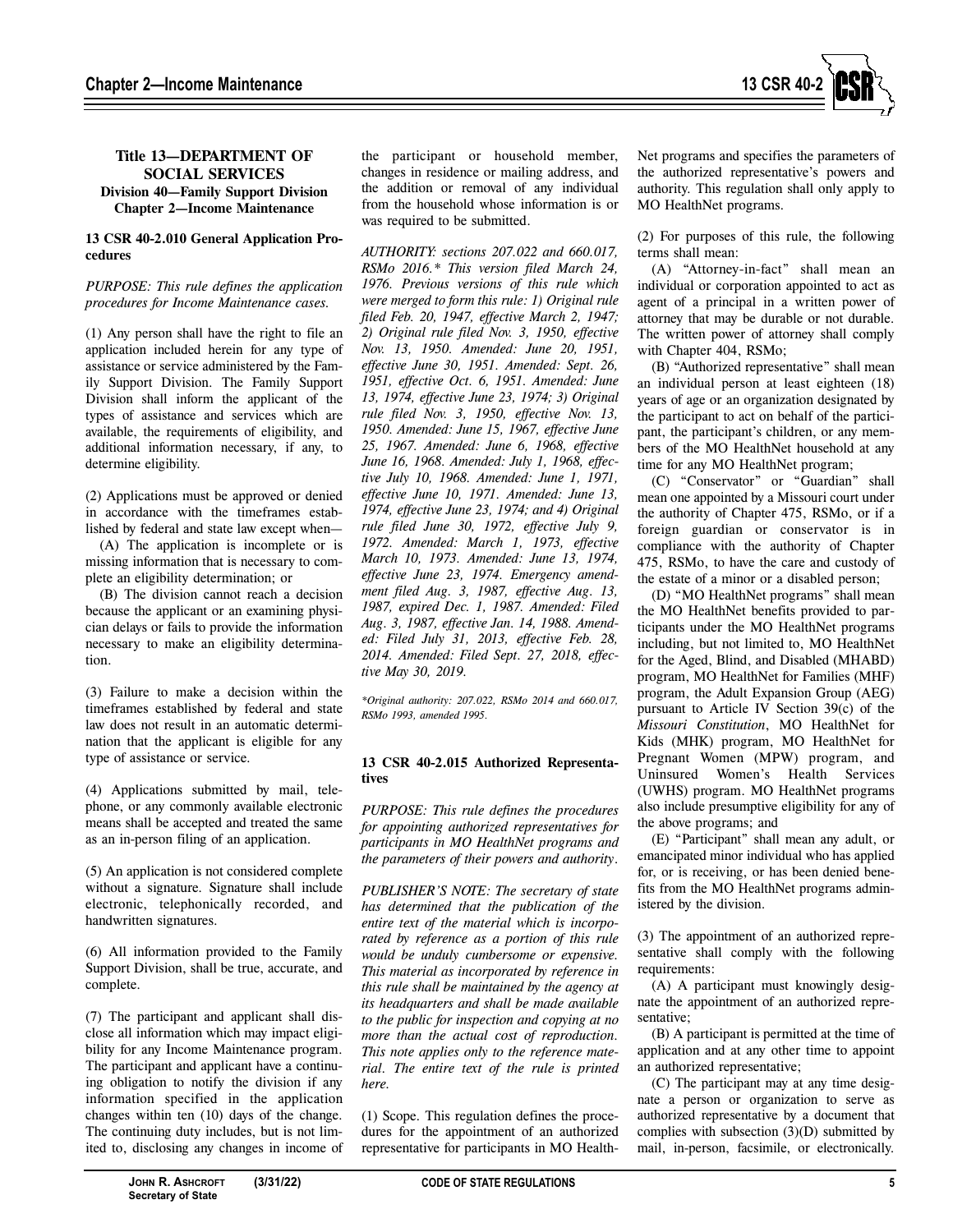

The appointment of the authorized representative shall be signed by the participant. The appointment may, but is not required to be, on a form provided by the division. The participant's signature can be handwritten, stamped, electronic, telephonically recorded, or by any other method accepted by the division; and

(D) The designation of authorized representative under subsection (3)(C) shall include the following information:

1. The name of the person or organization designated to serve as the authorized representative;

2. The address of the authorized representative and the mailing address of the authorized representative (if different);

3. A phone number for the authorized representative; and

4. An attestation substantially in the following format: "In appointing my authorized representative, I understand that I will be legally bound and responsible for the actions of my appointed representative with respect to my application for or participation in the MO HealthNet program." The attestation shall also contain or be accompanied by a signed authorization compliant with the Health Insurance Portability and Accountability Act (HIPAA) for the Department of Social Services to release protected health information to the authorized representative.

(4) The division shall not release participant information to an authorized representative until the division has received a HIPAA compliant authorization and designation of authorized representative. This section shall not apply to a request for release of participant information from the participant's attorney, participant's spouse, attorney-in-fact, guardian or conservator, or court appointed public administrator.

(5) The participant cannot designate an authorized representative if the participant is incompetent as determined by a court of competent jurisdiction or the participant's cognitive function is impaired to the extent the participant lacks the ability to make a willful, knowing decision.

(6) An authorized representative designation is void to the extent its creation was induced by fraud, duress, or undue influence or at the time of creation, the participant was incompetent or impaired.

(7) The participant may designate more than one (1) individual or organization to serve as the authorized representative at any given time to assist with MO HealthNet programs.

(8) If the division receives conflicting instructions or information from more than one (1) authorized representative, the division will consult with the authorized representatives to resolve the conflict. The division may also consult directly with and request instructions from the participant or the participant's court appointed legal guardian or conservator or attorney-in-fact. If the participant is represented by an attorney who has filed a written entry of appearance, the division will consult with the attorney first before consulting with the participant. The division may require the participant, the participant's guardian or conservator, attorney-in-fact, and/or the authorized representatives to provide documentation, additional information and written confirmation of instructions. The division shall make the final decision resolving the conflict between the authorized representatives where consensus cannot be reached. The division shall issue written findings resolving any factual dispute and issue a written decision. If the individual/applicant is aggrieved by the decision, he/she may request administrative review pursuant to section 208.080, RSMo.

(9) The participant's designation of an authorized representative by mail, telephone, or any commonly available electronic means, other than social media, shall be accepted and treated the same as an in-person designation as long as the designation complies with subsection  $(3)(D)$ .

(10) A participant shall be bound and liable for all actions taken or facts submitted by any of the participant's authorized representatives.

(11) The authorized representative shall not make a false statement or misrepresentation, willfully conceal information, or fail to report or disclose any fact or event required to be reported by any law, regulation, or rule of this state or the United States.

(12) If an organization is appointed as an authorized representative—

(A) The organization shall provide in writing the name, address, and phone number of an individual within the organization who shall serve as a contact person for the division within ten (10) days of appointment of the organization as the authorized representative, if not provided by the participant. The organization shall notify the division in writing of any change in the name and contact information for the contact person within ten (10) days of the change;

(B) An organization shall provide within ten (10) days upon request by the division written verification that an individual purporting to be a member or employee of the organization acting as an authorized representative is acting within the authority of the organization. The verification shall be provided by another member or employee of the organization and cannot be provided by the individual who is the subject of the request by the division; and

(C) As required by 42 CFR 435.923(e), the provider, staff member, or volunteer of the organization shall affirm and agree that, as a condition of serving as an authorized representative, he or she will adhere to section 208.155, RSMo, 42 CFR part 431, subpart F, and 45 CFR 155.260(f) (relating to confidentiality of information), 42 CFR 447.10 (relating to the prohibition against reassignment of provider claims as appropriate for a facility or an organization acting on the facility's behalf), as well as other relevant state and federal laws concerning conflicts of interest and confidentiality of information.

(13) Department of Social Services employees may contact the participant to verify the appointment of an authorized representative, discuss with the participant information provided by the authorized representative, and for any other purposes and, notwithstanding the availability of the authorized representative, may communicate directly with the participant at any time the department deems appropriate.

(14) Subject to the requirements of section (3), the participant may revoke or modify the designation of an authorized representative and appoint another authorized representative to represent him or her at any time. The participant may modify the authority of the authorized representative to act at any time. To revoke or modify the authority of an authorized representative the participant shall submit a signed and dated statement revoking or modifying the designation of the authorized representative or the authority to act to the division and the authorized representative. The revocation shall be effective on the date that it is received by the division.

(15) No authorized representative shall make willfully false statements, coerce, threaten, or harass any participant who wishes to revoke or modify the authority of the authorized representative in order to prevent or dissuade the individual from revoking or modifying the authorized representative relationship. The division will no longer accept the authorized representative as acting on behalf of the participant should the division determine this has occurred.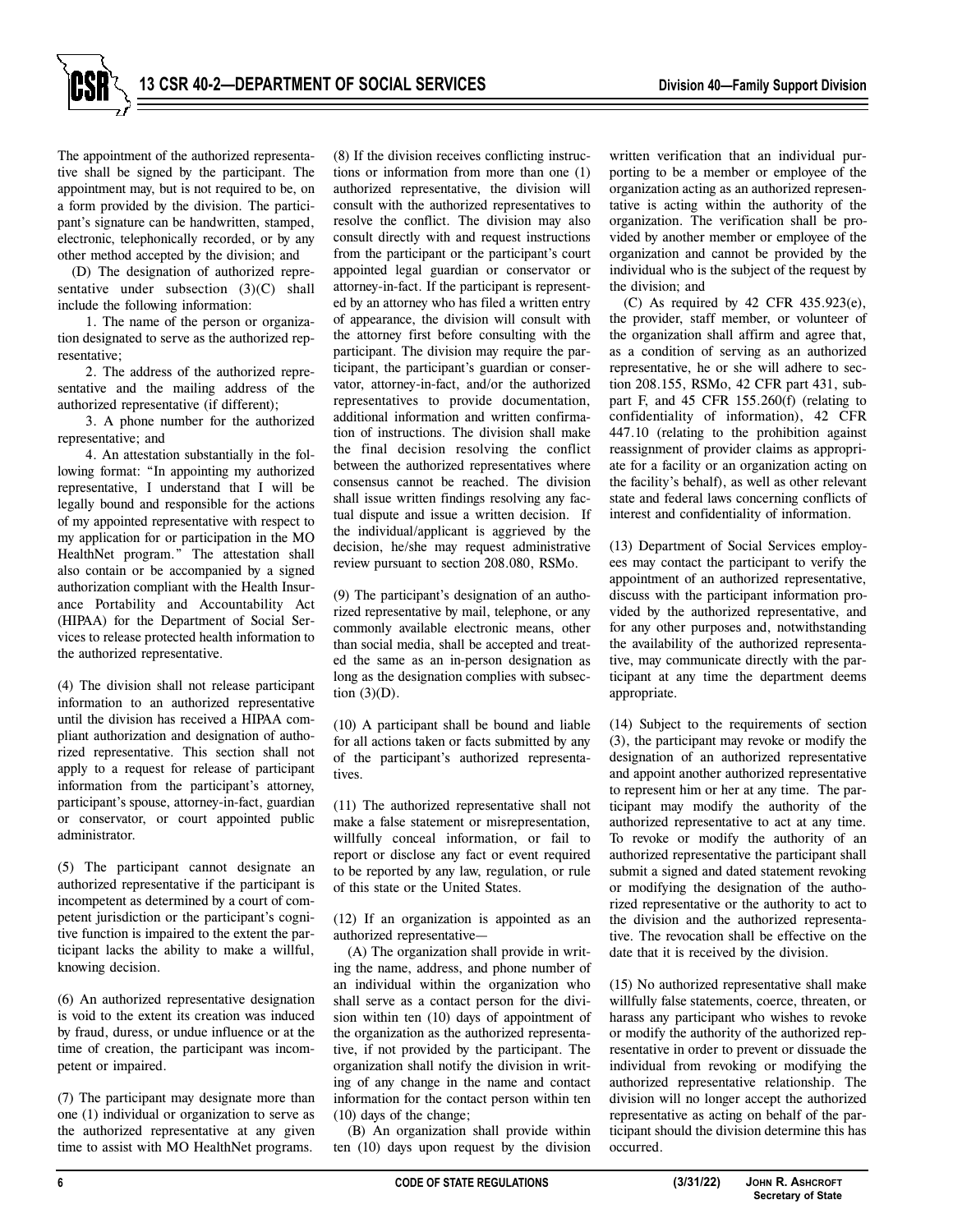

(16) The death of the participant shall terminate the authority of the authorized representative to act as of the day of the participant's death. However, the death of the participant shall not stay the authority of the authorized representative to assist with an application filed with the family support division prior to the participant's death until the application is approved or rejected and any hearing rights have expired. The death of the participant shall also not stay the authority of the authorized representative to assist with payment of MO HealthNet benefits owed prior to the participant's death.

(17) An appointment as an authorized representative is non-transferrable and may not be delegated by the individual or the organization acting as an authorized representative to another individual or organization.

(18) A court-appointed legal guardian and/or conservator; a public administrator who has been appointed a participant's legal guardian; participant's spouse; an attorney-in-fact; and an attorney at law, authorized to practice in the state of Missouri, may represent a participant and receive information about the participant's application for a MO HealthNet program or hearing at any stage of the application process without having to submit an authorized representative form, but shall—

(A) Notify the division when the authority to represent the participant changes or terminates for any reason. The authority to act as the participant's representative shall terminate upon death of the participant;

(B) Provide the division in writing a current address, phone number, and e-mail or facsimile number. An attorney shall provide his or her Missouri bar number;

(C) A court-appointed legal guardian or public administrator who has been appointed a participant's legal guardian shall submit to the division a copy of his or her letters of appointment or a copy of the court order appointing him or her to act as the participant's legal guardian;

(D) A participant who has a court-appointed guardian and/or conservator cannot revoke or limit the authority of the guardian and/or conservator absent a court order; and

(E) An attorney-in-fact shall submit to the division the powers or authority of the attorney-in-fact to represent the participant or act as the authorized representative. An attorneyin-fact other than a durable power of attorney shall not represent the participant or serve as an authorized representative if the authority to so act is not included within the terms of his or her appointment.

(19) This rule hereby incorporates by reference the following provisions and definitions from the *Code of Federal Regulations* (CFR) listed below as published by the Office of the Federal Register, 800 North Capitol St. NW, Suite 700, Washington, DC 20408, and which is located on the website of the U.S. Government Publishing Office at https://www.govinfo.gov/app/collection/CFR. This rule does not incorporate any subsequent amendments or additions:

(A) 42 CFR 435.923, October 20, 2021; (B) 42 CFR 431 Subpart F, October 20, 2021;

(C) 45 CFR 155.260, October 20, 2021; and

(D) 42 CFR 447.10, October 20, 2021.

*AUTHORITY: sections 207.010, 207.022, 208.991, and 660.017, RSMo 2016.\* Original rule filed June 30, 2015, effective Dec. 30, 2015. Emergency amendment filed Oct. 5, 2021, effective Oct. 20, 2021, expired April 17, 2022. Amended: Filed Oct. 5, 2021, effective April 30, 2022.* 

*\*Original authority: 207.010, RSMo 1945, amended 1949, 1953, 1973, 2014; 207.022, RSMo 2014; 208.991, RSMo 2013; and 660.017, RSMo 1993, amended 1995.*

## **13 CSR 40-2.020 General Reinvestigation Procedures**

*PURPOSE: This rule provides general guidelines for conducting annual reviews (reinvestigations) of a participant's eligibility for programs administered by the Family Support Division.* 

(1) The Family Support Division shall reinvestigate all Temporary Assistance, Supplemental Aid to the Blind, Blind Pension, Supplemental Payments, MO HealthNet, and Supplemental Nursing Care cases at least once every twelve (12) months.

(A) The division shall conduct reinvestigations for MO HealthNet, Supplemental Aid to the Blind, Supplemental Payments, and Supplemental Nursing Care in compliance with section 208.990, RSMo and any other federal requirements relevant to these programs that are not referenced by that statute.

(B) Reinvestigations for Blind Pension and Temporary Assistance shall be supplemented by more frequent reinvestigations whenever deemed advisable.

(2) This rule does not apply to the Supplemental Nutrition Assistance Program (SNAP or Food Stamps); however, information obtained from a SNAP recertification, pursuant to 7 CFR 273.14 may be used to complete an annual review under this rule, subject to verification requirements specific to the program that is under review.

(3) Subject to subsection  $(1)(A)$  of this rule, and subject to other laws or rules governing the eligibility determination for Blind Pension or Temporary Assistance, if any, the division shall give a participant at least ten (10) days to comply with any request for verification, information, or documentation related to a reinvestigation. If a participant does not comply with such a request within the time period allotted, the division may take action to close the participant's case.

*AUTHORITY: sections 207.022 and 660.017, RSMo 2016.\* Original rule filed May 8, 1948, effective May 18, 1948. Amended: Filed July 20, 1949, effective July 30, 1949. Amended: Filed Nov. 3, 1950, effective Nov. 13, 1950. Amended: Filed Sept. 26, 1951, effective Oct. 6, 1951. Amended: Filed Nov. 4, 1954, effective Nov. 14, 1954. Amended: Filed Feb. 27, 1974, effective March 9, 1974. Amended: Filed Feb. 6, 1975, effective Feb. 16, 1975. Amended: Filed June 1, 1977, effective Sept. 11, 1977. Amended: Filed July 11, 1979, effective Oct. 11, 1979. Amended: Filed Feb. 9, 1987, effective May 11, 1987. Amended: Filed Sept. 27, 2018, effective May 30, 2019.* 

*\*Original authority: 207.022, RSMo 2014 and 660.017, RSMo 1993, amended 1995.* 

## **13 CSR 40-2.030 Definitions Relating to Real and Personal Property**

*PURPOSE: This rule defines the real and personal property considered in determining eligibility for assistance and how the value of that property is determined.* 

(1) In determining eligibility for public assistance, the Family Support Division (FSD) shall consider property of any kind or character which the claimant owns or possesses or has an interest in, of which s/he is the record or beneficial owner, less encumbrances of record.

(2) For programs applying the Old Age Assistance (OAA), Permanent and Total Disability (PTD) criteria, and General Relief (GR) applicants and recipients, the home, as referenced in section 208.010, RSMo, is defined as the principal place of residence of the claimant. For town or city property, lots on which there is no dwelling and which adjoin the residence are considered a part of the home (regardless of the number of lots so long as they are in the same city block). For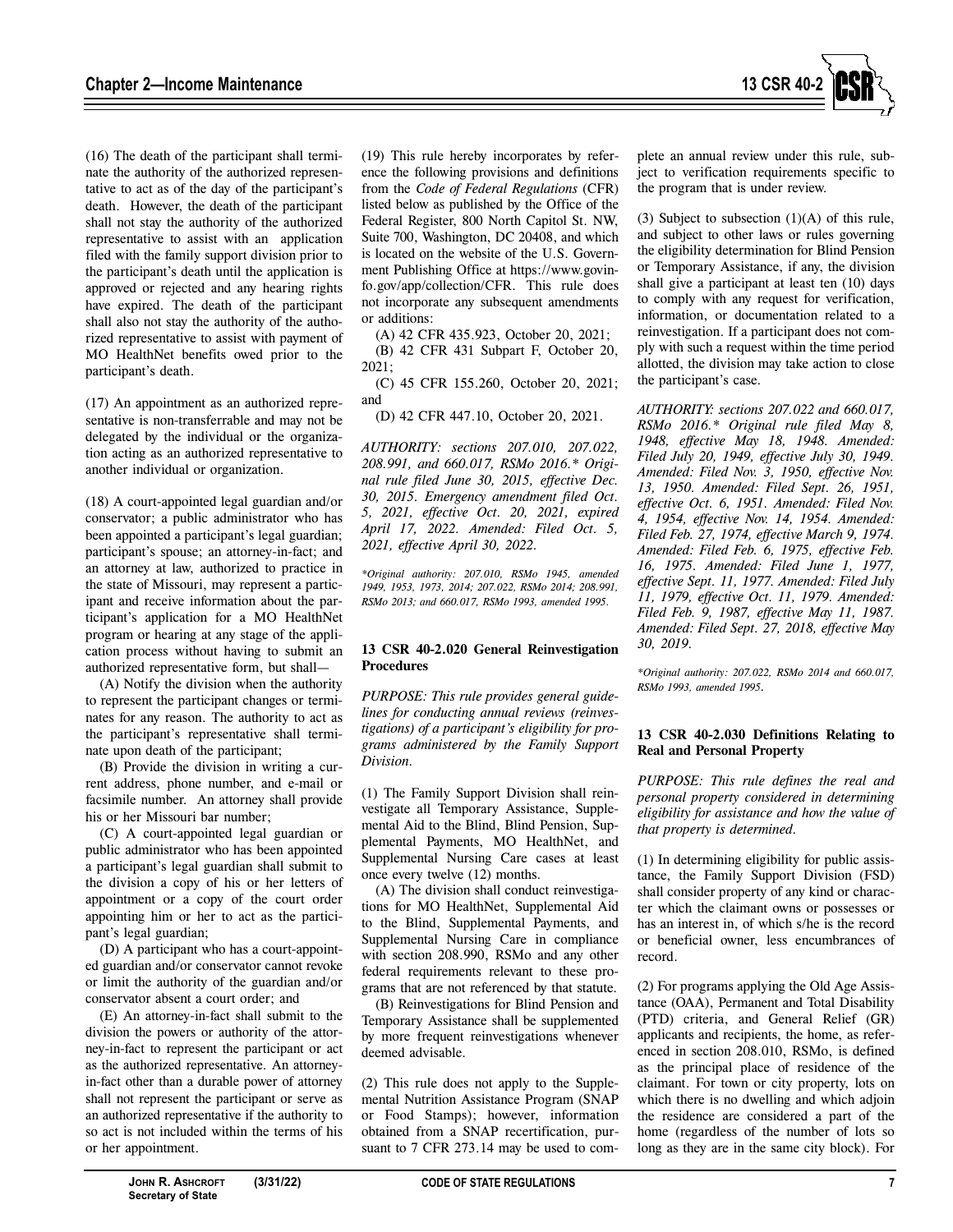

rural property, the acreage on which the home is located plus any adjoining acreage will be considered part of the home. (Property will be considered as adjoining even though a road may separate two (2) tracts.)

(3) In determining eligibility for public assistance and blind pension, the value of real property will be its current market value if sold on the open market. *(Original rule filed Nov. 4, 1954, effective Nov. 14, 1954.)*

(4) The value of a life insurance policy at any time shall be the cash surrender value of the policy, minus the amount of any lien, loan, accrued interest payments or assigned portion of the policy. *(Original rule filed Feb. 20, 1947, effective March 2, 1947.)*

(5) Personal property is defined as household goods, jewelry, farm surpluses, livestock, farm or business machinery or equipment, automobiles and trucks, and similar items. *(Original rule filed Feb. 20, 1947, effective March 2, 1947.)* 

(6) The total amount on deposit in a joint bank account of which the applicant is one of the owners is considered as available to the applicant unless there is verification that the money placed in the account or a definite portion of it belongs to the other joint owner, who is not applying for or receiving public assistance. When both or all the owners of a joint bank account are applying for or receiving assistance, each is considered as owning his/her proportionate share of the account. If the applicant states s/he has not deposited any portion of the money in the account and past circumstances of the applicant indicate that this is reasonable, the total amount on deposit will not be considered as available to the applicant. *(Original rule filed Feb. 6, 1975, effective Feb. 16, 1975.)* 

(7) In those programs applying the OAA, PTD criteria, in GR cases, and in Aid to Families with Dependent Children (AFDC) cases, in certain instances as defined in sections  $(8)$ – $(13)$  of this rule, the property will be considered as a resource which the applicant or recipient can and should use in meeting his/her needs and will not be eligible for public assistance. *(Original rule filed Feb. 6, 1975, effective Feb. 16, 1975.)* The eligibility factor of property as an available resource applies under the OAA criteria to an applicant, recipient, and spouse. In AFDC cases, the policy applies to a child and to a parent(s) or, as allowed by federal law or regulation, to stepparents or, if included in the grant, a needy nonparent caretaker relative or legal guardian with whom the child is living. In

cases receiving GR, the policy applies to an applicant or recipient and spouse and children in the home under the age of twenty-one (21). If the GR applicant or recipient is under age twenty-one (21), it applies to his/her parent(s) in the home. In programs applying the PTD criteria, the policy applies to the applicant or recipient and spouse*. (Original rule filed Nov. 3, 1950, effective Nov. 13, 1950. Amended: Oct. 20, 1967, effective Oct. 30, 1967. Amended: July 8, 1969, effective July 18, 1969. Amended: Feb. 6, 1975, effective Feb. 16, 1975.)*

(8) When an applicant or recipient of programs applying the OAA, PTD, or Aid to the Blind (AB) criteria, or the spouse with whom s/he lives owns real property which is not furnishing shelter for him/her, its current market value shall be considered an available asset and subject to the limits of section (12) of this regulation. When an applicant or recipient of programs applying the OAA, PTD, or AB criteria is under age eighteen (18) and the parent(s) with whom s/he lives owns real property which is not furnishing shelter for him/her, its current market value shall be considered an available asset and subject to the limits of section (12) of this regulation. For GR, when an applicant or recipient or the spouse with whom s/he lives owns real property which is not furnishing shelter for him/her, its current market value shall be considered an available asset and subject to the limits of section (13) of this regulation. When an applicant or recipient of GR is under age twenty-one (21) and the parent(s) with whom s/he lives owns real property which is not furnishing shelter for him/her, its current market value shall be considered an available asset and subject to the limits of section (13) of this regulation. In programs applying the OAA, PTD, AB criteria, or GR, the claimant will not be eligible for assistance on the basis of need; provided, all of the following criteria which apply are met (the value of an equity in a life estate and of burial lots shall be excluded from this computation). For AFDC cases, the limitation will be one thousand dollars (\$1000), except that burial lots must be excluded from this computation. If the value of real property does not exceed the asset limits of section (12) or (13) of the rule, it shall be counted as a part of the combination of available resources in determining eligibility.

(A) For real property in which the applicant or recipient has lived—

1. Twenty-four (24) months have elapsed since the last date on which either the claimant or spouse have occupied the dwelling except that the twenty-four (24)-

month rule will not apply to real property owned by a claimant, spouse, or both, who is a patient in a domiciliary, practical or skilled nursing home, an intermediate care facility (ICF), state hospital or medical institution; the value of this property shall be excluded in determining eligibility on the basis of available resources during the period of time the applicant or recipient is a patient in a nursing home or institution;

2. In the AFDC program, real property in which the applicant/recipient has lived will be counted as a resource the month after the month in which it is vacated for other than a temporary purpose, unless the spouse from whom the claimant is separated and the claimant own the home jointly and the spouse continues to remain in the home. In this case, the home and forty (40) adjoining acres will not be included in determining equity in resources as long as the spouse remains in the home. In the event of divorce, the equity in the property immediately must be considered a resource;

3. If a claimant or couple owns two (2) pieces of property, they shall be required to designate one (1) as their homestead and the other immediately shall be considered as an available resource. Also, when two (2) claimants marry and each owns a home in which s/he has been living, they will be required to designate one (1) of the properties as their homestead, the other immediately shall be considered as an available resource;

4. For programs applying the OAA, PTD criteria and GR applicants and recipients for town or city property, lots on which there is no dwelling and which adjoin the residence are considered a part of the home (regardless of the number of lots so long as they are in the same city block). For AFDC applicants and recipients, the land on which the home is located, up to forty (40) acres, is considered a part of the home so long as the land is adjoining, in the same city block, and there is no other dwelling on the forty (40) acres; or

5. For programs applying the OAA, PTD criteria and GR applicants and recipients, for rural property, the acreage on which the home is located plus any adjoining acreage which is a part of that farming acreage which is a part of that farming unit will be considered as part of the home. For AFDC applicants and recipients, the land on which the home is located, up to forty (40) acres, which is part of that farming unit will be considered as part of the home so long as the land is adjoining and there is no other dwelling on the forty (40) acres. (Property will be considered as adjoining even though a road may separate two (2) tracts, if the property is farmed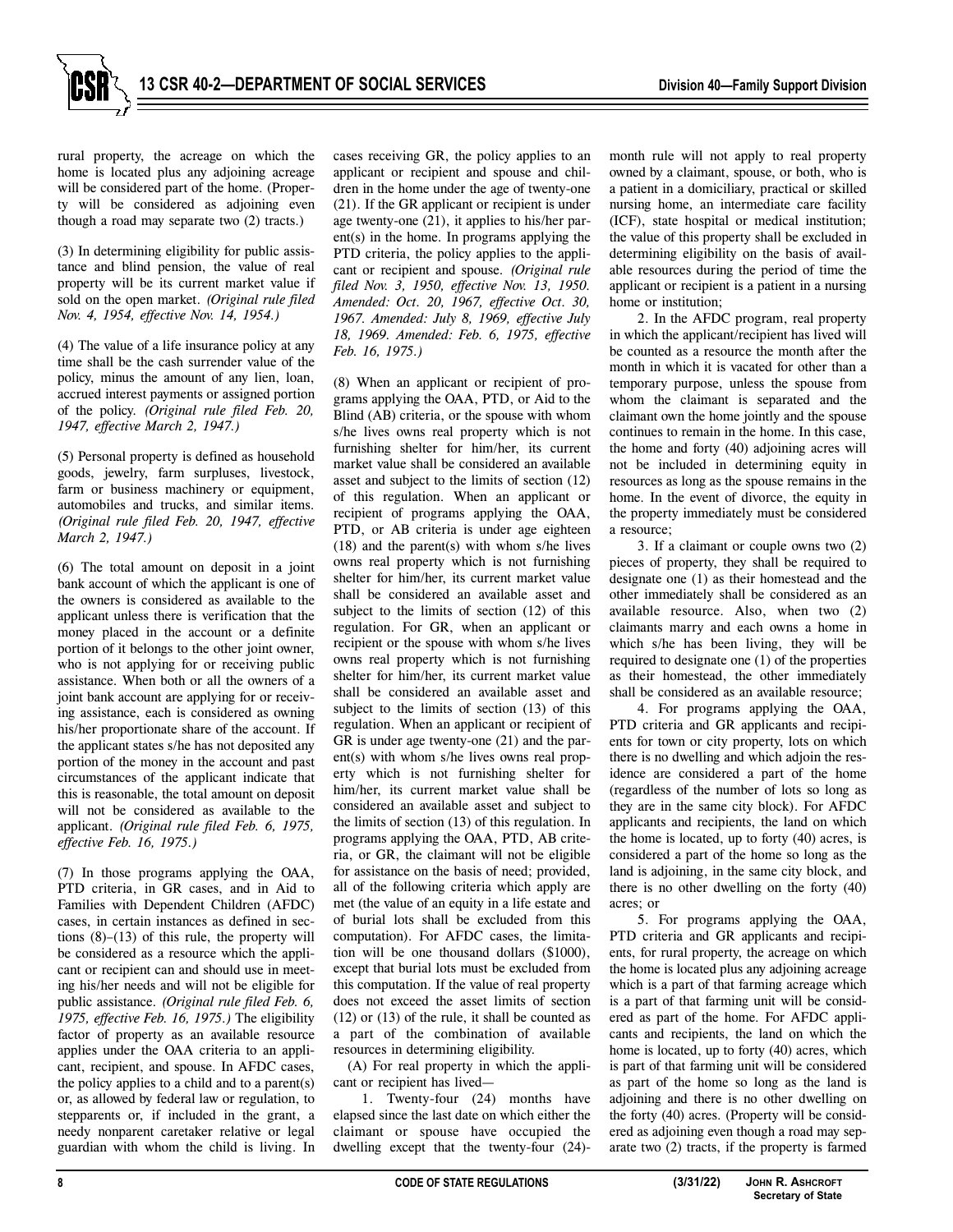

as a single unit.)

(B) For all other real property—For programs applying the OAA, PTD criteria and GR applicants and recipients, the property is not being used directly by the claimant in the course of his/her business or employment or, if in use, is not producing an annual return consistent with its fair market value. For AFDC applicants and recipients, all other real property will be included in determining the one thousand dollar (\$1000) limitation. *(Original rule filed Oct. 24, 1951, effective Nov. 3, 1951. Amended: Nov. 21, 1952, effective Dec. 1, 1952. Amended: July 29, 1959, effective Aug. 29, 1959. Amended: Oct. 19, 1959, effective Oct. 29, 1959. Amended: July 8, 1969, effective July 18, 1969. Amended: July 23, 1970, effective Aug. 2, 1970. Amended: Dec. 22, 1972, effective Jan. 1, 1973.)*

(9) A single individual applying for or receiving assistance in programs applying the OAA or PTD criteria who owns insurance (over and above the first one thousand five hundred dollars (\$1500) in face value) with a cash or loan value of one thousand dollars (\$1000) or more through June 30, 2017, will not be considered eligible for assistance on the basis of available resources. Effective July 1, 2017, the cash or loan value in excess of the one thousand five hundred dollars (\$1500) shall be considered an available asset and subject to the limits of section (12) of this regulation. A husband or wife living together may own insurance (over and above the first one thousand five hundred dollars (\$1500) each in face value) in any combination with a total cash or loan value up to and including two thousand dollars (\$2000) through June 30, 2017. Effective July 1, 2017, the cash or loan value in excess of the one thousand five hundred dollars (\$1500) for each spouse shall be considered an available asset and subject to the limits of section (12) of this regulation. In GR cases, the one thousand five hundred dollar (\$1500) face value exemption will apply to each person included in the GR case. When the claimant has deposited money with an individual, firm, or corporation as an advance payment for a funeral and the payment is safeguarded by burial insurance, trust fund, or joint bank account, the amount of money over one thousand five hundred dollars (\$1500) deposited under such a plan will be considered a resource in the same manner as the cash or loan value of life insurance policies, if the contract is revocable. If the burial/funeral contract is irrevocable, the entire amount of money deposited will be excluded from available resources. If the claimant has both life insurance and prepaid

burial (revocable or irrevocable), the one thousand five hundred dollar (\$1500) exemption will apply to either or to any combination. The face value of an irrevocable burial contract will always be counted toward the one thousand five hundred dollar (\$1500) exemption. If the cash or loan value of insurance is less than the amounts stated in this section, it shall be counted as part of the combination of available resources in determining eligibility as stated in section (12) for OAA or PTD, or in section (13) for GR of this rule. An individual applying for or receiving assistance in programs applying the OAA or PTD criteria may designate separately identifiable funds as set aside for burial for the individual or spouse up to a maximum of one thousand five hundred dollars (\$1500). The amount of one thousand five hundred dollars  $(\$1500)$  shall be reduced by-1) the total face value of insurance policies on the life of the individual or spouse which are owned by him/her or his/her spouse, the cash surrender value of which has been excluded in determining eligibility on available resources as provided in this section and in section (12) for OAA or PTD, or in section (13) for GR of this rule and 2) the value of any burial/funeral contract on the life of the individual or spouse. When this fund has been designated and all or a portion is excluded in determining available resources eligibility as provided in this section and in section (12) for OAA or PTD, or section (13) for GR of this rule, the interest or appreciation to the excluded portion of this fund (if left to accumulate) also shall be excluded in determining available resources eligibility, starting with interest or appreciation accrued on or after the beginning date of Medicaid eligibility. In AFDC cases, there shall be disregarded any prearranged funeral or burial contract, or any two (2) or more contracts, which provides for the payment of one thousand five hundred dollars (\$1500) or less per family member. The face value of an irrevocable burial contract will always be counted toward the one thousand five hundred dollar (\$1500) exemption. In AFDC cases, any family who owns revocable prepaid burials (over and above the first one thousand five hundred dollars (\$1500) in equity value) or insurance with cash surrender value over one thousand dollars (\$1000) will not be eligible for assistance. If the cash surrender value of revocable prepaid burials (over and above the first one thousand five hundred dollars (\$1500) in equity value) or insurance is one thousand dollars (\$1000) or less, it shall be counted as a part of the combination of available resources in determining eligibility as stated in section (13) of this rule. *(Original rule* 

*filed Jan. 1, 1952, effective Jan. 10, 1952. Amended: July 29, 1959, effective Aug. 29, 1959. Amended: Oct. 19, 1959, effective Oct. 29, 1959. Amended: July 8, 1969, effective July 18, 1969. Amended: July 23, 1970, effective Aug. 2, 1970. Amended: Dec. 22, 1972, effective Jan. 1, 1973.)*

(10) In programs applying the OAA, PTD, or AB criteria, and GR cases, salable personal property, such as livestock, farm surplus, jewelry (except wedding and engagement rings owned by claimant or spouse), machinery, automobiles and trucks, and the like, shall be considered as an available resource when the following criteria are present:

(A) In programs applying the OAA, PTD, or AB criteria, and GR cases, the equity based on current market value is one thousand dollars (\$1000) or more, or more than two thousand dollars (\$2000) in the case of a married person living with spouse. In GR cases involving two (2) or more persons eligible for GR, the limitation is more than two thousand dollars (\$2000). Effective July 1, 2017, the equity value for programs applying the OAA, PTD, or AB criteria shall be considered an available asset and subject to the limits of section (12) of this rule;

(B) If personal property is not being used by the claimant in the course of his/her business or employment or, if in use, is not producing an annual return consistent with its fair market value. An automobile or truck will not be considered as an available resource if it provides transportation for any of the following purposes: employment, marketing, school or church attendance, or obtaining medical care;

(C) Household furnishings shall not be considered as available resources unless they are not being used by the applicant, in which case they are subject to the limitations in section (12) for OAA, PTD, or AB criteria, and section (13) for GR;

(D) Effective July 1, 2017, in programs applying the OAA, PTD, or AB criteria, the first five thousand dollars (\$5000) of medical savings accounts and independent living accounts shall be limited to deposits of earned income and earnings on that income while the individual is a participant; and

(E) If the value of the personal property is less than the amounts stated in subsections  $(10)(A)$ – $(D)$ , it shall be counted as a part of the combination of available resources in determining eligibility as stated in section (12) for OAA, PTD, or AB, or section (13) for GR of this rule. *(Original rule filed Jan. 11, 1952, effective Jan. 21, 1952. Amended: Dec. 3, 1952, effective Dec. 13, 1952. Amended: July 29, 1959, effective Aug. 29,*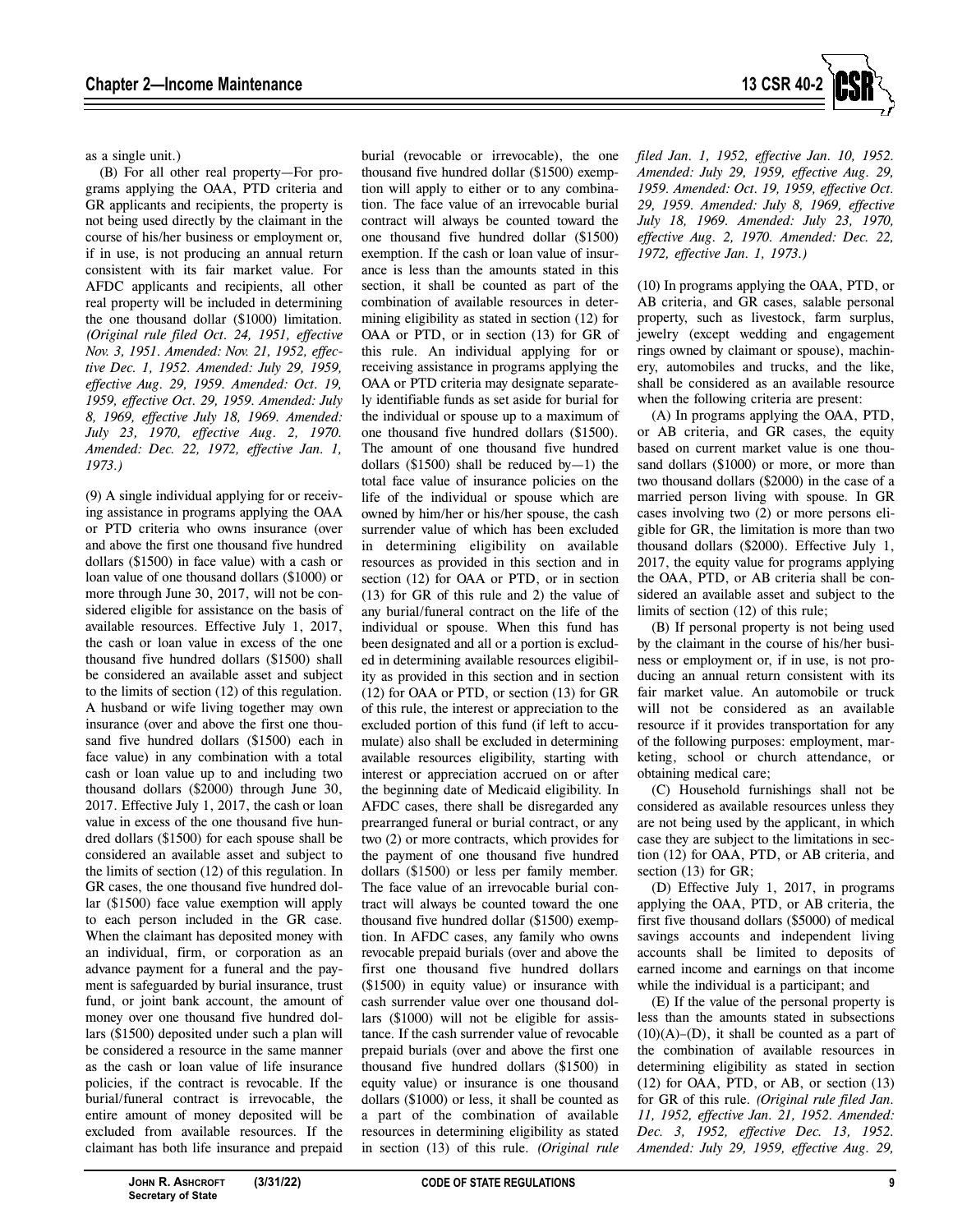

*1959. Amended: Oct. 19, 1959, effective Oct. 29, 1959. Amended: July 8, 1969, effective July 18, 1969. Amended: July 23, 1970, effective Aug. 2, 1970. Amended: Dec. 22, 1972, effective Jan. 1, 1973.)*

(11) An AFDC applicant or recipient may not own personal property with equity greater than one thousand dollars (\$1000). However the following personal property will not be included in this determination:

(A) Tools, supplies, livestock, farm surplus, and similar items being used by the claimant in the course of his/her business. This does not include business or farm machinery;

(B) Household furnishings, household goods, and personal effects used by the claimant;

(C) The first fifteen hundred dollar (\$1500) equity in one (1) automobile; and

(D) Wedding and engagement rings and jewelry of limited value.

(12) Any combination of available resources real property, personal property, cash or securities, or cash surrender or loan value of life insurance (including money deposited in revocable prepaid burials) shall be considered in regards to the asset limits set below. The following asset limits apply to every MHABD program, except Blind Pension, the Breast and Cervical Cancer Treatment program, and the Qualified Medicare Beneficiary (QMB) or Specified Low-Income Medicare Beneficiary (SLMB) programs:

(A) This subsection identifies the asset limits for MHABD before July 1, 2017.

1. A household that is applying for or receiving MHABD on the basis of being over age sixty-five (65) or permanently and totally disabled does not qualify for MHABD if—

A. It is a one- (1-) person household, and the household has countable assets of one thousand dollars (\$1,000) or more; or

B. It is a two- (2-) person household, and the household has countable assets of two thousand dollars (\$2,000) or more.

2. A household that is applying for or receiving MHABD on the basis of being blind does not qualify for MHABD if—

A. It is a one- (1-) person household, and the household has countable assets of two thousand dollars (\$2,000) or more; or

B. It is a two- (2-) person household, and the household has countable assets of four thousand dollars (\$4,000) or more;

(B) Effective July 1, 2017, a household is not eligible for MHABD, regardless of whether eligibility is determined based on age, blindness, or permanent and total disability, if it has countable assets at or in excess of the following limits:

|                              | One- $(1-)$ | Two- $(2-)$ |
|------------------------------|-------------|-------------|
|                              | person      | person      |
| Dates Effective              | Household   | Household   |
| July 1, 2017 – June 30, 2018 | \$2,000     | \$4,000     |
| July 1, 2018 - June 30, 2019 | \$3,000     | \$6,000     |
| July 1, 2019 - June 30, 2020 | \$4,000     | \$8,000     |
| July 1, 2020 - June 30, 2021 | \$5,000     | \$10,000    |

(C) Effective July 1, 2021 (Fiscal Year 2022), the asset limit identified in section (5) of this rule shall increase every July thereafter at the same rate as the increase in the cost-of-living percentage of the Consumer Price Index for All Urban Consumers (CPI-U), or its successor, as determined by the U.S. Department of Labor. The asset limit shall be rounded to the nearest five cents  $(5¢).$ 

1. The percentage increase shall be based on changes in the CPI-U between July of two (2) years prior to the year in which the current fiscal year begins, and July of the immediately preceding year.

A. Example: To determine the asset limit for Fiscal Year 2022 (FY22), the department shall measure the increase in the CPI-U between July 2019 and July 2020. If the CPI-U increased by one percent  $(1%)$ during that period, the asset limit for FY22 shall also increase by one percent (1%); and

(D) Notwithstanding the provisions of this section, a person is not eligible for QMB or SLMB if the person's household has countable assets in excess of the maximum resource level applied for the applicable year under 42 U.S.C. section  $1395w-114(a)(3)(D)$ , pursuant to 42 U.S.C. section  $1396d(p)(1)(C)$ .

(13) In GR cases, any combination of one thousand dollars (\$1000) or more for the applicant or recipient of GR would make that person ineligible (except that a husband and wife or two (2) or more persons in the household eligible for GR could have up to two thousand dollars (\$2000) together). In AFDC cases, any combination of more than one thousand dollars (\$1000) would make the family ineligible. *(Original rule filed Jan. 11, 1952, effective Jan. 21, 1952. Amended: July 29, 1959, effective Aug. 29, 1959. Amended: Oct. 19, 1959, effective Oct. 29, 1959. Amended: July 8, 1969, effective July 18, 1969. Amended: July 23, 1970, effective Aug. 2, 1970.)*

(14) Notwithstanding the previously mentioned eligibility requirements with respect to resources, the following will apply to individuals meeting the definition of institutionalized spouses who begin a period of continuous institutionalization on or after September 30,

1989:

(A) As used in this section, the definitions for the following terms shall apply:

1. Assessment shall mean a determination by the FSD of the total equity value of available resources (as stated in sections (6)- (13)) owned by the institutionalized spouse, the community spouse, or both, which may be requested at the beginning of a period of continuous institutionalization expected to last at least thirty (30) days or more;

2. Community spouse shall mean the husband or wife of an institutionalized spouse who does not reside in a medical hospital or a Medicaid-certified bed in a nursing facility (NF) and, if the institutionalized spouse is one who meets the definition in subparagraph  $(14)(A)3.C.,$  the community spouse may not be one who meets those criteria;

3. Institutionalized spouse shall mean a claimant who resides in—

A. A medical hospital;

B. A Medicaid-certified bed in an NF, with an expected stay of at least thirty (30) days; or

C. His/her own home and is assessed by the Division of Disability and Senior Services as needing both an NF level-of-care as defined in 19 CSR 30-81.030 and home- and community-based waiver services and is assessed to need these services for at least thirty (30) days, and is married to a person who meets the definition of a community spouse in paragraph  $(14)(A)2$ .; and

4. Period of continuous institutionalization shall mean a stay in a medical hospital or Medicaid-certified bed in an NF or when the Division of Disability and Senior Services determines a need for home- and communitybased waiver services which is expected to last thirty (30) days or more; and

(B) The following shall apply with regard to resource eligibility for institutionalized spouses who begin a period of continuous institutionalization on or after September 30, 1989:

1. When an individual meets the criteria in subparagraph (14)(A)3.C., his/her gross monthly income shall be compared to one thousand twelve dollars (\$1,012). If his/her gross monthly income is equal to or less than one thousand twelve dollars (\$1,012), the FSD shall complete an assessment of assets as defined in paragraph  $(14)(B)2$ . When his/her gross monthly income is greater than one thousand twelve dollars (\$1,012), s/he is not eligible for an assessment of assets as defined in paragraph  $(14)(B)2$ . The one thousand twelve dollar (\$1,012) income limit shall be increased each year effective January 1 in accordance with the Social Security costof-living adjustment (COLA), beginning in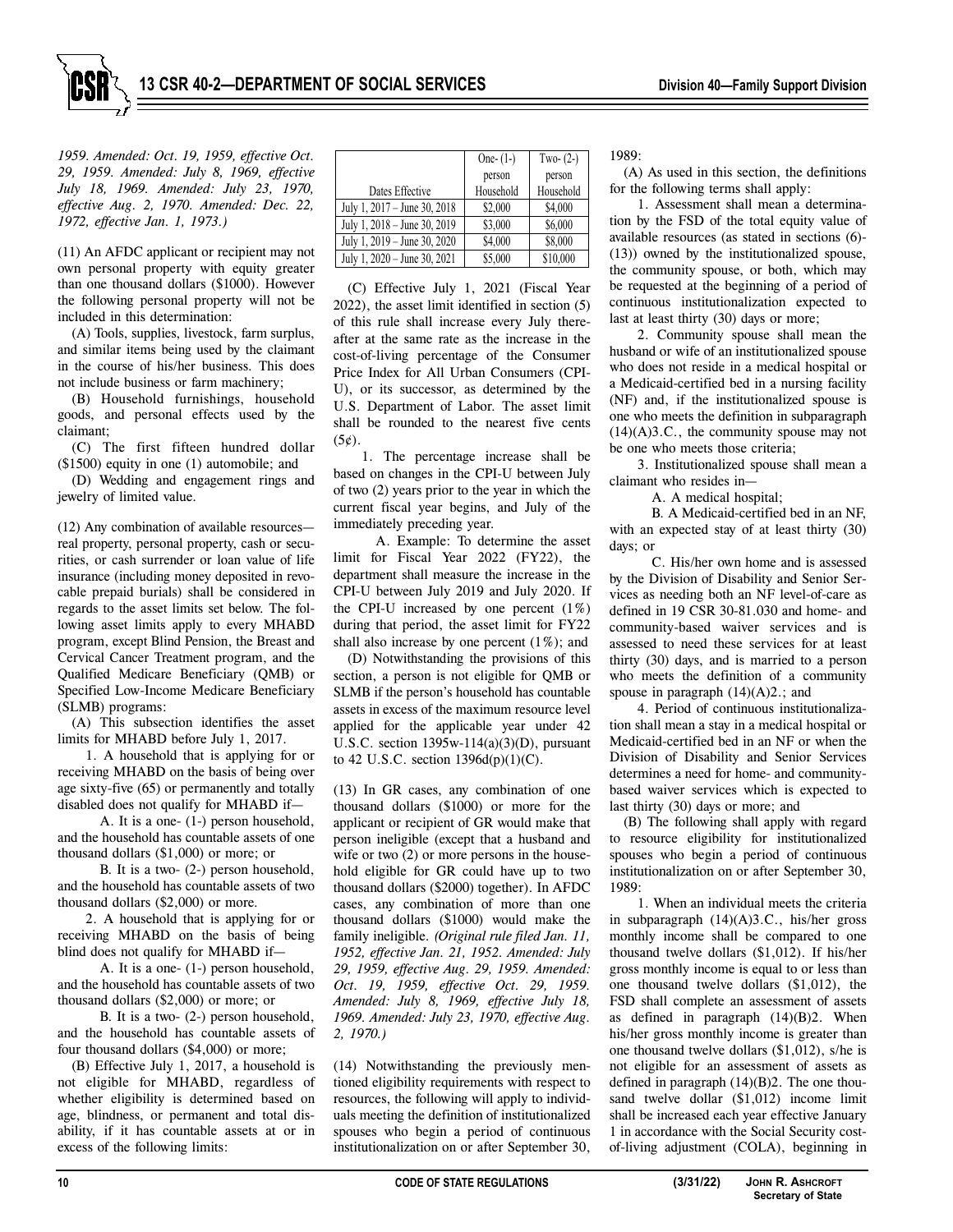

2006;

2. At the beginning of the first period of continuous institutionalization, the institutionalized spouse, the community spouse, or a representative acting on behalf of either may request an assessment by the FSD of total equity in available resources owned by either or both in the month in which the period of institutionalization began or, in the case of an institutionalized spouse who meets the definition in subparagraph  $(14)(A)3.C.$  and who met that definition prior to January 1, 1993, January 1993 shall be substituted for the month in which the period of institutionalization began;

3. From this total, the FSD shall compute the spousal share, which shall be the greater of—1) twelve thousand dollars  $(\$12,000)$  or 2) one-half  $(1/2)$  of the total, not to exceed sixty thousand dollars (\$60,000). The twelve thousand dollar (\$12,000) minimum and the sixty thousand dollar (\$60,000) maximum shall be increased each January in accordance with the increase in the Consumer Price Index, beginning in 1990;

4. In determining initial Medicaid eligibility for the institutionalized spouse in this continuous period of institutionalization, the FSD again shall determine the total equity in available resources owned by the institutionalized spouse, the community spouse, or both, at the time of Medicaid request. From this total, the FSD shall deduct the amount of the spousal share as computed in paragraphs  $(14)(B)2$ . and 3. If the remainder is equal to or less than the appropriate resource maximum for a single person, the institutionalized individual, to the extent the individual expresses intent to transfer any excess resources to the community spouse, shall be initially eligible for Medicaid on the factor of available resources. Eligibility for Medicaid for individuals described in subparagraph (14)(A)3.C. who become resource eligible using the assessment described in paragraph (14)(B)2. cannot begin prior to the date the individual actually receives home- and community-based waiver services;

5. Any such individual who is determined initially eligible for Medicaid must transfer any resources above the appropriate resource maximum which are held in the individual's name to the community spouse within ninety (90) days of notification of initial eligibility, unless good cause exists;

6. If good cause does not exist, the FSD shall consider any resources held in the name of the institutionalized spouse, including any jointly-owned resources, in determining continued Medicaid eligibility, effective ninety (90) days after notification of initial eligibili-

# ty;

7. After the determination of initial eligibility for the institutionalized spouse, no resources of the community spouse not jointly owned with the institutionalized spouse shall be considered available to the institutionalized spouse in Medicaid determinations in that continuous period of institutionalization;

8. If either spouse establishes in a fair hearing that the spousal share (in relation to the amount of income generated by that amount) is inadequate to raise the community spouse's own income to the amount determined in 13 CSR 40-2.200(5)(A), the spousal share may be adjusted to an amount adequate to provide the additional income. At the fair hearing the maximum amount of the institutionalized spouse's income that may be made available to the community spouse under 42 U.S.C.1396r-5(d), shall be considered the community spouse's own income; and

9. If a court has entered an order against an institutionalized spouse for the support of the community spouse, the amount of the order shall be substituted for the spousal share.

*AUTHORITY: sections 207.022 and 660.017, RSMo 2016.\* Filing dates for original rules are shown in the text of the rule. This version filed March 24, 1976. Amended: Filed Feb. 10, 1978, effective May 11, 1978. Emergency amendment filed Feb. 20, 1979, effective March 2, 1979, expired June 10, 1979. Amended: Filed March 9, 1979, effective June 11, 1979. Emergency amendment filed May 12, 1982, effective May 22, 1982, expired Aug. 11, 1982. Amended: Filed May 12, 1982, effective Aug. 12, 1982. Amended: Filed March 14, 1983, effective June 11, 1983. Emergency amendment filed Dec. 21, 1983, effective Dec. 30, 1983, expired April 11, 1984. Emergency amendment filed Jan. 13, 1984, effective Jan. 23, 1984, expired April 11, 1984. Amended: Filed Jan. 13, 1984, effective April 12, 1984. Emergency amendment filed Oct. 3, 1984, effective Oct. 13, 1984, expired Jan. 11, 1985. Amended: Filed Oct. 15, 1984, effective Jan. 12, 1985. Emergency amendment filed Sept. 24, 1985, effective Oct. 4, 1985, expired Jan. 23, 1986. Amended: Filed Sept. 24, 1985, effective Dec. 26, 1985. Amended: Filed Sept. 6, 1988, effective Dec. 11, 1988. Emergency amendment filed Sept. 19, 1989, effective Sept. 30, 1989, expired Jan. 27, 1990. Amended: Filed Nov. 2, 1989, effective Jan. 26, 1990. Emergency amendment filed Dec. 18, 1992, effective Jan. 1, 1993, expired April 30, 1993. Emergency amendment filed Feb. 26, 1993, effective May 1, 1993, expired*  *Aug. 28, 1993. Amended: Filed Dec. 18, 1992, effective June 7, 1993. Emergency amendment filed Dec. 13, 1993, effective Jan. 1, 1994, expired April 30, 1994. Amended: Filed Dec. 13, 1993, effective July 10, 1994. Emergency amendment filed Dec. 29, 1994, effective Jan. 8, 1995, expired May 7, 1995. Amended: Filed Jan. 12, 1995, effective July 30, 1995. Amended: Filed Sept. 6, 2005, effective April 30, 2006. Emergency amendment filed June 20, 2017, effective July 1, 2017, expired Feb. 22, 2018. Amended: Filed June 20, 2017, effective Jan. 30, 2018.* 

*\*Original authority: 207.022, RSMo 2014 and 660.017, RSMo 1993, amended 1995.* 

*Estate of Pearl v. State Division of Welfare, 538 SW2d 922 (Mo. App. 1976). Old Age Assistance benefits were denied plaintiff based on finding of division that assets of recipient in the way of property not furnishing shelter to her were in excess of \$2000 limit set by rule of the division. The court held the comparable sales used to determine the value of the property did not provide competent and substantial evidence upon the whole record to support the denial of benefits.* 

#### **13 CSR 40-2.035 Transfer of Property**

*Emergency rule filed April 10, 1981, effective April 20, 1981, expired June 30, 1981.* 

#### **13 CSR 40-2.040 Definition of Abandonment of Residence**

*PURPOSE: This rule defines when a recipient of assistance becomes ineligible due to abandonment of Missouri residence.* 

(1) When it is known that a recipient of public assistance or Blind Pension has left the state, the Family Support Division shall determine the reason for the absence and, if it is established that the recipient has abandoned his/her Missouri residence, assistance will be discontinued.

*AUTHORITY: sections 207.022 and 660.017, RSMo 2016.\* Original rule filed Nov. 4, 1954, effective Nov. 14, 1954. Amended: Filed Sept. 27, 2018, effective May 30, 2019.* 

*\*Original authority: 207.022, RSMo 2014 and 660.017, RSMo 1993, amended 1995.*

# **13 CSR 40-2.050 Definition of Earned Income**

*PURPOSE: This rule defines earned income in order to determine when earned income*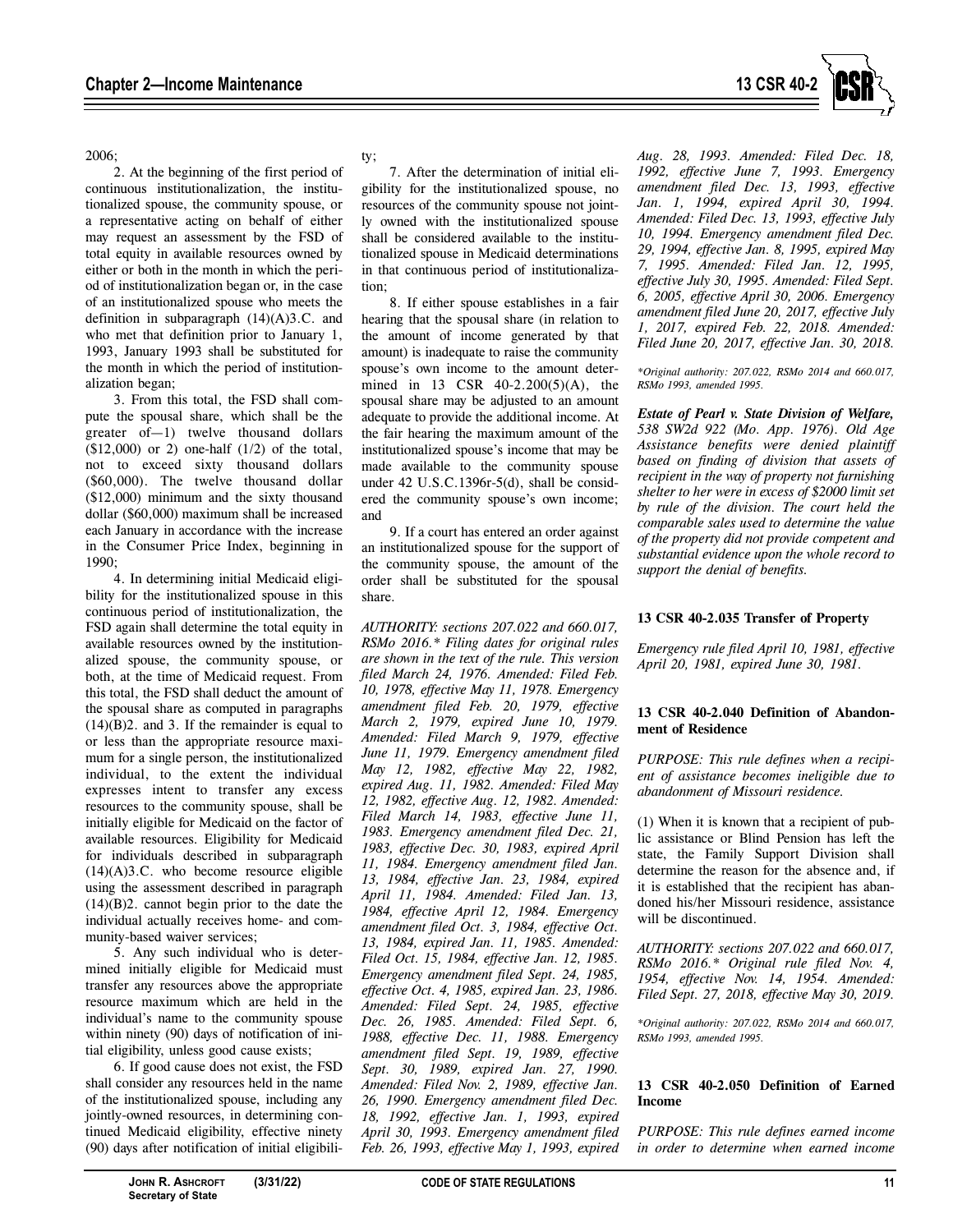# *disregards apply in establishing the amount of payment for which the recipient is eligible.*

(1) In applying the earned income exemptions, as stated in section 209.240, RSMo, to an applicant for, or a recipient of, Supplemental Aid to the Blind and as stated in section 208.010, RSMo for an applicant for or recipient of MO HealthNet for the Aged, Blind, and Disabled (MHABD), the following definition of earned income will be used:

(A) The term earned income encompasses income in cash or in kind earned by a needy individual through the receipt of wages, salary, commissions, or profit from activities in which s/he is engaged as a self-employed individual or an employee. The earned income may be derived from his/her own employment, such as business enterprise or farming, or derived from wages or salary received as an employee. It includes earnings over a period of time for which settlement is made at one (1) given time, as in the instance of sale of farm crops, livestock, or poultry. In considering income from farm operation, the option available for reporting under Social Security Disability Income, namely the cash receipts and disbursements method, that is, a record of actual gross, of expenses and of net, is an individual determination and is acceptable also for public assistance. With reference to commissions, wages, or salary, the term earned income means the total amount, irrespective of personal expenses, such as income tax deductions, lunches, and transportation to and from work. With respect to self-employment, the term earned income means the total profit from business enterprise, farming, and the like, resulting from a comparison of the gross income received with the business expenses, that is, total cost of the production of the income. Personal expenses, such as income tax payments, lunches, and transportation to and from work, are not classified as business expenses;

(B) The definition shall exclude the following from earned income: Returns from capital investment with respect to which the individual is not him/herself actively engaged, as in a business (for example, under most circumstances, dividends and interest would be excluded from earned income); and benefits (not in the nature of wages, salary or profit) accruing as compensation or reward for service or as compensation for lack of employment (for example, pensions and benefits such as United Mine Worker's benefits or veterans benefits); and

(C) With regard to the degree of activity, earned income is income produced as a result of the performance of services by a recipient; in other words, income which the individual

earns by his/her own efforts, including managerial responsibilities, would be properly classified as earned income, such as management of capital investment in real estate. Conversely, for example, in the instance of capital investment where the individual carries no specific responsibility, such as where rental properties are in the hands of rental agencies and the check is forwarded to the recipient, the income would not be classified as earned income. In households where a Supplemental Aid to Blind or MHABD claimant is entitled to an income exemption and where other persons are receiving other types of assistance, the exempted income also shall be disregarded in determining the need of the other persons for public assistance.

*AUTHORITY: sections 207.022 and 660.017, RSMo 2016.\* Original rule filed Sept. 26, 1951, effective Oct. 6, 1951. Amended: Filed Sept. 19, 1961, effective Oct. 13, 1961. Amended: Filed Oct. 1, 1965, effective Oct. 10, 1965. Amended: Filed Sept. 24, 1970, effective Oct. 4, 1970. Amended: Filed Aug. 8, 2018, effective March 30, 2019. Amended: Filed Sept. 6, 2019, effective March 30, 2020.* 

*\*Original authority: 207.022, RSMo 2014 and 660.017, RSMo 1993, amended 1995.* 

## **13 CSR 40-2.060 Definitions Relating to AFDC**

*PURPOSE: This rule defines certain requirements in determining eligibility for Aid to Families with Dependent Children.* 

(1) Continued absence from the home is defined as absence resulting from any one (1) of the following reasons: divorce; desertion; separation; confinement in a penal, medical or custodial institution; physical restoration; or training program developed by vocational rehabilitation if the plan necessitates absence from the home of the parent.

(2) Home is interpreted to mean a family setting maintained or in the process of being established as evidenced by the assumption or continuance of responsibility for the child. Usually the child shares the family household with the parent or relative. A home exists as long as the parent or relative takes responsibility for the care and control of the child, even though circumstances may require temporary absence of either the child or the parent (or relative) from the customary family setting. *(Original rule filed Feb. 20, 1947, effective March 2, 1947.)*

(3) The statement physical or mental defect, illness or disability exists which prevents the parent from performing any substantially gainful activity means that the incapacity is expected to last at least thirty (30) days and is of a debilitating nature as to substantially reduce or eliminate the parent's ability to support or to care for the child considering the limited employment opportunities of handicapped individuals. This will be met under the following circumstances:

(A) Incapacitated parent working for an employer—the family is eligible if it can be determined that, because of his/her incapacity, the parent is working substantially less time on the job than an able-bodied person would spend or that s/he is working for a substantially lower wage rate than the usual wage paid for the type of work being done;

(B) Incapacitated parent who is selfemployed—the family is eligible if it can be determined that, because of his/her incapacity, s/he cannot perform the major activities which his/her job requires;

(C) Incapacitated parent who is unemployed—the family is eligible if it can be determined that, because of his/her incapacity, s/he is prevented from engaging in fulltime employment on a regular basis at the normal wage rate for that employment; and

(D) The parent is receiving Old Age Supplemental Disability Income or Supplemental Security Income benefits on the basis of disability or blindness. *(Original rule filed Oct. 24, 1949, effective Nov. 3, 1949. Amended: Feb. 6, 1975, effective Feb. 16, 1975.)*

(4) The relative with whom a dependent child shall be living in order to be eligible for Aid to Dependent Children (ADC) assistance as set forth in section 208.040, RSMo shall be construed to include, in addition to the relatives specifically named in the act: stepfather or stepmother (but not their parents); adoptive father or adoptive mother; grandfatherin-law or grandmother-in-law (meaning the spouse of a second marriage of one the child's natural grandparents); great-grandfather or great-grandmother; brother or sister of half blood; adoptive brother or adoptive sister; brother-in-law or sister-in-law; uncle or aunt of the half blood; uncle-in-law or aunt-in-law; great-uncle or great-aunt (including great-great-uncle or great-greataunt); and other relatives by adoption, in addition to those specifically mentioned here, may be considered eligible payees within the same degree of relationship as apply to blood relatives. The natural relatives of an adopted child also continue to be eligible payees. As provided in section 208.043, RSMo, a legal guardian of a child also may serve as a payee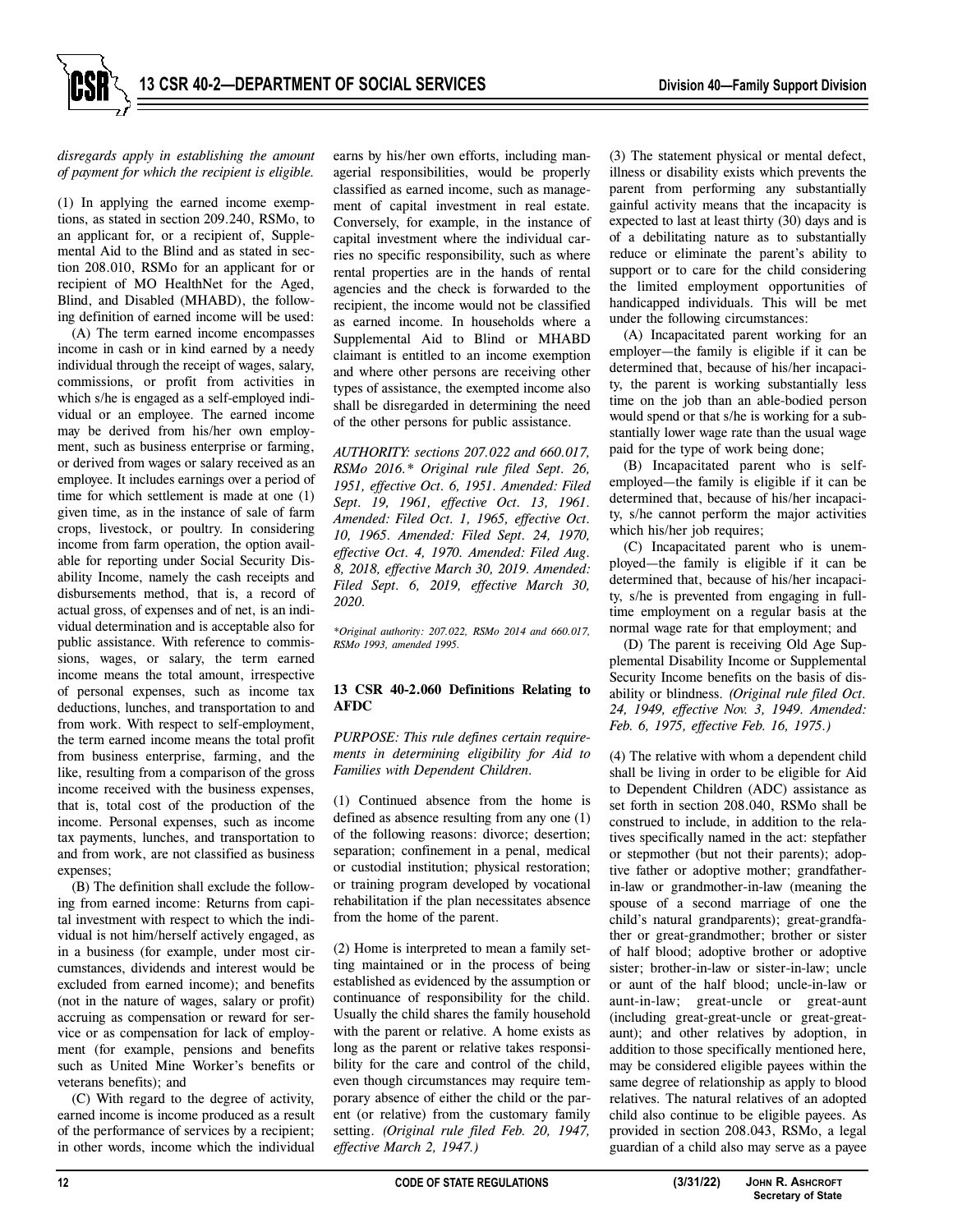

for ADC and if the legal guardian is otherwise eligible may be eligible for a cash payment. *(Original rule filed Sept. 19, 1973, effective Sept. 29, 1973.)*

(5) An unemployed parent as used in section 208.041, RSMo is defined as a natural or adoptive parent who meets all of the following criteria:

(A) The parent must be the principal earner. This can be determined by whichever parent, in a home in which both parents of that child are living, earned the greater amount of income in the twenty-four (24)-month period, the last month of which immediately precedes the month in which assistance is requested due to the unemployment of a parent.

1. If primary evidence of earnings for this period cannot be secured, the division shall designate the principal earner, using the best evidence available.

2. The earnings of each parent are considered in determining the principal earner regardless of when their relationship began.

3. The principal earner so defined remains the principal earner for each consecutive month for which the family receives the aid on the basis of application.

4. If both parents earned an identical amount of income (or earned no income) in the twenty-four (24)-month period, the division shall designate which parent shall be the principal earner;

(B) The parent must be employed less than one hundred (100) hours a month; or s/he can exceed that standard for a particular month if the work is intermittent and the excess is of a temporary nature as evidenced by the fact that s/he was under the one hundred (100)-hour standard for the prior two (2) months and is expected to be under the standard during the next month; and

(C) The parent who is unemployed must not be unemployed as a result of participation in a strike.

*AUTHORITY: section 207.020, RSMo 1986.\* Filing dates for original rules are shown in the text of the rule. This version filed March 24, 1976. Amended: Filed June 1, 1977, effective Sept. 11, 1977. Emergency amendment filed June 1, 1977, effective July 1, 1977, expired Oct. 31, 1977. Amended: Filed June 29, 1977, effective Oct. 13, 1977. Emergency amendment filed Nov. 21, 1979, effective Dec. 1, 1979, expired March 12, 1980. Amended: Filed Nov. 21, 1979, effective March 13, 1980. Emergency amendment filed July 10, 1980, effective July 20, 1980, expired Oct. 10, 1980. Amended: Filed July 10, 1980, effective Oct. 11, 1980. Amended: Filed Feb. 9, 1981, effective May 11, 1981. Emergency amendment filed July 12, 1982,* 

*effective July 22, 1982, expired Oct. 10, 1982. Amended: Filed July 12, 1982, effective Oct. 11, 1982. Amended: Filed June 17, 1983, effective Oct. 13, 1983. Amended: Filed Jan. 30, 1991, effective July 8, 1991. Amended: Filed July 15, 1991, effective Nov. 31, 1991.* 

*\*Original authority: 207.020, RSMo 1945, amended 1961, 1965, 1977, 1981, 1982, 1986.* 

*Rist v. Missouri State Division of Family Services, 595 SW2d (Mo. App. 1980). DFS Income Maintenance Manual required denial of benefits to recipient because she was attending school outside her district. Since this guideline was inconsistent with pertinent provisions of the Social Security Act, the guideline must fall.* 

# **13 CSR 40-2.070 Definitions Relating to General Relief**

(Rescinded March 30, 2020)

*AUTHORITY: section 207.020, RSMo 1986. Part of original rule filed Feb. 20, 1947, effective March 2, 1947 and remaining part of original rule filed Dec. 2, 1971, effective Dec. 12, 1971. Amended: Nov. 22, 1972, effective Dec. 2, 1972. Amended: March 1, 1973, effective March 10, 1973. Amended: Feb. 6, 1975, effective Feb. 16, 1975. This version filed March 24, 1976. Emergency amendment filed Feb. 20, 1979, effective March 2, 1979, expired June 10, 1979. Amended: Filed March 9, 1979, effective June 11, 1979. Emergency amendment filed June 22, 1981, effective July 2, 1981, expired Oct. 10, 1981. Amended: Filed June 22, 1981, effective Oct. 11, 1981. Amended: Filed Dec. 10, 1981, effective March 11, 1982. Amended: Filed Aug. 2, 1985, effective Oct. 26, 1985. Rescinded: Filed Sept. 6, 2019, effective March 30, 2020.* 

*Emily v. Missouri State Division of Family Services, 570 SW2d 783 (Mo. App. 1978). The transitory use by one relative (claimant) of the living quarters of another (her sister) does not itself render the claimant ineligible for general assistance, since no family support relationship is suggested and the sister cannot be viewed as a "resource" available to the claimant under section 208.010.1, RSMo.* 

## **13 CSR 40-2.080 Definitions Relating to Institutions**

*PURPOSE: This rule defines institutions for the purpose of establishing eligibility for Blind Pension pursuant to Chapter 209, RSMo, MO HealthNet pursuant to Chapter 208, RSMo, and Supplemental Payment pro-* *grams pursuant to section 208.030, RSMo.* 

*PUBLISHER'S NOTE: The secretary of state has determined that the publication of the entire text of the material which is incorporated by reference as a portion of this rule would be unduly cumbersome or expensive. This material as incorporated by reference in this rule shall be maintained by the agency at its headquarters and shall be made available to the public for inspection and copying at no more than the actual cost of reproduction. This note applies only to the reference material. The entire text of the rule is printed here.* 

(1) Definitions—

(A) "Public institution" shall be defined according to the definition in 42 CFR section 435.1010;

(B) "Inmate or resident of a public institution" shall be defined according to the definition of "inmate of a public institution" in 42 CFR section 435.1010.

1. This definition includes, but is not limited to, an inmate serving time for a criminal offense, or who is being confined in a local, state, or federal prison, jail, detention facility, or other penal facility, regardless of adjudication status;

(C) "Patient" shall be defined according to the definition in 42 CFR section 435.1010;

(D) "Medical institution" shall be defined according to the definition in 42 CFR section 435.1010;

(E) "Maintained" shall mean, for purposes of this regulation, a blind person who is "maintained" in a private institution that provides food and shelter to four (4) or more persons unrelated to the proprietor; and

(F) "Private institution" shall mean an "institution," as defined in 42 CFR section 435.1010, that does not meet the definition of a public institution.

(2) Any claimant who is an inmate or resident of a public institution, except as a patient in a medical institution, shall not be eligible for Blind Pension, MO HealthNet, and Supplemental Payment programs.

(3) For purposes of Blind Pension only: Blind persons who are maintained in private or endowed institutions shall not be eligible for the Blind Pension cash payment; however, these persons may qualify for Mo HealthNet if they are otherwise eligible for Blind Pension.

(4) The provisions and definitions cited by this rule from the *Code of Federal Regulations* (CFR) are published on the Electronic Code of Federal Regulations (ECFR) website at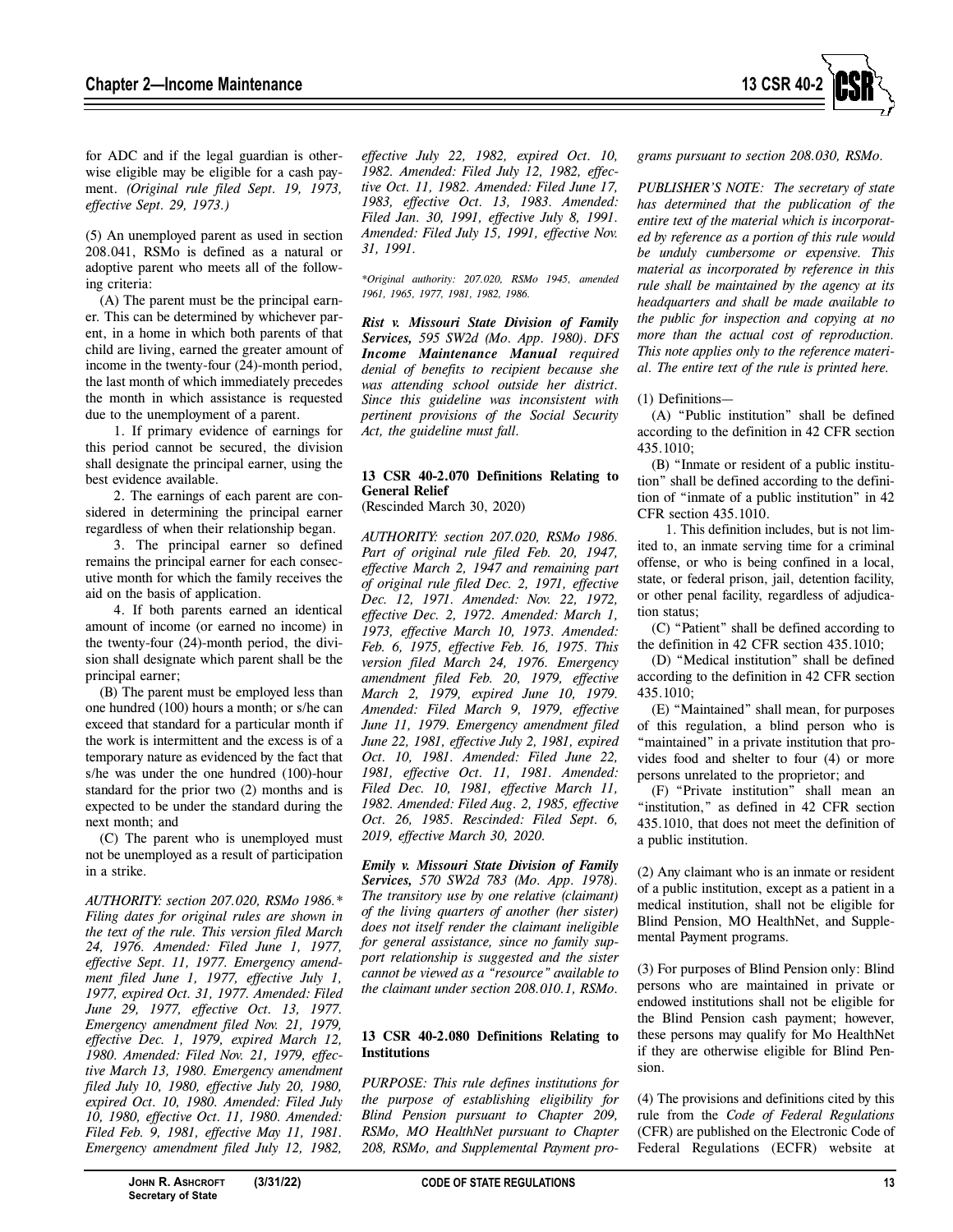

https://www.ecfr.gov/cgi-bin/textidx?rgn=div5;node=42%3A4.0.1.1.6#se42 .4.435\_11010 and are hereby incorporated by reference and made part of this rule as published by the office of Federal Register, National Archives and Records Administration, Washington, DC 20408, February 6, 2020. This rule does not incorporate any subsequent amendments or additions.

*AUTHORITY: sections 207.022 and 660.017, RSMo 2016.\* Original rule filed May 13, 1948, effective May 23, 1948. Amended: Filed Nov. 4, 1954, effective Nov. 14, 1954; Original rule filed May 13, 1948, effective May 23, 1948. Amended: Filed Nov. 4, 1954, effective Nov. 14, 1954; Original rule filed Sept. 26, 1951, effective Oct. 6, 1951 and original rule filed Sept. 26, 1951, effective Oct. 6, 1951. Amended: Filed July 24, 1953, effective Oct. 4, 1953. Amended: Filed Nov. 20, 1967, effective Nov. 30, 1967. Combining these four (4) rules filed March 24, 1976. Amended: Filed Sept. 22, 2017, effective May 30, 2018. Amended: Filed Feb. 7, 2020, effective Aug. 30, 2020.* 

*\*Original authority: 207.022, RSMo 2014 and 660.017, RSMo 1993, amended 1995.* 

# **13 CSR 40-2.090 Definitions Relating to Money Payments**

(Rescinded March 30, 2019)

*AUTHORITY: section 207.020, RSMo 1986. Filing dates for original rules are shown in the text of the rule. This version filed March 24, 1976. Amended: Filed Oct. 21, 1980, effective Feb. 12, 1981. Rescinded: Filed July 19, 2018, effective March 30, 2019.* 

## **13 CSR 40-2.100 Definitions Relating to PTD**

*PURPOSE: This rule defines permanently and totally disabled.* 

(1) Permanent and Total Disability (PTD) means that the individual has some physical or mental impairment, disease or loss from which recovery or substantial improvement cannot be expected and which substantially precludes him/her from engaging in any occupation within his/her competence, such as holding a job or homemaking.

*AUTHORITY: sections 207.022 and 660.017, RSMo 2016.\* Original rule filed Nov. 1, 1950, effective Nov. 11, 1950. Amended: Filed Aug. 8, 2018, effective March 30, 2019.* 

*\*Original authority: 207.022, RSMo 2014 and 660.017, RSMo 1993, amended 1995.* 

*Crudup v. Missouri State Division of Family Services 600, SW2d 129 (Mo. App. 1980). In applying the definition of permanent and total disability found at 13 CSR 40-2.100, the agency must conform its decision to its own interpretation of a promulgated rule given effect as a policy. Also, this agency policy may be used to assist the reviewing court.* 

# **13 CSR 40-2.110 Persons Whose Expenses and Income Are Included in Determining Cash Payments**

*PURPOSE: This rule outlines those persons whose income and expenses must be included in determining the amount of the cash payment.* 

(1) The requirements of the following persons who are members of the household shall be included in the Aid to Families with Dependent Children (AFDC) grant: eligible children under the age of eighteen (18) or age eighteen (18) and in secondary school or the equivalent vocational or technical school if expected to graduate before or in the month the child turns nineteen (19), natural or adoptive parents of one (1) or more of the eligible children and any needy nonparent caretaker relative or related or unrelated guardian. The nonparent caretaker relative or the guardian, if found to be eligible for inclusion, has the option to be excluded from the assistance group. *(Original rule filed April 12, 1948, effective April 22, 1948. Amended: Oct. 20, 1967, effective Oct. 30, 1967. Amended: Oct. 17, 1969, effective Oct. 27, 1969. Amended: Feb. 6, 1975, effective Feb. 16, 1975.)*

(A) When a person in an AFDC household meets eligibility requirements for AFDC and Supplemental Aid to the Blind (SAB) or Blind Pension (BP), the person must receive AFDC and will be ineligible for SAB or BP.

1. No special Aid to the Blind (AB) or BP expenses nor AB or BP income exemptions will be allowed in determining eligibility for AFDC.

2. If the AFDC household is determined to be ineligible, that person may apply as a single SAB or BP applicant and, if eligible, that person may receive SAB or BP only.

(2) The requirements of the following members of the household shall be included in the General Relief grant: applicant or recipient and his/her spouse and any children living in the home under age twenty-one (21). If the applicant or recipient is under twenty-one (21), the requirements of his/her parent(s)

living in the home also shall be included. *(Original rule filed April 12, 1948, effective April 22, 1948. Amended: Feb. 6, 1975, effective Feb. 16, 1975.)*

(3) The requirements of the AB applicant or recipient only shall be included in the AB grant. *(Original rule filed Sept. 26, 1951, effective Oct. 6, 1951. Amended: Oct. 20, 1967, effective Oct. 30, 1967. Amended: March 19, 1969, effective March 29, 1969.)*

*AUTHORITY: section 207.020, RSMo 1986.\* Filing dates for original rules are shown in the text of the rule. This version filed March 24, 1976. Emergency amendment filed June 1, 1977, effective July 1, 1977, expired Oct. 31, 1977. Amended: Filed June 29, 1977, effective Oct. 13, 1977. Emergency amendment filed Feb. 20, 1979, effective March 2, 1979, expired June 10, 1979. Amended: Filed March 9, 1979, effective June 11, 1979. Emergency amendment filed Feb. 19, 1982, effective March 1, 1982, expired June 10, 1982. Amended: Filed Feb. 19, 1982, effective June 11, 1982.* 

*\*Original authority: 207.020, RSMo 1945, amended 1961, 1965, 1977, 1981, 1982, 1986.*

#### **13 CSR 40-2.120 Methods Used to Determine the Amount of Cash Payments**

*PURPOSE: This rule outline the methods used to determine the correct amount of cash payments in the various assistance programs.* 

(1) The budgetary method is used in establishing eligibility for and the extent of need for public assistance. This requires the determination of the needs of the individual or groups of individuals who may be affected by the receipt of assistance, the determination of income and resources available to these persons and, if income and resources are not sufficient to provide a reasonable subsistence compatible with decency and health, the planning of assistance to meet the deficit. *(Original rule filed April 12, 1948, effective April 22, 1948.)*

(2) Consideration of Available Income.

(A) In Aid to Dependent Children (ADC) cases, all income of the following persons who are in the household shall be considered in determining whether the children (including stepchild and adopted child) are in need and, if so, the amount of the need-eligible children; natural or adoptive parents of one (1) or more of the eligible children; any needy nonparent caretaker relative or related or unrelated guardian if they desire to be included in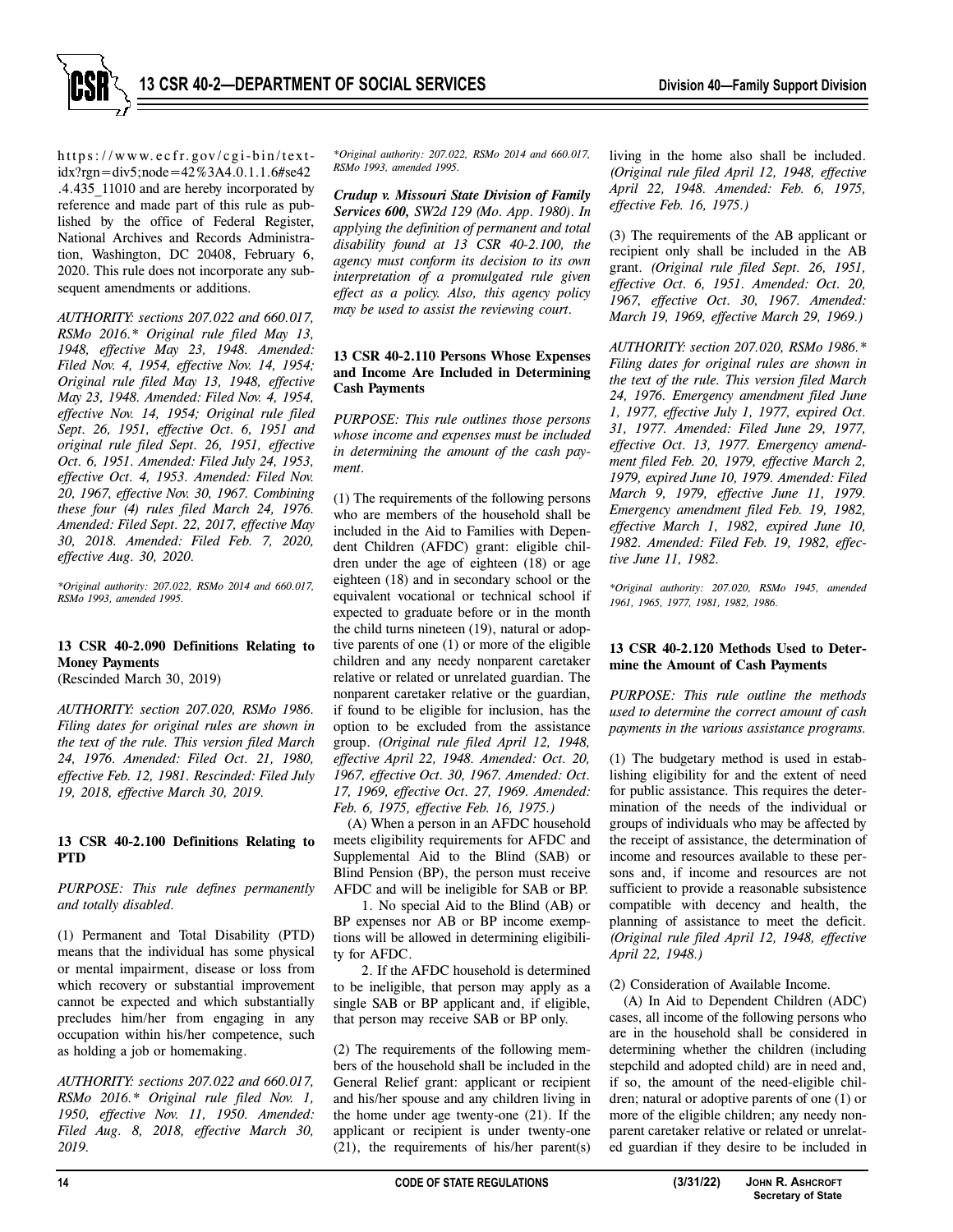

the assistance group and are eligible for inclusion; a stepparent, in accordance with Section  $402(a)(31)$  of the Social Security Act; and any blood or adoptive brother or sister of an eligible child, if that brother or sister meets the conditions described in clauses (1) and (2) of Section 406(a) of the Social Security Act and is living in the home. This income shall be included notwithstanding Section 205(j) of the Social Security Act in the case of benefits provided under Title II. With respect to an eligible child who is living with a parent or legal guardian who is under age nineteen (19), the income of this minor's own parents or legal guardians who are living in the home shall be included to the same extent that the income of a stepparent is included in accordance with  $402(a)(31)$  of the Social Security Act. Income of all other persons in the household will be considered in the amount made available to the household.

(B) In Aid to the Blind (AB) cases, all income of the applicant or recipient shall be considered in determining whether the applicant or recipient is in need, and, if so, the amount of that need. The income of any other person in the household will be considered only in the amount made available to the AB applicant or recipient.

(C) In computing the income of an applicant or recipient, or of the household of which s/he is a member, only that income which is available during the period under consideration shall be taken into account. To be considered as available, the income shall actually and presently exist (not to be a potential or remote income) and shall be sufficient to have some appreciable significance in meeting the immediate requirements of the applicant or recipient. The following will not be considered in determining eligibility: in Aid to Families with Dependent Children (AFDC) cases, the first fifty dollars (\$50) of monthly child support payments; home produce raised or used by the applicant or recipient for consumption by the family, and loans made under conditions which preclude their use for meeting current living costs. *(Original rule filed April 12, 1948, effective April 22, 1948. Amended: Feb. 6, 1975, effective Feb. 16, 1975.)* 

(3) Each budget shall include provision in an amount per month as established by the Family Support Division which represents the average of all individual need items formally budgeted (except day care expenses) for each size AFDC assistance group and for the Supplemental Aid to the Blind (SAB) need eligibility budget and will be referred to as the AFDC, and SAB Consolidated Standard.

(A) The Consolidated Standard for each

1. AFDC:

| Assistance        | <b>Consolidated</b> |
|-------------------|---------------------|
| <b>Group Size</b> | Standard            |
|                   | \$393.00            |
| 2                 | \$678.00            |
| 3                 | \$846.00            |
| 4                 | \$990.00            |
| 5                 | \$1123.00           |
| 6                 | \$1247.00           |
| 7                 | \$1372.00           |
| 8                 | \$1489.00           |
| 9                 | \$1606.00           |
| 10                | \$1722.00           |
| 11                | \$1839.00           |
| $12*$             | \$1956.00           |

\*For any AFDC assistance group larger than twelve (12), add one hundred sixteen dol lars (\$116) per individual.

2. SAB: The Consolidated Standard of three hundred dollars (\$300) implemented February 16, 1976 will be used as a base amount. Beginning January 1, 1985, but including the Old Age Supplemental Disability Income (OASDI) increases of July 1982 and January 1984, whenever OASDI benefits under Title II of the Social Security Act are increased, the SAB Consolidated Standard also shall be increased. The amount of the increase shall be determined by adding the same percentage increase to the last Consolidated Standard amount as was added to Title II benefits and rounding the result to the next highest dollar. When an SAB claimant is a member of Temporary Assistance to Needy Families (TANF) assistance group, there shall be added one hundred dollars (\$100) to the TANF assistance group size Consolidated Standard. This amount represents the following special additional allowances: Food twelve dollars (\$12); clothing—eight dollars (\$8); personal incidentals— eleven dollars (\$11); shopping and errand expense—fifteen dollars (\$15); laundry and dry cleaning expense—fifteen dollars (\$15); household incidentals—ten dollars (\$10); transportation—nine dollars (\$9); preparation of food five dollars (\$5); and cost for a seeing eye dog or other guide—fifteen dollars (\$15). *(Original rule filed April 12, 1948, effective April 22, 1948. Amended: May 18, 1966, effective May 28, 1966. Amended: Oct. 20, 1967, effective Oct. 30, 1967. Amended: Dec. 2, 1968, effective Dec. 12, 1968. Amended: Dec. 22, 1975, effective Jan. 1, 1976.)*

(4) Assistance recipients sixty-five (65) years of age or over will be expected to use fully the medical care benefits that are available to them through Title XVIII B of the federal Social Security law; however, the deductibles and coinsurance costs will be paid by the Family Support Division by means of vendor payments. Assistance recipients over age sixty-five (65) who have exhausted their Title XVIII benefits and eligible assistance recipients under age sixty-five (65) will be eligible for vendor payments on their behalf for the medical care benefits as specified in section 208.151, RSMo; this includes benefits for eligible recipients who are in a state mental institution or a state tuberculosis hospital. *(Original rule filed April 12, 1948, effective April 22, 1948. Amended: May 18, 1966, effective May 28, 1966. Amended: Oct. 20, 1967, effective Oct. 30, 1967. Amended: Sept. 24, 1970, effective Oct. 4, 1970.Amended: May 7, 1971, effective May 17, 1971. Amended: June 18, 1971, effective June 28, 1971. Amended: Feb. 6, 1975, effective Feb. 16, 1975. Amended: Dec. 22, 1975, effective Jan. 1, 1976.)* 

(5) In the payment of public assistance benefits, the amount shall be rounded to the nearest dollar interval. For all benefits other than AFDC, payment amounts ending in less than fifty cents  $(50¢)$  shall be lowered to the nearest dollar and amounts ending in fifty cents  $(50¢)$  or over shall be increased to the nearest dollar. In AFDC cases, payment amounts will always be lowered to the nearest dollar. If the determined need results in a grant of less than ten dollars (\$10) in AFDC cases, no cash payment will be made. *(Original rule filed April 12, 1948, effective April 22, 1948.)*

(6) Earned Income Exemption—AFDC.

(A) In determining need and amount of grant for applicants or recipients of AFDC, the following earned income exemptions will apply and these amounts will be disregarded in determining the amount of income available to meet the family's needs:

1. All of the earned income of any child receiving AFDC will be exempted if the child is a full-time student or is a part-time student who is not a full-time employee;

2. The first ninety dollars (\$90) of the gross earned income will be disregarded from employment;

3. An amount equal to thirty dollars (\$30) of the total of earned income not already disregarded in the preceding provisions of this subsection  $(6)(A)$ , for an eight-  $(8-)$  month period following the fourth consecutive month of the disregard provided for in this paragraph, but excluding, for purposes of this subsection, earned income derived from participation on a project maintained under the programs established by Section 432(b)(2)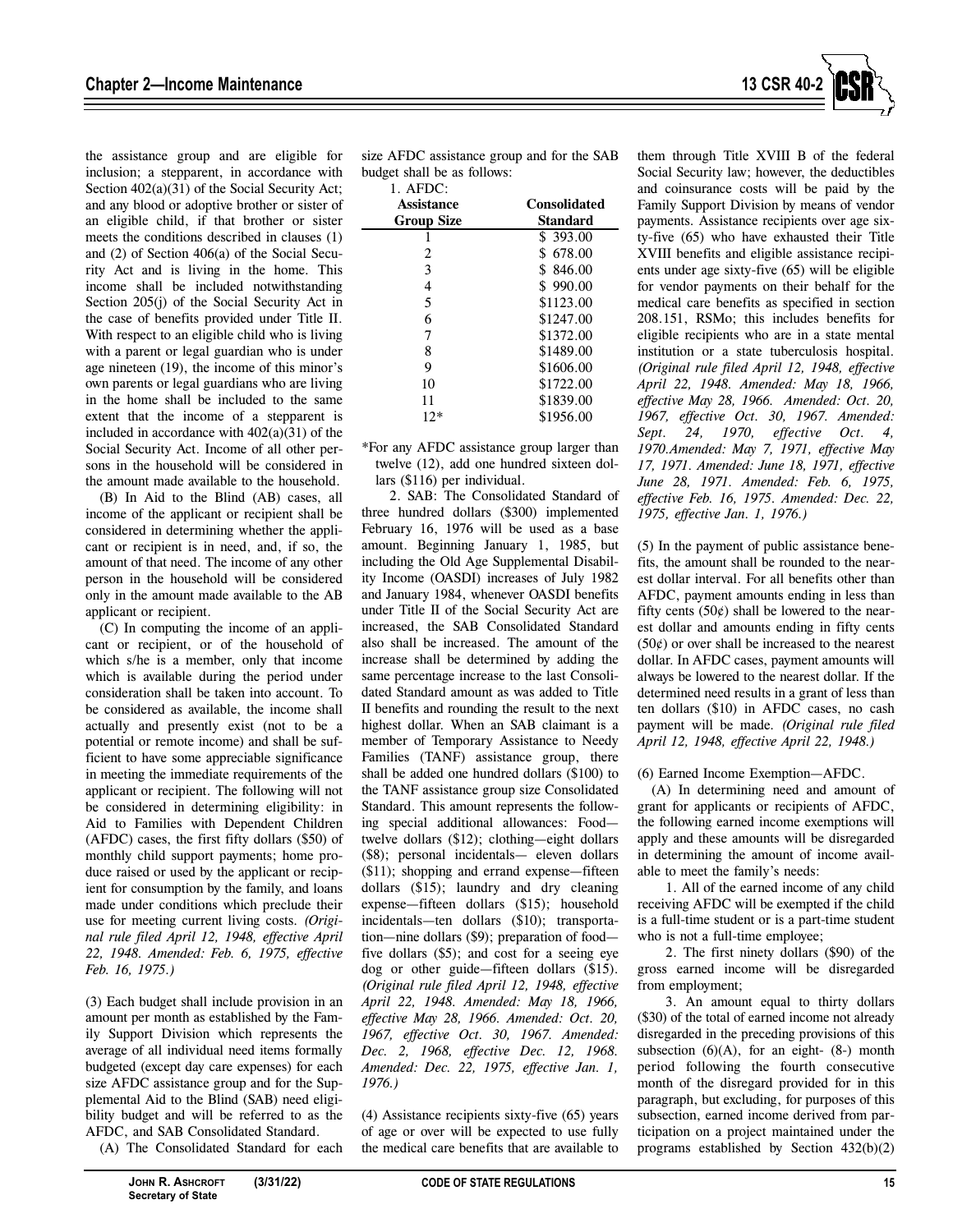and (3) of the Social Security Act;

4. An amount equal to the first thirty dollars (\$30) of the total of earned income not already disregarded in the preceding provisions of paragraph  $(6)(A)3$ . plus one-third (1/3) of the remainder but excluding, for purposes of this subsection, earned income derived from participation on a project maintained under the programs established by Section 432(b)(2) and (3) of the Social Security Act; and

5. An amount equal to expenditures for care in that month shall be disregarded from earned income for a dependent child, or an incapacitated individual living in the same home as the dependent child, receiving AFDC and requiring care for that month, to the extent that the amount for each dependent child or incapacitated individual does not exceed one hundred seventy-five dollars (\$175) for children age two (2) and over or two hundred dollars (\$200) for children under two (2) years of age.

(B) The disregards applied against earned income outlined in subsection (6)(A) shall not be applied to the earned income of any person who—

1. Terminated his/her employment or reduced his/her earned income without good cause within the period (of not less than thirty (30) days) preceding that month as may be prescribed by the secretary of the United States Department of Health and Human Services (HHS);

2. Refused without good cause, within the thirty- (30-) day period or longer period prescribed by the secretary of the United States Department of HHS, to accept employment in which s/he is able to engage which is offered through the public employment offices of the state, or is otherwise offered by an employer if the offer of the employer is determined by the Family Support Division or agency designated by the Family Support Division, after notification by the employer, to be a bona fide offer of employment; and

3. Failed without good cause to make a timely report to the Family Support Division of earned income received in that month.

(C) The disregard applied against earned income, as provided for—

1. In paragraph  $(6)(A)1$ ., shall be applied when determining need for up to six  $(6)$ months within the calendar year of January through December and after that shall not be applied if the income without applying this disregard was in excess of the standard of need;

2. In paragraph  $(6)(A)3$ ., shall not be applied if the income without applying this disregard was in excess of the standard of need unless the person received AFDC in one

(1) or more of the four (4) months preceding that month and this disregard has not already been applied to his/her income for four (4) consecutive months while s/he was receiving AFDC. If this disregard provided for in paragraph  $(6)(A)$ 3. has been applied for four  $(4)$ consecutive months, the disregard shall not be applied for as long as the person continues to receive AFDC and shall not apply until the expiration of a period of twelve (12) consecutive months during which the person is not a recipient of AFDC; and

3. In paragraph  $(6)(A)4$ , shall be available only for the eight- (8-) month period following the fourth consecutive month of the disregard provided for in paragraph  $(6)(A)3$ . If the eight- (8-) month period for the disregard provided for in paragraph (6)(A)4. has expired, the disregard shall not be applied for as long as the person continues to receive AFDC and shall not apply until the expiration of a period of twelve (12) consecutive months during which the person is not a recipient of AFDC.

(7) No family shall be eligible for AFDC if, for that month, the total income of the family (other than AFDC benefits) without application of the earned income disregards provided for in paragraphs  $(6)(A)2.-5$ . and for up to six (6) months within the calendar year of January through December with application of the earned income disregard provided for in paragraph (6)(A)1. exceeds one hundred eighty-five percent (185%) of Missouri's standard of need for a family of the same composition.

(8) A standard amount for expenses of producing earned income will be budgeted for each member of the SAB assistance group who has earned income to include allowances for all federal and state income tax and Retirement, Survivor's, and Disability Insurance (RSDI) withholdings. An additional standard for costs of union dues, extra food, clothing, personal expense, transportation to and from work, and other employment connected personal incidental costs will also be budgeted for each member of the SAB assistance group who has earned income. The standard amounts, in direct relationship to varying increments of gross monthly earnings and number of dependents, will be budgeted. If the actual expenses exceed the standard amount included for union dues, extra food, clothing, personal expense, transportation to and from work, or other employment connected personal incidental costs, the actual expenses will be used.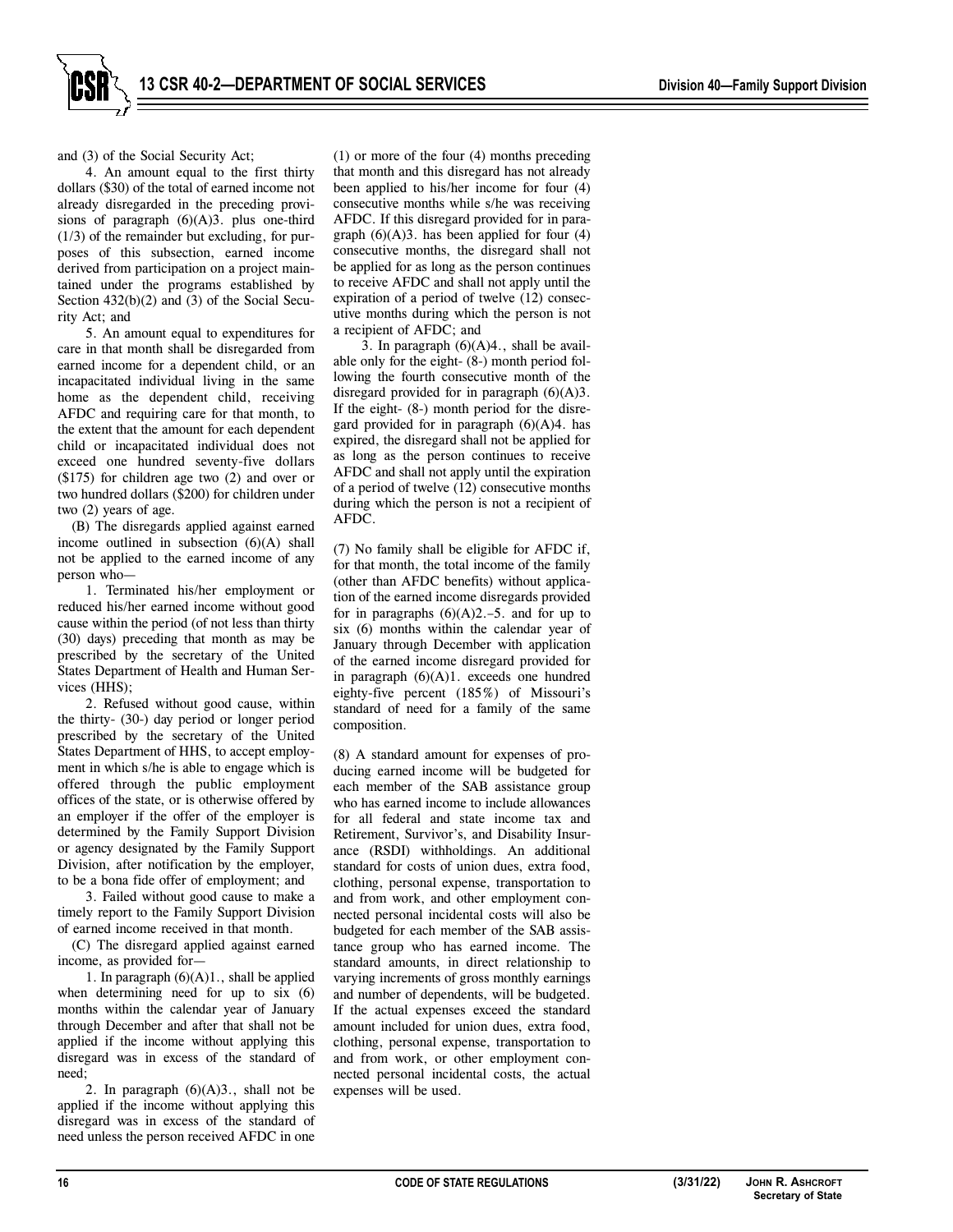Ξ



| STANDARD EARNED INCOME EXEMPTION TABLE          |
|-------------------------------------------------|
| Missouri State Tax—Federal Tax—OASDI Deductions |

|                              |                |                  |                |                |                |                |                |                |                | Pers. Exps.               |  |
|------------------------------|----------------|------------------|----------------|----------------|----------------|----------------|----------------|----------------|----------------|---------------------------|--|
| <b>Gross</b>                 |                |                  |                |                |                |                |                |                |                | $10\%$ of<br><b>Gross</b> |  |
| <b>Income</b>                | 1              | $\boldsymbol{2}$ | $\mathbf{3}$   | 4              | $\sqrt{5}$     | 6              | $\overline{7}$ | ${\bf 8}$      | 9              | <b>Income</b>             |  |
| $35 - 40$                    | 2.66           | 2.66             | 2.66           | 2.66           | 2.66           | 2.66           | 2.66           | 2.66           | 2.66           | 4.00                      |  |
| $40.01 - 45$                 | 2.99           | 2.99             | 2.99           | 2.99           | 2.99           | 2.99           | 2.99           | 2.99           | 2.99           | 4.50                      |  |
| $45.01 - 50$                 | 3.33           | 3.33             | 3.33           | 3.33           | 3.33           | 3.33           | 3.33           | 3.33           | 3.33           | 5.00                      |  |
| $50.01 - 55$                 | 3.66           | 3.66             | 3.66           | 3.66           | 3.66           | 3.66           | 3.66           | 3.66           | 3.66           | 5.50                      |  |
| $55.01 - 60$                 | 3.99           | 3.99             | 3.99           | 3.99           | 3.99           | 3.99           | 3.99           | 3.99           | 3.99           | 6.00                      |  |
| $60.01 - 65$                 | 4.32           | 4.32             | 4.32           | 4.32           | 4.32           | 4.32           | 4.32           | 4.32           | 4.32           | 6.50                      |  |
| $65.01 - 70$                 | 4.66           | 4.66             | 4.66           | 4.66           | 4.66           | 4.66           | 4.66           | 4.66           | 4.66           | 7.00                      |  |
| $70.01 - 75$                 | 4.99           | 4.99             | 4.99           | 4.99           | 4.99           | 4.99           | 4.99           | 4.99           | 4.99           | 7.50                      |  |
| $75.01 - 80$                 | 5.32           | 5.32             | 5.32           | 5.32           | 5.32           | 5.32           | 5.32           | 5.32           | 5.32           | 8.00                      |  |
| $80.01 - 85$                 | 5.65           | 5.65             | 5.65           | 5.65           | 5.65           | 5.65           | 5.65           | 5.65           | 5.65           | 8.50                      |  |
| 85.01-90                     | 5.99           | 5.99             | 5.99           | 5.99           | 5.99           | 5.99           | 5.99           | 5.99           | 5.99           | 9.00                      |  |
| $90.01 - 95$                 | 6.32           | 6.32             | 6.32           | 6.32           | 6.32           | 6.32           | 6.32           | 6.32           | 6.32           | 9.50                      |  |
| $95.01 - 100$                | 6.65           | 6.65             | 6.65           | 6.65           | 6.65           | 6.65           | 6.65           | 6.65           | 6.65           | 10.00                     |  |
| $100.01 - 105$               | 6.98           | 6.98             | 6.98           | 6.98           | 6.98           | 6.98           | 6.98           | 6.98           | 6.98           | 10.50                     |  |
| $105.01 - 110$               | 7.32           | 7.32             | 7.32           | 7.32           | 7.32           | 7.32           | 7.32           | 7.32           | 7.32           | 11.00                     |  |
| 110.01-115                   | 7.65           | 7.65             | 7.65           | 7.65           | 7.65           | 7.65           | 7.65           | 7.65           | 7.65           | 11.50                     |  |
| 115.01-120                   | 7.98           | 7.98             | 7.98           | 7.98           | 7.98           | 7.98           | 7.98           | 7.98           | 7.98           | 12.00                     |  |
| 120.01-125                   | 8.31           | 8.31             | 8.31           | 8.31           | 8.31           | 8.31           | 8.31           | 8.31           | 8.31           | 12.50                     |  |
| $125.01 - 130$               | 8.65           | 8.65             | 8.65           | 8.65           | 8.65           | 8.65           | 8.65           | 8.65           | 8.65           | 13.00                     |  |
| 130.01-135                   | 8.98           | 8.98             | 8.98           | 8.98           | 8.98           | 8.98           | 8.98           | 8.98           | 8.98           | 13.50                     |  |
| 135.01-140                   | 9.31           | 9.31             | 9.31           | 9.31           | 9.31           | 9.31           | 9.31           | 9.31           | 9.31           | 14.00                     |  |
| $140.01 - 145$               | 9.64           | 9.64             | 9.64           | 9.64           | 9.64           | 9.64           | 9.64           | 9.64           | 9.64           | 14.50                     |  |
| 145.01-150                   | 9.98           | 9.98             | 9.98           | 9.98           | 9.98           | 9.98           | 9.98           | 9.98           | 9.98           | 15.00                     |  |
| 150.01-155                   | 10.31          | 10.31            | 10.31          | 10.31          | 10.31          | 10.31          | 10.31          | 10.31          | 10.31          | 15.50                     |  |
| $155.01 - 160$               | 10.64          | 10.64            | 10.64          | 10.64          | 10.64          | 10.64          | 10.64          | 10.64          | 10.64          | 16.00                     |  |
| $160.01 - 165$               | 10.97          | 10.97            | 10.97          | 10.97          | 10.97          | 10.97          | 10.97          | 10.97          | 10.97          | 16.50                     |  |
| $165.01 - 170$               | 11.31          | 11.31            | 11.31          | 11.31          | 11.31          | 11.31          | 11.31          | 11.31          | 11.31          | 17.00                     |  |
| 170.01-175                   | 11.64          | 11.64            | 11.64          | 11.64          | 11.64          | 11.64          | 11.64          | 11.64          | 11.64          | 17.50                     |  |
| 175.01-180                   | 11.97          | 11.97            | 11.97          | 11.97          | 11.97          | 11.97          | 11.97          | 11.97          | 11.97          | 18.00                     |  |
| 180.01-185                   | 12.30          | 12.30            | 12.30          | 12.30          | 12.30          | 12.30          | 12.30          | 12.30          | 12.30          | 18.50                     |  |
| 185.01-190                   | 12.64          | 12.64            | 12.64          | 12.64          | 12.64          | 12.64          | 12.64          | 12.64          | 12.64          | 19.00                     |  |
| 190.01-195                   | 12.97          | 12.97            | 12.97          | 12.97          | 12.97          | 12.97          | 12.97          | 12.97          | 12.97          | 19.50                     |  |
| 195.01-200<br>$200.01 - 205$ | 13.40<br>14.34 | 13.30<br>13.64   | 13.30<br>13.64 | 13.30<br>13.64 | 13.30<br>13.64 | 13.30<br>13.64 | 13.30<br>13.64 | 13.30<br>13.64 | 13.30<br>13.64 | 20.00<br>20.50            |  |
| 205.01-210                   | 15.26          | 13.96            | 13.96          | 13.96          | 13.96          | 13.96          | 13.96          | 13.96          | 13.96          | 21.00                     |  |
| 210.01-215                   | 16.20          | 14.30            | 14.30          | 14.30          | 14.30          | 14.30          | 14.30          | 14.30          | 14.30          | 21.50                     |  |
| 215.01-220                   | 17.73          | 14.63            | 14.63          | 14.63          | 14.63          | 14.63          | 14.63          | 14.63          | 14.63          | 22.00                     |  |
| 220.01-225                   | 18.66          | 14.96            | 14.96          | 14.96          | 14.96          | 14.96          | 14.96          | 14.96          | 14.96          | 22.50                     |  |
| 225.01-230                   | 19.60          | 15.30            | 15.30          | 15.30          | 15.30          | 15.30          | 15.30          | 15.30          | 15.30          | 23.00                     |  |
| 230.01-235                   | 20.53          | 15.63            | 15.63          | 15.63          | 15.63          | 15.63          | 15.63          | 15.63          | 15.63          | 23.50                     |  |
| 235.01-240                   | 22.36          | 15.96            | 15.96          | 15.96          | 15.96          | 15.96          | 15.96          | 15.96          | 15.96          | 24.00                     |  |
| 240.01-245                   | 22.69          | 16.29            | 16.29          | 16.29          | 16.29          | 16.29          | 16.29          | 16.29          | 16.29          | 24.50                     |  |
| 245.01-250                   | 24.23          | 16.63            | 16.63          | 16.63          | 16.63          | 16.63          | 16.63          | 16.63          | 16.63          | 25.00                     |  |
| 250.01-255                   | 24.56          | 16.96            | 16.96          | 16.96          | 16.96          | 16.96          | 16.96          | 16.96          | 16.96          | 25.50                     |  |
| 255.01-260                   | 26.09          | 17.29            | 17.29          | 17.29          | 17.29          | 17.29          | 17.29          | 17.29          | 17.29          | 26.00                     |  |
| $260.01 - 265$               | 27.62          | 17.62            | 17.62          | 17.62          | 17.62          | 17.62          | 17.62          | 17.62          | 17.62          | 26.50                     |  |
| 265.01-270                   | 27.95          | 17.95            | 17.95          | 17.95          | 17.95          | 17.95          | 17.95          | 17.95          | 17.95          | 27.00                     |  |
| 270.01-275                   | 29.49          | 18.29            | 18.29          | 18.29          | 18.29          | 18.29          | 18.29          | 18.29          | 18.29          | 27.50                     |  |
| 275.01-280                   | 31.02          | 18.62            | 18.62          | 18.62          | 18.62          | 18.62          | 18.62          | 18.62          | 18.62          | 28.00                     |  |
| 280.01-285                   | 31.35          | 18.95            | 18.95          | 18.95          | 18.95          | 18.95          | 18.95          | 18.95          | 18.95          | 28.50                     |  |
| 285.01-290                   | 32.89          | 20.39            | 19.29          | 19.29          | 19.29          | 19.29          | 19.29          | 19.29          | 19.29          | 29.00                     |  |
| 290.01-295                   | 33.21          | 20.71            | 19.61          | 19.61          | 19.61          | 19.61          | 19.61          | 19.61          | 19.61          | 29.50                     |  |
| 295.01-300                   | 34.75          | 22.25            | 19.95          | 19.95          | 19.95          | 19.95          | 19.95          | 19.95          | 19.95          | 30.00                     |  |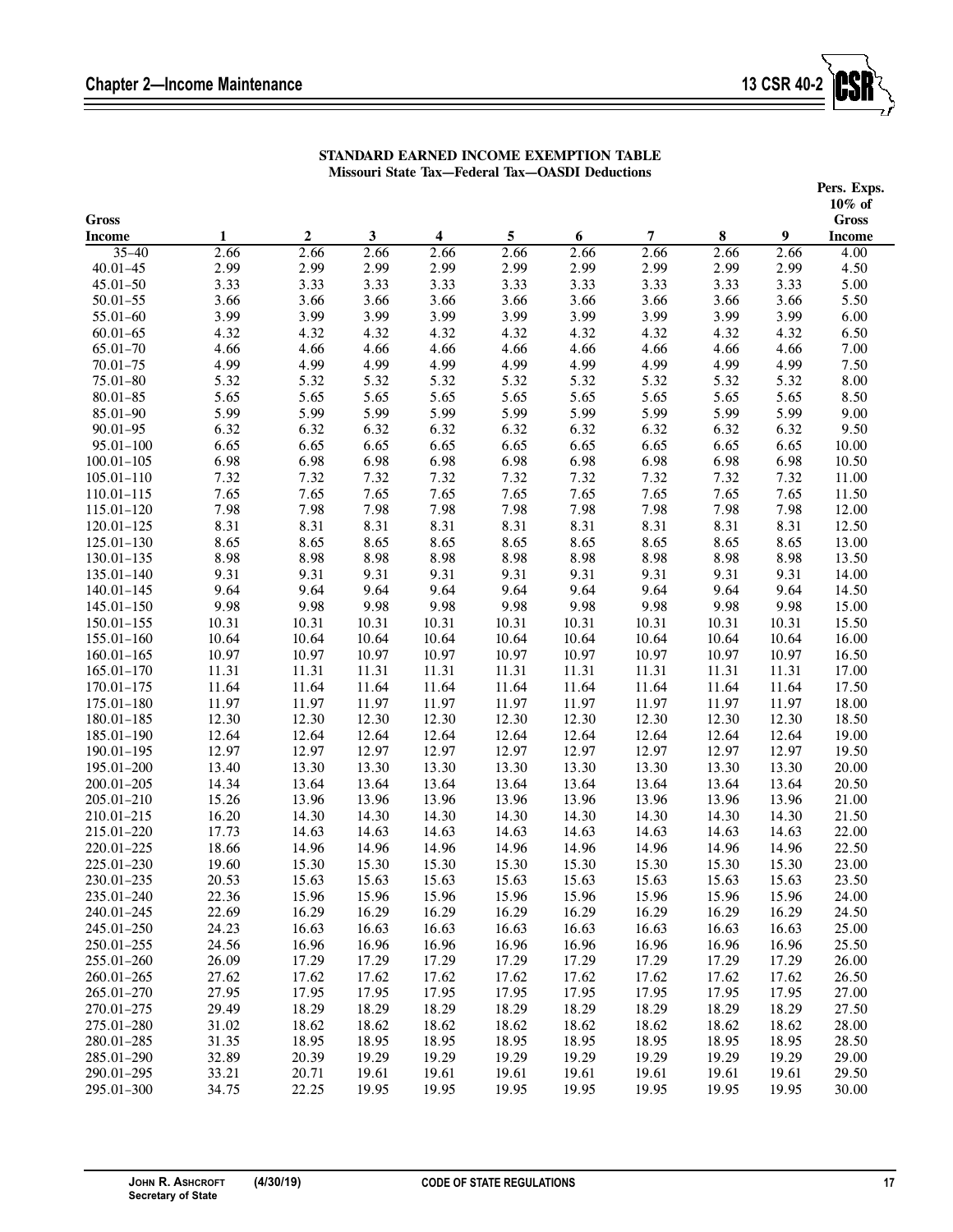|                             |        |                           |            |                         |       |       |                |       |       | Pers. Exps.                       |
|-----------------------------|--------|---------------------------|------------|-------------------------|-------|-------|----------------|-------|-------|-----------------------------------|
|                             |        |                           |            |                         |       |       |                |       |       | $10\%$ of                         |
| <b>Gross</b>                | 1      |                           |            | $\overline{\mathbf{4}}$ | 5     | 6     | $\overline{7}$ | 8     | 9     | $\mathbf{Gross}$<br><b>Income</b> |
| <b>Income</b><br>300.01-305 | 36.29  | $\boldsymbol{2}$<br>23.79 | 3<br>20.29 | 20.29                   | 20.29 | 20.29 | 20.29          | 20.29 | 20.29 | 30.50                             |
| 305.01-310                  | 36.61  | 24.11                     | 20.61      | 20.61                   | 20.61 | 20.61 | 20.61          | 20.61 | 20.61 | 31.00                             |
| 310.01-315                  | 38.15  | 25.65                     | 20.95      | 20.95                   | 20.95 | 20.95 | 20.95          | 20.95 | 20.95 | 31.50                             |
| 315.01-320                  | 40.08  | 27.18                     | 21.28      | 21.28                   | 21.28 | 21.28 | 21.28          | 21.28 | 21.28 | 32.00                             |
| 320.01-325                  | 40.41  | 27.51                     | 21.61      | 21.61                   | 21.61 | 21.61 | 21.61          | 21.61 | 21.61 | 32.50                             |
| 325.01-330                  | 41.95  | 29.05                     | 21.95      | 21.95                   | 21.95 | 21.95 | 21.95          | 21.95 | 21.95 | 33.00                             |
| 330.01-335                  | 42.28  | 29.38                     | 22.28      | 22.28                   | 22.28 | 22.28 | 22.28          | 22.28 | 22.28 | 33.50                             |
| 335.01-340                  | 43.81  | 30.91                     | 22.61      | 22.61                   | 22.61 | 22.61 | 22.61          | 22.61 | 22.61 | 34.00                             |
| 340.01-345                  | 45.65  | 32.81                     | 22.94      | 22.94                   | 22.94 | 22.94 | 22.94          | 22.94 | 22.94 | 34.50                             |
| 345.01-350                  | 45.99  | 33.15                     | 23.28      | 23.28                   | 23.28 | 23.28 | 23.28          | 23.28 | 23.28 | 35.00                             |
| 350.01-355                  | 47.52  | 34.68                     | 23.61      | 23.61                   | 23.61 | 23.61 | 23.61          | 23.61 | 23.61 | 35.50                             |
| 355.01-360                  | 49.15  | 36.21                     | 23.94      | 23.94                   | 23.94 | 23.94 | 23.94          | 23.94 | 23.94 | 36.00                             |
| 360.01-365                  | 49.48  | 36.54                     | 24.27      | 24.27                   | 24.27 | 24.27 | 24.27          | 24.27 | 24.27 | 36.50                             |
| 365.01-370                  | 51.31  | 38.07                     | 25.20      | 24.60                   | 24.60 | 24.60 | 24.60          | 24.60 | 24.60 | 37.00                             |
| 370.01-375                  | 51.99  | 38.74                     | 25.89      | 24.94                   | 24.94 | 24.94 | 24.94          | 24.94 | 24.94 | 37.50                             |
| 375.01-380                  | 53.72  | 40.27                     | 27.42      | 25.27                   | 25.27 | 25.27 | 25.27          | 25.27 | 25.27 | 38.00                             |
| 380.01-385                  | 55.45  | 41.80                     | 28.95      | 25.60                   | 25.60 | 25.60 | 25.60          | 25.60 | 25.60 | 38.50                             |
| 385.01-390                  | 55.79  | 42.14                     | 29.29      | 25.94                   | 25.94 | 25.94 | 25.94          | 25.94 | 25.94 | 39.00                             |
| 390.01-395                  | 57.61  | 43.66                     | 30.81      | 26.26                   | 26.26 | 26.26 | 26.26          | 26.26 | 26.26 | 39.50                             |
| 395.01-400                  | 60.80  | 46.43                     | 33.57      | 26.92                   | 26.60 | 26.60 | 26.60          | 26.60 | 26.60 | 40.00                             |
| 400.01-405                  | 61.14  | 46.77                     | 33.91      | 27.26                   | 26.94 | 26.94 | 26.94          | 26.94 | 26.94 | 40.50                             |
| 405.01-410                  | 61.46  | 47.09                     | 34.23      | 27.58                   | 27.26 | 27.26 | 27.26          | 27.26 | 27.26 | 41.00                             |
| 410.01-415                  | 61.80  | 47.43                     | 34.57      | 27.92                   | 27.60 | 27.60 | 27.60          | 27.60 | 27.60 | 41.50                             |
| 415.01-420                  | 65.73  | 50.76                     | 37.90      | 28.25                   | 27.93 | 27.93 | 27.93          | 27.93 | 27.93 | 42.00                             |
| 420.01-425                  | 66.48  | 51.43                     | 38.56      | 28.91                   | 28.52 | 28.26 | 28.26          | 28.26 | 28.26 | 42.50                             |
| 425.01-430                  | 66.82  | 51.77                     | 38.90      | 29.25                   | 28.86 | 28.60 | 28.60          | 28.60 | 28.60 | 43.00                             |
| 430.01-435                  | 67.15  | 52.10                     | 39.23      | 29.58                   | 29.19 | 28.93 | 28.93          | 28.93 | 28.93 | 43.50                             |
| 435.01-440                  | 71.08  | 55.63                     | 42.56      | 29.91                   | 29.52 | 29.26 | 29.26          | 29.26 | 29.26 | 44.00                             |
| 440.01-445                  | 71.41  | 55.96                     | 42.89      | 30.24                   | 29.85 | 29.59 | 29.59          | 29.59 | 29.59 | 44.50                             |
| 445.01-450                  | 72.17  | 56.74                     | 43.58      | 30.90                   | 30.56 | 29.93 | 29.93          | 29.93 | 29.93 | 45.00                             |
| 450.01-455                  | 72.50  | 57.07                     | 43.91      | 31.23                   | 30.89 | 30.26 | 30.26          | 30.26 | 30.26 | 45.50                             |
| 455.01-460                  | 76.43  | 61.00                     | 47.24      | 34.36                   | 31.22 | 30.59 | 30.59          | 30.59 | 30.59 | 46.00                             |
| 460.01-465                  | 76.76  | 61.33                     | 47.57      | 34.69                   | 31.55 | 30.92 | 30.92          | 30.92 | 30.92 | 46.50                             |
| 465.01-470                  | 77.09  | 61.66                     | 47.90      | 35.02                   | 31.88 | 31.25 | 31.25          | 31.25 | 31.25 | 47.00                             |
| 470.01-475                  | 77.86  | 62.42                     | 48.67      | 35.71                   | 32.54 | 32.13 | 31.59          | 31.59 | 31.59 | 47.50                             |
| 475.01-480                  | 81.79  | 66.35                     | 52.00      | 39.04                   | 32.87 | 32.46 | 31.92          | 31.92 | 31.92 | 48.00                             |
| 480.01-485                  | 82.12  | 66.68                     | 52.33      | 39.37                   | 33.20 | 32.79 | 32.25          | 32.25 | 32.25 | 48.50                             |
| 485.01-490                  | 82.46  | 67.02                     | 52.67      | 39.71                   | 33.54 | 33.13 | 32.59          | 32.59 | 32.59 | 49.00                             |
| 490.01-495                  | 82.78  | 67.34                     | 52.99      | 40.03                   | 33.86 | 33.45 | 32.91          | 32.91 | 32.91 | 49.50                             |
| 495.01-500                  | 86.72  | 71.28                     | 56.33      | 43.37                   | 34.20 | 33.79 | 33.25          | 33.25 | 33.25 | 50.00                             |
| 500.01-505                  | 87.55  | 72.05                     | 57.10      | 44.14                   | 34.87 | 34.51 | 34.02          | 33.59 | 33.59 | 50.50                             |
| 505.01-510                  | 87.87  | 72.37                     | 57.42      | 44.46                   | 35.19 | 34.83 | 34.34          | 33.91 | 33.91 | 51.00                             |
| 510.01-515                  | 88.21  | 72.71                     | 57.76      | 44.80                   | 35.53 | 35.17 | 34.68          | 34.25 | 34.25 | 51.50                             |
| 515.01-520                  | 92.14  | 76.64                     | 61.19      | 48.13                   | 35.86 | 35.50 | 35.01          | 34.58 | 34.58 | 52.00                             |
| 520.01-525                  | 92.47  | 76.97                     | 61.52      | 48.46                   | 36.19 | 35.83 | 35.34          | 34.91 | 34.91 | 52.50                             |
| 525.01-530                  | 93.34  | 77.78                     | 62.29      | 49.24                   | 36.97 | 36.53 | 36.06          | 35.57 | 35.25 | 53.00                             |
| 530.01-535                  | 93.67  | 78.11                     | 62.62      | 49.57                   | 37.30 | 36.86 | 36.39          | 35.90 | 35.58 | 53.50                             |
| 535.01-540                  | 97.60  | 82.04                     | 66.55      | 52.90                   | 39.93 | 37.19 | 36.72          | 36.23 | 35.91 | 54.00                             |
| 540.01-545                  | 97.93  | 82.37                     | 66.88      | 53.23                   | 40.26 | 37.52 | 37.05          | 36.56 | 36.24 | 54.50                             |
| 545.01-550                  | 98.27  | 82.71                     | 67.22      | 53.57                   | 40.60 | 37.86 | 37.39          | 36.90 | 36.58 | 55.00                             |
| 550.01-555                  | 99.13  | 83.58                     | 68.03      | 54.32                   | 41.37 | 38.60 | 38.11          | 37.60 | 37.12 | 55.50                             |
| 555.01-560                  | 103.06 | 87.51                     | 71.96      | 57.65                   | 44.70 | 38.93 | 38.44          | 37.93 | 37.45 | 56.00                             |
| 560.01-565                  | 103.39 | 87.84                     | 72.29      | 57.98                   | 45.03 | 39.26 | 38.77          | 38.26 | 37.78 | 56.50                             |
| 565.01-570                  | 103.72 | 88.17                     | 72.62      | 58.31                   | 45.36 | 39.59 | 39.10          | 38.59 | 38.11 | 57.00                             |
|                             |        |                           |            |                         |       |       |                |       |       |                                   |

# **STANDARD EARNED INCOME EXEMPTION TABLE Missouri State Tax—Federal Tax—OASDI Deductions**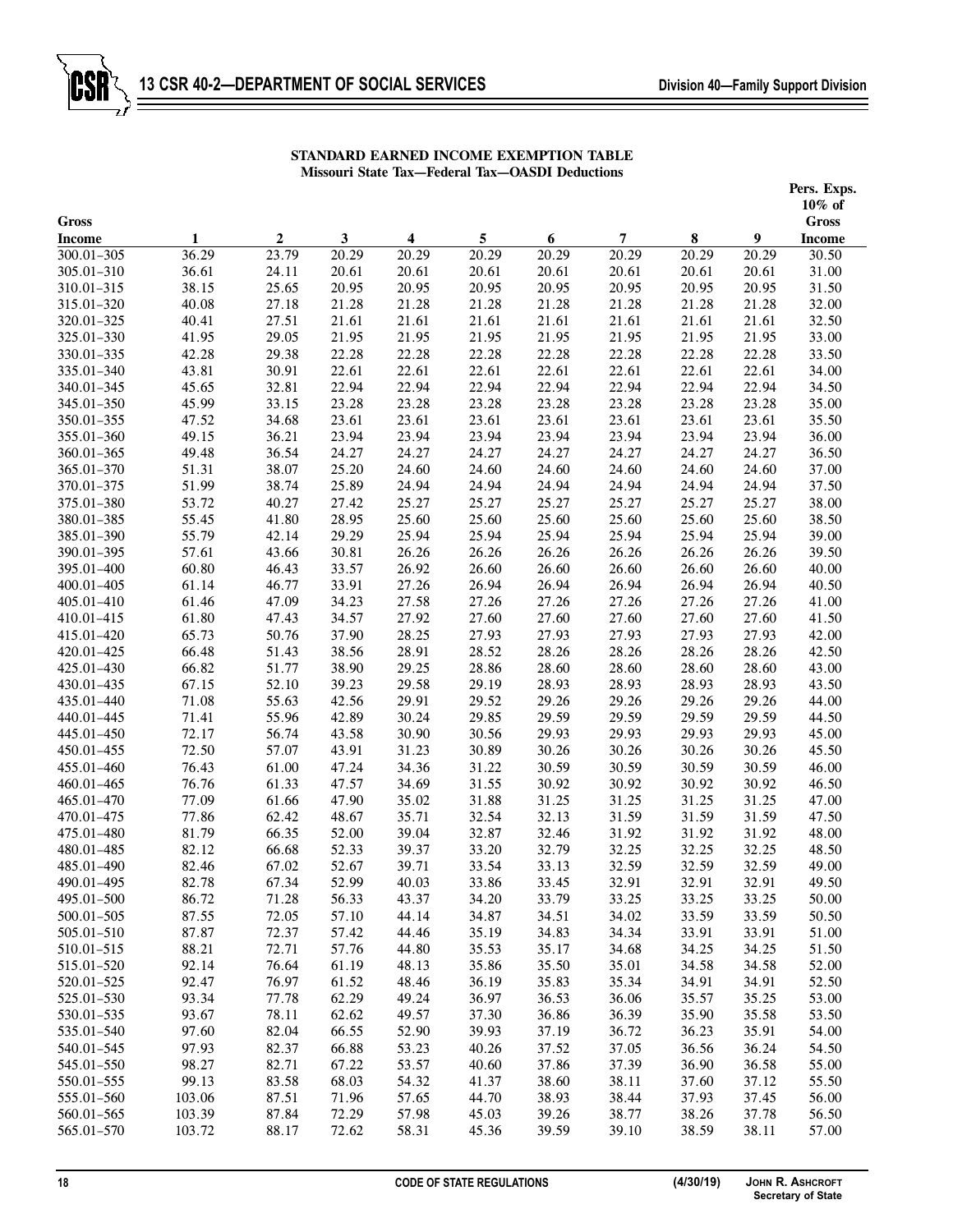

# **STANDARD EARNED INCOME EXEMPTION TABLE Missouri State Tax—Federal Tax—OASDI Deductions**

|                             |                  |                           |                       |                 |                |                |                |                |                | Pers. Exps.            |
|-----------------------------|------------------|---------------------------|-----------------------|-----------------|----------------|----------------|----------------|----------------|----------------|------------------------|
|                             |                  |                           |                       |                 |                |                |                |                |                | $10\%$ of              |
| <b>Gross</b>                |                  |                           |                       |                 |                |                |                |                |                | $\mathbf{Gross}$       |
| <b>Income</b><br>570.01-575 | 1<br>104.06      | $\boldsymbol{2}$<br>88.51 | $\mathbf{3}$<br>72.96 | 4<br>58.65      | 5<br>45.70     | 6<br>39.93     | 7<br>39.44     | 8<br>38.93     | 9<br>38.45     | <b>Income</b><br>57.50 |
| 575.01-580                  | 108.52           | 92.97                     | 77.41                 | 62.47           | 49.46          | 40.69          | 40.23          | 39.67          | 39.16          | 58.00                  |
| 580.01-585                  | 108.85           | 93.30                     | 77.74                 | 62.80           | 49.79          | 41.02          | 40.56          | 40.00          | 39.49          | 58.50                  |
| 585.01-590                  | 109.19           | 93.64                     | 78.08                 | 63.14           | 50.13          | 41.36          | 40.90          | 40.34          | 39.83          | 59.00                  |
| 590.01-595                  | 109.51           | 93.96                     | 78.40                 | 63.46           | 50.45          | 41.68          | 41.22          | 40.66          | 40.15          | 59.50                  |
| 595.01-600                  | 115.25           | 99.70                     | 84.14                 | 68.60           | 55.29          | 42.32          | 41.56          | 41.00          | 40.49          | 60.00                  |
| $600.01 - 605$              | 116.18           | 100.57                    | 85.02                 | 69.47           | 56.12          | 43.10          | 42.34          | 41.80          | 41.23          | 60.50                  |
| 605.01-610                  | 116.50           | 100.89                    | 85.34                 | 69.79           | 56.44          | 43.42          | 42.66          | 42.12          | 41.55          | 61.00                  |
| 610.01-615                  | 116.84           | 101.23                    | 85.68                 | 70.13           | 56.78          | 43.76          | 43.00          | 42.46          | 41.89          | 61.50                  |
| 615.01-620                  | 117.16           | 101.55                    | 86.00                 | 70.45           | 57.10          | 44.08          | 43.32          | 42.78          | 42.21          | 62.00                  |
| 620.01-625                  | 117.50           | 101.89                    | 86.34                 | 70.79           | 57.44          | 44.42          | 43.66          | 43.12          | 42.55          | 62.50                  |
| 625.01-630                  | 117.84           | 102.23                    | 86.68                 | 71.13           | 57.78          | 44.76          | 44.00          | 43.46          | 42.89          | 63.00                  |
| 630.01-635                  | 118.81           | 103.15                    | 87.55                 | 71.99           | 58.63          | 45.56          | 44.75          | 44.29          | 43.64          | 63.50                  |
| 635.01-640                  | 126.64           | 110.68                    | 95.08                 | 79.52           | 64.96          | 51.89          | 45.08          | 44.62          | 43.97          | 64.00                  |
| 640.01-645                  | 126.97           | 111.01                    | 95.41                 | 79.85           | 65.29          | 52.22          | 45.41          | 44.95          | 44.30          | 64.50                  |
| 645.01-650                  | 127.31           | 111.35                    | 95.75                 | 80.19           | 65.63          | 52.56          | 45.75          | 45.29          | 44.64          | 65.00                  |
| 650.01-655                  | 127.64           | 111.68                    | 96.08                 | 80.52           | 65.96          | 52.89          | 46.08          | 45.62          | 44.97          | 65.50                  |
| 655.01-660                  | 128.62           | 112.65                    | 97.00                 | 81.38           | 66.92          | 53.77          | 46.88          | 46.39          | 45.82          | 66.00                  |
| 660.01-665                  | 128.95           | 112.98                    | 97.33                 | 81.71           | 67.15          | 54.10          | 47.21          | 46.72          | 46.15          | 66.50                  |
| 665.01-670                  | 129.28           | 113.31                    | 97.66                 | 82.04           | 67.48          | 54.43          | 47.54          | 47.05          | 46.48          | 67.00                  |
| 670.01-675                  | 129.62           | 113.65                    | 98.00                 | 82.38           | 67.82          | 54.77          | 47.88          | 47.39          | 46.82          | 67.50                  |
| 675.01-680                  | 138.35           | 121.18                    | 105.53                | 89.91           | 74.35          | 61.10          | 48.21          | 47.72          | 47.15          | 68.00                  |
| 680.01-685                  | 139.29           | 122.14                    | 106.48                | 90.82           | 75.23          | 61.96          | 49.09          | 48.50          | 47.99          | 68.50                  |
| 685.01-690                  | 139.63           | 122.48                    | 106.82                | 91.16           | 75.57          | 62.30          | 49.43          | 48.84          | 48.33          | 69.00                  |
| 690.01-695                  | 139.95           | 122.80                    | 107.14                | 91.48           | 75.89          | 62.62          | 49.75          | 49.16          | 48.65          | 69.50                  |
| 695.01-700                  | 140.29           | 123.14                    | 107.48                | 91.82           | 76.23          | 62.96          | 50.09          | 49.50          | 48.99          | 70.00                  |
| 700.01-705                  | 140.63           | 123.48                    | 107.82                | 92.16           | 76.57          | 63.30          | 50.43          | 49.84          | 49.33          | 70.50                  |
| 705.01-710                  | 141.63<br>141.97 | 124.44                    | 108.78                | 93.12           | 77.46          | 64.17          | 51.28          | 50.71          | 50.14          | 71.00                  |
| 710.01-715<br>715.01-720    | 150.70           | 124.78<br>132.51          | 109.12<br>116.65      | 93.46<br>100.99 | 77.80<br>85.33 | 64.51<br>70.84 | 51.62<br>57.75 | 51.05<br>51.38 | 50.48<br>50.81 | 71.50<br>72.00         |
| 720.01-725                  | 151.03           | 132.84                    | 116.98                | 101.32          | 85.66          | 71.17          | 58.08          | 51.71          | 51.14          | 72.50                  |
| 725.01-730                  | 151.37           | 133.18                    | 117.32                | 101.66          | 86.00          | 71.51          | 58.42          | 52.05          | 51.48          | 73.00                  |
| 730.01-735                  | 152.39           | 134.20                    | 118.28                | 102.62          | 86.96          | 72.40          | 59.31          | 52.93          | 52.34          | 73.50                  |
| 735.01-740                  | 152.72           | 134.53                    | 118.61                | 102.95          | 87.29          | 72.73          | 59.64          | 53.26          | 52.67          | 74.00                  |
| 740.01-745                  | 153.05           | 134.86                    | 118.94                | 103.28          | 87.62          | 73.06          | 59.97          | 53.59          | 53.00          | 74.50                  |
| 745.01-750                  | 153.39           | 135.20                    | 119.28                | 103.62          | 87.96          | 73.40          | 60.31          | 53.93          | 53.34          | 75.00                  |
| 750.01-755                  | 153.72           | 135.53                    | 119.61                | 103.95          | 88.29          | 73.73          | 60.64          | 54.26          | 53.67          | 75.50                  |
| 755.01-760                  | 162.45           | 144.26                    | 127.14                | 111.48          | 95.82          | 80.16          | 66.97          | 54.59          | 54.00          | 76.00                  |
| 760.01-765                  | 163.50           | 145.31                    | 128.19                | 112.45          | 96.79          | 81.12          | 67.87          | 55.45          | 54.87          | 76.50                  |
| 765.01-770                  | 163.83           | 145.64                    | 128.52                | 112.78          | 97.12          | 81.45          | 68.20          | 55.78          | 55.20          | 77.00                  |
| 770.01-775                  | 164.17           | 145.98                    | 128.86                | 113.12          | 97.46          | 81.79          | 68.54          | 56.12          | 55.54          | 77.50                  |
| 775.01-780                  | 164.50           | 146.31                    | 129.19                | 113.45          | 97.79          | 82.12          | 68.87          | 56.45          | 55.87          | 78.00                  |
| 780.01-785                  | 164.83           | 146.64                    | 129.52                | 113.78          | 98.12          | 82.45          | 69.20          | 56.78          | 56.20          | 78.50                  |
| 785.01-790                  | 165.86           | 147.70                    | 130.58                | 114.81          | 99.11          | 83.45          | 70.17          | 57.71          | 57.09          | 79.00                  |
| 790.01-795                  | 166.18           | 148.02                    | 130.90                | 115.13          | 99.43          | 83.77          | 70.49          | 58.03          | 57.41          | 79.50                  |
| 795.01-800                  | 174.92           | 156.76                    | 138.54                | 122.67          | 106.97         | 91.31          | 76.83          | 63.67          | 57.75          | 80.00                  |
| 800.01-805                  | 175.26           | 157.10                    | 138.88                | 123.01          | 107.31         | 91.65          | 77.17          | 64.01          | 58.09          | 80.50                  |
| 805.01-810                  | 175.58           | 157.42                    | 139.20                | 123.33          | 107.63         | 91.97          | 77.49          | 64.33          | 58.41          | 81.00                  |
| 810.01-815                  | 176.68           | 158.46                    | 140.26                | 124.43          | 108.66         | 92.95          | 78.49          | 65.32          | 59.32          | 81.50                  |
| 815.01-820                  | 177.01           | 158.79                    | 140.59                | 124.76          | 108.99         | 93.28          | 78.82          | 65.65          | 59.65          | 82.00                  |
| 820.01-825                  | 177.34           | 159.12                    | 140.92                | 125.09          | 109.32         | 93.61          | 79.15          | 65.98          | 59.98          | 82.50                  |
| 825.01-830                  | 177.68           | 159.46                    | 141.26                | 125.43          | 109.66         | 93.95          | 79.49          | 66.32          | 60.32          | 83.00                  |
| 830.01-835                  | 178.01           | 159.79                    | 141.59                | 125.76          | 109.99         | 94.28          | 79.82          | 66.65          | 60.65          | 83.50                  |
| 835.01-840                  | 187.55           | 169.28                    | 151.04                | 134.02          | 118.25         | 102.48         | 86.78          | 73.62          | 61.63          | 84.00                  |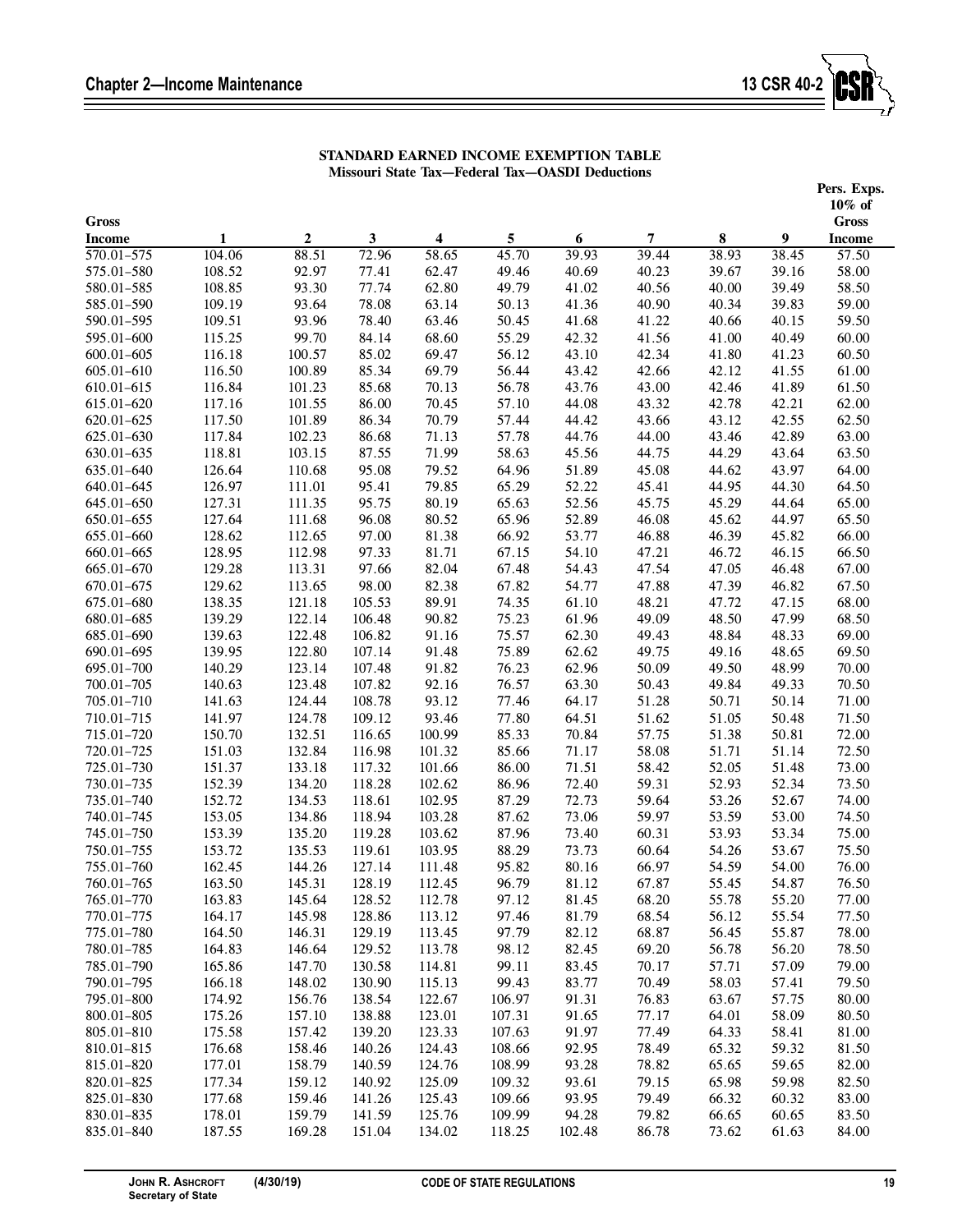|                               |        |                  |              |        |                  |                  |        |        |        | Pers. Exps.                   |
|-------------------------------|--------|------------------|--------------|--------|------------------|------------------|--------|--------|--------|-------------------------------|
|                               |        |                  |              |        |                  |                  |        |        |        | $10\%$ of                     |
| <b>Gross</b><br><b>Income</b> | 1      | $\boldsymbol{2}$ | $\mathbf{3}$ | 4      | 5                | $\boldsymbol{6}$ | 7      | 8      | 9      | <b>Gross</b><br><b>Income</b> |
| 840.01-845                    | 187.88 | 169.61           | 151.37       | 134.35 | 118.58           | 102.81           | 87.11  | 73.95  | 61.96  | 84.50                         |
| 845.01-850                    | 188.22 | 169.95           | 151.71       | 134.69 | 118.92           | 103.15           | 87.45  | 74.29  | 62.30  | 85.00                         |
| 850.01-855                    | 188.55 | 170.28           | 152.04       | 135.02 | 119.25           | 103.48           | 87.78  | 74.62  | 62.63  | 85.50                         |
| 855.01-860                    | 188.88 | 170.61           | 152.37       | 135.35 | 119.58           | 103.81           | 88.21  | 74.95  | 62.96  | 86.00                         |
| 860.01-865                    | 190.00 | 171.74           | 153.46       | 136.41 | 120.67           | 104.90           | 89.12  | 75.92  | 63.94  | 86.50                         |
| 865.01-870                    | 190.33 | 172.07           | 153.79       | 136.74 | 121.00           | 105.23           | 89.45  | 76.25  | 64.27  | 87.00                         |
| 870.01-875                    | 190.67 | 172.41           | 154.13       | 137.08 | 121.34           | 105.57           | 89.79  | 76.59  | 64.61  | 87.50                         |
| 875.01-880                    | 199.40 | 181.14           | 162.86       | 144.61 | 128.87           | 113.10           | 97.32  | 82.92  | 69.74  | 88.00                         |
| 880.01-855                    | 199.73 | 181.47           | 163.19       | 144.94 | 129.20           | 113.43           | 97.65  | 83.25  | 70.07  | 88.50                         |
| 885.01-890                    | 200.07 | 181.81           | 163.53       | 145.28 | 129.54           | 113.77           | 97.99  | 83.59  | 70.41  | 89.00                         |
| 890.01-895                    | 201.19 | 182.96           | 164.66       | 146.37 | 130.59           | 114.82           | 99.03  | 84.58  | 71.37  | 89.50                         |
| 895.01-900                    | 201.53 | 183.30           | 165.00       | 146.71 | 130.93           | 115.16           | 99.37  | 84.92  | 71.71  | 90.00                         |
| 900.01-905                    | 201.87 | 183.64           | 165.34       | 147.05 | 131.27           | 115.50           | 99.71  | 85.26  | 72.05  | 90.50                         |
| 905.01-910                    | 202.19 | 183.96           | 165.66       | 147.37 | 131.59           | 115.82           | 100.03 | 85.58  | 72.37  | 91.00                         |
| 910.01-915                    | 202.53 | 184.30           | 166.00       | 147.71 | 131.93           | 116.16           | 100.37 | 85.92  | 73.71  | 91.50                         |
| 915.01-920                    | 212.37 | 193.80           | 175.54       | 157.25 | 140.26           | 124.45           | 108.68 | 93.00  | 79.72  | 92.00                         |
| 920.01-925                    | 212.70 | 194.13           | 175.87       | 157.58 | 140.59           | 124.78           | 109.01 | 93.33  | 80.05  | 92.50                         |
| 925.01-930                    | 213.04 | 194.47           | 176.21       | 157.92 | 140.93           | 125.12           | 109.35 | 93.67  | 80.39  | 93.00                         |
| 930.01-935                    | 213.37 | 194.80           | 176.54       | 158.25 | 141.26           | 125.45           | 109.68 | 94.00  | 80.72  | 93.50                         |
| 935.01-940                    | 213.70 | 195.13           | 176.87       | 158.58 | 141.59           | 125.78           | 110.01 | 94.33  | 81.05  | 94.00                         |
| 940.01-945                    | 214.92 | 196.31           | 178.00       | 159.71 | 142.73           | 126.89           | 111.06 | 95.39  | 82.12  | 94.50                         |
| 945.01-950                    | 215.26 | 196.65           | 178.34       | 160.05 | 143.07           | 127.23           | 111.40 | 95.73  | 82.46  | 95.00                         |
| 950.01-955                    | 215.59 | 196.98           | 178.67       | 160.38 | 143.40           | 127.56           | 111.73 | 96.06  | 82.79  | 95.50                         |
| 955.01-960                    | 226.32 | 205.71           | 187.40       | 169.11 | 150.93           | 135.09           | 119.26 | 103.49 | 89.12  | 96.00                         |
| 960.01-965                    | 226.65 | 206.04           | 187.73       | 169.44 | 151.26           | 135.42           | 119.59 | 103.82 | 89.45  | 96.50                         |
| 965.01-970                    | 227.88 | 207.24           | 188.92       | 170.59 | 152.41           | 136.60           | 120.72 | 104.92 | 90.54  | 97.00                         |
| 970.01-975                    | 228.22 | 207.58           | 189.26       | 170.93 | 152.75           | 136.94           | 121.06 | 105.26 | 90.88  | 97.50                         |
| 975.01-980                    | 228.55 | 207.91           | 189.59       | 171.26 | 153.08           | 137.27           | 121.39 | 105.59 | 91.21  | 98.00                         |
| 980.01-985                    | 228.88 | 208.24           | 189.92       | 171.59 | 153.41           | 137.60           | 121.72 | 105.92 | 91.54  | 98.50                         |
| 985.01-990                    | 229.22 | 208.58           | 190.26       | 171.93 | 153.75           | 137.94           | 122.06 | 106.26 | 91.88  | 99.00                         |
| 990.01-995                    | 230.41 | 209.81           | 191.47       | 173.10 | 154.88           | 139.10           | 123.24 | 107.35 | 92.93  | 99.50                         |
| 995.01-1000                   | 241.15 | 218.75           | 200.21       | 181.84 | 163.52           | 146.64           | 130.78 | 114.89 | 99.27  | 100.00                        |
| 1000.01-1005                  | 241.49 | 219.09           | 200.55       | 182.18 | 163.86           | 146.98           | 131.12 | 115.23 | 99.61  | 100.50                        |
| 1005.01-1010                  | 241.81 | 219.41           | 200.87       | 182.50 | 164.18           | 147.30           | 131.44 | 115.55 | 99.93  | 101.00                        |
| 1010.01-1015                  | 242.15 | 219.75           | 201.21       | 182.84 | 164.52           | 147.64           | 131.78 | 115.89 | 100.27 | 101.50                        |
| 1015.01-1020                  | 242.48 | 220.08           | 201.54       | 183.17 | 164.85           | 147.97           | 132.11 | 116.22 | 100.60 | 102.00                        |
| 1020.01-1025                  | 243.70 | 221.29           | 202.76       | 184.43 | 166.05           | 149.11           | 133.28 | 117.40 | 101.72 | 102.50                        |
| 1025.01-1030                  | 244.04 | 221.63           | 203.10       | 184.77 | 166.39           | 149.45           | 133.62 | 117.74 | 102.06 | 103.00                        |
| 1030.01-1035                  | 244.37 | 221.96           | 203.43       | 185.10 | 166.72           | 149.78           | 133.95 | 118.07 | 102.39 | 103.50                        |
| 1035.01-1040                  | 255.10 | 232.69           | 212.16       | 193.83 | 175.45           | 157.31           | 141.48 | 125.60 | 109.72 | 104.00                        |
| 1040.01-1045                  | 255.43 | 233.02           | 212.49       | 194.16 | 175.78           | 157.64           | 141.81 | 125.93 | 110.05 | 104.50                        |
| 1045.01-1050                  | 256.68 | 234.27           | 213.72       | 195.38 | 177.02           | 158.85           | 143.01 | 127.12 | 111.23 | 105.00                        |
| 1050.01-1055                  | 257.01 | 234.60           | 214.05       | 195.71 | 177.35           | 159.18           | 143.34 | 127.45 | 111.56 | 105.50                        |
| 1055.01-1060                  | 257.34 | 234.93           | 214.38       | 196.04 | 177.68           | 159.51           | 143.67 | 127.78 | 111.89 | 106.00                        |
| 1060.01-1065                  | 257.67 | 235.26           | 214.71       | 196.37 | 178.01           | 159.84           | 144.00 | 128.11 | 112.22 | 106.50                        |
| 1065.01-1070                  | 258.00 | 235.59           | 215.04       | 196.70 | 178.34           | 160.17           | 144.33 | 128.44 | 112.55 | 107.00                        |
| 1070.01-1075                  | 259.21 | 236.82           | 216.23       | 197.89 | 179.55           | 161.38           | 145.50 | 129.59 | 113.71 | 107.50                        |
| 1075.01-1080                  | 269.94 | 247.55           | 224.96       | 206.62 | 188.28           | 169.91           | 153.03 | 137.12 | 121.24 | 108.00                        |
| 1080.01-1085                  | 270.27 | 247.88           | 225.29       | 206.95 | 188.61           | 170.24           | 153.36 | 137.45 | 121.57 | 108.50                        |
| 1085.01-1090                  | 270.61 | 248.22           | 225.63       | 207.29 | 188.95           | 170.58           | 153.70 | 137.79 | 121.91 | 109.00                        |
| 1090.01-1095                  | 270.93 | 248.54           | 225.95       | 207.61 | 189.27           | 170.90           | 154.02 | 138.11 | 122.23 | 109.50                        |
| 1095.01-1100                  | 271.99 | 249.61           | 227.07       | 208.66 | 190.33           | 171.94           | 155.09 | 139.18 | 123.24 | 110.00                        |
| 1100.01-1105                  | 272.33 | 249.95           | 227.41       | 209.00 | 190.67<br>190.99 | 172.28           | 155.43 | 139.52 | 123.58 | 110.50                        |
| 1105.01-1110                  | 272.65 | 250.27           | 227.73       | 209.32 |                  | 172.60           | 155.75 | 139.84 | 123.90 | 111.00                        |

# **STANDARD EARNED INCOME EXEMPTION TABLE Missouri State Tax—Federal Tax—OASDI Deductions**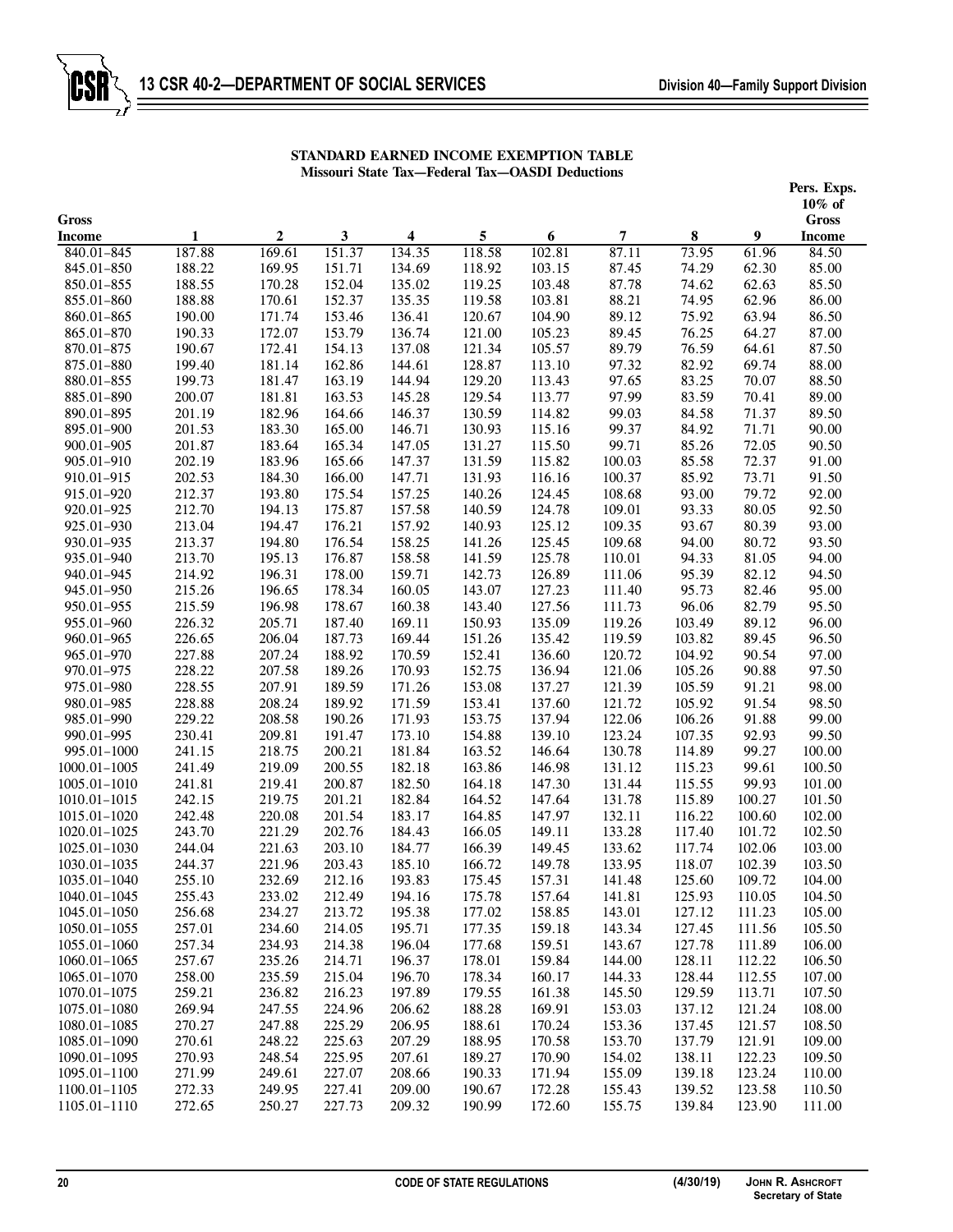Ξ



| STANDARD EARNED INCOME EXEMPTION TABLE          |
|-------------------------------------------------|
| Missouri State Tax—Federal Tax—OASDI Deductions |

|                  |        |              |        |        |        |        |        |        |        | Pers. Exps.  |
|------------------|--------|--------------|--------|--------|--------|--------|--------|--------|--------|--------------|
|                  |        |              |        |        |        |        |        |        |        | $10\%$ of    |
| <b>Gross</b>     |        |              |        |        |        |        |        |        |        | <b>Gross</b> |
| Income           | 1      | $\mathbf{2}$ | 3      | 4      | 5      | 6      | 7      | 8      | 9      | Income       |
| 1110.01-1115     | 272.99 | 250.61       | 228.07 | 209.66 | 191.33 | 172.94 | 156.09 | 140.18 | 124.24 | 111.50       |
| 1115.01-1120     | 283.72 | 261.34       | 238.80 | 218.39 | 200.06 | 181.67 | 163.62 | 147.71 | 131.77 | 112.00       |
| 1120.01-1125     | 284.77 | 262.39       | 239.89 | 219.47 | 201.05 | 182.71 | 164.63 | 148.77 | 132.81 | 112.50       |
| 1125.01-1130     | 285.11 | 262.73       | 240.23 | 219.81 | 201.39 | 183.05 | 164.97 | 149.11 | 133.15 | 113.00       |
| 1130.01-1135     | 285.44 | 263.06       | 240.56 | 220.14 | 201.72 | 183.38 | 165.30 | 149.44 | 133.48 | 113.50       |
| 1135.01-1140     | 285.77 | 263.39       | 240.89 | 220.47 | 202.05 | 183.71 | 165.63 | 149.77 | 133.81 | 114.00       |
| 1140.01-1145     | 286.10 | 263.72       | 241.22 | 220.80 | 202.38 | 184.04 | 165.96 | 150.10 | 134.14 | 114.50       |
| 1145.01-1150     | 286.44 | 264.06       | 241.56 | 221.14 | 202.72 | 184.38 | 166.30 | 150.44 | 134.48 | 115.00       |
| 1150.01-1155     | 287.49 | 265.11       | 242.63 | 222.24 | 203.83 | 185.43 | 173.33 | 151.49 | 135.55 | 115.50       |
| $1155.01 - 1160$ | 298.22 | 275.84       | 253.36 | 230.97 | 212.56 | 194.16 | 175.76 | 159.02 | 143.08 | 116.00       |
| 1160.01-1165     | 298.55 | 276.17       | 253.69 | 231.30 | 212.89 | 194.49 | 176.09 | 159.35 | 143.41 | 116.50       |
| $1165.01 - 1170$ | 298.88 | 276.50       | 255.02 | 231.63 | 213.22 | 194.82 | 176.42 | 159.68 | 143.74 | 117.00       |
| 1170.01-1175     | 299.22 | 276.84       | 255.36 | 231.97 | 213.56 | 195.16 | 176.76 | 160.02 | 144.08 | 117.50       |
| 1175.01-1180     | 300.32 | 277.89       | 255.38 | 233.07 | 214.64 | 196.23 | 177.81 | 161.04 | 145.17 | 118.00       |
| 1180.01-1185     | 300.65 | 278.22       | 255.71 | 233.40 | 214.97 | 196.56 | 178.14 | 161.37 | 145.50 | 118.50       |
| 1185.01-1190     | 300.99 | 278.56       | 256.05 | 233.74 | 215.31 | 196.90 | 178.48 | 161.71 | 145.84 | 119.00       |
| 1190.01-1195     | 301.31 | 278.88       | 256.37 | 234.06 | 215.63 | 197.22 | 178.80 | 162.03 | 146.16 | 119.50       |
| 1195.01-1200     | 312.05 | 289.62       | 267.11 | 244.60 | 224.37 | 205.96 | 187.54 | 169.57 | 153.70 | 120.00       |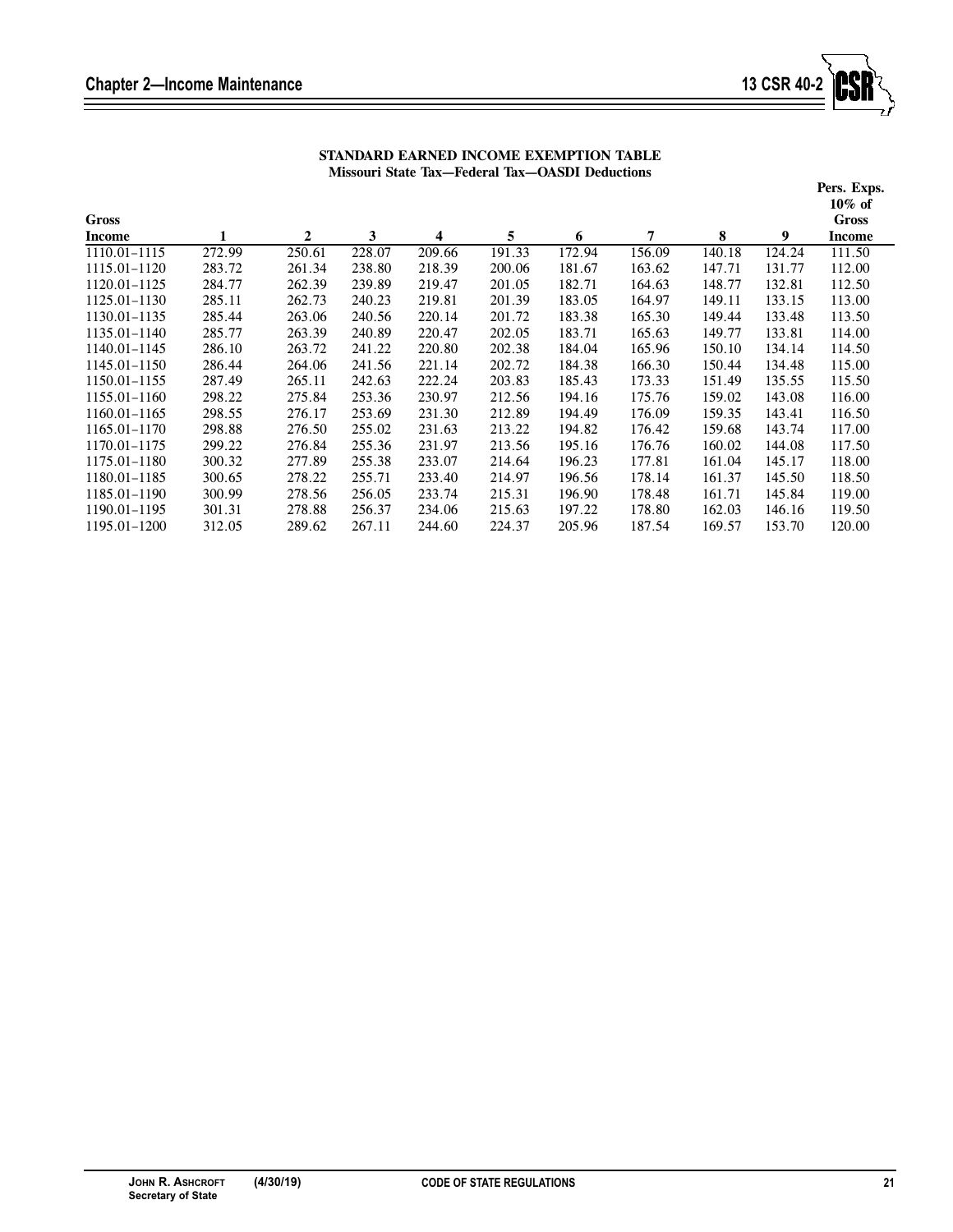

(9) In determining the total income of Supplemental Nursing Care claimants, any income received from employment in a sheltered workshop and any income received from employment as a patient worker at subminimum wages in an institution, pursuant to the Fair Labor Standards Act, Section 14, Regulation 29 CFR part 259. shall be excluded. *(Original rule filed April 25, 1974, effective May 5, 1974.)*

(10) In AFDC cases, the initial assistance payment benefit must be prorated when the case is approved in the same month as the filing of the application. The payment will be determined by multiplying the amount payable for a whole month by the ratio of the days in the month from the date of application to the end of the month to the number of days in a standard thirty- (30-) day month.

*AUTHORITY: sections 207.022 and 660.017, RSMo 2016.\* Filing dates for original rules are shown in the text of the rule. This version filed March 24, 1976. Amended: Filed Dec. 23, 1976, effective April 11, 1977. Amended: Filed June 1, 1977, effective Sept. 11, 1977. Emergency amendment filed June 1, 1977, effective July 1, 1977, expired Oct. 31, 1977. Amended: Filed June 29, 1977, effective Oct. 13, 1977. Emergency amendment filed Feb. 20, 1979, effective March 2, 1979, expired June 10, 1979. Amended: Filed March 9, 1979, effective June 11, 1979. Emergency amendment filed Jan. 30, 1980, effective Feb. 9, 1980, expired April 10, 1980. Amended: Filed Jan. 30, 1980, effective May 11, 1980. Emergency amendment filed June 22, 1981, effective July 2, 1981, expired Oct. 10, 1981. Amended: Filed June 22, 1981, effective Oct. 11, 1981. Amended: Filed Aug. 12, 1981, effective Nov. 12, 1981. Emergency amendment filed Feb. 19, 1982, effective March 1, 1982, expired June 10, 1982. Amended: Filed Feb. 19, 1982, effective June 11, 1982. Emergency amendment filed Oct. 8, 1982, effective Oct. 18, 1982, expired Jan. 12, 1983. Amended: Filed Oct. 8, 1982, effective Jan. 13, 1983. Emergency amendment filed Oct. 1, 1984, effective Oct. 11, 1984, expired Jan. 11, 1985. Amended: Filed Oct. 15, 1984, effective Jan. 12, 1985. Emergency amendment filed March 20, 1985, effective March 31, 1985, expired July 11, 1985. Amended: Filed March 20, 1985, effective July 12, 1985. Amended: Filed July 17, 1989, effective Oct. 12, 1989. Emergency amendment filed June 2, 1993, effective July 1, 1993, expired Oct. 28, 1993. Amended: Filed June 2, 1993, effective Jan. 31, 1994. Amended: Filed Sept. 18, 2018, effective May 30, 2019.* 

*\*Original authority: 207.022, RSMo 2014 and 660.017, RSMo 1993, amended 1995.* 

## **13 CSR 40-2.130 Maximum Cash Payment Amounts**

*PURPOSE: This rule states the maximum payment amounts and exceptions to these amounts for the various assistance programs.* 

(1) When the appropriation for General Relief (GR) assistance payments is not sufficient to make full payments on the basis of maximum legal allowance, all GR payments (except for the types listed in this rule) will be subject to a percentage of reduction. An exception will be made for each GR person whose budget includes an allowance for intermediate or residential II nursing home care. This type of case will be known as a Full Grant Case. No reduction will be applied to the GR payment made to that person. *(Original rule filed May 13, 1948, effective May 23, 1948. Amended Sept. 1, 1972, effective Sept. 10, 1972.)*

(2) Maximum Supplemental Aid to the Blind (SAB) Payments.

(A) For those persons who apply for Aid to the Blind (AB) on or after January 1, 1974, the maximum amount of payment they may receive is authorized in 209.040, RSMo; provided, however, that if the person is a resident of a residential care facility or an intermediate care or skilled nursing facility (ICF/SNF) and not eligible for Medicaid nursing care benefits; the maximum payment will be as authorized in section (7) of this rule.

(B) Persons who are eligible for vendor payments in their behalf for skilled nursing home care or ICF care will not be eligible for SAB payments.

(C) The amount of the SAB payment will be determined by subtracting the amount of any Supplemental Security Income (SSI) benefit from the amount of the maximum SAB payment, as described here. The amount of the SAB payment will be the remainder, rounded to the nearest dollar, except that if the remainder is one cent through forty-nine cents  $(1¢-49¢)$ , the claimant will be eligible for an AB supplemental payment of one dollar (\$1). *(Original rule filed Nov. 29, 1973, effective Dec. 9, 1973. Amended Sept. 26, 1975, effective Oct. 6, 1975.)*

(3) Persons who become ineligible for SSI due to an increase in other income may continue to be eligible for Missouri Supplemental Payment (SP). The amount of the Missouri SP, in these cases, will be determined by subtracting the current income from the December 1973 total income plus the Old Age Assistance (OAA), Permanent and Total Disability (PTD) or AB assistance grant that was legally received for the month of December 1973. The amount of the SP shall not be greater than an amount needed to provide total income at the December 1973 level; if the person's income equals or exceeds the total amount, no Missouri SP shall be made. These persons must continue to meet all eligibility requirements that were in effect for OAA, PTD or AB for the month of December 1973. *(Original rule filed April 25, 1974, effective May 5, 1974.)* 

(4) Persons who are eligible for SSI (as a result of the conversion from OAA, PTD or AB in December 1973) but are not eligible for Missouri SP in January 1974, may become eligible for Missouri SP at a later time if their total income drops below the total income they received in December 1973. In those cases, the amount of the Missouri SP will be the difference between the present total income and the total income received in December 1973. *(Original rule filed April 25, 1974, effective May 5, 1974.)*

(5) The Division of Family Services will compute the Missouri SP in SSI-SP cases based on the amount of SSI for which the claimant is eligible and not the SSI payment which is actually received. *(Original rule filed April 11, 1975, effective April 21, 1975.)* 

(6) No intermediate care or skilled nursing payment shall be made to a person residing in a licensed ICF or in a licensed SNF—unless the person has been determined by his/her own physician or doctor to medically need those services, subject to review and approval by the Department of Social Services, based upon the standards in 13 CSR 15-9.030(3) and (4). Residential care payments may be made to persons residing in a licensed intermediate care facility (ICF) or licensed skilled nursing facility (SNF), who do not meet this requirement and are otherwise eligible for supplemental nursing care.

(7) The maximum payment for eligible recipients of supplemental nursing care benefits will be one hundred forty-eight dollars (\$148) if residing in a licensed residential care facility I, two hundred seventy-six dollars (\$276) if residing in a licensed residential care facility II and three hundred sixty-eight dollars (\$368) if residing in an ICF or SNF and not eligible for Medicaid nursing care benefits.

(8) In accordance with state law, section 208.030.5, RSMo, any person eligible to receive a cash nursing home grant, will also receive twenty-three dollars (\$23) per month personal expense allowance. These funds are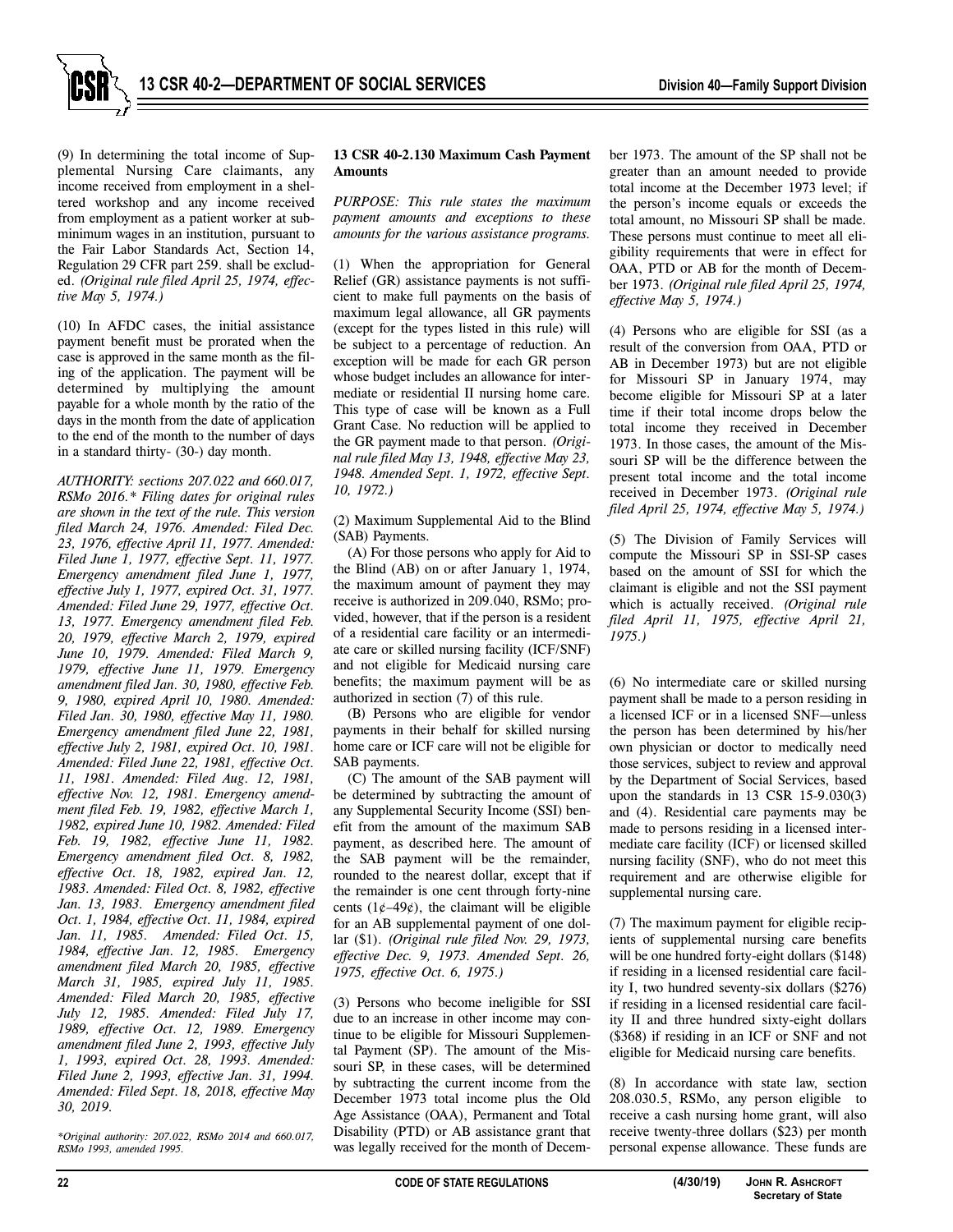

to be used by the claimant for his/her personal needs and MUST be treated as the claimant's personal spending monies. These funds are not to be applied to the claimant's monthly expenses associated with—room and board/rent, any contracted services provided through the facility, or both. Individuals who are provided funds for personal use by the Department of Mental Health will not be eligible to receive the twenty-three dollars (\$23) personal needs funds through the Division of Family Services program.

*AUTHORITY: section 207.020, RSMo 1986.\* Filing dates for original rules are shown in the text of the rule. This version of rule filed March 24, 1976. Amended: Filed June 1, 1977, effective Sept. 11, 1977. Amended: Filed April 5, 1983, effective July 11, 1983. Emergency amendment filed July 1, 1983, effective July 11, 1983, expired Oct. 12, 1983. Amended: Filed July 1, 1983, effective Oct. 13, 1983. Emergency amendment filed Oct. 9, 1986, effective Oct. 19, 1986, expired Feb. 6, 1987. Amended: Filed Oct. 9, 1986, effective Jan. 12, 1987. Amended: Filed March 22, 1988, effective July 11, 1988. Amended: Filed Sept. 6, 1988, effective Dec. 11, 1988. Amended: Filed Oct. 16, 1989, effective Jan. 12, 1990. Emergency amendment filed June 27, 1990, expired Nov. 3, 1990, effective Jan. 12, 1990. Amended: Filed June 27, 1990, effective Nov. 30, 1990.* 

*\*Original authority: 207.020, RSMo 1945, amended 1961, 1965, 1977, 1981, 1982, 1986.* 

#### **13 CSR 40-2.140 Limitations on Amount of Cash Payments**

*PURPOSE: This rule outlines the restrictions or limitations placed on certain types of cash payments.* 

(1) Receipt of General Relief (GR) and Other Types of Assistance.

(A) Persons receiving Supplemental Payments (SPs), Supplemental Aid to the Blind (SAB) or Blind Pension (BP) will not be eligible for additional assistance from GR funds except that persons who were on the GR rolls in December 1973 may receive SPs if their total income was reduced because of the Supplemental Security Income (SSI) program. Persons eligible for Aid to Dependent Children (ADC) must be transferred from GR to ADC immediately. Persons receiving Aid to Families with Dependent Children (AFDC) Emergency Assistance will not be eligible for GR funds during the month in which they receive AFDC Emergency Assistance. *(Original rule filed Sept. 26, 1951, effective Oct.* 

*6, 1951. Amended: Nov. 29, 1973, effective Dec. 9, 1973.)*

(2) To be eligible for GR, Aid to the Blind (AB) or BP, a GR, AB or BP claimant must apply for SSI benefits if it appears that s/he would be eligible for the benefits. Claimants for BP must be found ineligible for SSI benefits before they may be approved for BP. GR recipients who are subsequently approved or reinstated for SSI will have deducted from their initial SSI award, whether due to approval or reinstatement, an amount equal to the GR cash payments made pending the approval for or reinstatement of SSI in accordance with section 1631 of the Social Security Act. Refusal by a GR claimant to sign an agreement to have the amount deducted from his/her initial SSI award will create ineligibility for the GR claimant. *(Original rule filed Nov. 29, 1973, effective Dec. 9, 1973.)*

(3) Those persons who are eligible for state SPs, ADC, BP, GR or SAB payments will not be eligible for Supplemental Nursing Care (SNC) benefits. In addition, those persons who are eligible for vendor payments in their behalf for professional nursing home or intermediate care facility care under Title XIX will not be eligible for SNC benefits. *(Original rule filed Nov. 29, 1973, effective Dec. 9, 1973.)*

(4) Parents in the home or needy eligible caretaker relatives who are recipients of SSI shall not be eligible for AFDC or Title XIX. Children who are under the age of eighteen (18) and who are recipients of SSI shall not be eligible for AFDC but shall be eligible for Title XIX. The expenses, income and resources of these SSI recipients will not be counted in determining AFDC eligibility of other members of an AFDC family. If a recipient of SSI makes income available to the AFDC household or pays any of the expenses of the AFDC household, the income will not be included on the AFDC budget. The person may elect to receive AFDC rather than SSI if the person meets all AFDC eligibility requirements. *(Original rule filed Jan. 2, 1974, effective Jan. 12, 1974. Amended: Feb. 6, 1975, effective Feb. 16, 1975.)*

(5) Any person who is ineligible for SSI because his/her income exceeds the maximum allowable by the Social Security Administration (SSA) is ineligible for GR.

(A) Any person applying for SSI and GR will be eligible for GR, if otherwise eligible, pending certification of eligibility for SSI. If however, the applicant is obviously ineligible for SSI on the basis of income, the application will be held and rejected upon denial by the SSA. If the GR application is approved and the SSI application is later denied on the basis of his/her income, his/her GR case must be closed.

(B) A determination of ineligibility for SSI on the basis of income must be made by the SSA district office. *(Original rule filed July 7, 1975, effective July 17, 1975. Amended: Nov. 4, 1975, effective Nov. 14, 1975.)* 

(6) All persons who meet the definition of a Temporary Assistance household must have their eligibility explored under Temporary Assistance before having their eligibility for GR explored. Any person whose eligibility has been explored under Temporary Assistance and is found to be ineligible for Temporary Assistance because of the following reasons shall be ineligible for GR:

(A) The person refuses to cooperate in establishing his/her eligibility for Temporary Assistance (this would include persons who refuse to apply for a Social Security number, refuse to participate in work activities, refuse to make an assignment of support rights, refuse to cooperate in the identification or location of absent parents, refuse to participant in self-sufficiency pact or an assessment pursuant to 13 CSR 40-2.370, and the like);

(B) Relationship to the payee who is not a legal guardian cannot be established for children under eighteen (18);

(C) The budget shows no need;

(D) The available resources exceed the maximum allowed;

(E) The children are not deprived of parental support;

(F) The person meets the prohibition in 13 CSR 40-2.305, 13 CSR 40-2.340, 13 CSR 40-2.345, 13 CSR 40-2.355, 13 CSR 40- 2.360, or 13 CSR 40-2.365; or

(G) The person is ineligibile due to the lifetime limits outlined in 13 CSR 40-2.350.

(7) Persons wishing to withdraw or terminate their eligibility for SSI benefits may do so by contacting their nearest Social Security office. Persons voluntarily withdrawing from or terminating their SSI benefits will be ineligible for SP or any other category of public assistance administered by the Division of Family Services, except ADC. This ineligibility for public assistance benefits would be effective for the month in which the withdrawal or termination from SSI is effective. *(Original rule filed July 7, 1975, effective July 17, 1975.)* 

*AUTHORITY: section 207.020, RSMo 2000.\* Filing dates for original rules are shown in the text of the rule. This version filed March*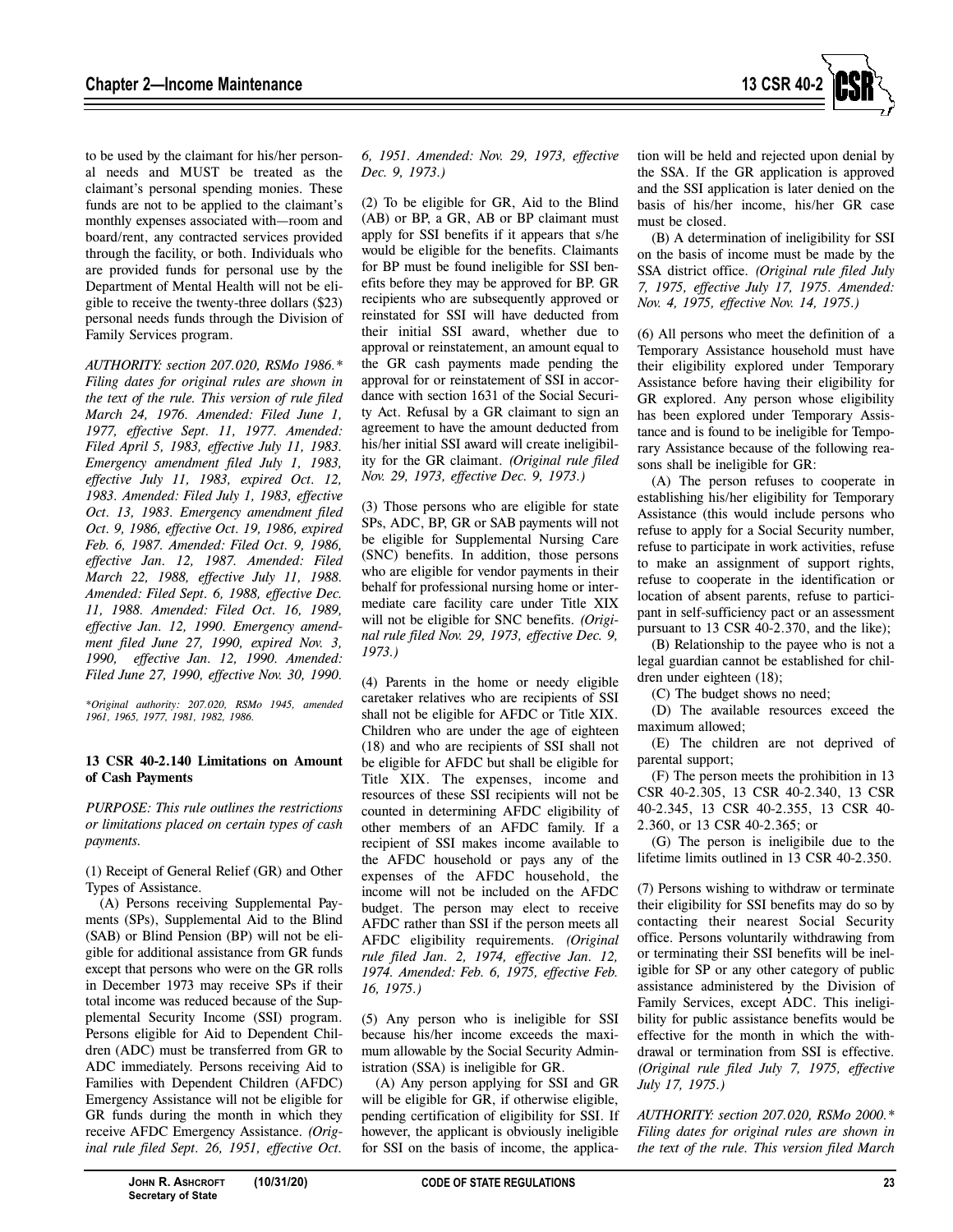

*24, 1976. Amended: Filed June 1, 1977, effective Sept. 11, 1977. Emergency amendment filed June 1, 1977, effective July 1, 1977, expired Oct. 31, 1977. Amended: Filed June 29, 1977, effective Oct. 13, 1977. Amended: Filed June 28, 1978, effective Oct. 11, 1978. Amended: Filed June 19, 1980, effective Oct. 11, 1980. Emergency amendment filed June 22, 1981, effective July 2, 1981, expired Oct. 10, 1981. Amended: Filed June 22, 1981, effective Oct. 11, 1981. Amended: Filed Dec. 10, 1981, effective March 11, 1982. Amended: Filed Feb. 23, 1989, effective May 25, 1989. Emergency amendment filed June 20, 2002, effective July 1, 2002, expired Dec. 27, 2002. Amended: Filed June 20, 2002, effective Dec. 30, 2002.* 

*\*Original authority: 207.020 RSMo 1945, amended 1961, 1965, 1977, 1981, 1982, 1986, 1993.* 

## **13 CSR 40-2.150 Date Cash Payments Are Due and Payable**

*PURPOSE: This rule outlines when assistance payments are due and payable to eligible claimants.* 

(1) Scope. This rule governs the delivery of benefits for the following programs:

(A) The Temporary Assistance program, pursuant to section 208.040, RSMo, and Title IV-A of the Social Security Act;

(B) The Supplemental Nutrition Assistance Program (SNAP), formerly called Food Stamps, pursuant to 7 USC 2011-2036c;

(C) The Blind Pension program, pursuant to Chapter 209, RSMo; and

(D) Supplemental Payments, Supplemental Aid to the Blind, and Supplemental Nursing Care, pursuant to section 208.030, RSMo.

(2) Temporary Assistance (TA) benefits shall be paid monthly in advance as follows:

(A) Newly-authorized TA benefits, issued for a portion of a month and not the entire month, shall be mailed, or issued electronically, within seven (7) calendar days from the date on which they were authorized; or

(B) Ongoing TA benefits, or newly-authorized TA benefits being issued for an entire month, shall be mailed or issued electronically on a date that corresponds to the payee's month of birth. Benefits that are mailed shall be mailed on the first business day following the monthly availability date, if the monthly availability date falls on a weekend or holiday.

(3) SNAP benefits shall be issued as follows: (A) Newly-issued or supplemental SNAP benefits shall be due and payable pursuant to 7 CFR 274.2 and other relevant federal laws and rules; and

(B) Pursuant to 7 CFR  $274.2(d)(1)$ , and except as otherwise provided under 7 CFR 274.7, ongoing SNAP benefits shall be issued by way of electronic benefits transfer (EBT) on a date that corresponds with the first letter of the payee's last name and the payee's month of birth.

(4) Blind Pension, Supplemental Payments, and Supplemental Aid to the Blind benefits shall be paid monthly in advance as follows:

(A) Newly-authorized benefits, issued for a portion of a month and not the entire month, shall be mailed or issued electronically within seven (7) calendar days from the date on which they were authorized; or

(B) Ongoing benefits, or newly-authorized benefits being issued for an entire month, are due and payable on the tenth of each month and will be mailed or issued electronically on the tenth of the month, or on the first working day after the tenth, if the tenth falls on a weekend or a holiday.

(5) Supplemental Nursing Care (SNC) benefits shall be paid monthly in advance as follows:

(A) Newly-authorized benefits, issued for a portion of a month and not the entire month, shall be mailed or issued electronically within seven (7) calendar days from the date on which they were authorized; or

(B) Ongoing benefits, or newly-authorized SNC benefits being issued for an entire month, are due and payable on the first day of each month and will be mailed or issued electronically on the first of the month, or on the first working day after the first, if the first falls on a weekend or a holiday.

(6) Claimants receiving payments by means of electronic benefits transfer (EBT) shall be required to use an EBT card on which there is a photographic identification of the payee for the benefits in order to gain access to the benefits. Good cause exemptions for requiring photographic identification on the electronic benefits transfer card may be allowed in the following circumstances:

(A) The payee for the benefits belongs to a religion which prohibits members being photographed;

(B) The payee for the benefits is housebound;

(C) The payee for the benefits already possesses a valid electronic benefits transfer card issued by the division for use in the TA or SNAP program;

(D) A direct deposit TA benefit has been returned by the receiving bank and a temporary EBT card is issued to allow the recipient access to the returned benefits;

(E) Lives in a remote area defined as more than a two- (2-) hour round trip from home to the Department of Revenue office;

(F) Unavailability of transportation; and

(G) Circumstances beyond the member's control such as, but not limited to, the inability of the division to generate the photographic identification, illness, or illness of another household member requiring the presence of the head of household.

*AUTHORITY: sections 207.022 and 660.017, RSMo 2016.\* Original rule filed Nov. 3, 1950, effective Nov. 13, 1950. Amended: Filed Feb. 27, 1974, effective March 9, 1974. Amended: Filed Feb. 6, 1975, effective Feb. 16, 1975. Amended: Filed May 1, 1996, effective Nov. 30, 1996. Amended: Filed July 19, 2018, effective March 30, 2019.* 

*\*Original authority: 207.022, RSMo 2014 and 660.017, RSMo 1993, amended 1995.* 

#### **13 CSR 40-2.160 State Hearing Procedures**

*PURPOSE: This rule outlines the procedure for appeals from county decisions and subsequent action to be taken on those appeals.* 

(1) This rule outlines the procedure for participant appeals resulting from the operation of the programs administered by the Missouri Department of Social Services pursuant to section 208.080, RSMo. For anything in this rule that conflicts with appeals of decisions regarding Temporary Assistance screening or testing for illegal controlled substances, the regulation at 13 CSR 40-2.440 shall control. For anything in this rule that conflicts with a federal or state law or regulation relevant to the program for which the appeal is made, the relevant federal or state law or regulation controls.

# (2) Definitions.

(A) "Authorized Representative" means an individual or organization who a participant has legally authorized to act on behalf of the participant in the appeal process as provided for under 13 CSR 40-2.015. Participants shall designate an authorized representative in ways that are approved by the division and are authorized by state and federal law. If the participant is unable to reduce such authorization to writing or to a form approved by the division, the hearing officer, or other division employee may assist the participant in doing so as allowed by law.

(B) "Division" means the relevant division of the Department of Social Services to whom a participant is requesting an appeal. Pursuant to section 208.080, RSMo, this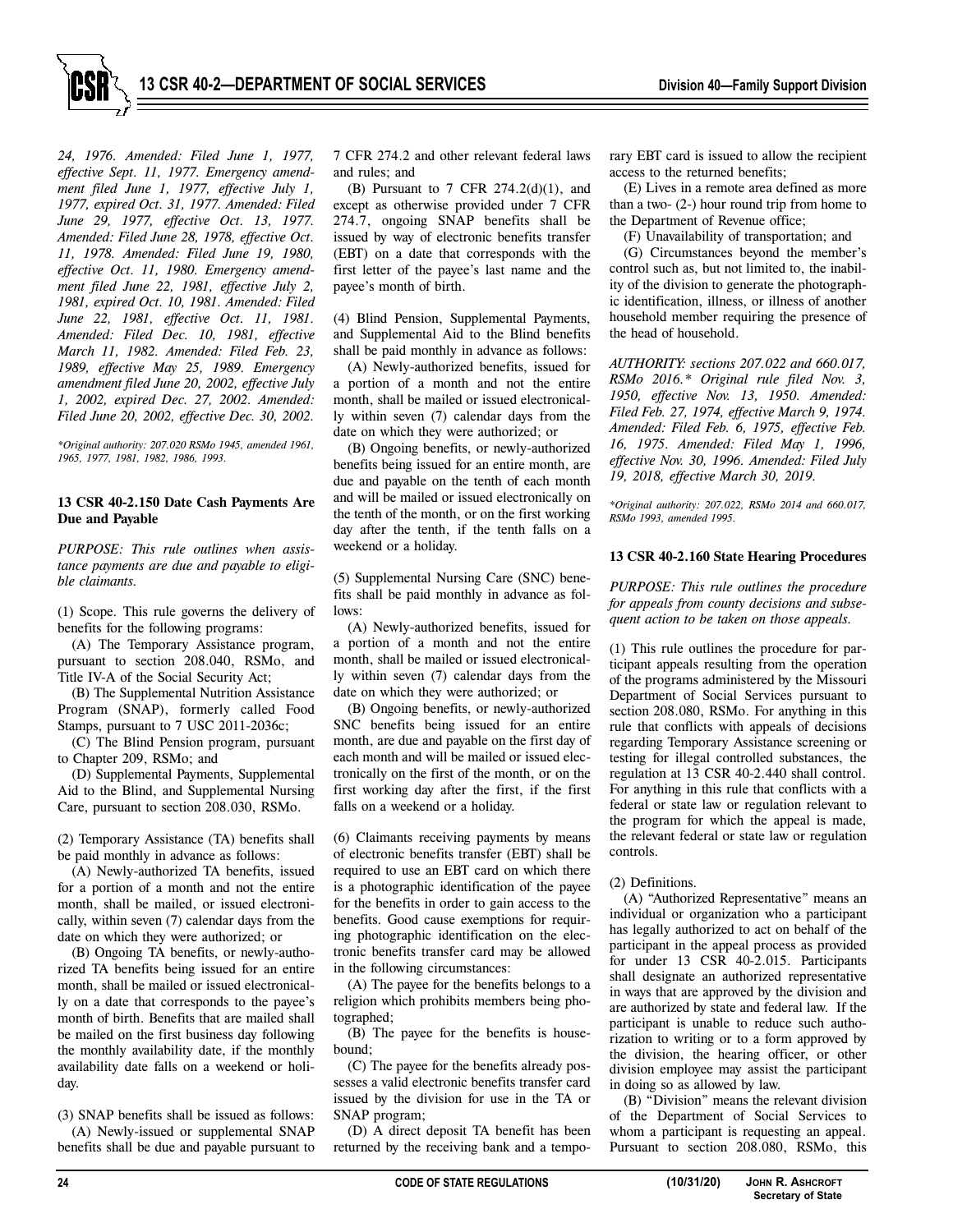

shall be either the Family Support Division, Children's Division, or MO HealthNet Division.

(C) "Electronic access account" means the use of available online application processes or other available electronic systems by participants to submit an application or otherwise conduct business with the division.

(D) "Good cause" means a mistake or conduct beyond the control of the participant that is not intentionally or recklessly designed to impede the hearing process. For purposes of this regulation, failure to advise the division of a current mailing address shall not constitute good cause.

(E) "Hearing" means a legal proceeding to provide documents and testimony for the division. The proceeding shall be conducted for the purpose of presenting evidence relevant to the participant's appeal. The Hearing Officer may appear in person, by telephone, or other electronic means.

(F) "Hearing Notice" means a document, sent by the Division of Legal Services of the Department of Social Services, advising the participant of the time, date, and place of their hearing.

(G) "Participant" means an individual or vendor who has applied for, is receiving, or has been denied benefits or services provided by the Department of Social Services or by other applicable programs administered by the Department of Social Services.

(3) In addition to appeal rights conveyed by section 208.080, RSMo, if an institutionalized spouse, a community spouse, or a representative of either has requested an assessment of countable resources for the month in which institutionalization begins, in accordance with 42 USC 1396r-5, upon the determination of the spousal share, the institutionalized spouse and the community spouse shall be notified in writing by the division of their rights to appeal to the director of the division. This notice shall inform the institutionalized spouse and community spouse that appeal rights are effective upon application for applicable MO HealthNet benefits for the institutionalized spouse. Hearings regarding assessment issues shall be held within thirty (30) days of the date of the request for the hearing.

(4) Upon the determination of the community spouse monthly income allowance described in 42 USC 1396r-5, the division shall notify, in writing, the institutionalized spouse and the community spouse, of their rights to appeal to the director of the division.

(5) A participant may appeal any division decision that delays, denies, or adversely affects the participant's benefits or services

to the division director, pursuant to section 208.080, RSMo. This may include a failure of the division to act, as provided by law.

(A) A participant may request an appeal in person, by telephone, by mail, or through other commonly available electronic means that are used by the division, including email and facsimile transmission.

(B) Proper blank forms for requesting an appeal shall be available at local division offices and online through the division website.

(C) A request for an appeal shall include, at a minimum:

1. The name and Departmental Client Number (DCN), Social Security number, or date of birth of the participant for which the hearing has been requested, or the name and Departmental Vendor Number (DVN) of the vendor for which the hearing has been requested;

2. The name of the person requesting the hearing, if requested by someone other than the participant;

3. The current address and phone number of the participant, and the current address and phone number of the person requesting the hearing if requested by someone other than the participant; and

4. A brief description of the reason the appeal is being requested.

(D) An electronic signature shall serve as a valid signature for the purposes of requesting an appeal under this regulation.

(6) A participant may request an expedited hearing if the participant's life, health, or ability to attain, maintain, or regain maximum function would be jeopardized by the time ordinarily permitted for a standard hearing, or as otherwise required by law.

(A) A health care provider may request an expedited hearing on behalf of the participant and in regards to the participant's eligibility for benefits and services governed by section 208.080, RSMo, or alternatively, may submit documentation supporting the individual's request for an expedited hearing.

(B) A request for an expedited hearing may be made in the same manner as any other request for a hearing, as set forth in paragraph  $(5)(C)2$ ., above.

(C) If the hearing officer denies the request for an expedited hearing, the hearing officer shall notify the participant through electronic means or orally, and if orally, with written notice sent within two (2) calendar days of the denial.

(D) If the hearing officer denies the request for an expedited hearing, the denied request shall still serve as a valid request for an appeal under this regulation.

(7) The department shall send notice to the

participant electronically at the participant's last known electronic mail address, or by posting it to the participant's electronic access account, at least ten (10) days before the date of the hearing, specifying the time, date, and location of the hearing. If the department determines that the participant has no electronic mail address on record and does not have an electronic access account, or has opted out of receiving electronic communications, the department shall send the notice by regular United States mail to the participant's last known mailing address.

(A) The burden is on the participant to keep the division advised of his or her current mailing address and other pertinent contact information.

(B) Service of notice to the participant's last known electronic or mailing address of record, pursuant to this section, shall be deemed proper service.

(C) If the department receives information prior to the scheduled hearing that the participant did not receive the notice, the department shall reset the scheduled hearing to a new hearing date and issue a new hearing notice to the participant's updated contact location. If the participant's updated contact location, or the contact location of his/her authorized representative or attorney, cannot be determined, the division shall take the appropriate action regarding the participant's benefits or services as provided for by law for situations in which the division is unable to locate a participant.

(D) The department may use a shorter notice period if it is not prejudicial to the parties.

(E) A copy of the notice also will be sent to any attorney, legal guardian, and/or authorized representative who has notified the division that they are representing the participant.

(8) Procedure with reference to the hearings shall be informal with respect to the conduct of the hearings. The Missouri Administrative Procedure Act, as set forth in section 536.070, RSMo, shall apply to hearings pursuant to this regulation unless in conflict with another statute or federal regulation, or as otherwise set forth herein.

(A) Stipulations may be entered into prior to final disposition to—

1. Withdraw the application for a hearing;

2. Agree to a statement of facts; or

3. Agree to any other pertinent matter or order.

(B) An attorney shall not act as an advocate at a hearing in which the attorney is likely to be a necessary witness.

(C) Briefs setting forth written argument on the law and the facts may be filed in any case within a specified time designated by the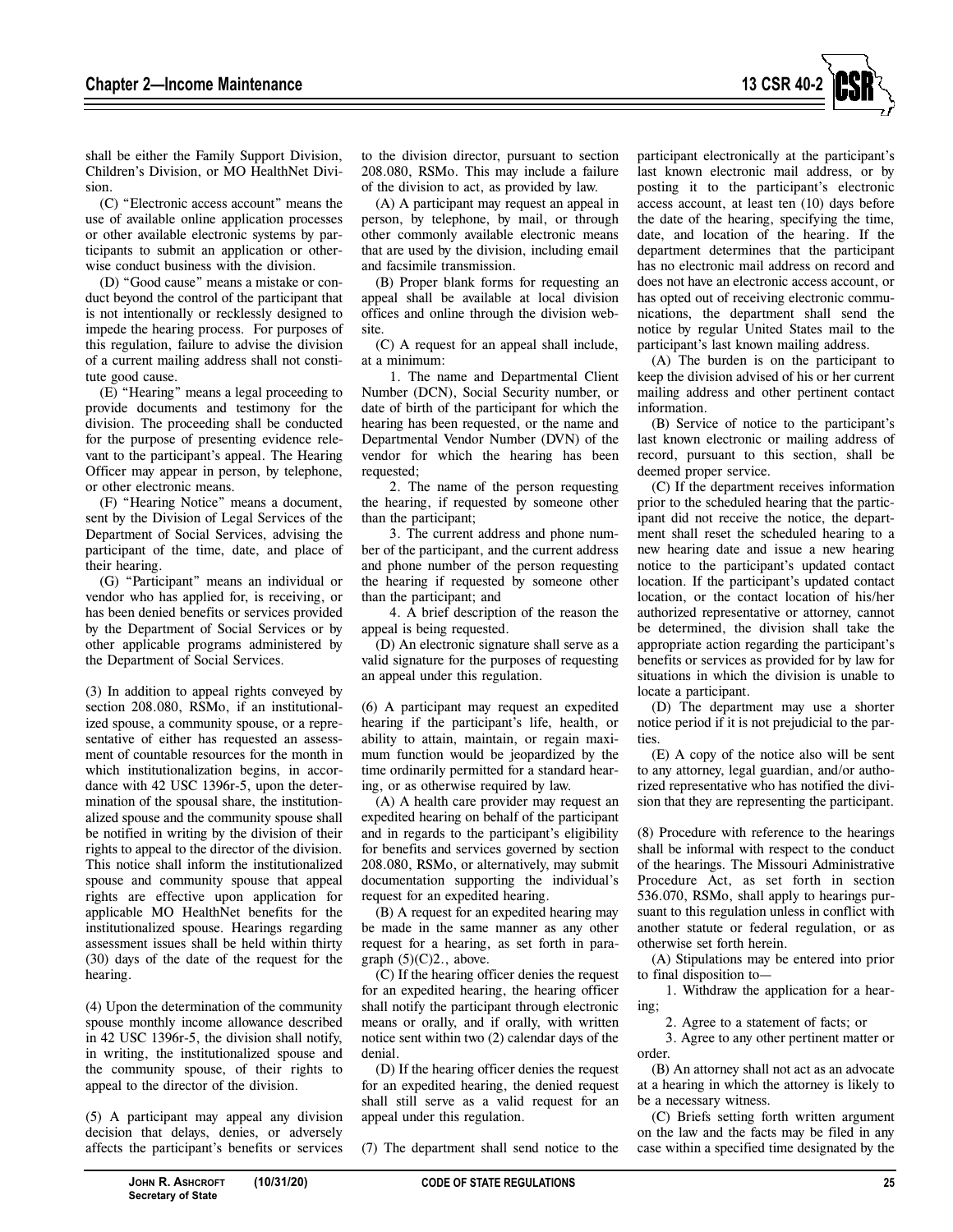

hearing officer.

(D) In order to protect the integrity and fairness of the appeals process, the hearing officer requires all parties and persons acting in a representational capacity to comply with the following rules of conduct:

1. All individuals shall appear for the hearing and be ready to proceed no later than the starting time listed on the notice. A hearing officer may find a participant in default and dismiss the appeal if the participant or the participant's representative does not appear within ten (10) minutes after the starting time. However, the hearing officer shall retain the authority to commence the hearing at a time appropriate to the circumstances;

2. All individuals shall comply with all directions given by a hearing officer during a hearing. If any individual fails to follow these directions, the hearing officer may exclude the individual from the hearing, or may adjourn the hearing.

(9) The department's Division of Legal Services (DLS) has established hearing officer positions in order to comply with all pertinent federal and state law and regulations.

(A) Hearing officers shall be licensed to practice law in the State of Missouri at all times relevant herein.

(B) The hearing officers shall have authority to conduct state-level hearings of a pretermination or appeal nature. They shall serve as designees of the division director, as required by federal or state law.

(C) All decisions issued after state-level hearings conducted by the hearing officers shall be in the name of the division director or the director's designee, as required by federal or state law.

(D) The hearing officers' authority to conduct hearings shall be statewide.

(E) The authority of the hearing officers to conduct hearings arises under section 208.080, RSMo, and shall apply to all programs administered by the director of the department as set forth in section 208.080, RSMo.

(10) Any party shall be entitled to conduct depositions pursuant to section 536.073 RSMo, as amended, and the Missouri Rules of Civil Procedure. The costs of the depositions shall be borne by the party conducting the deposition unless otherwise agreed to by the parties or ordered by a court of competent jurisdiction.

(A) Pursuant to section 536.073, RSMo, no discovery shall be allowed for hearings conducted pursuant to this rule unless it is expressly identified herein.

(11) Subpoenas to compel the attendance of witnesses and subpoenas *duces tecum* to

compel the production of records may be issued by the hearing officer upon a statement of necessity filed by the party requesting the issuance of the subpoena pursuant to section 536.077, RSMo.

(A) The witness shall be entitled to the same fees and, if compelled to travel more than forty (40) miles from his or her place of residence, shall be entitled to the same tender of fees for travel and attendance, and at the same time, as is now or may hereafter be provided for witnesses in civil actions in the circuit court, such fees to be paid by the party requesting the subpoena, except where the payment of such fees is otherwise provided for by law.

(B) Under no circumstances shall the department grant witness fees to parties to the case or their relatives.

(12) The hearing officer may, as allowed by state and federal law, keep the record of the administrative hearing open to a fixed day so as to order, and receive the results of, a physical or mental health examination, to allow the parties to submit additional evidence, or for other good cause.

(A) In cases in which the hearings unit keeps the record open to a fixed day in order to allow the parties to submit additional evidence, if the additional evidence is not received by the department by the fixed day and no requests have been made to extend the record (in which case the hearing officer may extend the record further), the hearing officer shall close the record and the director will issue a decision based on the record.

(B) A request for a continuance of the hearing date must be communicated to the hearing officer and any other parties to the hearing, if possible, at least five (5) days prior to the date of the scheduled hearing. Continuances will be granted only when the hearing officer determines from the request that extraordinary circumstances exist.

(13) For any time limit imposed by state or federal law under which the division must take final administrative action, starting with the date of the request for a hearing and ending on the date of the division's action, and as allowed by federal and state law, the time limit is tolled for the length of any delay in the hearing process caused either by one (1) of the reasons identified in section (12) of this rule, the claimant's actions, or by the actions of, or at the request of, the claimant's authorized representative, guardian, conservator, or attorney.

(A) If the record at an administrative hearing is held open at the request of a claimant under section (12) of this rule, the deadline for administrative action is extended by the number of calendar days between the date of the request for a hearing and the fixed day identified in section (12).

(B) Example: The division receives a request for a hearing regarding a person's eligibility for MO HealthNet on the basis of disability on May 1, 2020. Under federal law, the division has ninety (90) days to take a final action on the outcome of the hearing. The division must therefore take final administrative action on or before July 30, 2020. The hearings unit sets a hearing date for May 15, 2020 (fourteen (14) days into the ninety- (90-) day timeline). The claimant then requests a continuance of the hearing date, and the hearing is rescheduled for May 31, 2020. The ninety- (90-) day count stops on May 15, 2020 at fourteen (14) days. It resumes on May 31, 2020. This results in an extension of the deadline for administrative action by sixteen (16) days to cover the continuance period of May 15 through May 31, 2020. The new deadline for administrative action becomes August 15, 2020.

(14) Any party may represent themselves, be represented by an authorized representative, by a licensed Missouri attorney, by a nonresident attorney appearing in compliance with Supreme Court Rule 9, or by an eligible law student complying with Missouri Supreme Court Rule 13.

(15) All persons who will be acting in a representative capacity on behalf of a party before the hearing officer shall file notice of their intent to represent the party as soon as possible after being retained or chosen. Nonattorneys shall file proof that they are authorized representatives of the participant pursuant to 13 CSR 40-2.015. Attorneys shall file an entry of appearance.

(16) The Hearings Unit shall dismiss an appeal under the following circumstances:

(A) The appeal was not timely requested;

(B) The division has not taken an action affording (or has not been inactive to such an extent as to afford) the participant a right to appeal; or

(C) The participant, having been notified of the time, date, and place of the hearing, fails to appear at the hearing without good cause.

(17) If the participant dies prior to or at any time during the appeal, the participant's attorney's or authorized representative's authority shall terminate.

(A) Upon being advised of the death of the participant, the hearing officer shall continue the hearing.

(B) Following the participant's death, only the duly authorized personal representative of or legal counsel for the participant's estate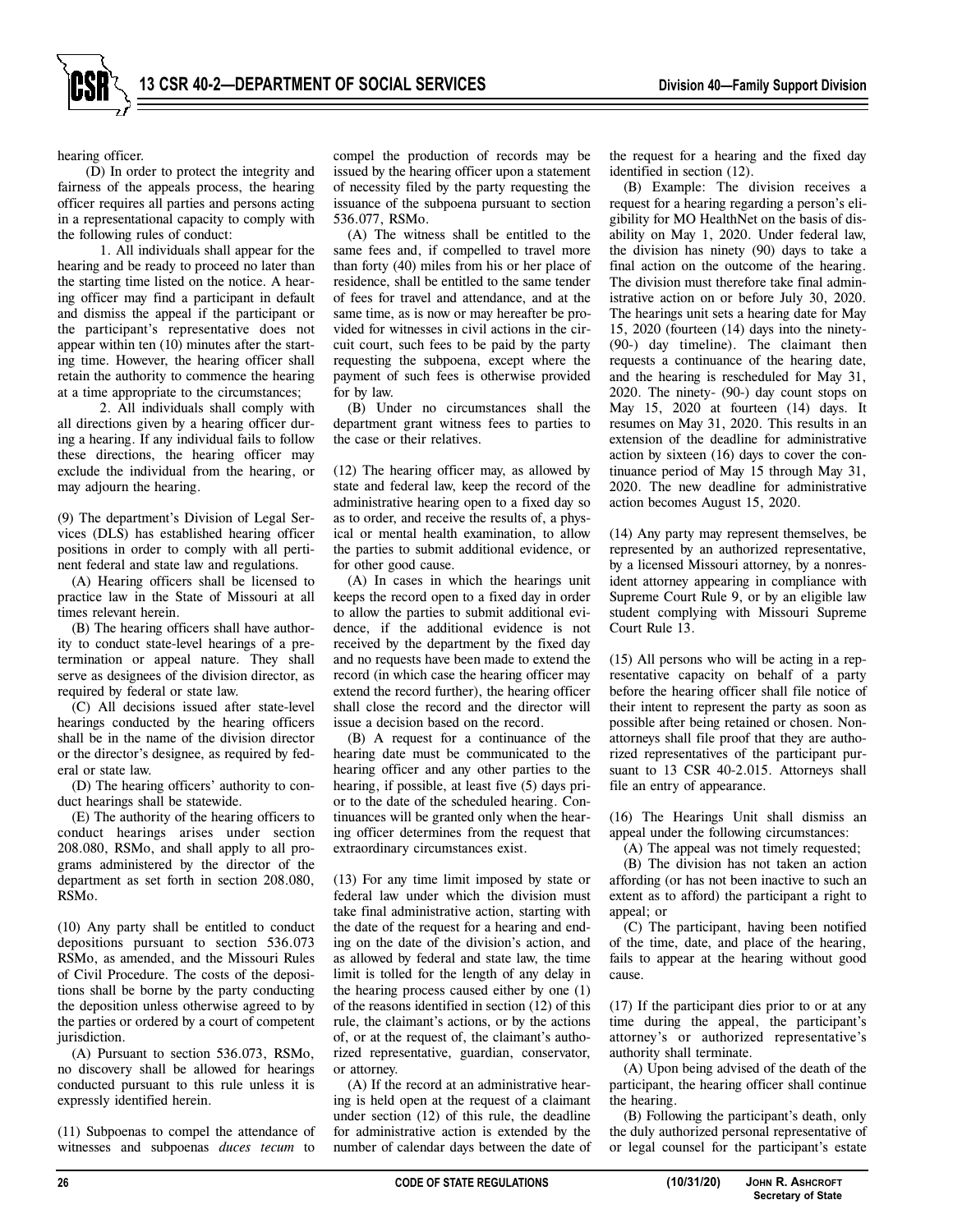

shall be allowed to represent the participant at the hearing.

(C) If the duly authorized personal representative of the participant's estate does not enter an appearance with the hearing officer within thirty (30) days after the hearing date, the hearing officer will dismiss the appeal.

(D) This section shall not terminate an authorized representative's authority to assist with an application for MO HealthNet benefits prior to the participant's death, as allowed under 13 CSR 20-2.015(16).

(18) Within a reasonable time after the conclusion of a hearing, the division director or the director's designee, as required by federal and state law, will render a decision in compliance with section 208.080.7, RSMo.

(A) A copy of the decision will be sent to the participant and to the participant's legal guardian, attorney, and/or authorized representative by regular United States mail, or electronically if the participant so chooses and the department has the capability to send an electronic notice.

(B) A copy will also be sent to the division.

*AUTHORITY: sections 207.022 and 660.017, RSMo 2016.\* Original section (1) filed separately Sept. 26, 1951, effective Oct. 6, 1951. Original section (4) filed separately Feb. 20, 1947, effective March 2, 1947. Original subsection (5)(G) filed separately Feb 20, 1947, effective March 2, 1947. Original section (6) filed separately April 1, 1975, effective April 10, 1975. This version filed March 24, 1976. Amended: Filed April 14, 1980, effective Aug. 11, 1980. Emergency amendment filed Sept. 19, 1989, effective Oct. 1, 1989, expired Jan. 28, 1990. Amended: Filed Nov. 2, 1989, effective Jan. 26, 1990. Amended: Filed Jan. 10, 1990, effective April 12, 1990. Amended: Filed April 29, 2020, effective Nov. 30, 2020.* 

*\*Original authority: 207.020, RSMo 1945, amended 1961, 1965, 1977, 1981, 1982, 1986, 1993, 2014 and 660.017, RSMo 1993, amended 1995.* 

*Connors v. Missouri Division of Family Services, 576 SW2d 578 (Mo. App. 1979). Physician member of medical review team which denied claimant's application was not present for cross-examination at the hearing. Claimant's failure to subpoena physician under 13 CSR 40-2.160(3)(C) precludes her from complaining on appeal of a deprivation of her right to cross-examine the physician.*

## **13 CSR 40-2.170 Special Requirements for the AFDC Program**

*PURPOSE: This rule outlines special provisions for determining eligibility for Aid to Families with Dependent Children.* 

(1) In verification of age for children obviously under eighteen (18) years, assistance may be granted without proof of age but verification of the birth date must be obtained by the time of the next reinvestigation. *(Original rule filed Feb. 6, 1975, effective Feb. 16, 1975.)*

(2) Effective January 2, 1974, aliens who have lawfully entered the United States and are considered a legal alien will be eligible for public assistance and aliens found to be in this country illegally will be ineligible. If an illegal alien is found to be on the Aid to Dependent Children (ADC) rolls, his/her case will be closed and if an applicant is found to be an illegal alien, this application will be rejected. *(Original rule filed Jan. 2, 1974, effective Jan. 12, 1974.)*

(3) Aid to Families with Dependent Children-Foster Care (AFDC-FC) payments may be granted to any child under the age of nineteen (19) who has been removed from the home of a parent or relative by court order and the child would have met AFDC eligibility standards in the home from which s/he was removed at the time of the court proceedings allowing the six (6) months previous to meet the living with a specified relative requirement and continues to be eligible for AFDC in his/her own right after the initial determination. Children under the age of twenty-one (21) whose placement in foster care is lawfully authorized who meet financial eligibility of the ADC program and for whom the Division of Family Services is financially responsible, in whole or in part, will be eligible for Title XIX. *(Original rule filed Dec. 22, 1975, effective Jan. 1, 1976.)*

*AUTHORITY: section 207.020, RSMo 1986.\* Filing dates for original rules are shown in the text of the rule. This version filed March 24, 1976. Emergency amendment filed June 1, 1977, effective July 1, 1977, expired Oct. 31, 1977. Amended: Filed June 29, 1977, effective Oct. 13, 1977. Emergency amendment filed Feb. 19, 1982, effective March 1, 1982, expired June 10, 1982. Amended: Filed Feb. 19, 1982, effective June 11, 1982.* 

*\*Original authority: 207.020, RSMo 1945, amended 1961, 1965, 1977, 1981, 1982, 1986.*

#### **13 CSR 40-2.180 Confidentiality of Case Records**

*PURPOSE: This rule outlines the confidential nature of information contained in case records.* 

(1) Pursuant to sections 208.120 and 208.155, RSMo, the Family Support Division shall protect from public disclosure any information concerning an applicant or recipient of public assistance, and the file and record of an applicant or recipient shall be open to inspection only to those persons directly connected with the administration of the relevant assistance program. The division may disclose information that is protected by this rule if the specific type of disclosure is not otherwise prohibited by state or federal law and if—

(A) The disclosure is of a specific kind that is authorized by state or federal law;

(B) The federal laws and regulations, if any, governing the program that is relevant to the information being disclosed allow for such a disclosure; or

(C) The division has the written consent of the applicant or recipient, or the applicant or recipient's legal guardian or conservator, to disclose the information.

*AUTHORITY: sections 207.022 and 660.017, RSMo 2016.\* Original rule filed May 4, 1959, effective May 14, 1959. Amended: Filed April 24, 2019, effective Nov. 30, 2019.* 

*\*Original authority: 207.022, RSMo 2014 and 660.017, RSMo 1993, amended 1995.* 

#### **13 CSR 40-2.190 Procedure for Collection of Overpayments**

*PURPOSE: This rule outlines procedures for collection of payments made to claimants of assistance when claimants were ineligible for payments.* 

(1) Restitution and recovery may be required if at any time it is determined that a recipient has received benefits to which s/he was not entitled because of a state or federal statutory or regulatory requirement.

*AUTHORITY: section 207.020, RSMo 1986.\* Original rule filed March 15, 1973, effective March 25, 1973. Emergency amendment filed Feb. 9, 1984, effective Feb. 19, 1984, expired May 10, 1984. Amended: Filed Feb. 9, 1984, effective May 11, 1984.* 

*\*Original authority: 207.020, RSMo 1945, amended 1961, 1965, 1977, 1981, 1982, 1986.*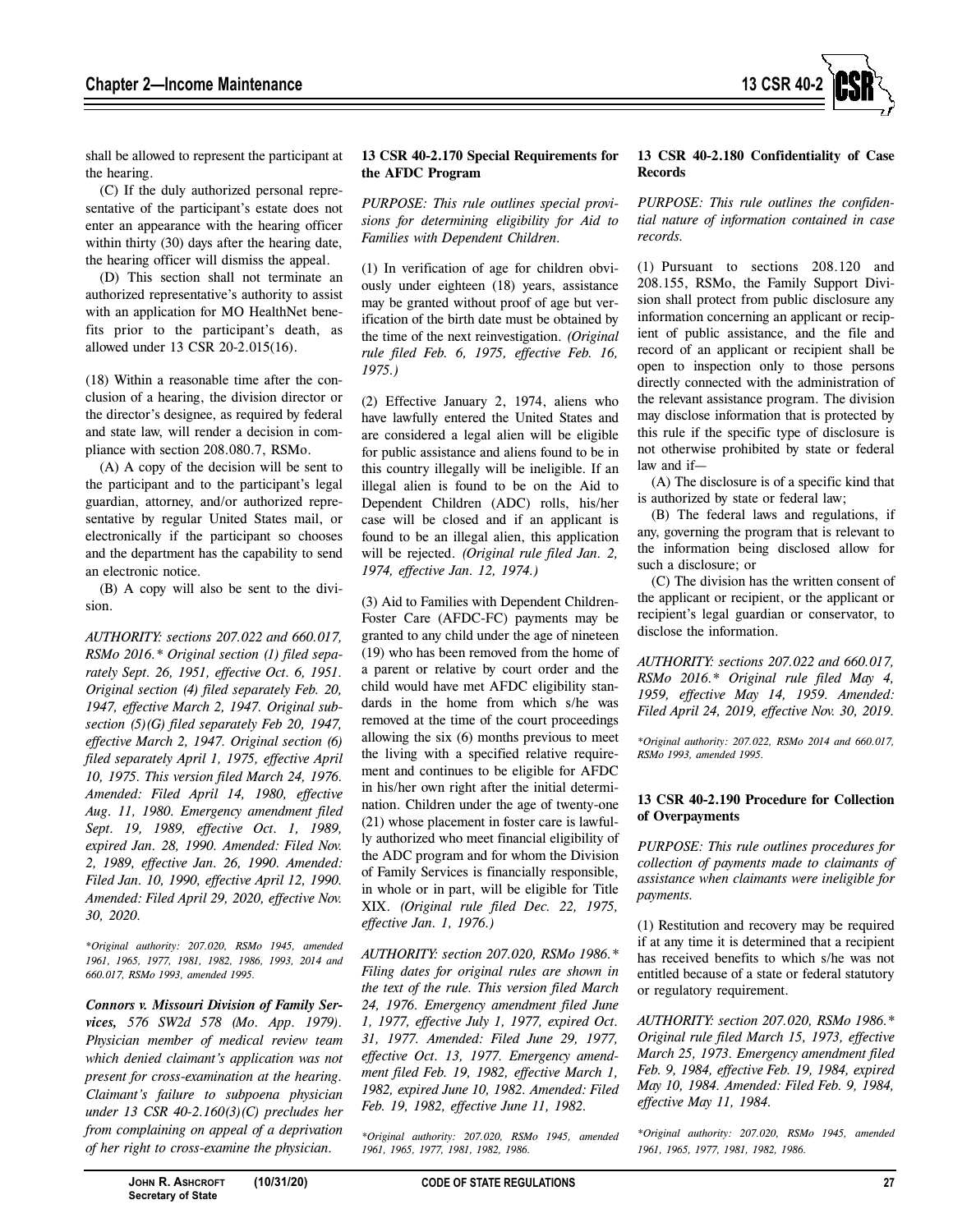#### **13 CSR 40-2.200 Determining Eligibility for Medical Assistance**

*PURPOSE: This rule provides that the decision on the factor of disability shall be made by a qualified medical consultant employed by the division except in cases involving disability-based Social Security Income or Retirement, Survivor's and Disability Insurance, and establishes the principles used by county staff in determining eligibility for Medical Assistance only on the basis of income.* 

(1) The medical diagnosis and other medical information on Medical Assistance (MA), Supplemental Nursing Care (SNC), Aid to the Blind (AB) and Blind Pension (BP) cases shall be reviewed by a medical consultant employed by the Family Support Division, who shall certify eligibility or ineligibility on the basis of permanent and total disability or vision, except that this review will not be required to certify permanent and total disability when the claimant receives Supplemental Security Income (SSI) or Retirement, Survivor's, and Disability Insurance (RSDI) based on his/her disability. In these cases, the verification of the receipt of disability-based SSI or RSDI benefits will be sufficient to establish permanent and total disability.

(2) If a single individual has an adjusted gross income per month that does not exceed the income limit and meets the other eligibility requirements, s/he will be eligible for MA. If eligibility is based on AB provisions, the income limit is one hundred percent (100%) of the federal poverty level (FPL). If eligibility is based on MO HealthNet for Aged, Blind, and Disabled (MHABD) or Permanent and Total Disability (PTD) provisions, the income limit is eighty-five percent (85%) of the FPL. For a married couple living together, the adjusted gross income limitation will be one hundred percent (100%) of the FPL for two (2) persons, if eligibility is based on AB provisions. For a married couple living together, the adjusted gross income limitation will be eighty-five percent (85%) of the FPL for two (2) persons, if eligibility is based on MHABD or PTD provisions. In determining adjusted gross income, the following exemptions will be applied to the gross income:

(A) If the income is earned or unearned, an amount of twenty dollars (\$20) may be excluded from the gross. Payments for premiums for medical insurance, including Supplemental Medical Insurance (SMI) premium, may be excluded;

(B) The full amount of any SSI payment will be excluded; and

(C) If the income is earned, the twentydollar  $(\$20)$  exclusion in subsection  $(2)(A)$ will be applied plus the first sixty-five dollars  $(\$65)$  and one-half  $(1/2)$  of the remainder of all earned income will be excluded. If a person is a student and is under the age of twenty-two (22), the amount of the school expense will be excluded from any earned income. If eligibility is based on AB provisions, any work-related expenses also will be excluded from earned income.

(3) If an individual qualifies for institutional vendor payments under the MA program, fifty dollars (\$50) of the individual's personal income shall be retained as his/her personal needs allowance. Federal regulation 42 CFR, Section 435.733 provides that there shall be a minimum amount available to meet the clothing and other personal needs of the individual. In order to meet other of the individual's basic personal needs, this amount shall not be exhausted to satisfy any guardianship fees, court costs, attorney's fees, or other related legal or court costs, or any combination of these, resulting from the administration of a guardianship or conservatorship, or both that has been sought on behalf of the Medicaid recipient. The claimant's personal needs allowance shall not be used for the provision of any medical or remedial services, or both, that are covered through the Missouri Medical Exception Process. Institutionalized individuals who participate in sheltered workshops are allowed a personal needs allowance of fifty dollars (\$50) plus the sheltered workshop income.

(4) When an individual living in his/her home is assessed by Department of Health and Senior Services as needing both a nursing facility level-of-care as defined in 19 CSR 30- 81.030 and home- and community-based waiver services, his/her gross monthly income shall be compared to one thousand three hundred eleven dollars (\$1,311) effective January 1, 2018, subject to adjustment by the Consumer Price Index beginning January 2019, if his/her gross monthly income is equal to or less than one thousand three hundred eleven dollars (\$1,311), s/he shall be considered income eligible for Title XIX under the MA program. When his/her gross monthly income is greater than one thousand three hundred eleven dollars (\$1,311), s/he must qualify for Title XIX in accordance with section (2) of this rule.

(5) If an institutionalized spouse (as defined in 13 CSR 40-2.030) qualifies for institutional vendor payments under the MA program, in determining the amount the institutionalized spouse must pay to the medical institution or nursing facility for the cost of his/her care, the following amounts shall be disregarded:

(A) A community spouse monthly income allowance which shall be determined as follows:

1. The amount by which—

A. The applicable percentage of the Federal Poverty Level for two (2) persons; plus

B. The amount by which the community spouse's shelter expenses exceed thirty percent (30%) of the applicable percentage of the Federal Poverty Level for two (2) persons; exceeds

C. The community spouse's own income;

2. The amount determined in subparagraphs  $(5)(A)1.A.$  and B. may not exceed one thousand five hundred dollars (\$1,500), subject to adjustment by the Consumer Price Index beginning January 1990;

3. The amount of court-ordered support, if higher, may be substituted for the amount determined in paragraph  $(5)(A)1$ .;

4. The applicable percentages of the Federal Poverty Level specified in paragraph  $(5)(A)1$ . shall be as follows:

A. Effective September 30, 1989, one hundred twenty-two percent (122%);

B. Effective July 1, 1991, one hundred thirty-three percent (133%); and

C. Effective July 1, 1992, one hundred fifty percent (150%);

5. Allowable shelter expenses for the community spouse shall include the following expenses incurred at the principal place of residence of the community spouse:

A. Mortgage payment or taxes, or both, and insurance;

B. Rent;

C. Maintenance fee for condominium or cooperative apartment; and

D. The utility standard of the Food Stamp program in accordance with the Food Stamp Act of 1977, if the utility expenses are actually incurred and are not a part of the maintenance fee or rent previously allowed. If the community spouse's only utility is telephone, the standard used shall be the telephone standard of the Food Stamp program. If the community spouse incurs any other type of utility, the standard used shall be the utility standard of the Food Stamp program;

6. If either spouse establishes in a fair hearing that the allowance as determined by the Family Support Division is insufficient (resulting in significant financial duress), an adequate amount may be substituted; and

(B) An allowance for each family member equal to one-third  $(1/3)$  of the amount by which the amount described in subparagraph  $(5)(A)1.A.$  exceeds the monthly income of that family member. As used in this rule, the term family member shall mean minor or dependent children, dependent parents, or dependent siblings of either spouse who are residing with the community spouse. Dependent as used here means an individual who could be claimed as a dependent for federal income tax purposes.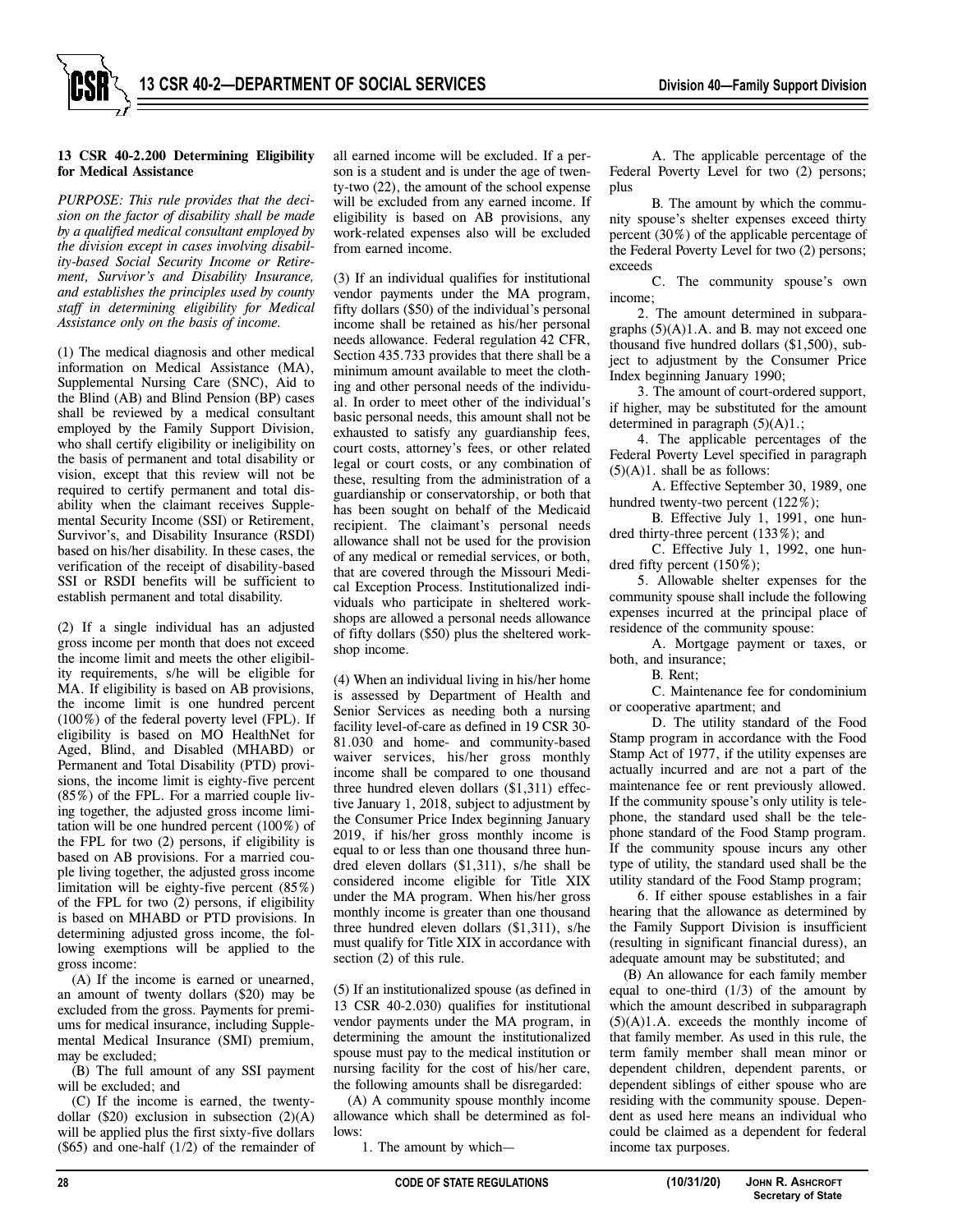

(6) Pursuant to the determination of the Health Care Financing Administration of the United States Department of Health and Human Services, no amounts charged as guardianship or conservatorship fees, court costs, attorney's fees, or other related or similar legal or court costs are properly classified as necessary medical or remedial care. Therefore, no charges shall be recognized or allowed by this agency for the purpose of deducting those sums from an individual's total income, when that individual qualifies for institutional vendor payments under the MA program established pursuant to Title XIX of the Social Security Act, 42 U.S.C. 1396.

(7) Persons who are eligible for MA only must meet the eligibility requirements, other than income, for Old Age Assistance, Permanent and Total Disability or AB that was in effect in January 1972, except that the Homemaker provision will not be applied to the determination of disability in these cases.

(8) Persons who receive SSI may receive MA if they meet the eligibility requirements, other than income, for General Relief that were in effect January 1972. However, in determining eligibility for MA, the eligibility requirements described in section (6) must be applied first.

*AUTHORITY: sections 207.022 and 660.017, RSMo 2016.\* Original rule filed Sept. 26, 1951, effective Oct. 6, 1951. Amended: Filed Nov. 4, 1954, effective Nov. 14, 1954. Amended: Filed Feb. 27, 1974, effective March 9, 1974. Amended: Filed April 25, 1974, effective May 5, 1974. Amended: Filed June 3, 1974, effective June 13, 1974. Amended: Filed June 10, 1975, effective June 20, 1975. Amended: Filed July 8, 1977, effective Oct. 13, 1977. Amended: Filed March 13, 1978, effective June 11, 1978. Amended: Filed April 17, 1987, effective Sept. 11, 1987. Amended: Filed Sept. 6, 1988, effective Dec. 11, 1988. Emergency amendment filed Sept. 19, 1989, effective Oct. 1, 1989, expired Jan. 28, 1990. Amended: Filed Nov. 2, 1989, effective Jan. 26, 1990. Emergency amendment filed Dec. 18, 1992, effective Jan. 1, 1993, expired April 30, 1993. Emergency amendment filed Feb. 26, 1993, effective May 1, 1993, expired Aug. 28, 1993. Amended: Filed Dec. 18, 1992, effective June 7, 1993. Emergency amendment filed Dec. 13, 1993, effective Jan. 1, 1994, expired April 30, 1994. Amended: Filed Dec. 13, 1993, effective July 10, 1994. Emergency amendment filed Dec. 29, 1994, effective Jan. 8, 1995, expired May 7, 1995. Amended: Filed Jan. 12, 1995, effective July 30, 1995. Amended: Filed June 27, 2005, effective Jan. 30, 2006. Amended:* 

*Filed Sept. 18, 2018, effective May 30, 2019.* 

*\*Original authority: 207.022, RSMo 2014 and 660.017, RSMo 1993, amended 1995.* 

*Bell v. Missouri State Division of Family Services, 597 SW2d 699 (Mo. App. 1980). 13 CSR 40-2.200, insofar as it makes the Medical Review Team report controlling upon the director upon appeal, is inconsistent with section 208.075, RSMo and to that extent is invalid.* 

## **13 CSR 40-2.210 State Emergency Assistance Program**

(Rescinded November 30, 2020)

*AUTHORITY: section 207.020, RSMo 1986. Emergency rule filed Dec. 17, 1979, effective Dec. 27, 1979, expired April 10, 1980. Original rule filed Dec. 17, 1979, effective April 11, 1980. Emergency amendment filed May 22, 1980, effective May 29, 1980, expired Sept. 11, 1980. Amended: Filed May 22, 1980, effective Sept. 12, 1980. Emergency amendment filed June 19, 1980, effective June 29, 1980, expired Oct. 10, 1980. Amended: Filed June 19, 1980, effective Oct. 11, 1980. Emergency amendment filed Sept. 10, 1980, effective Sept. 20, 1980, expired Dec. 10, 1980. Amended: Filed Sept. 10, 1980, effective Dec. 11, 1980. Rescinded: Filed May 13, 2020, effective Nov. 30, 2020.* 

# **13 CSR 40-2.220 Families Deemed to be Receiving AFDC for Purposes of Title XIX**  (Rescinded August 30, 2018)

*AUTHORITY: section 207.020, RSMo 1986. Emergency rule filed Oct. 3, 1984, effective Oct. 13, 1984, expired Jan. 11, 1985. Original rule filed Oct. 15, 1984, effective Jan. 12, 1985. Amended: Filed Feb. 17, 1988, effective June 11, 1988. Emergency amendment filed Dec. 30, 1988, effective Jan. 10, 1989, expired May 10, 1989. Amended: Filed Dec. 30, 1988, effective March 25, 1989. Amended: Filed Jan. 17, 1990, effective April 12, 1990. Rescinded: Filed Jan. 16, 2018, effective Aug. 30, 2018.* 

# **13 CSR 40-2.230 Disposal of Excess Real Property**

*PURPOSE: This rule defines the requirements for disposal of excess real property in the Aid to Families with Dependent Children program as provided for in section 208.010, RSMo.* 

(1) In determining eligibility for Aid to Families with Dependent Children (AFDC) cash benefits, real property which the family is making a good faith effort to sell shall be excluded for a period not to exceed six (6) months, if the family agrees in writing with the Division of Family Services to sell this property and repay the amount of assistance received during that period from the net proceeds of the sale.

(2) If the property has not been sold within six (6) months from the effective date of the agreement, or if eligibility terminates for any other reason, the entire amount of assistance paid during that period shall be a debt due the state.

(3) The agreement shall specify—

(A) Which property will be excluded and the market value;

(B) The disposal period of six (6) months;

(C) What good faith effort requires; and

(D) The requirement to repay the assistance received during the disposal period.

(4) All owners of the property in the AFDC assistance group must sign the agreement. A spouse who is an owner and living in the home, but not in the AFDC assistance group, must also sign the agreement.

(5) A claimant must provide proof of good faith effort as requested by the Division of Family Services. Good faith effort to sell includes the following:

(A) Listing the real property with a reputable real estate agent and cooperating in marketing the property. Cooperation in marketing the property includes things such as showing the property and setting a realistic sales price;

(B) Publicly advertising the property for sale on no less than a weekly basis in a general newspaper, instead of listing the property with a reputable real estate agent;

(C) Accepting reasonable purchase offers, for example, reflecting a reasonable market value; and

(D) Initiating any legal action necessary to force a sale when other owners, outside the AFDC assistance group, do not wish to sell.

*AUTHORITY: section 207.020, RSMo 1986.\* Emergency rule filed Nov. 14, 1985, effective Nov. 24, 1985, expired March 24, 1986. Original rule filed Nov. 14, 1985, effective Feb. 13, 1986.* 

*\*Original authority: 207.020, RSMo 1945, amended 1961, 1965, 1977, 1981, 1982, 1986.*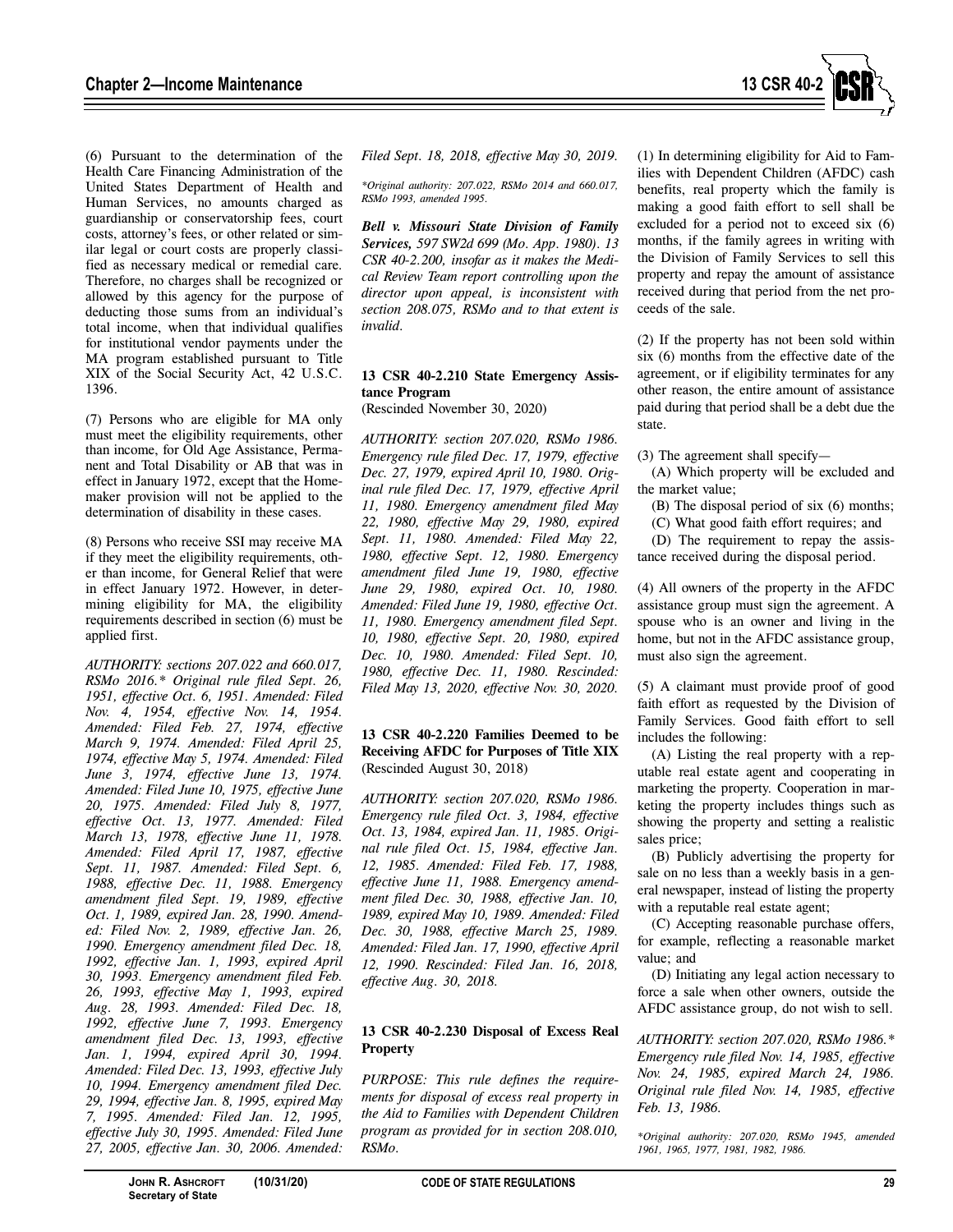

**13 CSR 40-2.240 Medicaid Eligibility in General Relief Prior to Application**  (Rescinded December 30, 2005)

*AUTHORITY: section 207.020, RSMo 1986. Original rule filed Aug. 3, 1987, effective Oct. 25, 1987. Rescinded: Filed June 8, 2005, effective Dec. 30, 2005.* 

## **13 CSR 40-2.250 Resource Eligibility Standards for Title XIX Under the Poverty Level**

(Rescinded March 30, 2017)

*AUTHORITY: section 207.020, RSMo 1986. Original rule filed Jan. 5, 1988, effective June 11, 1988. Rescinded: Filed Aug. 19, 2016, effective March 30, 2017.* 

### **13 CSR 40-2.260 Newborns Deemed to be Eligible for Title XIX**

*PURPOSE: This rule establishes that newborns will be deemed to be eligible for Title XIX when they are born to a woman eligible for and receiving Title XIX on the date the child is born.* 

(1) A child born to a woman eligible for and receiving Title XIX on the date her child is born is deemed to have filed an application and been found eligible for Title XIX on the date of the birth and to remain eligible for one (1) year; provided—

(A) The child is living; and

(B) The child remains a resident of Missouri.

1. When the child's state of residence changes during the first year of life, MO HealthNet benefits shall be closed.

2. If the child's state of residence changes back to Missouri during the first year of life, MO HealthNet benefits shall be reinstated until the child's first birthday. An application and review of eligibility is not required.

(2) The child is not required to remain in the household of the biological mother to be eligible.

(3) The child's birth must be reported to Family Support Division (FSD) prior to beginning MO HealthNet benefits. Report of the birth may be accepted from—

(A) A legal adult member of the mother's MO HealthNet household as defined in 13 CSR 40-7.010;

(B) The mother's authorized representative;

(C) The hospital;

(D) A representative from the hospital; or (E) The mother's managed care plan.

(4) Before beginning MO HealthNet benefits for newborns deemed eligible, FSD shall obtain all of the following:

(A) The mother's Departmental Client Number (DCN);

(B) The child's legal name, unless unavailable;

(C) The child's date of birth; and

(D) The child's gender.

(5) Pursuant to section 208.151.1(17), RSMo, and 42 USC  $1396b(x)(2)(D)$ , identification and citizenship shall be verified when newborns are deemed eligible for Title XIX for the first year of life.

(6) MO HealthNet benefits shall end for newborns deemed eligible for Title XIX when—

(A) The child is no longer a resident of Missouri<sup>:</sup>

(B) The child is deceased;

(C) The child's MO HealthNet benefits are voluntarily closed by an adult member of the child's household or an authorized representative, guardian, or conservator; or

(D) The child begins receiving healthcare under another state agency or division.

*AUTHORITY: sections 207.022 and 660.017, RSMo 2016.\* Emergency rule filed Dec. 19, 1988, effective Jan. 1, 1989, expired May 1, 1989. Original rule filed Dec. 19, 1988, effective March 25, 1989. Emergency amendment filed March 6, 1991, effective March 16, 1991, expired July 13, 1991. Amended: Filed March 7, 1991, effective Aug. 30, 1991. Amended: Filed Sept. 20, 2018, effective May 30, 2019.* 

*\*Original authority: 207.022, RSMo 2014 and 660.017, RSMo 1993, amended 1995.* 

#### **13 CSR 40-2.270 Determining Eligibility for Qualified Medicare Beneficiaries**

*PURPOSE: This rule establishes the principles used in determining eligibility for Qualified Medicare Beneficiary coverage on the basis of income, resources and Part A Medicare entitlement.* 

*PUBLISHER'S NOTE: The secretary of state has determined that the publication of the entire text of the material which is incorporated by reference as a portion of this rule would be unduly cumbersome or expensive. Therefore, the material which is so incorporated is on file with the agency who filed this rule, and with the Office of the Secretary of* 

*State. Any interested person may view this material at either agency's headquarters or the same will be made available at the Office of the Secretary of State at a cost not to exceed actual cost of copy reproduction. The entire text of the rule is printed here. This note refers only to the incorporated by reference material.* 

(1) An eligible Qualified Medicare Beneficiary shall—

(A) Be entitled to and enrolled in Hospital Insurance under Part A of Medicare, as described in Section 1811 of the Social Security Act;

(B) Not possess available resources, as defined in 13 CSR 40-2.030, in excess of twice the individual resource maximum of the federal Supplemental Security Income (SSI) program for a single person or, if married and actually living with the spouse, the available resources of either the Qualified Medicare Beneficiary or the spouse, or both, shall not exceed twice the couple resource maximum of the federal SSI program, as cited at Section 1611(a)(3) of the Social Security Act;

(C) Not have adjusted gross income in excess of one hundred percent (100%) of the federal poverty level beginning January 1, 1991. For a single person, the adjusted gross income limitation shall be the applicable percentage of the poverty level for one (1) person. For a married couple living together, the adjusted gross income limitation shall be the applicable percentage of the poverty level for two (2) persons. For a married couple living together with an eligible dependent child, when one (1) of the parents is also eligible, the adjusted gross income limitation shall be the applicable percentage of the poverty level for three (3) persons. When an eligible dependent child lives with an ineligible parent(s), a portion of the income of the parent(s) shall be deemed to be the child's and, in combination with the child's own income, be compared to the adjusted gross income limitation for a single person. In determining adjusted gross income, the following exemptions will be applied to gross income:

1. If the income is earned or unearned, an amount of twenty dollars (\$20) may be excluded from the gross;

2. The full amount of any SSI payment will be excluded; and

3. If the income is earned, the twenty dollar (\$20) exclusion in paragraph  $(1)(C)1$ . will be applied, plus the first sixty-five dollars (\$65) and one-half (1/2) of the remainder of all earned income will be excluded. If a person is a student and is under the age of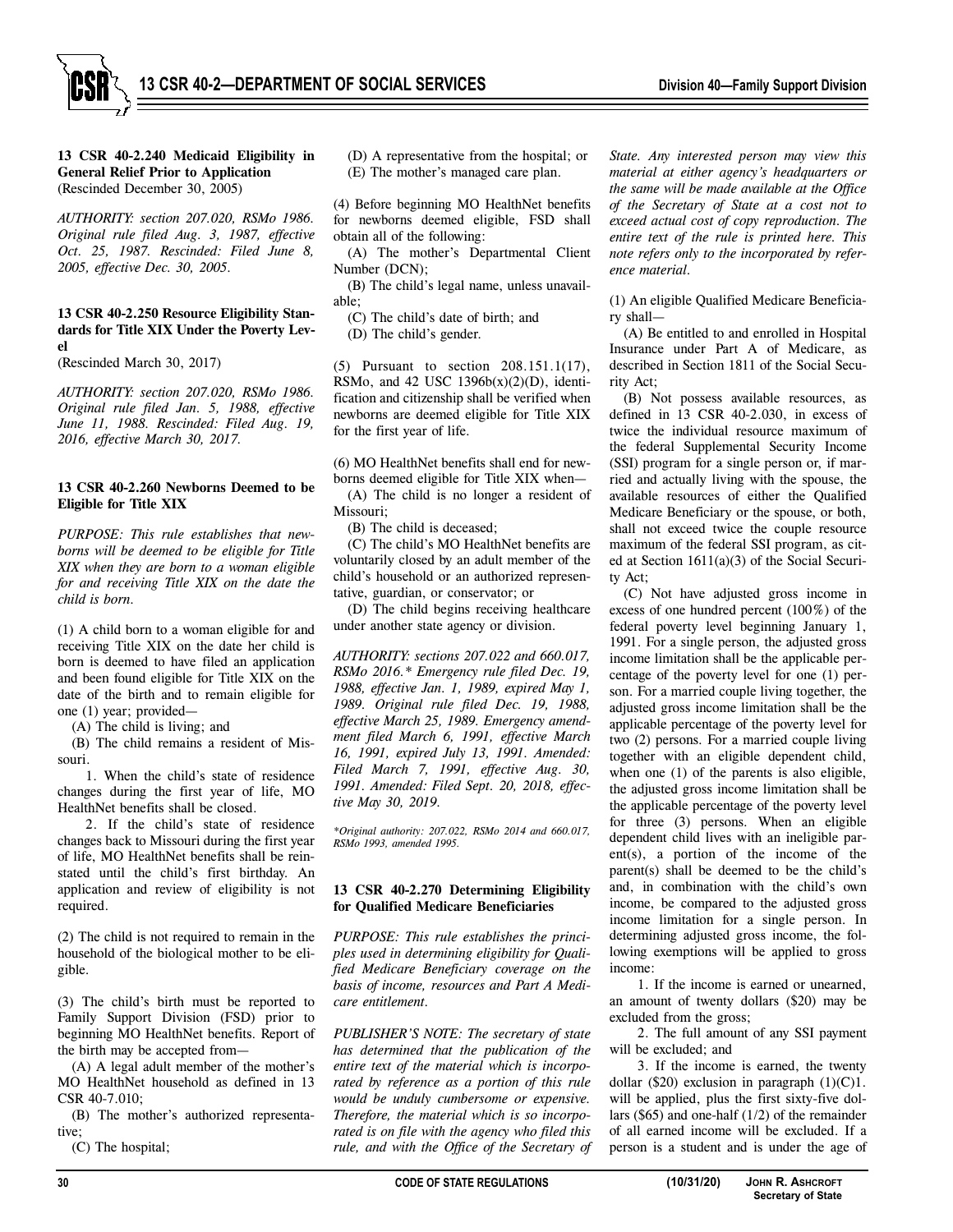

twenty-two (22), the amount of the school expense will be excluded from any earned income;

(D) Not have transferred property without receiving fair and valuable consideration. Transfers which occur prior to July 1, 1989 shall cause periods of ineligibility for assistance in accordance with section 208.010.2(1), RSMo. Transfers which occur after June 30, 1989 shall cause periods of ineligibility in accordance with section 208.010.6., RSMo; and

(E) Not possess, prior to October 1, 1989, equity in total property in excess of the maximum set out in section 208.010.2(5), RSMo.

(2) Eligibility for Qualified Medicare Beneficiary assistance may not begin until the month following the month the Division of Family Services completes the determination of eligibility.

*AUTHORITY: section 207.020, RSMo 1986.\* Emergency rule filed July 5, 1989, effective July 15, 1989, expired Nov. 12, 1989. Original rule filed July 5, 1989, effective Oct. 12, 1989. Emergency amendment filed Dec. 20, 1989, effective Dec. 30, 1989, expired April 29, 1990. Amended: Filed Feb. 15, 1990, effective May 11, 1990. Emergency amendment filed Dec. 18, 1990, effective Jan. 1, 1991, expired April 30, 1991. Amended: Filed Jan. 25, 1991, effective July 8, 1991.* 

*\*Original authority: 207.020, RSMo 1945, amended 1961, 1965, 1977, 1981, 1982, 1986.* 

#### **13 CSR 40-2.280 FUTURES Program**  (Rescinded August 30, 2018)

*AUTHORITY: section 207.020, RSMo 1994. Original rule filed May 2, 1990, effective Sept. 28, 1990. Amended: Filed Aug. 11, 1994, effective Feb. 26, 1995. Emergency amendment filed June 15, 1995, effective June 25, 1995, expired Oct, 22, 1995. Amended: Filed June 15, 1995, effective Nov. 30, 1995. Rescinded: Filed Jan. 16, 2018, effective Aug. 30, 2018.* 

# **13 CSR 40-2.290 Compensation for Legal Representation of General Relief Recipient in Successful Supplemental Security Income Appeal**

(Rescinded August 30, 2018)

*AUTHORITY: section 207.020, RSMo 1986. Emergency rule filed Nov. 1, 1990, effective Nov. 11, 1990, expired March 11, 1991. Original rule: Filed Nov. 1, 1990, effective April 29, 1991. Rescinded: Filed Jan. 16, 2018, effective Aug. 30, 2018.* 

# **13 CSR 40-2.300 Definitions Which Are Applicable for Benefit Programs Funded by the Temporary Assistance for Needy Families (TANF) Block Grant**

*PURPOSE: This rule provides the definition of terms which are applicable to the Temporary Assistance program funded by the Temporary Assistance for Needy Families (TANF) Block Grant.* 

(1) Agent. Any entity acting on behalf of the division under a contract or memorandum of understanding.

(2) Assistance. Every form of support provided to participants and their families under the Temporary Assistance (TA) program, including child care, work subsidies, and allowances to meet living expenses. Assistance does not include the cash diversion program in 13 CSR 40-2.480; services that have no direct monetary value to an individual family and that do not involve implicit or explicit income support, such as counseling, case management, peer support, and employment services that do not involve subsidies or other forms of income support; or one- (1-) time, short-term assistance authorized by a representative of the Family Support Division as part of an Individual Employment Plan (IEP) under 13 CSR 40-2.370(2), including assistance to pay for automobile repairs to retain employment and avoid welfare receipt, and appliance repair to maintain living arrangements.

(3) Community service programs. Structured programs and embedded activities in which TA recipients perform work for the direct benefit of the community under the auspices of public or nonprofit organizations. Community service programs must be limited to projects that serve a useful community purpose in fields such as health, social service, environmental protection, education, urban and rural redevelopment, welfare, recreation, public facilities, public safety, and child care.

(4) Division. The Family Support Division of the Department of Social Services of the State of Missouri, or its agent.

(5) Household. A family that includes:

(A) Eligible children under the age of eighteen (18); or

(B) Eligible children who are age eighteen (18) and in secondary school or the equivalent vocational or technical school, if they are expected to graduate before turning age nineteen (19); and

(C) The natural or adoptive parents of one

(1) or more of the eligible children; or

(D) Any needy non-parent caretaker relative or unrelated guardian of one (1) or more of the eligible children, if there are no natural or adoptive parents in the home. The non-parent caretaker relative or the guardian, if found to be eligible for inclusion, may exclude themselves from the assistance group.

(6) Investigation. A review conducted by the division to determine that a participant is not cooperating with a work participation activity requirement. The investigation may include a telephone or personal contact with the participant at the discretion of the division.

(7) Participant. Any individual who has applied for, or is receiving, or has been denied, TA benefits or services administered by the Family Support Division.

(8) Temporary Assistance (TA). The division's program for the provision of any public assistance funded in whole or part directly through the Temporary Assistance for Needy Families (TANF) Block Grant, section 603 of Title 42, *United States Code* and Parts 260– 284 of Title 45, *Code of Federal Regulations.*

(9) Satisfactory attendance at a secondary school, provided that the participant has not already completed secondary school. Regular attendance, in accordance with the requirements of the secondary school or course of study, at a secondary school or in a course of study leading to a certificate of general equivalence, in the case of a recipient who has not completed secondary school or received such a certificate. This activity must be supervised on an ongoing basis no less frequently than daily.

(10) Work activities that any participant seeking TA shall engage in unless exempt include:

- (A) Unsubsidized employment;
- (B) Subsidized private sector employment;

(C) Subsidized public sector employment;

(D) Work experience (including work associated with the refurbishing of publicly assisted housing) if sufficient private sector employment is not available;

(E) On-the-job training;

(F) Job search and job readiness assistance;

(G) Community service programs;

(H) Vocational educational training (not to exceed twelve (12) months with respect to any participant);

(I) Job skills training directly related to employment;

(J) Education directly related to employment for participants who have not received a high school diploma or a certificate of high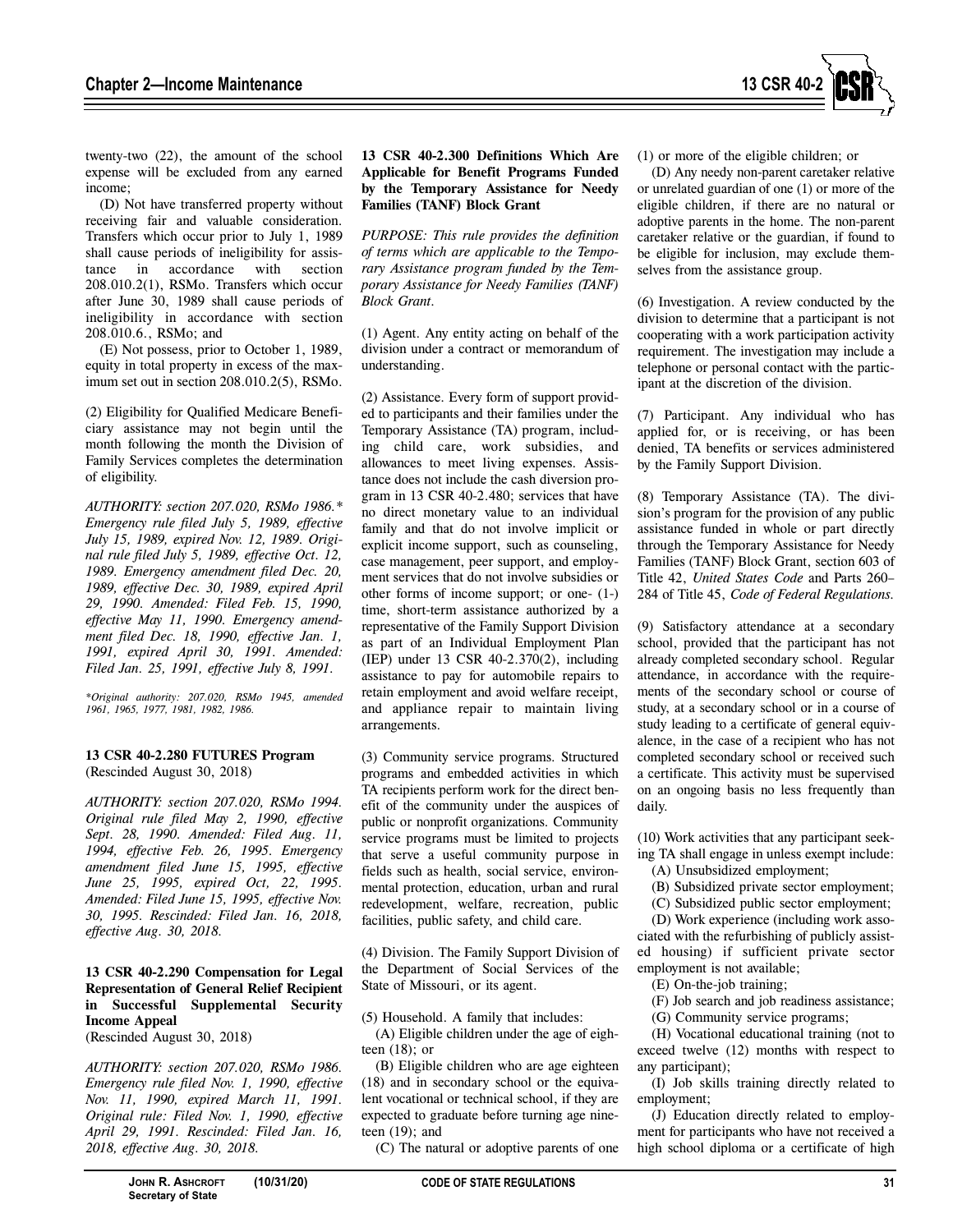

school equivalency;

(K) Satisfactory attendance at a secondary school provided that the participant has not already completed secondary school; and

(L) Providing child care services to a participant who is involved in a community service program.

(11) Subsidized Public Sector Employment. Employment in the public sector for which the employer receives a subsidy from TA or other public funds to offset some, or all, of the wages and costs of employing a recipient.

(12) Subsidized Private Sector Employment. Employment in the private sector for which the employer receives a subsidy from TA or other public funds to offset some, or all, of the wages and costs of employing a recipient.

(13) Vocational educational training. Organized educational programs that are directly related to the preparation of individuals for employment in current or emerging occupations requiring training other than a baccalaureate or advanced degree. Vocational educational training must be supervised on an ongoing basis no less frequently than daily.

(14) Work Experience. A work activity, performed in return for TA, that provides an individual with an opportunity to acquire the general skills, training, knowledge, and work habits necessary to obtain employment.

(15) Unsubsidized employment. Full- or parttime employment in the public or private sector that is not subsidized by TA or any other public program.

*AUTHORITY: section 207.022, RSMo Supp. 2014, and section 208.026, RSMo Supp. 2015.\* Emergency rule filed Feb. 18, 1998, effective March 1, 1998, terminated Aug. 10, 1998. Original rule filed Jan. 16, 1998, effective Aug. 1, 1998. Emergency amendment filed Aug. 18, 2015, effective Aug. 28, 2015, expired Feb. 23, 2016. Amended: Filed Aug. 28, 2015, effective April 30, 2016.*

*\*Original authority: 207.022, RSMo 2014 and 208.026, RSMo 2015.*

# **13 CSR 40-2.305 Prohibition Against the Payment of Temporary Assistance to a Person Who Has Been Convicted of Certain Felony Drug Offenses**

*PURPOSE: This rule prohibits the payment of Temporary Assistance to a person who has been convicted of certain felony drug offenses.*

(1) For the purpose of the administration of the Temporary Assistance Program the Division of Family Services shall not provide assistance to or on behalf of an individual who has been convicted (under federal or state law) of any offense which is classified as a felony by the law of the jurisdiction involved and which has as an element the possession, use or distribution of a controlled substance (as defined in section 802(6) of Title 21, *United States Code*).

(2) The amount of assistance that would otherwise be required to be provided under the Temporary Assistance Program to the family members of an individual to whom section (1) applies shall be reduced by the amount which would have otherwise been made available to the individual who has been convicted of such an offense.

(3) For purposes of the administration of this rule, the prohibition contained within this rule shall not apply to convictions arising out of offenses occurring prior to the effective date of United States Public Law 104-193 on August 22, 1996.

(4) For purposes of the administration of this rule, each individual applying for benefits under the Temporary Assistance Program shall be required in the application process to state, in writing, whether the individual, or any member of the household of the individual, has been convicted of a crime described in section (1) of this rule.

*AUTHORITY: sections 207.020 and 208.040.5, RSMo 1994.\* Emergency rule filed Feb. 18, 1998, effective March 1, 1998, terminated Aug. 10, 1998. Original rule filed Jan. 16, 1998, effective Aug. 1, 1998.* 

*\*Original authority: 207.020, RSMo 1945, amended 1961, 1965, 1977, 1981, 1982, 1986, 1993 and 208.040.5, RSMo 1949, amended 1955, 1969, 1982, 1985.* 

# **13 CSR 40-2.310 Requirements as to Eligibility for Temporary Assistance**

*PURPOSE: This rule establishes the requirements for eligibility for Temporary Assistance (TA).* 

(1) All participants shall meet the eligibility requirements set forth in this rule to qualify for receipt of Temporary Assistance (TA):

(A) Each participant and each dependent child shall be a resident of the state of Missouri; and

(B) A United States citizen; or

(C) A qualified alien as defined in section 1641 of Title 8, *United States Code*, except as otherwise provided herein. Except as provided in section 1622(b) of Title 8, *United States Code*, a qualified alien who enters the United States on or after August 22, 1996, is not eligible for TA benefits for a period of five (5) years beginning on the date of the alien's entry into the United States. Qualified aliens who have entered the United States on or after August 22, 1996, and who do not meet the time limit exception, may be eligible for TA after a period of five (5) years beginning on the date of the qualified alien's entry into the United States. An alien who is not a qualified alien under sections 1641 or 1622(b) of Title 8, *United States Code* shall be ineligible to receive TA benefits. If an alien who is not eligible to receive TA benefits is found to be on the TA rolls, then his or her benefits will be terminated and his or her case will be closed. If a participant in the TA program is not a qualified alien or does not otherwise fall within the exception set forth in section 1622(b) of Title 8, *United States Code*, then the participant's application for TA will be denied;

(D) A participant shall provide all Social Security numbers for each parent, caretaker, and child for whom benefits are being requested, and shall be required to cooperate with the division to obtain Social Security numbers;

(E) The participant shall use the assistance provided under the Temporary Assistance program for the benefit of the child or children;

(F) Any household member receiving Supplemental Security Income (SSI) shall not be eligible for TA for themselves. The income, expenses, and resources of the SSI recipient are excluded when determining the eligibility of the household. The individual shall be excluded for purposes of determining household size;

(G) The participant shall meet all other eligibility requirements contained in 13 CSR 40-2.300 through 13 CSR 40-2.370 and 13 CSR 40-2.400 through 13 CSR 40-2.450;

(H) Beginning August 28, 2015, any parent or caretaker who applies for TA under these regulations shall first complete a standardized orientation which informs participants of the program's rules and requirements, available resources for work activities, and consequences if the program's requirements are not satisfied. Any parent or caretaker who is applying for TA benefits for himself or herself shall sign a Personal Responsibility Plan in which he or she commits to participate in the program and specifies the work activities in which he or she will participate;

(I) Beginning August 28, 2015, any parent or caretaker whose TA case is closed due to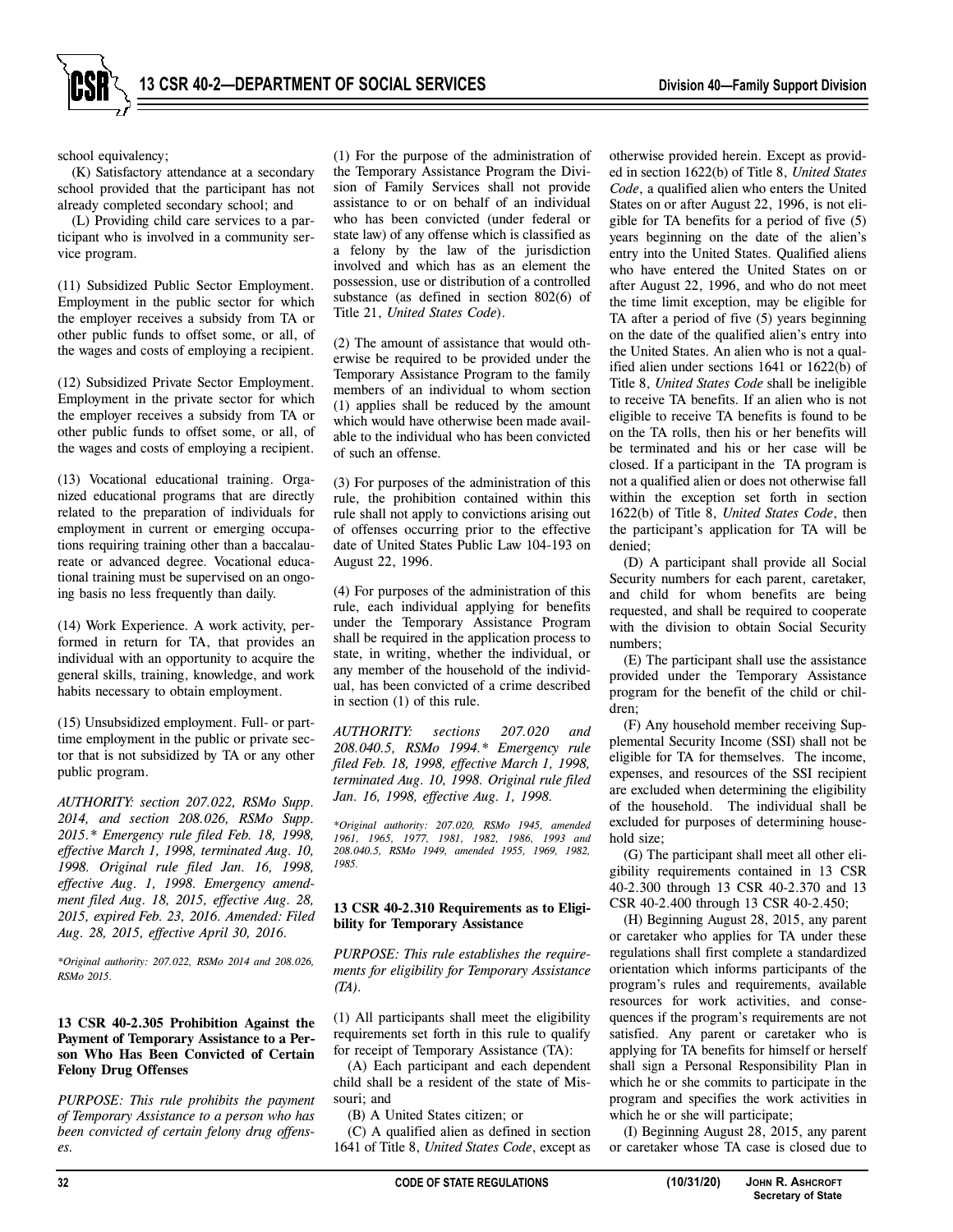

work activity sanctions under these regulations shall first perform work activities for an average of thirty (30) hours per week in a one- (1-) month period before qualifying for TA again, unless such individual is otherwise exempt from work activities as provided for in these regulations; and

(J) Beginning January 1, 2016, any parent or caretaker who applies for TA benefits under these regulations shall complete an online job registration before receiving any payment of TA.

(2) Application for benefits and timely determination of eligibility for benefits will comply with sections 208.060 and 208.070, RSMo, and 13 CSR 40-2.010. In TA cases where an eligible individual does not receive his or her first payment for the month in which the thirtieth day after application falls, a delayed payment will be made for that month and any later months that passed before the application was approved.

(3) A participant is not eligible for Temporary Assistance if his/her total countable resources exceeds one thousand dollars (\$1,000). If the participant is participating in an Individual Employment Plan as defined in 13 CSR 40-2.370, the resource limit is five thousand dollars (\$5,000). This policy applies to a child and to a parent(s), or to step-parents, or if included in the grant, a needy nonparent caretaker relative or legal guardian with whom the child is living. Resources considered in determining eligibility for TA, and how the value of those resources is determined, shall be as follows, unless otherwise defined in subparagraph (8)(B)1.D.:

(A) Property of any kind or character which the participant owns or possesses, or has an interest in, of which s/he is the record or beneficial owner, less encumbrances of record:

1. The value of a life insurance policy at any time shall be the cash surrender value of the policy, minus the amount of any lien, loan, accrued interest payments, or assigned portion of the policy;

2. The value of a qualified tuition program (as defined at section 529 of Title 26, *United States Code*) and Individual Development Account (as defined at section 604(h) of Title 42, *United States Code*) does not count toward a person's eligibility for Temporary Assistance; and

3. The total amount on deposit in a joint bank account of which the participant is one (1) of the owners is considered as available to the participant, unless there is verification that the money placed in the account, or a definite portion of it, belongs to the other joint owner,

who is not applying for or receiving TA. When both or all the owners of a joint bank account are applying for or receiving assistance, each is considered as owning his/her proportionate share of the account. If the participant states s/he has not deposited any portion of the money in the account, and past circumstances of the participant indicate that this is reasonable, the total amount on deposit will not be considered as available to the participant;

(B) For purposes of the Temporary Assistance program, personal property is defined as household goods, jewelry, farm surpluses, livestock, farm or business machinery or equipment, automobiles, trucks, and similar items;

(C) Real Property:

1. When a participant owns real property that is not furnishing shelter for him/her, the property shall be considered a resource, subject to the exceptions in paragraph 2. of this subsection. The countable value of the property is its current market value less encumbrances of record. The value of countable real property shall be counted as part of the combination of available resources in determining eligibility for TA;

2. Real property in which the participant has lived will be counted as a resource the month after the month in which it is vacated for other than a temporary purpose, unless the spouse from whom the participant is separated and the participant own the home jointly and the spouse continues to remain in the home. In this case, the home and forty (40) acres adjoining will not be included in determining equity in resources as long as the spouse remains in the home. In the event of divorce, the equity in the property must be considered as a resource immediately;

3. If a participant or legally married couple owns more than one (1) piece of property, they shall be required to designate one (1) as their homestead, and the other real property shall be considered an available resource. Also, when two (2) participants marry and each owns a home in which s/he has been living, they will be required to designate one (1) of the properties as their homestead, and the other shall be considered as an available resource;

4. The land on which the home is located, up to forty (40) acres, is considered a part of the home as long as the land is adjoining, in the same city block, and there is no other dwelling on the forty (40) acres; or

5. The land on which the home is located up to forty (40) acres, which is part of a farming unit, will be considered as part of the home so long as the land is adjoining and there is no other dwelling on the forty (40) acres. Property will be considered as adjoining even though a road may separate two (2) tracts, if the property is farmed as a single unit; and

6. All other real property will be included in determining the one thousand dollar (\$1,000) limitation for participants, or the five thousand dollar (\$5,000) limitation for participants in Individual Employment Plans;

(D) There shall be disregarded any prearranged funeral or burial contract, or any two (2) or more contracts, which provide for the payment of one thousand, five hundred dollars (\$1,500) or less per family member. The face value of an irrevocable burial contract is not a countable resource; however, it will always be counted toward the one thousand, five hundred dollar (\$1,500) exemption. The face value of a revocable funeral or burial contract is a countable resource, minus the one thousand, five hundred dollar (\$1,500) exemption. If the same household member is the beneficiary of both an irrevocable prearranged contract and one (1) or more revocable prearranged contracts, the one thousand, five hundred dollar (\$1,500) exemption must be applied to the irrevocable contract first. If the irrevocable contract's cash value is less than one thousand, five hundred dollars (\$1,500), the remainder of the exemption can be applied to the revocable contracts;

(E) A participant may not own resources with equity greater than one thousand dollars (\$1,000), and a participant in an Individual Employment Plan may not own resources with equity greater than five thousand dollars (\$5,000); however, the following types of personal property will not be counted as a resource:

1. Tools, supplies, livestock, farm surplus, and similar items being used by the participant in the course of his/her business. This does not include business or farm machinery;

2. Household furnishings, household goods, and personal effects used by the participant;

3. The first automobile shall be excluded, plus one thousand, five hundred dollars (\$1,500) equity in a second automobile; and

4. For participants only, earned income retained in an individual development account (as defined at section 604(h) of Title 42, *United States Code*);

(F) Any combination of more than one thousand dollars (\$1,000) for a household, and five thousand dollars (\$5,000) for households in which participants have signed Individual Employment Plans, would make the family ineligible.

(4) In applying earned income exemptions the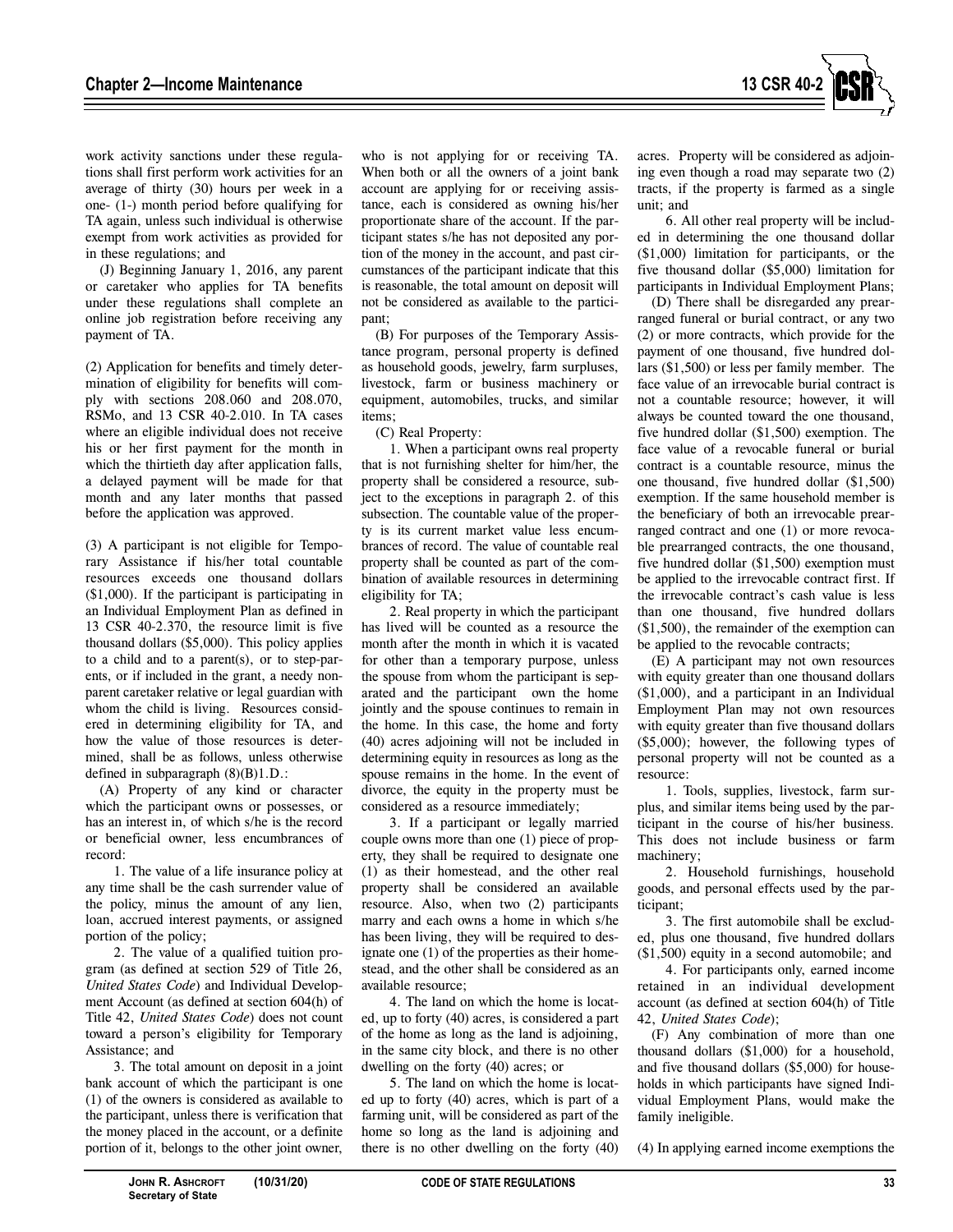following definition of "earned income" will be used:

(A) The term "earned income" encompasses income in cash or in kind earned by a needy individual through the receipt of wages, salary, commissions, or profit from activities in which s/he is engaged as a self-employed individual or an employee. Such earned income may be derived from his/her own employment, such as a business enterprise or farming, or derived from wages or salary received as an employee. It includes earnings over a period of time for which settlement is made at one given time, as in the instance of sale of farm crops, livestock, or poultry. In considering income from a farm operation, the option available for reporting under Old Age Survivor's and Disability Insurance (OASDI), namely the "cash receipts and disbursements" method, (i.e., a record of actual gross expenses and of net) is an individual determination and is acceptable also for Temporary Assistance. With reference to commissions, wages, or salary, the term "earned income" means the total amount, irrespective of personal expenses, such as income tax deductions, lunches, and transportation to and from work. With respect to self-employment, the term "earned income" means the total profit from business enterprise, farming, etc., resulting from a comparison of the gross income received with the "business expenses" (i.e., total cost of the production of the income). Personal expenses, such as income tax payments, lunches, and transportation to and from work, are not classified as business expenses;

(B) The definition shall exclude the following from "earned income":

1. Returns from capital investment with respect to which the individual is not him/herself actively engaged, as in a business (for example, under most circumstances, dividends and interest would be excluded from "earned income"); and

2. Benefits (not in the nature of wages, salary, or profit) accruing as compensation, or reward for service, or as compensation for lack of employment (for example, pensions and benefits, such as United Mine Workers' benefits or Veterans benefits); and

(C) With regard to the degree of activity, earned income is income produced as a result of the performance of services by a participant; in other words, income which the individual earns by his/her own efforts, including managerial responsibilities, would be properly classified as earned income, such as management of capital investment in real estate. Conversely, for example, in the instance of capital investment wherein the individual carries no specific responsibility, such as where rental properties are in the hands of rental agencies and the check is forwarded to the

participant, the income would not be classified as earned income.

(5) Temporary Assistance shall be granted on behalf of eligible child(ren) in otherwise eligible families. TA may be granted to the parents or other needy relatives caring for a child or children meeting all eligibility criteria, and who—

(A) Are deprived of parental support or care for the following reasons:

1. Death;

2. Continued absence from, or never living in, the home;

3. Physical or mental incapacity of a parent when the incapacity is expected to last at least thirty (30) days and is of such a debilitating nature as to substantially reduce or eliminate the parent's ability to support or to care for the child. Physical or mental incapacity shall be certified by a competent medical or other appropriate authority designated by the division. Such certification is declared to be competent evidence in any proceedings concerning the eligibility of the participant to receive TA. Physical or mental incapacity can also be verified by the parent's receipt of Supplemental Security Income (SSI) or Social Security Disability Insurance (SSDI);

4. Divorce/separation;

5. Desertion;

6. Confinement in a penal, medical, or custodial institution;

7. A physical restoration or training program developed by vocational rehabilitation, if the plan necessitates absence of a parent from the home; or

8. Financial need due to a lack of adequate income to properly provide for the needs of the child(ren), as determined in subsection  $(8)(B)$  of this rule;

(B) Are not deprived of parental support due to the parent's participation in a strike; and

(C) Are living with a relative limited to the following: the child's father, mother, grandfather, grandmother, brother, sister, stepfather, or stepmother (but not their parents), stepbrother, stepsister, uncle, aunt, first cousin, first cousin of a parent, nephew, niece, adoptive father, or adoptive mother, grandfatherin-law, or grandmother-in-law (meaning the spouse of a second marriage of one (1) of the child's biological grandparents), great-grandfather, or great-grandmother (including greatgreat grandfather or great-great grandmother), brother or sister of half-blood; adoptive brother or adoptive sister, brother-in-law or sister-in-law, uncle or aunt of the half blood; uncle-in-law or aunt-in-law, great-uncle or great-aunt (including great-great uncle or great-great aunt). Relatives by adoption, in

addition to those specifically mentioned here, may be considered eligible payees within the same degree of relationship as applies to blood relatives. The biological relatives of an adopted child also continue to be eligible payees. A legal guardian may also serve as a payee for TA, and if the legal guardian is otherwise eligible, may be eligible for a cash payment.

(6) Unless it is being used to refer to the physical dwelling owned by a participant, "home" shall be a family setting maintained or in the process of being established as evidenced by the assumption or continuance of responsibility for the child. A home exists as long as the parent or relative takes responsibility for the care and control of the child, even though circumstances may require temporary absence of either the child or the parent (or relative) from the customary family setting, subject to 13 CSR 40-2.365.

(7) For the purpose of the administration of Temporary Assistance, payments shall be defined as payments by electronic or other means made to the payee, at regular monthly intervals. TA benefits will be made available on the same schedule as indicated in 13 CSR 40-2.150.

(8) Determining the Amount of Cash Payments.

(A) The size and composition of the TA household is determined under the definition in 13 CSR 40-2.300.

(B) Consideration of available income to determine whether a need for TA exists—

1. In TA cases, all income of the following persons who are in the household, irrespective of subsection  $(8)(A)$ , shall be considered in determining whether the children (including stepchild) are in need, and if so, the amount of that need:

A. Eligible children;

B. Parents of one (1) or more of the eligible children;

C. Any needy non-parent caretaker relative or related or unrelated guardian if they desire to be included in the assistance group and are eligible for inclusion;

D. New spouse and stepparent income:

(I) Upon the marriage of a TA recipient, the division will disregard the income and resources of the TA recipient's new spouse for six  $(6)$  consecutive TA months. Only months in which a TA benefit is paid to the recipient will be counted toward the six (6) consecutive months. The disregard begins the first day of the first month following the marriage date, in which benefits could possibly, but not necessarily, have been affected without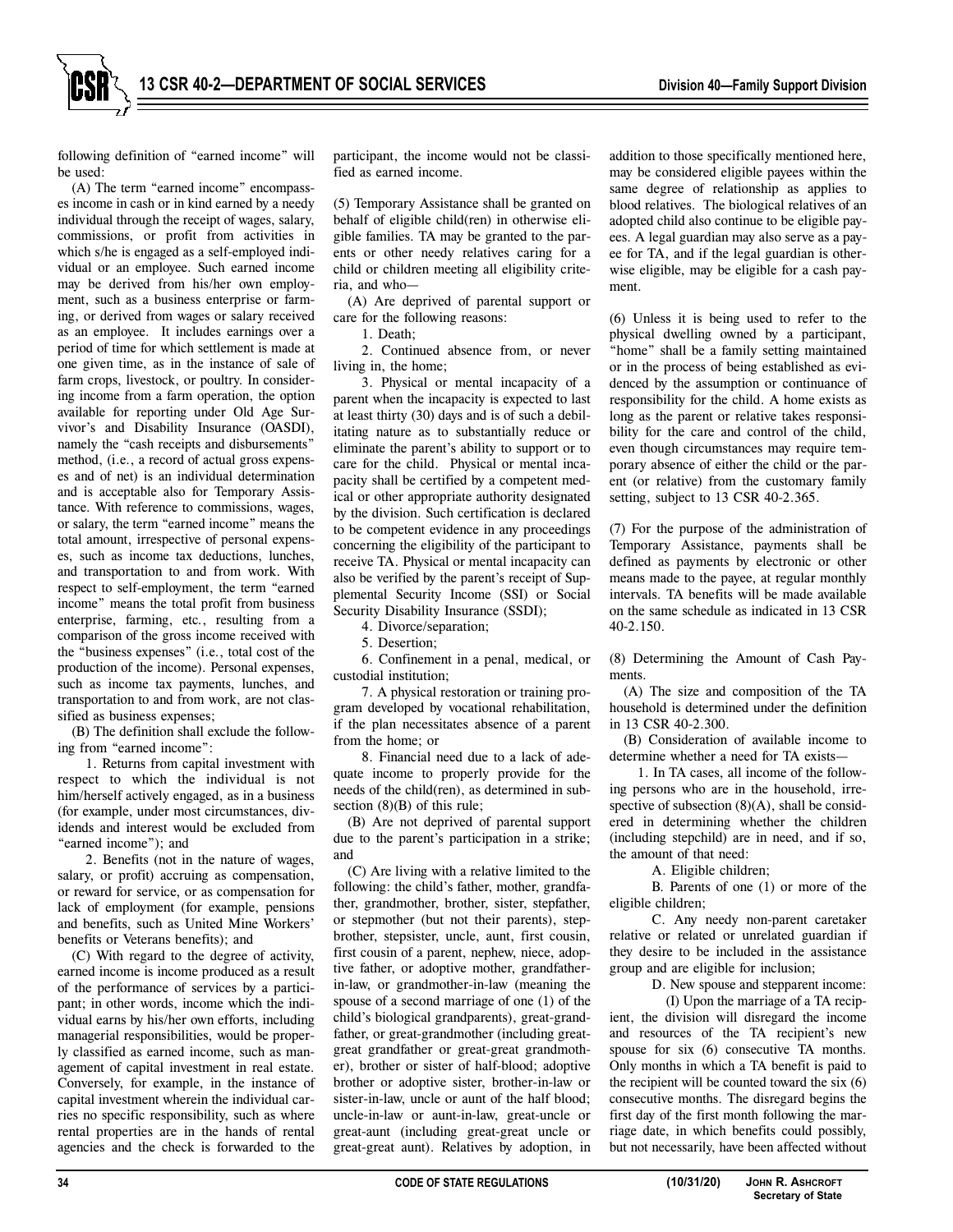

application of this disregard. The TA recipient cannot receive this disregard again if he or she remarries. The TA recipient shall provide proof of a valid marriage to the division;

(II) Except as otherwise excluded in part D.(I) of this subparagraph, the income of a stepparent living in the same home as an eligible child counts toward the TA household's eligibility, insofar as it exceeds the sum of—

(a) The first ninety dollars (\$90) of the stepparent's earned income, for such month;

(b) The Standard of Need for a family of the same composition as the stepparent and those other individuals living in the same household as the dependent child, and claimed, or who could be claimed, by such stepparent as dependents for purposes of determining the stepparent's federal personal income tax liability, but whose needs are not taken into account;

(c) Amounts paid by the stepparent to individuals not living in such household and claimed by him/her as dependents for purposes of determining the stepparent's federal personal income tax liability; and

(d) Payments by such stepparent of court-ordered alimony or child support with respect to individuals not living in such household;

(III) Dissolution of a marriage severs the legal relationship of the stepparent to the stepchild unless legal guardianship is established by the court;

E. The income of any biological or adoptive brother or sister of an eligible child, if such brother or sister meets the conditions described in 13 CSR 40-2.310(4) and 13 CSR 40-2.325(1)(A)1. and 2., and is living in the home;

F. With respect to a parent or legal guardian who is under age eighteen (18) with an eligible child, the income of such minor parent's own parents who are living in the home shall be included to the same extent that the income of a stepparent is included (see part  $(8)(B)1.D.(II)$  above). The minor parent's earned income shall be disregarded up to one hundred percent (100%) of the federal poverty level; and

G. Income of all other persons in the household will be considered in the amount made available to the household;

2. In computing the income of a participant, or of the household of which s/he is a member, only that income which is available during the period under consideration shall be taken into account. To be considered as available, the income shall actually and presently exist (not to be a potential or remote income) and shall be sufficient to have some appreciable significance in meeting the immediate requirements of the participant.

(9) Earned Income Exemption.

(A) In determining need and amount of grant for participants of Temporary Assistance, the following earned income exemptions will apply, and these amounts will be disregarded in determining the amount of income available to meet the family's needs:

1. All of the earned income of any child receiving Temporary Assistance will be exempted if the child is a full-time student or is a part-time student who is not a full-time employee;

2. The first ninety dollars (\$90) of each participant's gross earned income will be disregarded;

3. An amount equal to the first thirty dollars (\$30) of the actual total of each participant's earned income not already disregarded in the preceding provisions of this subsection  $(9)(A)$  plus one-third  $(1/3)$  of the remainder thereof for four (4) consecutive months;

4. An amount equal to thirty dollars (\$30) of the total of each participant's earned income not already disregarded in the preceding provisions of this subsection (10)(A), for an eight- (8-) month period following the fourth consecutive month of the disregard provided for in paragraph  $(10)(A)3$ .;

5. An amount equal to expenditures for care in such month shall be disregarded from earned income for an eligible child, or an incapacitated individual living in the same home as the child, receiving Temporary Assistance and requiring such care for such month, to the extent that such amount for each such child or incapacitated individual does not exceed one hundred seventy-five dollars (\$175) for children age two (2) and over, or two hundred dollars (\$200) for children under two (2) years of age; and

6. All of the earned income of a parent who is under the age of nineteen (19) and is a full-time student in a secondary school or equivalent program of education or training.

(B) The disregards applied against the earned income outlined in subsection (9)(A) shall not be applied to the earned income of any person who—

1. Terminated his/her employment or reduced his/her earned income without good cause within such period of not less than thirty (30) days preceding such month;

2. Refused without good cause, within such thirty- (30-) day period, to accept employment in which s/he is able to engage, which is offered through the public employment offices of the state or is otherwise offered by an employer, if the offer of the employer is determined by the division or agency designated by the division, after noti-

fication by the employer, to be a *bona fide*  offer of employment; and

3. Failed without good cause to make a timely report to the division of earned income received in such month.

(C) The disregards applied against earned income as provided for in subsection  $(9)(A)$ are subject to the following requirements:

1. The exclusion of a child's earned income in paragraph (9)(A)1. shall be applied when determining need for up to six  $(6)$ months within the calendar year of January through December, and thereafter shall not be applied if the income without applying this disregard was in excess of the standard of need;

2. The thirty dollar (\$30) plus one-third  $(1/3)$  disregard in paragraph  $(9)(A)3$ . shall not be applied if the income without applying this disregard was in excess of the standard of need, unless the person received TA in one (1) or more of the four (4) preceding such months, and this disregard has not already been applied to his/her income for four (4) consecutive months while s/he was receiving TA. If this disregard provided for in paragraph  $(9)(A)3$ . has been applied for four  $(4)$ consecutive months, the disregard shall not be applied for as long as the person continues to receive TA, and shall not apply until the expiration of a period of twelve (12) consecutive months during which the person is not a recipient of TA; and

3. The thirty dollar (\$30) disregard in paragraph  $(9)(A)$ 4. shall be available only for the eight- (8-) month period following the fourth consecutive month of the disregard provided for in paragraph (9)(A)3. If the eight- (8-) month period for the disregard provided for in paragraph (9)(A)4. has expired, the disregard shall not be applied for as long as the person continues to receive TA, and shall not apply until the expiration of a period of twelve (12) consecutive months during which the person is not a recipient of TA.

(D) The division shall apply the two-thirds (2/3) earned income disregard, consistent with section 208.040.5(1), RSMo. The twothirds (2/3) disregard shall apply for no more than twelve (12) consecutive months. Once the two-thirds (2/3) disregard is applied for twelve (12) consecutive months, the individual is not eligible for the two-thirds (2/3) disregard until the individual does not receive TA for twelve (12) consecutive months. The two-thirds (2/3) disregard is applied prior to allowing the thirty dollars (\$30) plus onethird (1/3) disregard as defined in paragraph  $(9)(A)3$ .

(10) 185% Test. No family shall be eligible for TA if for that month, the total income of the family (other than Temporary Assistance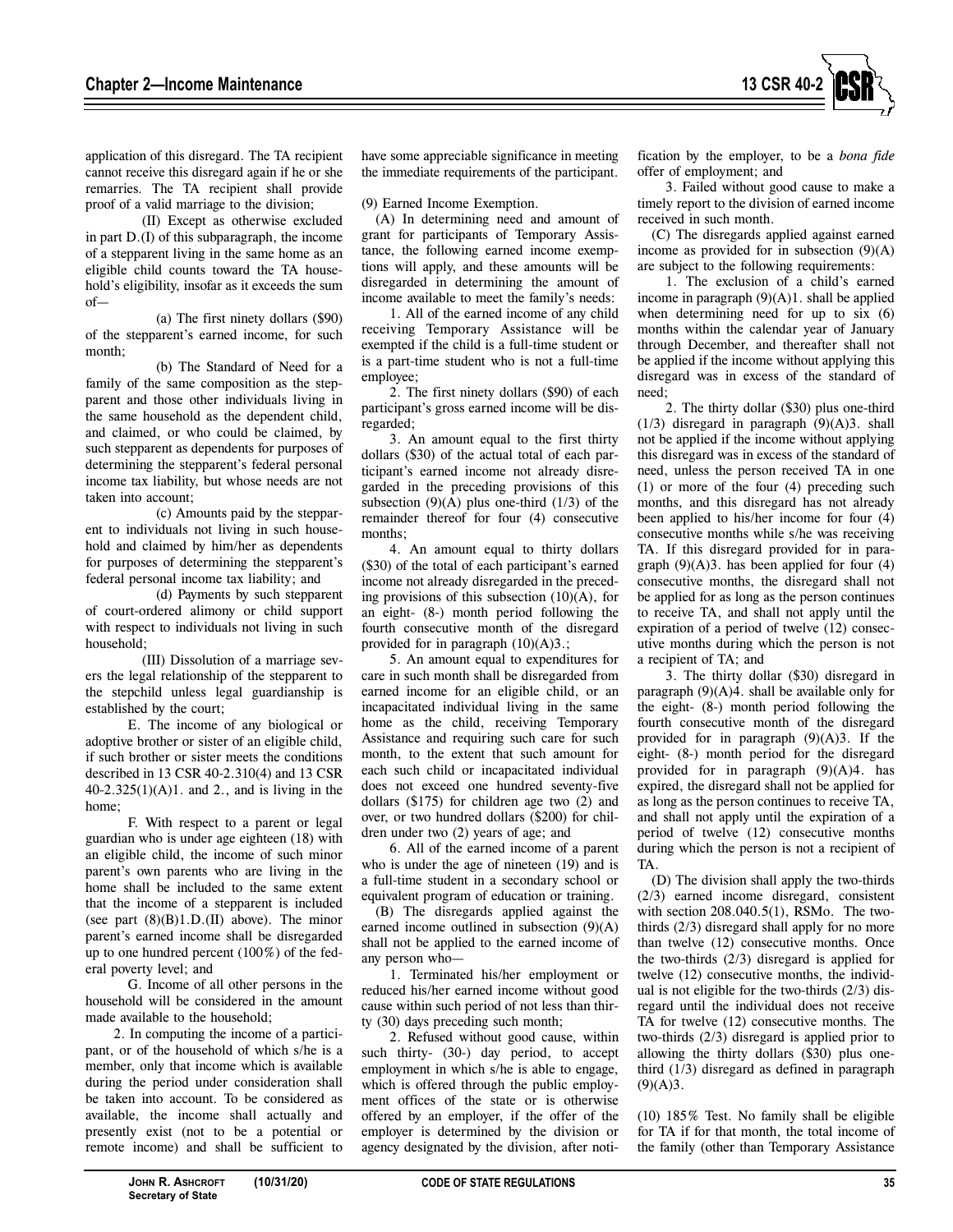

benefits), without application of the earned income disregards provided for in paragraphs  $(9)(A)2.-5.$  and for up to six  $(6)$  months within the calendar year of January through December with application of the earned income disregard provided for in paragraph (9)(A)1., equals or exceeds one hundred eighty-five percent (185%) of the Standard of Need for a family of the same composition.

(11) Standard of Need Test. No family shall be eligible for TA if, for that month, the total income of the family (other than TA benefits), without application of the earned income disregards provided for in paragraphs (9)(A)2.– 5., except paragraphs  $(9)(C)1$ . and 2. would have application, and for up to six (6) months within the calendar year of January through December with application of the earned income disregard provided for in paragraph  $(9)(A)1$ . equals or exceeds the Standard of Need for a family of the same composition.

(12) Percentage of Need Test. No family shall be eligible for TA if, for that month, the total income of the family (other than TA benefits), after application of the earned income disregards provided for in section (9), equals or exceeds 34.526% of the Standard of Need.

(13) When considering an application for TA, the income tests in sections (10), (11), and (12) must each indicate income below the respective standard. To be eligible, income shall be less than—

(A) 185% of the Standard of Need when applying the 185% Test;

(B) The Standard of Need for the Standard of Need Test; and

(C) 34.526% of the Standard of Need for the Percentage of Need Test.

If the household is determined eligible after application of the tests in sections (10), (11), and (12), the grant amount will be the deficit determined in the Percentage of Need Test. The table below indicates the maximum grant amount by application of the Percentage of Need (34.526%) to the Standard of Need, according to household size.

| No. of Persons:   |      |      |      |      |      |      |      |      |      |      |      |
|-------------------|------|------|------|------|------|------|------|------|------|------|------|
| Standard of Need: | 393  | 678  | 846  | 990  | 1123 | 1247 | 1372 | 1489 | 1606 | 1722 | 1839 |
| 34.526% of Need:  | 136  | 234  | 292  | 342  | 388  | 431  | 474  | 514  | 554  | 595  | 635  |
| No. of Persons:   | 12   | 13   | 14   | 15   | 16   |      | 18   | 19   | 20   | 21   | 22   |
| Standard of Need: | 1956 | 2072 | 2188 | 2304 | 2420 | 2536 | 2652 | 2768 | 2884 | 3000 | 3116 |
| 34.526\% of Need: | 675  | 715  | 755  | 795  | 835  | 875  | 915  | 955  | 995  | 1035 | 1075 |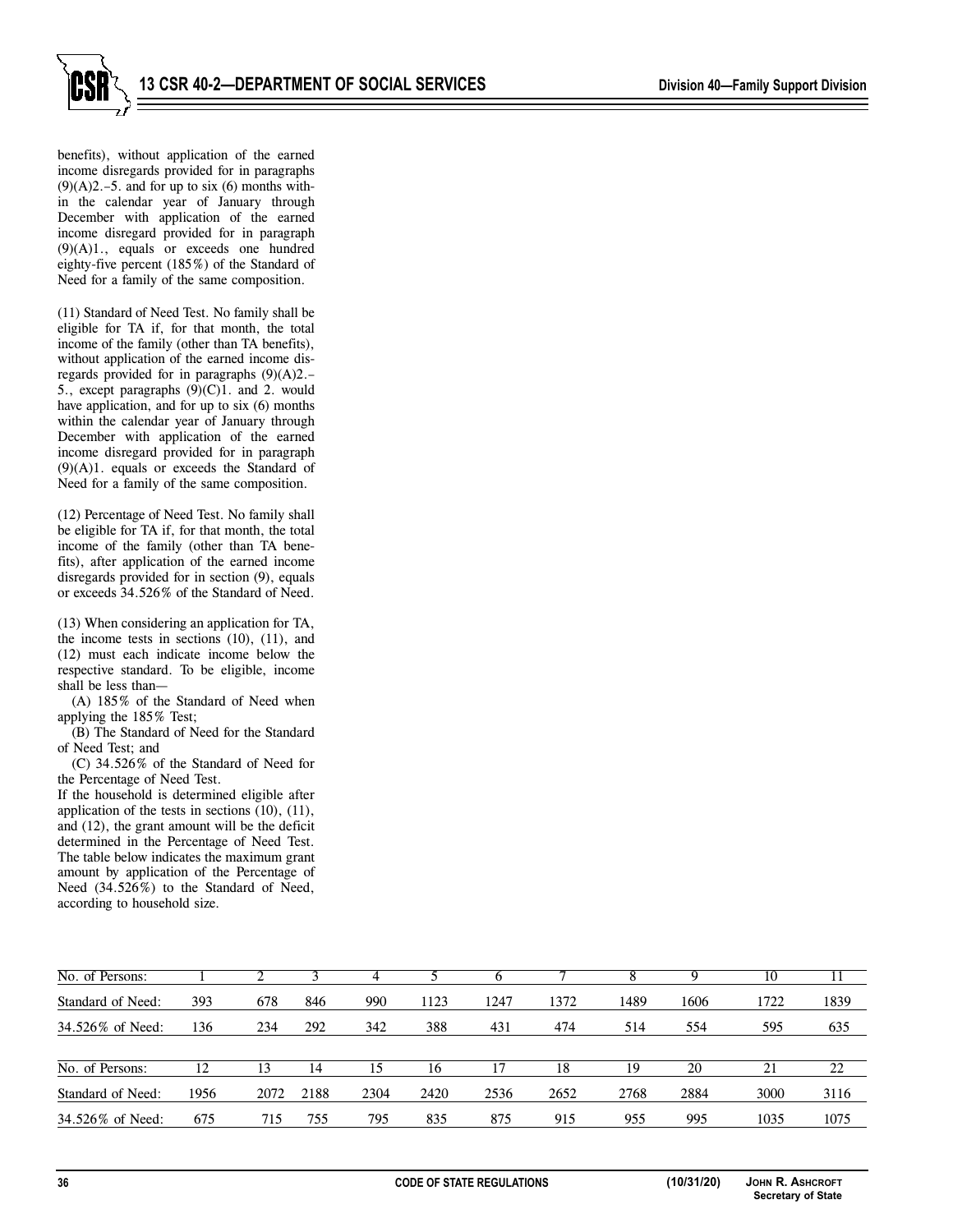

(14) In the payment of TA benefits, the amount shall always be lowered to the nearest dollar interval. If the determined amount results in a grant of less than ten dollars (\$10), no cash payment will be made.

(15) In TA cases, the initial assistance payment must be prorated when the case is approved in the same month as the filing of the application. The payment will be determined by multiplying the amount payable for a whole month by the ratio of the days in the month from the date of application to the end of the month to the number of days in a standard thirty- (30-) day month.

(16) Legal immigrants meeting the eligibility criteria for TA, who would be eligible for food stamps but for the passage of P.L. 104- 193, effective August 22, 1996, may be eligible for nutrition assistance calculated by use of the Food Stamp budgeting process set forth in section 2014 of Title 7, *United States Code*.

(17) Participants who meet the definition of a TA household must have their eligibility explored under TA (except under emergency situations when General Relief orders may be utilized) before having their eligibility for General Relief explored, if funds have been appropriated to the General Relief program. Any participant whose eligibility has been explored under TA and is found to be ineligible for TA cash payments because of the following reasons shall be ineligible for General Relief:

(A) The person refuses to cooperate in establishing his/her eligibility for TA, including persons who refuse to apply for a Social Security number, refuse to participate in work activities, refuse to enter into an individual employment plan, refuse to make an assignment of support rights, refuse to cooperate in the identification of absent parents, and refusal to cooperate for any other reason;

(B) Relationship to the payee who is not a legal guardian cannot be established for children under eighteen (18);

(C) The budget shows no need;

(D) The available resources exceed the maximum allowed; or

(E) The children are not deprived of parental support.

(18) A participant who is aggrieved by a decision of the division under this regulation may appeal the division's decision pursuant to section 208.080, RSMo.

(19) The confidentiality provisions of 13 CSR

(20) The provisions of 13 CSR 40-2.190, regarding the collection of overpayments, apply to the TA program.

(21) The provisions of 13 CSR 40-2.230, regarding the disposal of excess real property, apply to the TA program.

(22) By submitting information to the division, a participant is certifying that the information is true, accurate, and complete.

*AUTHORITY: section 207.022, RSMo Supp. 2014.\* Emergency rule filed Feb. 18, 1998, effective March 1, 1998, terminated Aug. 10, 1998. Original rule filed Jan. 16, 1998, effective Aug. 1, 1998*. *Emergency amendment filed July 22, 2003, effective Aug. 1, 2003, expired Jan. 27, 2004. Amended: Filed Jan. 23, 2004, effective July 30, 2004. Emergency amendment filed Aug. 18, 2015, effective Aug. 28, 2015, expired Feb. 23, 2016. Amended: Filed Aug. 28, 2015, effective April 30, 2016.* 

*\*Original authority: 207.022, RSMo 2014.* 

## **13 CSR 40-2.315 Work Activity and Work Requirements for Recipients of Temporary Assistance**

*PURPOSE: This rule establishes the work activities and participation requirements for receipt of Temporary Assistance (TA) benefits.* 

(1) A participant in a single parent family engages in work activities if he or she participates in the work activities described in 13 CSR  $40-2.300(11)(A)$  through (I) for at least thirty (30) hours per week, unless otherwise required by section 261.31(d) of Title 45, *Code of Federal Regulations*. After the first twenty (20) hours, the participant can also earn additional hours by participating in the work activities described in 13 CSR 40- 2.300(11)(J) through (L).

(2) A participant in a two- (2-) parent family with work eligible parents engages in work activities if he or she participates in a combined minimum of thirty-five (35) hours of work activities as described in 13 CSR 40- 2.300(10)(A) through (I), unless otherwise required by section 261.31(d) of Title 45, *Code of Federal Regulations*. After the first thirty (30) hours, the participant can earn additional hours by participating in work activities described in 13 CSR 40-2.300(10)(J) through (L).

(3) A work eligible, two- (2-) parent family that receives federally-funded child care assistance, and which includes an adult who is neither disabled nor caring for a severely disabled child, must engage in at least fifty-five (55) hours of work activities per week, unless otherwise required by section 261.31(d) of Title 45, *Code of Federal Regulations*. After the first fifty (50) hours, the participant can earn additional hours by participating in work activities described in 13 CSR 40-  $2.300(10)(J)$  through (L).

(4) A participant who is married, or is a single parent head of household under twenty (20) years of age, who has one (1) or more children of any age, is deemed to be engaged in work activities, notwithstanding section (1) or  $(2)$  of this rule, if-

(A) The participant maintains satisfactory monthly attendance in a secondary school or a course of study leading to a certificate of general equivalence; or

(B) Participates in education directly related to employment for an average of at least twenty (20) hours per week each month.

(5) For a married participant, hours of engagement in the activities described in subsection  $(4)(A)$  or  $(4)(B)$  shall be reported as the greater of—

(A) The actual hours of participation in these activities; or

(B) Twenty (20) hours.

(6) A family with two (2) work-eligible parents under twenty (20) years of age will satisfy the work activities if both participate in the activities described in subsection  $(4)(A)$ or  $(4)(B)$ .

(7) A single parent head of household or relative, as defined in 13 CSR 40-2.310(5)(C), who has a child under age six  $(6)$ , shall be deemed to be meeting the work participation requirement if the parent head of household or relative engages in work activities for twenty (20) hours, notwithstanding section (1) of this rule, unless otherwise required by section 261.31(d) of Title 45, *Code of Federal Regulations*.

(8) Notwithstanding the requirements of this rule or any other rule governing the TA program, the job search and job assistance work participation activity set forth in 13 CSR 40- 2.300(10)(F) shall be limited as set forth in section 261.34 of Title 45, *Code of Federal Regulations*.

(9) If the division determines, after an investigation, that a participant is not cooperating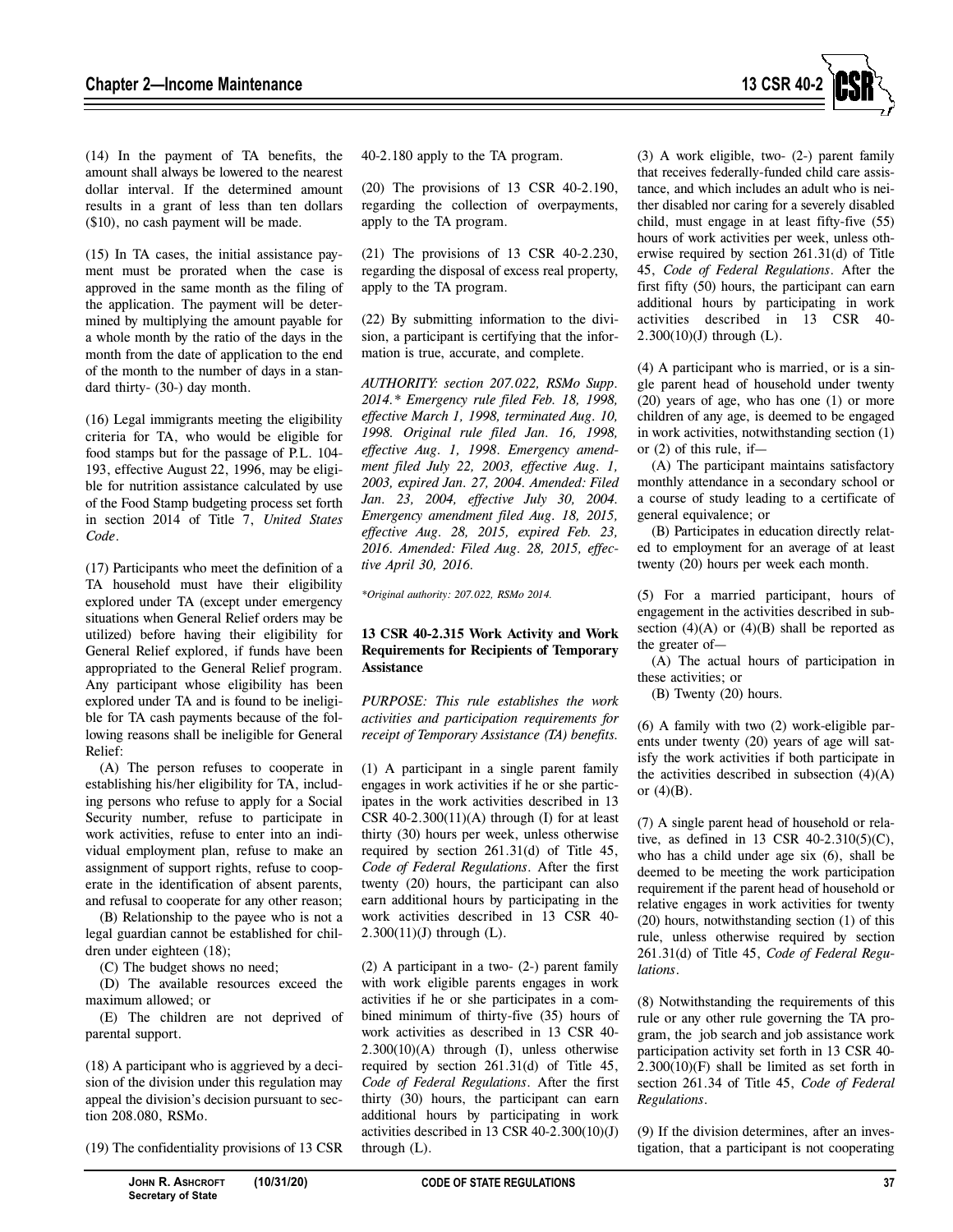

with a work activity requirement as provided for in 13 CSR 40-2.310 or this regulation, the division shall schedule a face-to-face meeting with the participant to explain potential sanctions and the requirements to avoid a sanction.

(A) The division shall send notice of the scheduled meeting to the participant at least ten (10) business days before the meeting date. The notice shall include the date, time, and place designated by the division for the participant to appear. If the participant is unable to attend the meeting, the participant must contact the division to reschedule the meeting prior to the scheduled meeting time, and request an alternative meeting date, time, or place. The meeting must occur prior to or during the same calendar week as the original meeting, unless good cause exists. When good cause exists, the participant may only request to schedule one (1) additional appointment which will be within a reasonable amount of time not to exceed ten (10) business days from the original meeting date.

(B) "Good cause" includes a mistake or conduct beyond the control of the TA participant that is not intentionally or recklessly designed to impede an eligibility determination under these or any other TA regulations. Good cause includes, but is not limited to—

1. A court-required appearance or incarceration lasting less than thirty (30) days;

2. An emergency family crisis that renders the participant unable to meet at the scheduled place, date, or time; and

3. A breakdown in transportation arrangements with no readily accessible alternate means of transportation.

(C) The participant shall have six (6) weeks from the first business day of the week following the meeting with the division to comply with the work activity requirements, as required by the division. The participant's TA benefits shall not be sanctioned during the six- (6-) week period.

(D) If the participant fails to appear for the scheduled face-to-face meeting and does not contact the division prior to the meeting to reschedule the meeting as described in this section, the participant shall have six (6) weeks from the first business day of the week following the most recent scheduled meeting with the division to comply with the work activity requirements, as required by the division. The participant's TA benefits shall not be sanctioned during the six- (6-) week period.

(E) If the participant does not comply with the work activity requirements during the six- (6-) week period, as described in either subsection  $(C)$  or  $(D)$  of this section, the division shall apply a sanction terminating fifty percent (50%) of the full amount of TA benefit for which the participant and the participant's family is otherwise eligible, for a period of no more than ten (10) weeks. If the participant complies with the work activity requirements during the six- (6-) week period, described in either subsection (C) or (D) of this section, the division will take no further action against the participant's TA benefits.

(F) During this ten- (10-) week period, the participant shall remain in sanction status and the division shall attempt to schedule a second face-to-face meeting with the participant as provided for in this section. To end the sanction, the participant shall perform work activities for a minimum average of thirty (30) hours per week for one (1) month.

(G) Failure to complete the requirements in subsection (F) of this section shall result in the participant's TA case being closed.

(H) A participant whose case is closed under subsection (G) of this section will attend a temporary assistance eligibility interview if the individual wishes to re-apply for TA. The individual shall complete a minimum average of thirty (30) hours of work activities per week within one (1) month of the temporary assistance eligibility interview. The completion of work activities is a pre-requisite for any further eligibility for TA.

(10) Individuals who are already sanctioned by the division for non-cooperation with work activities as of August 28, 2015, shall comply with the following:

(A) Attend a face-to-face meeting with the division as set forth in section (9);

(B) If the participant appears for the scheduled face-to-face meeting, the work requirement sanction in place prior to August 28, 2015, shall be ended. The participant shall have six (6) weeks from the first business day of the week following the meeting with the division to comply with the work participation activity requirements, as required by the division;

(C) If the participant fails to appear for the scheduled face-to-face meeting required by subsection  $(9)(A)$ , and does not contact the division prior to the meeting to reschedule the meeting, the participant shall have six (6) weeks from the first business day of the week following the originally scheduled meeting with the division to comply with the work activity requirements, as required by the division. The participant's TA benefits shall remain sanctioned at twenty-five percent (25%) during the six- (6-) week period;

(D) If the participant appears for the scheduled face-to-face meeting required by subsection (9)(A), and complies with the work activity requirements during the six- (6-) week period, no further action will be taken;

(E) If the participant does not comply with the work activity requirements during the six- (6-) week period, as described in either subsections  $(9)(C)$  or  $(9)(D)$ , the division shall apply a sanction terminating a total of fifty percent (50%) of the TA benefit amount the household would otherwise receive. This sanction shall apply for a period of no more than ten (10) weeks. If the participant complies with the work activity requirements during the six- (6-) week period, described in either subsection  $(9)(C)$  or  $(9)(D)$ , the division will take no further action against the participant's TA benefits;

(F) During this ten- (10-) week period, the division shall attempt to schedule a second face-to-face meeting with the participant as provided for in subsection  $(9)(A)$ . To end the sanction, the participant shall perform work activities for a minimum average of thirty (30) hours per week for one (1) month;

(G) Failure to complete the requirements in subsection (F) of this section shall result in the participant's TA case being closed; and

(H) If the participant re-applies for TA after his or her case was closed under subsection (G) of this section, the application cannot be approved until the applicant completes a minimum of thirty (30) hours of work activities per week with one (1) month of the TA application.

(11) The following TA participants are exempt from work activities, but may voluntarily participate in work activities:

(A) Participants who are permanently disabled, if they have been determined to be eligible for Social Security Old Age Survivor's and Disability Insurance (OASDI), Supplemental Security Income (SSI), or employersponsored disability insurance. Participants are exempt from work activities while an application for any of the aforementioned is pending unless or until an unfavorable determination is made;

(B) A child who is under the age of eighteen (18), or a child under age nineteen (19) who is attending secondary school and is not a head of a household;

(C) Caretaker-payees sixty (60) years of age or older;

(D) A participant who is a single custodial parent caring for a child who has not attained twelve (12) weeks of age;

(E) A participant caring for a disabled family member living in the home, provided that there is medical documentation to support the need for the participant to remain in the home to care for the disabled family member;

(F) The division may temporarily exclude TA recipients from work participation if any of the following conditions prevents them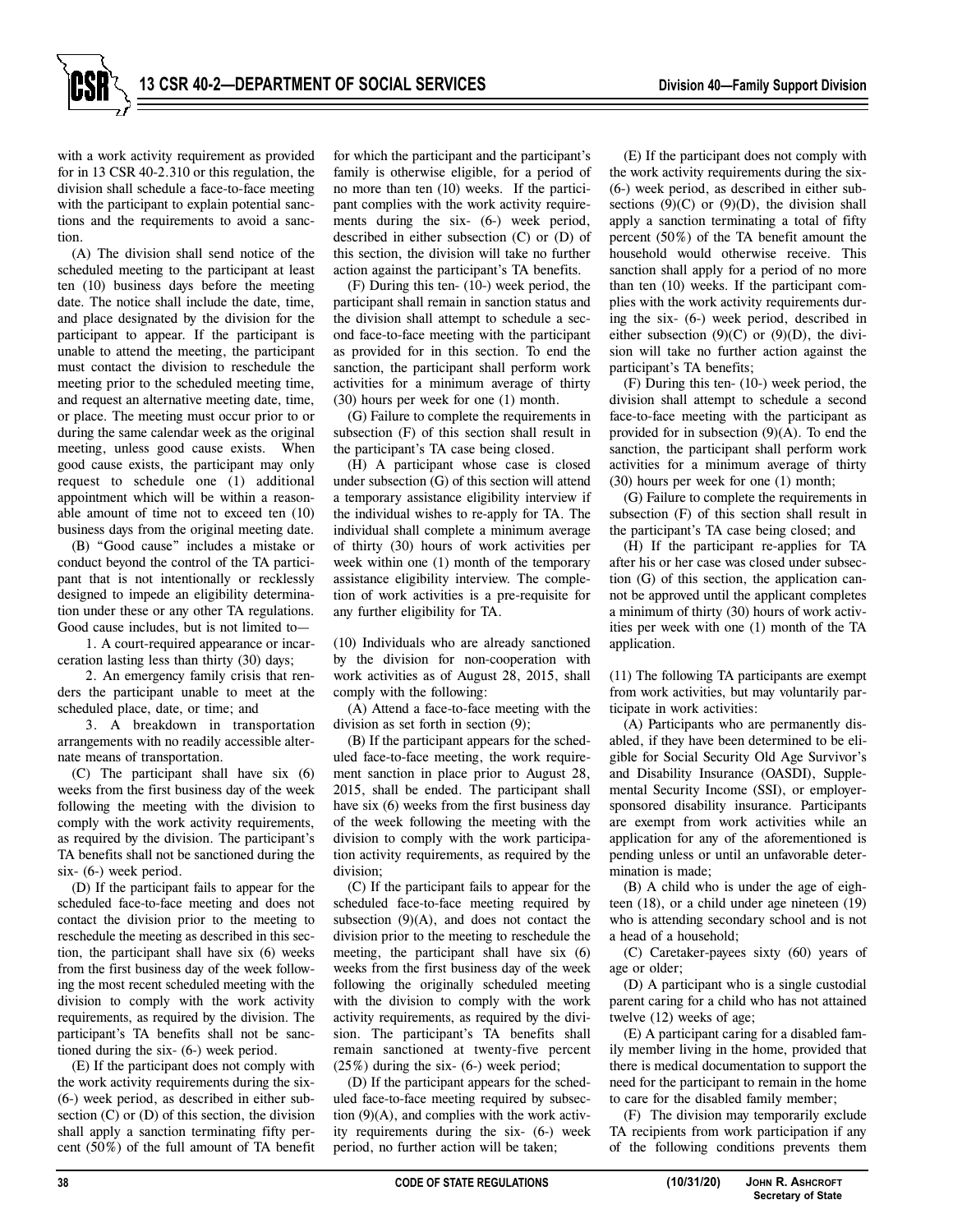

from participating:

1. The participant is determined by a physician, psychiatrist, or psychologist to have a temporary disability. The temporary disability must be expected to persist for at least thirty (30) days, and at most six (6) months. The participant shall produce a copy of medical records and a written report from a licensed medical professional providing the medical diagnosis, along with any supporting medical tests and examinations that establish the existence of the medical condition and the timeframe of the medical statement. The temporary waiver is removed when the period expires;

2. The participant is a victim of domestic violence, or participation in work activities would place the participant or his or her family in an unsafe or unstable situation. The temporary waiver will be removed once the participant informs the division that he or she can return to participation. The division shall review the ongoing necessity of the temporary waiver after thirty (30) days, regardless of whether the participant has contacted the division;

3. The participant has an active case with the Department of Social Service's Children's Division (CD). The division shall contact CD to confirm if the participant has an active case, the anticipated duration of the active case, and whether the participant's involvement in the case prevents the recipient from participating in work activities; and

4. The participant is unable to find child care or transportation. The participant shall be required to provide the division with documentation supporting the participant's efforts to obtain childcare or transportation, including information such as dates, contacts, and outcomes. The division will review the ongoing necessity of this temporary waiver every thirty (30) days.

(G) A single custodial parent caring for a child less than six (6) years of age because—

1. Appropriate child care within a reasonable distance from the home or work site is unavailable; or

2. Informal child care by a relative or under other arrangements is unavailable or unsuitable; or

3. Appropriate and affordable formal child care arrangements are unavailable; or

4. As used in this subsection, "affordable formal child care arrangements" shall mean that no participant shall be required to accept child care if the only available child care requires the family to personally pay more than twenty percent (20%) of their gross household income (less medical insurance premiums) for child care. This twenty percent (20%) includes any sliding-scale fee

or additional co-payment the family would be required to pay. This twenty percent (20%) does not include any federal, state, or local child care subsidy; or

5. As used in this subsection, "appropriate child care" shall mean an appropriate provider that is:

A. Licensed by the Missouri Department of Health and Senior Services; or

B. If exempt from licensure, is registered by the Children's' Division; or

6. As used in this subsection, "unsuitability of informal care" shall mean that the participant believes the child is at risk of abuse or neglect while being cared for by the provider. A participant shall not be required to use a provider with whom the participant has reason to believe will abuse or neglect the child. If another adult is residing in the household, but the participant does not believe the other adult is suitable, the participant must provide a reasonable statement as to why the other adult(s) is unavailable, or why this adult places the child at risk of abuse or neglect; or

7. As used in this subsection, "reasonable distance" shall be determined by the following:

A. The availability of personal transportation;

B. The distance from a public transportation access point to a child care facility or work site; or

C. What is considered to be a reasonable distance in the participant's community;

(H) The division shall determine if there is good cause for not participating in work activities prior to imposing a sanction. Good cause may include:

1. Employment that would result in the family of the participant experiencing a net loss of cash income;

A. Net loss of cash income results if the family's gross income, less necessary work-related expenses such as uniforms, background screenings, and personal protective equipment, is less than the cash assistance the individual was receiving at the time the offer of employment was made.

B. For the purposes of this paragraph, gross income includes, but is not limited to, earnings, unearned income, and cash assistance;

2. A court-required appearance or incarceration that renders participation unreasonable;

3. A breakdown in transportation arrangements beyond the control of the participant, with no readily accessible alternate means of transportation;

4. A breakdown in a child care arrangement, or the unavailability of child care suited for the special needs of the child for whom it is intended;

5. A lack of identified social services necessary for participation as set forth in an individual employment plan referenced in 13 CSR 40-2.370;

6. The participant's home is rendered unlivable by fire or other natural disaster;

7. A temporary disability that causes the participant to be unable to work;

8. The accidental injury of a child or other family member that requires the participant to remain at home to care for the child or family member, and that prevents the participant from being able to seek work or maintain present employment;

9. A job loss due to company layoff, downsizing, or closing; or

10. The participant or a family member is a victim of a felony, as defined in the Missouri criminal statutes.

(12) All information provided to the division by a participant as required by this regulation shall be true, accurate, and complete.

(13) A participant who is aggrieved by a decision of the division under this regulation may appeal the division's decision pursuant to section 208.080, RSMo.

*AUTHORITY: section 207.022, RSMo Supp. 2014, and section 208.026, RSMo Supp. 2015.\* Emergency rule filed Feb. 18, 1998, effective March 1, 1998, terminated Aug. 10, 1998. Original rule filed Jan. 16, 1998, effective Aug. 1, 1998. Emergency amendment filed Aug. 18, 2015, effective Aug. 28, 2015, expired Feb. 23, 2016. Amended: Filed Aug. 28, 2015, effective April 30, 2016.* 

*\*Original authority: 207.022, RSMo 2014 and 208.026, RSMo 2015.* 

# **13 CSR 40-2.320 Prohibition Against Displacing Existing Workers Through Work Activities Associated with the Temporary Assistance Program**

*PURPOSE: This rule prohibits displacing existing workers through work activities associated with the Temporary Assistance Program and creates a grievance procedure for workers who believe that they have been displaced.* 

(1) An adult receiving assistance through the administration of the Temporary Assistance Program may fill a vacant employment position in order to engage in work activities. An adult receiving assistance through the program, who fills a vacant employment position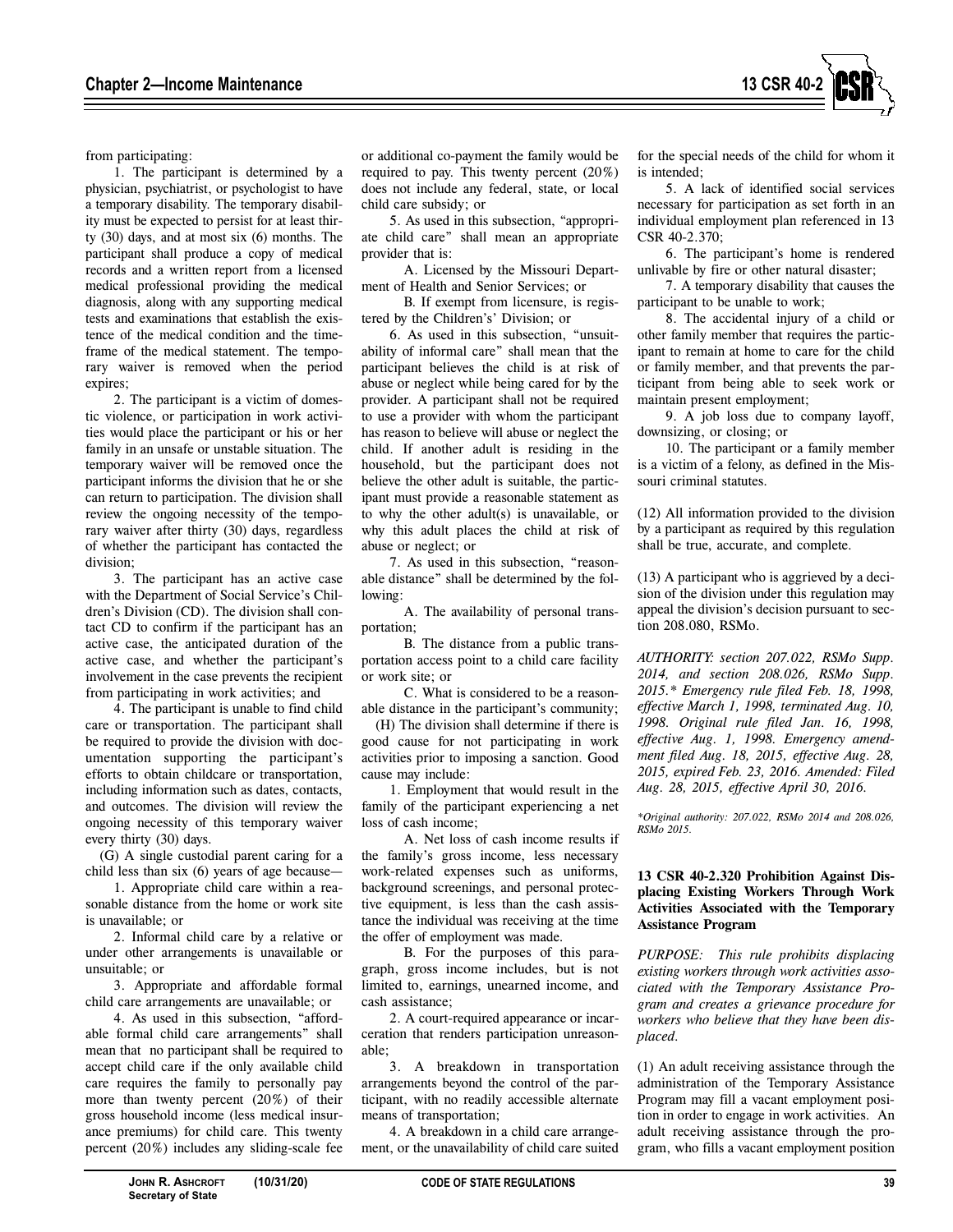

in order to engage in work activities, must be guaranteed wages and benefits comparable to employees in like positions.

(2) An adult receiving Temporary Assistance and participating in a wage supplementation program may only fill a new employment position.

(3) No adult in a work activity as part of the Temporary Assistance Program and described in these rules shall be employed or assigned to a work activity when—

(A) Any other individual is on layoff from the same or any substantially equivalent job;

(B) The employer has terminated the employment of any regular employee, reduced the hours of such employee, or otherwise caused an involuntary reduction of its workforce in order to fill the vacancy so created with an individual described in section (1); or

(C) The employment opportunity is created by a strike, lockout or other bona fide labor dispute.

(4) An individual who believes that s/he has been adversely affected by a violation of sections (2) and (3) or the organization that is duly authorized to represent the employee, shall be afforded an opportunity to grieve it. The employee or the employee's organization must first attempt to remedy the alleged violation through a meeting with the employer within thirty (30) days of the request for the meeting. If the complaint is not resolved to the satisfaction of the employee, the employee may appeal to the Division of Family Services in accordance with the provisions of 13 CSR 40-2.160. The division may make a recommendation to the employer that the employee be reinstated or receive retroactive pay and benefit. In addition, if it is found the employer violated the provisions in sections (2) and (3) above, the division shall terminate the wage supplementation contract with the employer.

(5) Nothing in this section shall preempt or supersede any provision of a collective bargaining agreement. If there is an existing grievance procedure in a collective bargaining agreement, it must be followed.

(6) Nothing in this section shall preempt or supersede any provision of state law that provides greater protection for employees from job displacement.

*AUTHORITY: sections 207.020 and 208.040.5, RSMo 1994.\* Emergency rule filed Feb. 18, 1998, effective March 1, 1998, terminated Aug. 10, 1998. Original rule file Jan. 16, 1998, effective Aug. 1, 1998.* 

*\*Original authority: 207.020, RSMo 1945, amended* 

*1961, 1965, 1977, 1981, 1982, 1986, 1993 and 208.040.5, RSMo 1949, amended 1955, 1969, 1982, 1985.* 

#### **13 CSR 40-2.325 Prohibition Against Payment of Temporary Assistance to Families That Do Not Include a Minor Child**

*PURPOSE: This rule prohibits the payment of Temporary Assistance to families that do not include a minor child.*

(1) For the purpose of the administration of the Temporary Assistance Program, the Family Support Division shall not provide assistance to or on behalf of a family—

(A) Unless the family includes:

1. A child under the age of eighteen (18) who resides with a custodial parent or other adult caretaker relative of the minor child; or

2. A child under the age of nineteen (19) and a full-time student in a secondary school (or at the equivalent level of vocational or technical training), if the child may reasonably be expected to complete the program of the secondary school (or vocational or technical training); and

(B) If the family includes an adult who has received public assistance through a program funded, in whole or part, through the Temporary Assistance for Needy Families (TANF) Block Grant, section 603 of Title 42, *United States Code* (including the Temporary Assistance Program), for a total of forty-five (45) cumulative months, whether or not consecutive, unless an exception described in 13 CSR 40-2.350 applies. As used in this paragraph "assistance" is defined as set forth in 13 CSR 40-2.300, whether provided in Missouri or another state or territory, or whether provided before or after the effective date of these rules.

*AUTHORITY: section 207.022, RSMo Supp. 2014, and section 208.040.5, RSMo Supp. 2015.\* Emergency rule filed Feb. 18, 1998, effective March 1, 1998, terminated Aug. 10, 1998. Original rule filed Jan. 16, 1998, effective Aug. 1, 1998. Amended: Filed Feb. 8, 2016, effective Aug. 30, 2016.* 

*\*Original authority: 207.020, RSMo 1945, amended 1961, 1965, 1977, 1981, 1982, 1986, 1993, 2014 and 208.040.5, RSMo 1939, amended 1941, 1949, 1951, 1953, 1955, 1957, 1973, 1977, 1982, 1983, 1984, 1987, 1994, 1999, 2001, 2009, 2015.* 

#### **13 CSR 40-2.330 Reduction of Temporary Assistance for Noncooperation in Establishing Paternity or Obtaining Child Support**

*PURPOSE: This rule provides for the reduction of Temporary Assistance for noncoopera-* *tion in establishing paternity or obtaining child support.* 

(1) If it is determined by the Division of Child Support Enforcement, or its designee, that an applicant for or a recipient of Temporary Assistance is not cooperating in establishing paternity or in establishing, modifying, or enforcing a support order with respect to a child, and the individual does not qualify for any good cause or other exception established by the Division of Child Support Enforcement, or its designee, pursuant to section 654(29) of Title 42, *United States Code*, then the Division of Family Services—

(A) Shall deduct from the assistance that would otherwise be provided to the family of the individual an amount equal to not less than twenty-five percent  $(25\%)$  of the amount of such assistance.

(2) For purposes of the administration of section (1) of this rule, good cause for refusing to cooperate is deemed to exist in one (1) or more of the following circumstances:

(A) Cooperation by the applicant may reasonably be anticipated to result in—

1. Physical or emotional harm to a child;

2. Physical or emotional harm to the claimant of sufficient severity that it will reduce the applicant's capacity to adequately care for a child; or

3. Physical or emotional harm to the claimant as a result of domestic violence; and (B) Establishing paternity or securing sup-

port will be detrimental to a child because— 1. The child was conceived as a result of incest or rape;

2. Legal proceedings for adopting the child are pending before a court; or

3. A public or private social agency is currently assisting the applicant to resolve the issue of whether to keep the child or to relinquish the child for adoption, and the discussions have not gone on for more than three (3) months.

*AUTHORITY: sections 207.020 and 208.040.5, RSMo 1994.\* Emergency rule filed Feb. 18, 1998, effective March 1, 1998, terminated Aug. 10, 1998. Original rule filed Jan. 16, 1998, effective Aug. 1, 1998.* 

*\*Original authority: 207.020, RSMo 1945, amended 1961, 1965, 1977, 1981, 1982, 1986, 1993 and 208.040.5, RSMo 1949, amended 1955, 1969, 1982, 1985.*

# **13 CSR 40-2.335 Assignment of Certain Support Rights as a Condition for the Receipt of Temporary Assistance**

*PURPOSE: This rule provides for the assignment of certain support rights as a condition*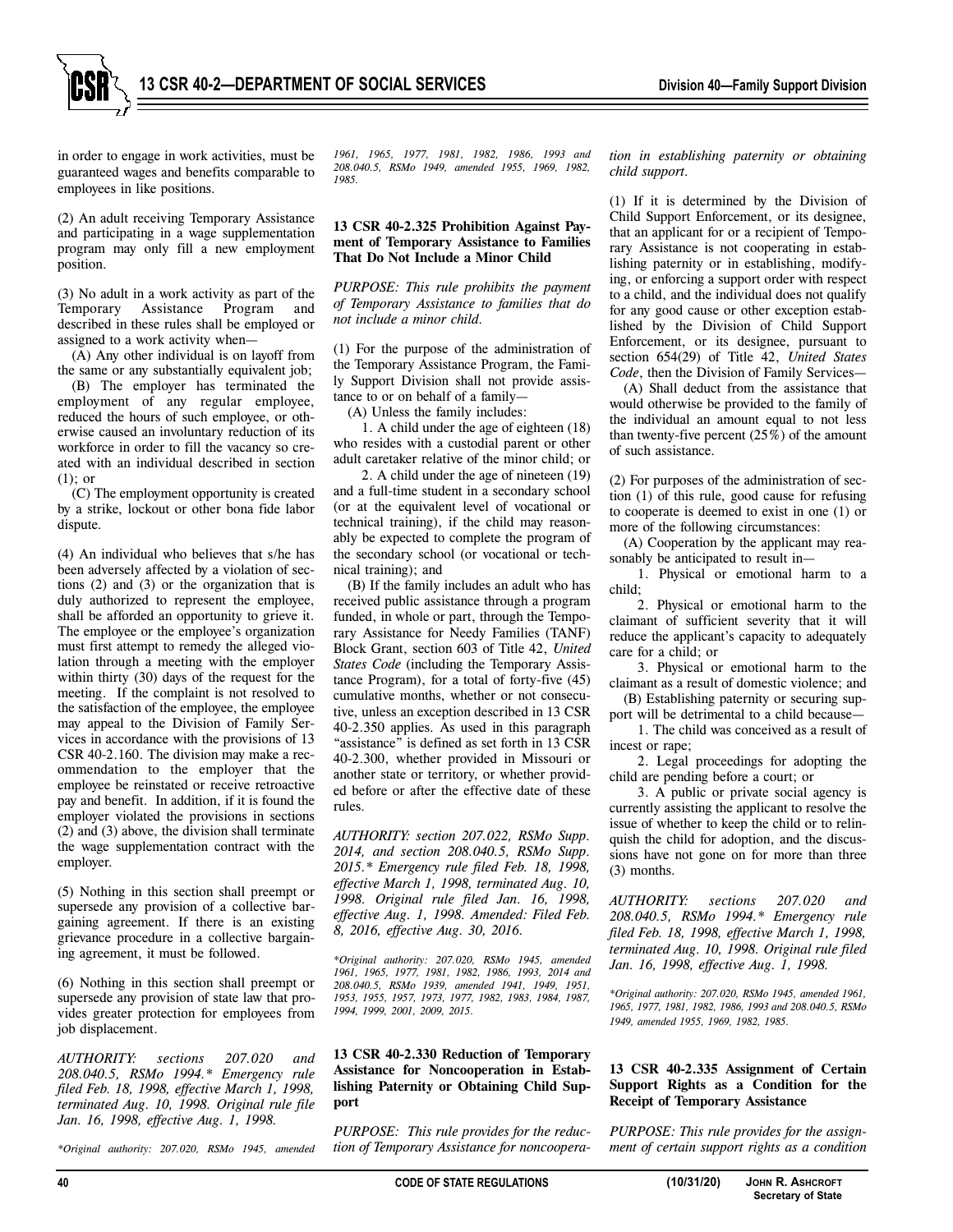

#### *for the receipt of Temporary Assistance.*

(1) For the purpose of the administration of the Temporary Assistance Program the Division of Family Services shall require, as a condition to eligibility for the receipt of assistance, that a member of the family assign to the Division of Family Services any rights the family member may have (on behalf of the family member or of any other person for whom the family member has applied for or is receiving such assistance) to support from any other person, not exceeding the total amount of assistance so provided to the family, which accrue (or have accrued) before the date the family leaves the program. Such assignment of support, on or after the date the family leaves the program, shall not apply with respect to any support (other than support collected pursuant to section 664 of Title 42, *United States Code*) which accrued before the family received such assistance and which the Division of Child Support Enforcement has not collected within the time limits set forth in section 608(a)(3)(i) and (ii) of Title 42, *United States Code*.

(2) The Division of Family Services shall not require, as a condition of providing Temporary Assistance to any family, that a member of the family assign any rights to support described in section (1) which accrue after the date the family leaves the program.

(3) For purposes of the administration of this rule, an application or receipt of Temporary Assistance shall constitute an assignment of such support rights which shall take effect, by operation of law, upon a determination that the applicant is eligible for assistance.

*AUTHORITY: sections 207.020 and 208.040.5, RSMo 1994.\* Emergency rule filed Feb. 18, 1998, effective March 1, 1998, terminated Aug. 10, 1998. Original rule filed Jan. 16, 1998, effective Aug. 1, 1998.* 

*\*Original authority: 207.020, RSMo 1945, amended 1961, 1965, 1977, 1981, 1982, 1986, 1993 and 208.040.5, RSMo 1949, amended 1955, 1969, 1982, 1985.* 

## **13 CSR 40-2.340 Prohibition Against Payment of Temporary Assistance to Teenage Parents Who Do Not Attend High School or Other Equivalent Training**

*PURPOSE: This rule prohibits the payment of Temporary Assistance to teenage parents who do not attend high school or other equivalent training program.* 

(1) For the purpose of the administration of

the Temporary Assistance Program, the Division of Family Services shall not provide assistance to an individual who has not attained eighteen (18) years of age, is not married, has a minor child at least twelve (12) weeks of age in his/her care, and has not successfully completed a high school education (or its equivalent), if the individual does not participate in**—**

(A) Educational activities directed towards the attainment of a high school diploma or its equivalent; or

(B) An alternative educational or training program that has been approved by the Division of Family Services.

*AUTHORITY: sections 207.020 and 208.040.5, RSMo 1994.\* Emergency rule filed Feb. 18, 1998, effective March 1, 1998, terminated Aug. 10, 1998. Original rule filed Jan. 16, 1998, effective Aug. 1, 1998.*

*\*Original authority: 207.020, RSMo 1945, amended 1961, 1965, 1977, 1981, 1982, 1986, 1993 and 208.040.5, RSMo 1949, amended 1955, 1969, 1982, 1985.*

#### **13 CSR 40-2.345 Prohibition Against Payment of Temporary Assistance to Teenage Parents Not Living in Adult Supervised Settings**

*PURPOSE: This rule prohibits the payment of Temporary Assistance to teenage parents not living in adult supervised settings.* 

(1) Except as provided in section (2), for the purpose of the administration of the Temporary Assistance Program, the Division of Family Services shall not provide assistance to an individual who has not attained eighteen (18) years of age, is not married, and has a minor child in his/her care, if the individual and the minor child do not reside in a place of residence maintained by a parent, legal guardian, or other adult relative of the individual as such parent's, guardian's, or adult relative's home.

(2) In the case of an individual described in section (3) of this rule, the Division of Family Services shall provide, or assist the individual in locating a maternity home, or other appropriate adult-supervised supportive living arrangement, taking into consideration the needs and concerns of the individual, unless the Division of Family Services determines that the individual's current living arrangement is appropriate, and thereafter shall require that the individual and the individual's minor child reside in such living arrangement as a condition of the continued receipt

of assistance or in an alternative appropriate arrangement should circumstances change and the current arrangement cease to be appropriate.

(3) For purposes of section (2) the "individual" means an individual who has not attained eighteen (18) years of age, is not married, and has a minor child in his/her care and—

(A) The individual has no parent, legal guardian, or other appropriate adult relative described in subsection (3)(B) of his/her own who is living or whose whereabouts are known;

(B) No living parent, legal guardian, or other appropriate adult relative, who would otherwise meet applicable criteria to act as the individual's legal guardian, of such individual allows the individual to live in the home of such parent, guardian, or relative; or

(C) The Division of Family Services determines that—

1. The individual or the minor child referred to in section (1) is being or has been subjected to serious physical or emotional harm, sexual abuse, or exploitation in the residence of the individual's parent or legal guardian;

2. Substantial evidence exists of an act or failure to act that presents an imminent or serious harm if the individual and the minor child lived in the same residence with the individual's own parent or legal guardian; or

3. The Division of Family Services otherwise determines that it is in the best interest of the minor child to waive the requirement of section (1) with respect to the individual or the minor child.

*AUTHORITY: sections 207.020 and 208.040.5, RSMo 1994.\* Emergency rule filed Feb. 18, 1998, effective March 1, 1998, terminated Aug. 10, 1998. Original rule filed Jan. 16, 1998, effective Aug. 1, 1998.* 

*\*Original authority: 207.020, RSMo 1945, amended 1961, 1965, 1977, 1981, 1982, 1986, 1993 and 208.040.5, RSMo 1949, amended 1955, 1969, 1982, 1985.* 

#### **13 CSR 40-2.350 Time Limit for Receipt of Temporary Assistance**

*PURPOSE: This rule establishes procedures for the implementation of the forty-five (45) month lifetime limit for the receipt of Temporary Assistance (TA), and exemptions to that limit beginning January 1, 2016, pursuant to section 208.040.5, RSMo.* 

(1) For purposes of this rule, "assistance" shall be defined according to the definition in section 260.31 of Title 45, *Code of Federal Regulations.*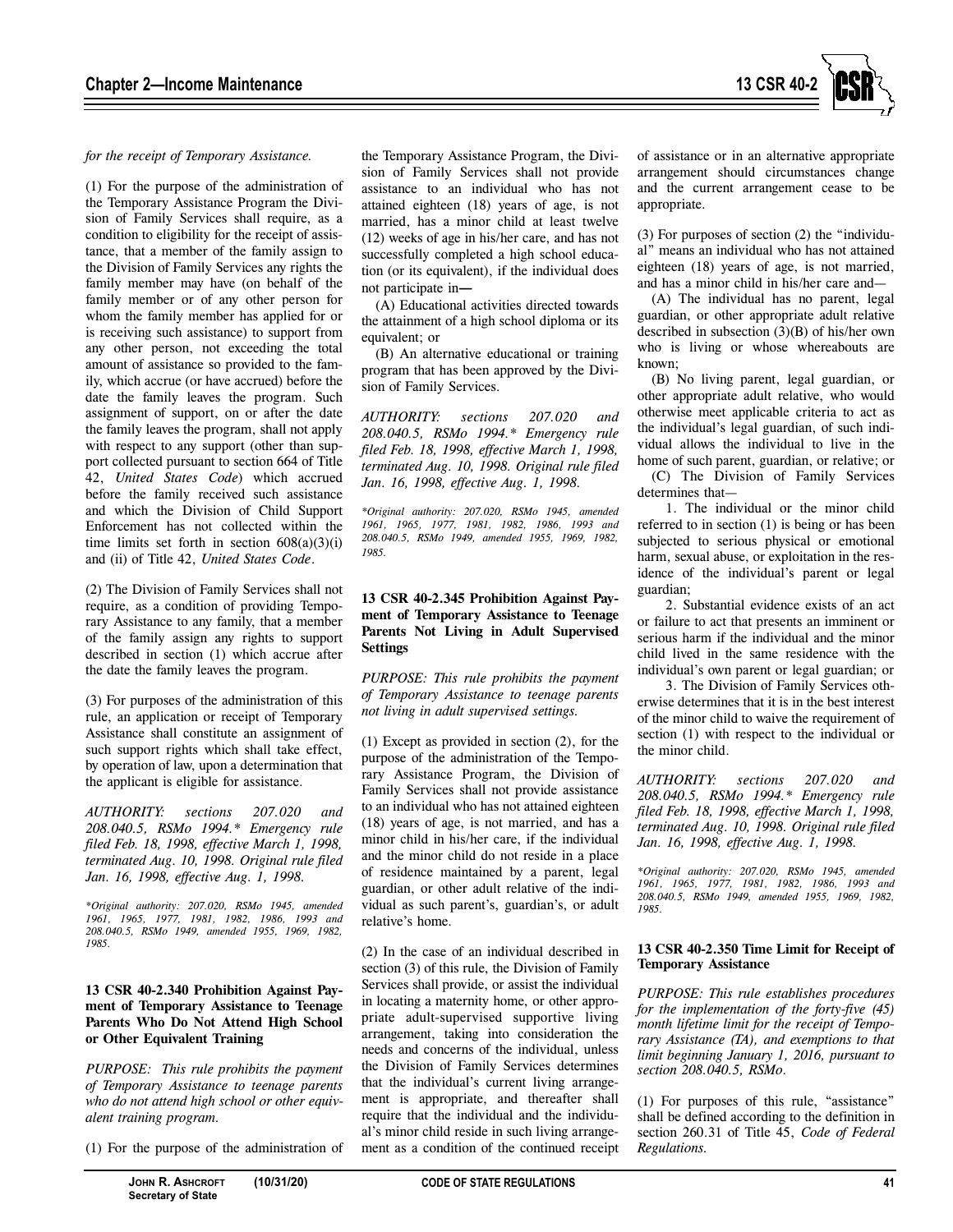(2) A family is not eligible for TA if the family includes an adult who has received assistance a cumulative total of forty-five (45) months, subject to the exemptions provided by this rule.

(A) This limit shall apply regardless of whether the family with an adult has received assistance in Missouri, another state, or territory, under the Temporary Assistance for Needy Families (TANF) Block Grant program authorized by sections 601–619 of Title 42, *United States Code*.

(B) This limit shall apply regardless of whether the adult has received Temporary Assistance before or after the effective date of these rules.

(C) The total cumulative months do not need to be consecutive.

(D) To determine the total cumulative lifetime limit, the division shall include all months in which the adult received TANF cash assistance in Missouri, on or after July 1, 1997. If TANF cash assistance was received in another state, the division shall include all months in which the adult received federal TANF cash assistance from the date that state's TANF program commenced.

(3) The division shall not count any month of receipt of assistance by a participant towards the forty-five (45) cumulative month limit, as defined in section (2), when—

(A) The participant was a minor and neither the head-of-household nor married to the head-of-household in the month the participant received assistance; or

(B) The participant's household includes a person who has been battered or subjected to extreme cruelty.

1. The participant has been battered or subject to extreme cruelty when the participant has suffered mental abuse, neglect, or a deprivation of medical care, or physical acts that resulted in, or threatened to result in, either physical injury, non-consensual sexual acts, or sexual abuse to the participant; or

(C) The participant adult lived in Indian country (as defined in section 1151 of Title 18, *United States Code*) or in a Native Alaskan Village, if at least fifty percent (50%) of the adults living on the reservation or in the village were not employed.

(4) Pursuant to section  $264.1(b)(2)$  of Title 45, *Code of Federal Regulations*, the division shall not count any month of receipt of assistance by a participant towards the forty-five (45) cumulative month limit, as defined in section (2), when the participant is receiving assistance funded by certain separate state programs, as defined in section 270.2 of Title 45, *Code of Federal Regulations.* The exemption from the lifetime limit applies when—

(A) The adult participant is age sixty (60) or over; or

(B) The adult participant is permanently and totally disabled as defined by section 1382c(a)(3) of Title 42, *United States Code*, or is receiving employer-sponsored disability payments; or

(C) The participant is a teen parent headof-household under the age of eighteen (18) and is attending a secondary school, or taking a course of study leading to a certificate of general equivalence; or

(D) The adult participant is required to remain in the home to care for a disabled household member.

(5) Hardship Extension. The division, pursuant to section 208.040.5(5), RSMo, shall provide Temporary Assistance to the following adults, beyond the lifetime limit, if one (1) or more of the following conditions occur:

(A) Substance abuse. A participant has a substance abuse hardship when the participant has been—

1. Diagnosed by either a physician, licensed psychologist, or licensed clinical social worker with a substance abuse issue; and

2. Is receiving treatment through residential care, day treatment, counseling, support groups, group education, group counseling, C-STAR, Alcoholics Anonymous (AA), Narcotics Anonymous (NA), or other generally accepted substance abuse treatment methods;

3. This hardship will terminate upon completion of the substance abuse treatment, or upon the failure of the participant to cooperate with the treatment, unless there are circumstances beyond the participant's control;

(B) Mental health crisis. A participant has a mental health crisis hardship when the participant is unable to work due to a mental health condition, and has also been—

1. Diagnosed with a mental disease or condition by either a physician or licensed psychologist or division medical team review; and

2. Receiving services from Vocational Rehabilitation due to a mental health condition; or

3. Receiving treatment through residential care, counseling, support groups, mental health case management with a community support worker, or targeted case management;

4. This hardship will terminate—

A. Upon the failure of the participant to cooperate with treatment, unless there are circumstances beyond the participant's control; or

B. When the condition is no longer preventing the participant from working;

(C) The participant has an active case with the Children's Division (CD) in family centered services, as defined in 13 CSR 35- 32.020(3), or alternative care, pursuant to Chapter 211, RSMo.

1. To qualify for a hardship extension under this subsection, the participant must be actively working with and cooperating with CD, and is complying with the treatment and/or services plan. The division shall determine if the participant has a hardship as the result of an active case with CD, after the division contacts CD. The division shall confirm with CD—

A. That the participant has an active CD case;

B. The anticipated duration of the active case; and

C. Whether the termination of the participant's TA creates a hardship for the participant. The participant must notify the division that the participant is involved with CD;

(D) If the division extends assistance to part of its caseload as permitted under this section; it will only determine whether or not the extension applies to a specific family once the adult claiming the hardship has received forty-five (45) cumulative months of assistance; and

(E) The average monthly number of families receiving a hardship extension under this section shall not exceed twenty percent (20%) of the average monthly number of families to which assistance is provided during the fiscal year or the immediately preceding fiscal year;

(6) All information provided to the division by the participant seeking a hardship exemption to the forty-five (45) cumulative month limit shall be true, accurate, and complete.

(7) A participant who is aggrieved by a decision of the division under this regulation may appeal the division's decision pursuant to section 208.080, RSMo.

*AUTHORITY: section 207.022, RSMo Supp. 2014, and section 208.040.5, RSMo Supp. 2015.\* Emergency rule filed Feb. 18, 1998, effective March 1, 1998, terminated Aug. 10, 1998. Original rule filed Jan. 16, 1998, effective Aug. 1, 1998. Amended: Filed Feb. 8, 2016, effective Aug. 30, 2016.* 

*\*Original authority: 207.020, RSMo 1945, amended 1961, 1965, 1977, 1981, 1982, 1986, 1993, 2014 and 208.040.5, RSMo 1939, amended 1941, 1949, 1951, 1953, 1955, 1957, 1973, 1977, 1982, 1983, 1984, 1987, 1994, 1999, 2001, 2009, 2015.*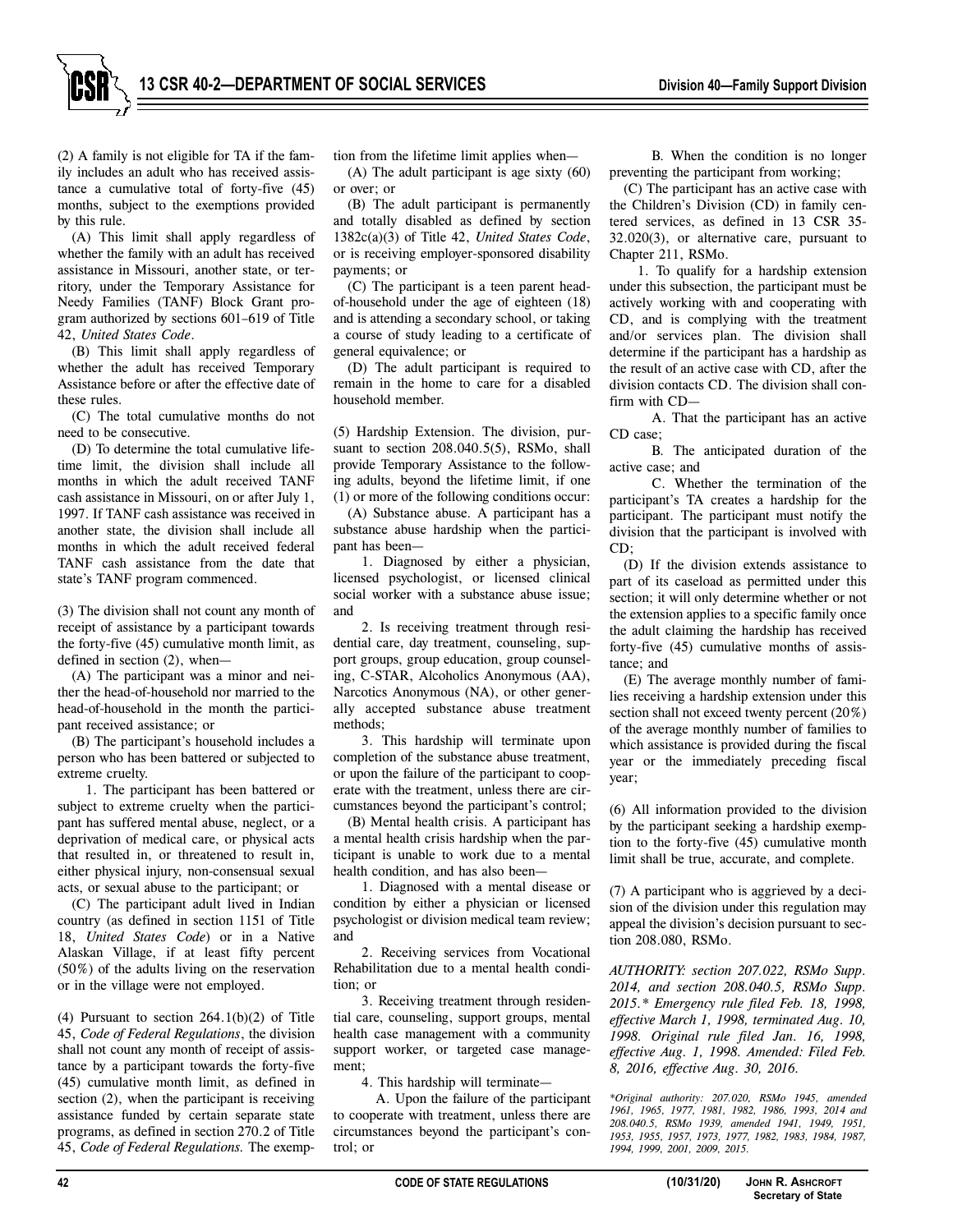

**13 CSR 40-2.355 Prohibition Against Payment of Temporary Assistance Benefits to a Person Found to Have Fraudulently Misrepresented Residence in Order to Obtain Assistance in Two or More States** 

*PURPOSE: This rule prohibits the payment of Temporary Assistance to a person found to have fraudulently misrepresented residence in order to obtain assistance in two or more states.*

(1) For the purpose of the administration of the Temporary Assistance Program, the Division of Family Services shall not provide assistance to or on behalf of an individual during the ten (10)-year period that begins on the date the individual is convicted in federal or state court of having made a fraudulent statement or representation with respect to the place of residence of the individual in order to receive assistance simultaneously from two (2) or more states under programs that are funded under Title IV (42 *United States Code* section 601 et seq.), Title XIX (42 *United States Code* section 1396 et seq.), or the Food Stamp Act of 1977, or benefits in two (2) or more states under the Supplemental Security Income program under Title XVI (42 *United States Code* section 1381 et seq.). The preceding sentence shall not apply with respect to a conviction of an individual, for any month beginning after the president of the United States grants a pardon with respect to the conduct which was the subject of the conviction.

*AUTHORITY: sections 207.020 and 208.040.5, RSMo 1994.\* Emergency rule filed Feb. 18, 1998, effective March 1, 1998, terminated Aug. 10, 1998. Original rule filed Jan. 16, 1998, effective Aug. 1, 1998.* 

*\*Original authority: 207.020, RSMo 1945, amended 1961, 1965, 1977, 1981, 1982, 1986, 1993 and 208.040.5, RSMo 1949, amended 1955, 1969, 1982, 1985.* 

# **13 CSR 40-2.357 Temporary Assistance Diversion Program**

*PURPOSE: This rule provides the eligibility requirements for the Temporary Assistance (TA) Diversion program, pursuant to Senate Bill 24 (2015).* 

(1) Scope. This rule describes the requirements necessary to qualify for the TA Diversion program. The program provides an alternative to Temporary Assistance (TA) benefits received on a monthly basis. The program goes into effect January 1, 2016.

(2) For purposes of this rule, the following

definitions shall apply:

(A) The terms "program" and "diversion program" shall mean the TA Diversion program, unless described otherwise; and

(B) "Household" shall be defined according to the TA definition in 13 CSR 40- 2.300(6).

(3) To qualify for a diversion payment, a participant must be determined eligible for TA.

(4) A participant is not eligible for this program if an adult in the participant's household has reached his or her lifetime limit of monthly Temporary Assistance for Needy Families (TANF) payments pursuant to 13 CSR 40-2.350.

(A) Effective January 1, 2016, the lifetime limit for participation in the TA program is forty-five (45) cumulative (not necessarily consecutive) months in which an adult in the household has received assistance under the TANF block grant program, pursuant to sections 601-619 of Title 42, *United States Code.*

(B) Months in which a participant receives a payment under the TA Diversion program do not count toward the TA lifetime limit.

(C) A participant can only receive a total of five (5) diversion program payments in his or her lifetime as a parent, guardian, or caretaker relative in a TA household. This limit includes payments from diversion programs in other states or U.S. jurisdictions.

(5) A participant applying for this program is not required to comply with the TA recipient work activity requirements, as described in 13 CSR 40-2.315, subject to subsection (A) of this section. A participant applying for this program must demonstrate good cause as described in section (7) of this rule.

(A) A participant who is actively sanctioned for non-cooperation with the TA work activity requirements under 13 CSR 40- 2.315, or whose TA case has been closed due to non-cooperation with the work activity requirements, shall not qualify for a diversion payment until the sanction is ended in accordance with 13 CSR 40-2.315.

(6) An eligible participant shall not receive more than one (1) diversion program payment once during a twelve- (12-) month period.

(A) The first month in determining the twelve- (12-) month period is the month in which the diversion payment was issued.

(7) A participant requesting a diversion payment is eligible to receive a payment only if the participant establishes good cause for one (1) of the following reasons:

(A) An involuntary loss of employment, as demonstrated by a written notice from the TA participant's previous employer, unless the division determines that the participant—

1. Voluntarily quit a job; or

2. Was terminated for poor job performance or for failure to meet a condition of employment; or

(B) A catastrophic illness or accident that renders the participant unable to work temporarily or permanently, as demonstrated by a statement from a licensed medical professional. The participant shall produce a copy of medical records and a written report from a licensed medical professional, on letterhead, providing the medical diagnosis, along with any supporting medical tests and examinations that establish the existence of the medical condition and the probable duration of the medical condition. If the participant has been determined disabled by a state or federal disability determination process, a written notice from such agency shall be acceptable documentation; or

(C) The participant is a victim of an incident of domestic violence, as defined by section 455.010(5), RSMo, or of human trafficking, as defined by section 566.200(16), RSMo, that is documented by either a written self-attestation, police reports, ex parte order, or other orders or judgments issued by a court; or

(D) An employed participant is unable to care for the basic needs of his or her family due to an emergency or other event, including but not limited to—

1. An involuntary reduction in wages, as documented through pay stubs or an employer statement, to the extent that the participant qualifies for TA even though he or she is still employed; or

2. The participant temporarily loses access to adequate transportation to work or school beyond the control of the participant with no readily accessible alternate means of transportation. The participant shall produce documentation of the loss of transportation by documents such as police reports, insurance claims, repair estimates, documentation of bus route changes, towing bills, or other evidence supporting this claim; or

3. The participant temporarily loses access to child care as documented through a statement from the childcare provider, or other evidence supporting this claim; or

4. The participant has temporarily been deprived of shelter, electricity, water, heating and/or cooling, or food due to circumstances beyond the control of the participant caused by intentional or negligent acts or due to a man-made or natural disaster. The participant shall produce documentation of the event by police reports, insurance claims, repair estimates, or other evidence supporting this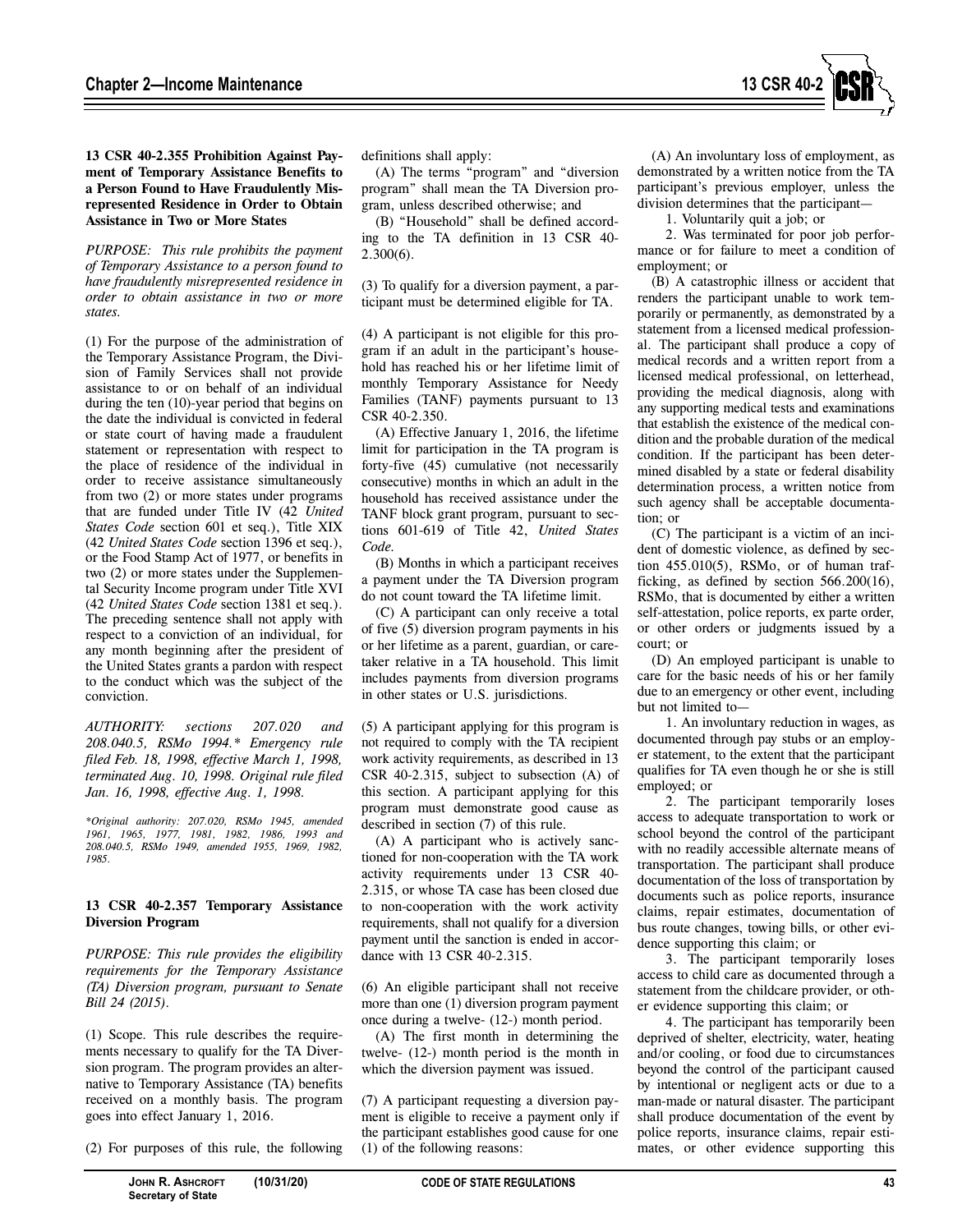

claim; or

5. A temporary financial hardship caused by natural or accidental death or the catastrophic illness of a household member, or a parent or sibling of a household member, including half or step-siblings; or

6. Any other event that the division determines warrants good cause, and that is supported by documentation establishing the occurrence of the event.

(8) The participant shall agree to use a diversion payment to address an issue related to the purpose of the TANF program pursuant to section 601 of Title 42, *United States Code.*

(A) The division shall issue a diversion payment directly to the participant by electronic benefits transfer (EBT).

(B) The participant is not eligible for TA in the month in which the diversion payment was issued.

(C) A TA payment shall not be issued to a household for any month for which a diversion payment was also issued, regardless of whether the head of household or the person receiving the payment changes.

(D) The participant is not eligible for TA for up to two (2) months following the month for which the diversion payment was approved, to the extent that the total diversion payment exceeds or equals the amount of TA for which the participant would otherwise qualify in those months. The diversion case is considered to be active during this period.

(9) The TA Diversion program is not included within the definition of "assistance" in 13 CSR 40-2.300(3).

(10) All information provided to the division by a participant in support of a request for a diversion payment shall be true, accurate, and complete.

(11) The participant shall disclose to the division all information which may impact eligibility for the diversion payment. The participant has a continuing obligation to notify the division if any information supporting the grant of the diversion payment changes within ten (10) days of the change.

(12) A participant who is aggrieved by a decision of the division under this regulation may appeal the division's decision pursuant to section 208.080, RSMo.

*AUTHORITY: section 207.022, RSMo Supp. 2014, and section 208.040.5(6), RSMo Supp. 2015.\* Original rule filed Jan. 15, 2016, effective July 30, 2016.* 

*\*Original authority: 207.022, RSMo 2014 and 208.040, RSMo 1939, amended 1941, 1949, 1951, 1953, 1955, 1957, 1973, 1977, 1982, 1983, 1984, 1987, 1994, 1999, 2001, 2009, 2015.* 

#### **13 CSR 40-2.360 Prohibition Against Payment of Temporary Assistance to Certain Persons Fleeing to Avoid Prosecution, or Custody or Confinement After Conviction**

*PURPOSE: This rule prohibits the payment of Temporary Assistance to certain persons fleeing to avoid prosecution, or custody or confinement after conviction*.

(1) For the purpose of the administration of the Temporary Assistance Program, the Division of Family Services shall not provide assistance to or on behalf of any individual who is—

(A) Fleeing to avoid prosecution, or custody or confinement after conviction, under the laws of the place from which the individual flees, for a crime, or an attempt to commit a crime, which is a felony under the laws of the place from which the individual flees, or which, in the case of the state of New Jersey, is a high misdemeanor under the laws of such state; or

(B) Violating a condition of probation or parole imposed under federal or state law. The preceding sentence shall not apply with respect to conduct of an individual, for any month beginning after the president of the United States grants a pardon with respect to the conduct.

*AUTHORITY: sections 207.020 and 208.040.5, RSMo 1994.\* Emergency rule filed Feb. 18, 1998, effective March 1, 1998, terminated Aug. 10, 1998. Original rule filed Jan. 16, 1998, effective Aug. 1, 1998.* 

*\*Original authority: 207.020, RSMo 1945, amended 1961, 1965, 1977, 1981, 1982, 1986, 1993 and 208.040.5, RSMo 1949, amended 1955, 1969, 1982, 1985.* 

#### **13 CSR 40-2.365 Prohibition Against Payment of Temporary Assistance on Behalf of Minor Children Who Are Absent from the Home for a Significant Period of Time**

*PURPOSE: This rule prohibits the payment of Temporary Assistance to minor children who are absent from the home for a significant period of time.* 

(1) For the purpose of the administration of the Temporary Assistance Program, the Division of Family Services shall not provide assistance to or on behalf of—

(A) A minor child who has been, or is expected by a parent (or other caretaker relative) of the child to be, temporarily absent from the home for a period exceeding ninety (90) consecutive days; or

(B) An individual who is a parent (or other caretaker relative) of a minor child and who fails to notify the Division of Family Services of the absence of the minor child from the home for the period specified in or provided for pursuant to subsection  $(1)(A)$ , by the end of the five (5)-day period that begins with the date that it becomes clear to the parent (or relative) that the minor child will be absent for such period so specified or provided for.

*AUTHORITY: sections 207.020 and 208.040.5, RSMo 1994.\* Emergency rule filed Feb. 18, 1998, effective March 1, 1998, terminated Aug. 10, 1998. Original rule filed Jan. 16, 1998, effective Aug. 1, 1998.* 

*\*Original authority: 207.020, RSMo 1945, amended 1961, 1965, 1977, 1981, 1982, 1986, 1993 and 208.040.5, RSMo 1949, amended 1955, 1969, 1982, 1985.* 

#### **13 CSR 40-2.370 Requirement that All Recipients for the Payment of Temporary Assistance Shall Complete an Assessment and May Be Required To Complete an Individual Employment Plan**

*PURPOSE: This rule requires that all applicants/recipients for the payment of Temporary Assistance shall complete an assessment and may be required to complete an individual responsibility plan which is termed an Individual Employment Plan (IEP).* 

(1) Initial Assessment.

(A) For the purpose of the administration of the Temporary Assistance Program, the Family Support Division shall make an initial assessment of the skills, prior work experience, and employability of each applicant/recipient of assistance under the program who is the head of household or second parent and—

1. Has attained eighteen (18) years of age; or

2. Has not completed high school or obtained a certificate of high school equivalency and is not attending secondary school.

(B) The assessment described in subsection (1)(A) shall be completed at application.

(C) On the basis of the assessment made under subsection  $(1)(A)$  with respect to an individual, the Family Support Division shall refer the recipient to the contracted service provider or its designee to negotiate an Individual Employment Plan (IEP) with the individual, unless the person meets an exclusion or exemption under 13 CSR  $40-2.315(2)(C)$ and 13 CSR 40-2.315(2)(D).

(2) Individual Employment Plan.

(A) The contracted service provider or its designee shall develop with the individual an IEP which—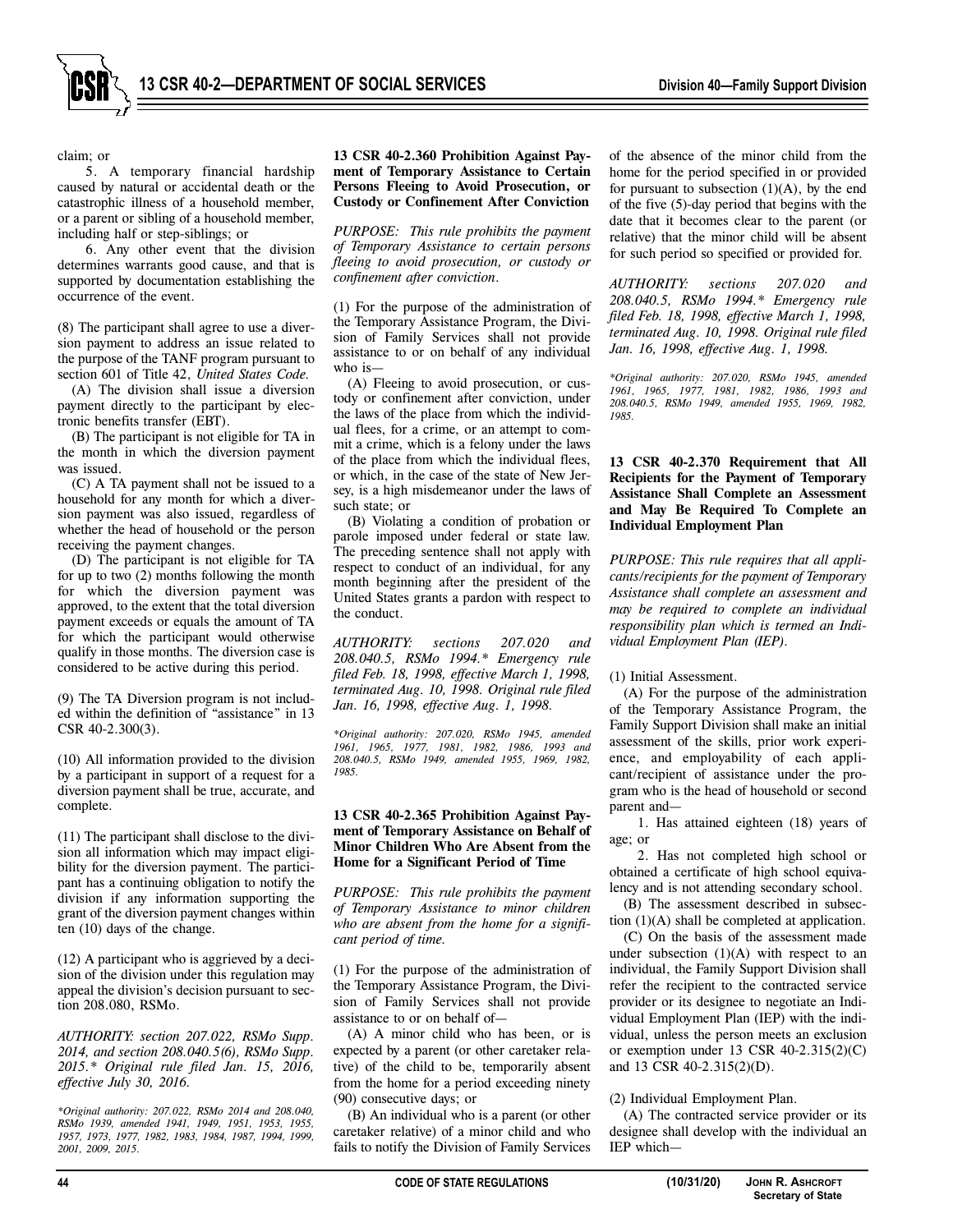

1. Sets forth an employment goal for the individual and a plan for moving the individual into employment as soon as possible and will include a requirement that the individual participate in an allowable/countable work activity for the minimum required hours outlined in 13 CSR 40-2.315;

2. To the greatest extent possible is designed to move the individual into whatever employment the individual is capable of handling as quickly as possible by establishing short- and long-term educational/occupational goals;

3. Assesses the individual's barriers that may hinder the individual's ability to seek and/or obtain employment. Those barriers may include (but are not limited to): substance abuse, legal issues, child care, healthcare, transportation, and education;

4. Identify available support services, such as subsidized child care, medical services, and transportation benefits, to help ensure that the family will become self-sustaining and will be less likely to return to public assistance;

5. Address circumstances creating barriers to self-sufficiency and may be updated and adjusted to identify and address the removal of these barriers; and

6. Ascertain the skills of the individual that will expand the individual's opportunity to obtain employment.

(3) The Family Support Division shall encourage families who have an IEP to make full use of the federal earned income tax credit.

(4) If an individual in a family fails to cooperate in developing, or fails to comply with the requirements of, the IEP without good cause as defined in 13 CSR 40-2.315, the division shall sanction the individual as provided in 13 CSR 40-2.315.

*AUTHORITY: section 207.020, RSMo 2000 and section 208.040.5, RSMo Supp. 2010.\* Emergency rule filed Feb. 18, 1998, effective March 1, 1998, terminated Aug. 10, 1998. Original rule filed Jan. 16, 1998, effective Aug. 1, 1998. Amended: Filed June 1, 2007, effective Dec. 30, 2007. Amended: Filed Sept. 21, 2010, effective April 30, 2011.* 

*\*Original authority: 207.020, RSMo 1945, amended 1961, 1965, 1977, 1981, 1982, 1986, 1993 and 208.040.5, RSMo 1939, amended 1941, 1949, 1951, 1953, 1955, 1957, 1973, 1977, 1982, 1983, 1984, 1987, 1994, 1999, 2001, 2009.* 

# **13 CSR 40-2.375 Medical Assistance for Families**

(Rescinded March 30, 2019)

*AUTHORITY: sections 207.020 and 208.145, RSMo 2000. Emergency rule filed June 7, 2002, effective July 1, 2002, expired Dec. 27, 2002. Original rule filed June 11, 2002, effective Dec. 30, 2002. Emergency amendment filed June 7, 2004, effective July 1, 2004, expired Dec. 27, 2004. Amended: Filed June 7, 2004, effective Jan. 30, 2005. Emergency amendment filed May 20, 2005, effective July 1, 2005, expired Dec. 27, 2005. Amended: Filed May 20, 2005, effective Dec. 30, 2005. Rescinded: Filed July 19, 2018, effective March 30, 2019.* 

# **13 CSR 40-2.380 Grandparents as Foster Parents**

(Rescinded December 30, 2005)

*AUTHORITY: sections 207.020, RSMo 2000 and 453.322 and 453.325, RSMo Supp. 2003. Emergency rule filed July 11, 2003, effective Aug. 1, 2003, expired Jan. 27, 2004. Original rule filed Jan. 23, 2004, effective July 30, 2004. Rescinded: Filed June 8, 2005, effective Dec. 30, 2005.* 

# **13 CSR 40-2.390 Transitional Employment Benefit**

*PURPOSE: This rule establishes the Transitional Employment Benefit. This rule also establishes the circumstances when a family is eligible for the Transitional Employment Benefit payment and the length of time a family qualifies for the Transitional Employment Benefit payment.* 

(1) The Family Support Division shall make payable a fifty-dollar (\$50) Transitional Employment Benefit payment to families with earned income who are no longer eligible for Temporary Assistance benefits as defined in 13 CSR 40-2.300 through 13 CSR 40-2.370 due to an increase in income, removal of an earnings disregard or an allowable expense deduction, or a household composition change which causes ineligibility due to income guidelines for Temporary Assistance provided—

(A) The family received Temporary Assistance cash benefits for at least one (1) month;

(B) There is a work-eligible individual, as defined in 45 CFR 261.10, included in the family;

(C) Work-eligible individuals in the family continue to meet the minimum work participation hours as outlined in 42 USC 607.

1. Transitional Employment Benefit work participation hours must be met through employment only.

2. Work participation hours must be reported and verified within ten (10) days of the Temporary Assistance case closing or change in employment;

(D) The family continues to meet all other eligibility requirements contained in 13 CSR 40-2.300 through 13 CSR 40-2.370 with the exception of income; and

(E) The family was eligible for and received Temporary Assistance in October 2008 or later.

(2) The family is eligible to receive the fiftydollar (\$50) Transitional Employment Benefit payment for up to six (6) consecutive months as long as the family meets the requirements in subsections  $(1)(B)$  and  $(1)(C)$ .

(3) There is no limit on the number of times a family may receive Transitional Employment Benefit payments as long as the family loses eligibility for Temporary Assistance as outlined in section (1).

(A) The Transitional Employment Benefit is not included in the sixty (60)-month lifetime limit for Temporary Assistance as referenced in 42 USC 608.

(4) Families who receive Transitional Employment Benefits shall not assign to the Family Support Division on behalf of the state any rights to support from any other person on behalf of any member of the family.

*AUTHORITY: section 207.020, RSMo 2000 and section 208.040.5, RSMo Supp. 2008.\* Emergency rule filed Sept. 23, 2008, effective Oct. 3, 2008, expired March 31, 2009. Original rule filed Sept. 23, 2008, effective May 30, 2009.* 

*\*Original authority: 207.020, RSMo 1945, amended 1961, 1965, 1977, 1981, 1982, 1986, 1993 and 208.040, RSMo 1939, amended 1941, 1949, 1951, 1953, 1955, 1957, 1973, 1977, 1982, 1983, 1984, 1987, 1994, 1999, 2001.* 

# **13 CSR 40-2.395 Spend Down Program**

*PURPOSE: This rule establishes terminology as well as provides definition of terms for the spend down program and defines valid verification of incurred medical expenses.* 

(1) Spend down is a program created for persons with disabilities and persons aged sixtyfive (65) and older who have income that exceeds the Medicaid qualification limits. Such individuals may qualify for Medicaid benefits when they spend down their income that exceeds the Medicaid eligibility limit. Medicaid coverage begins when the individual's incurred medical expenses equal the monthly spend down requirement.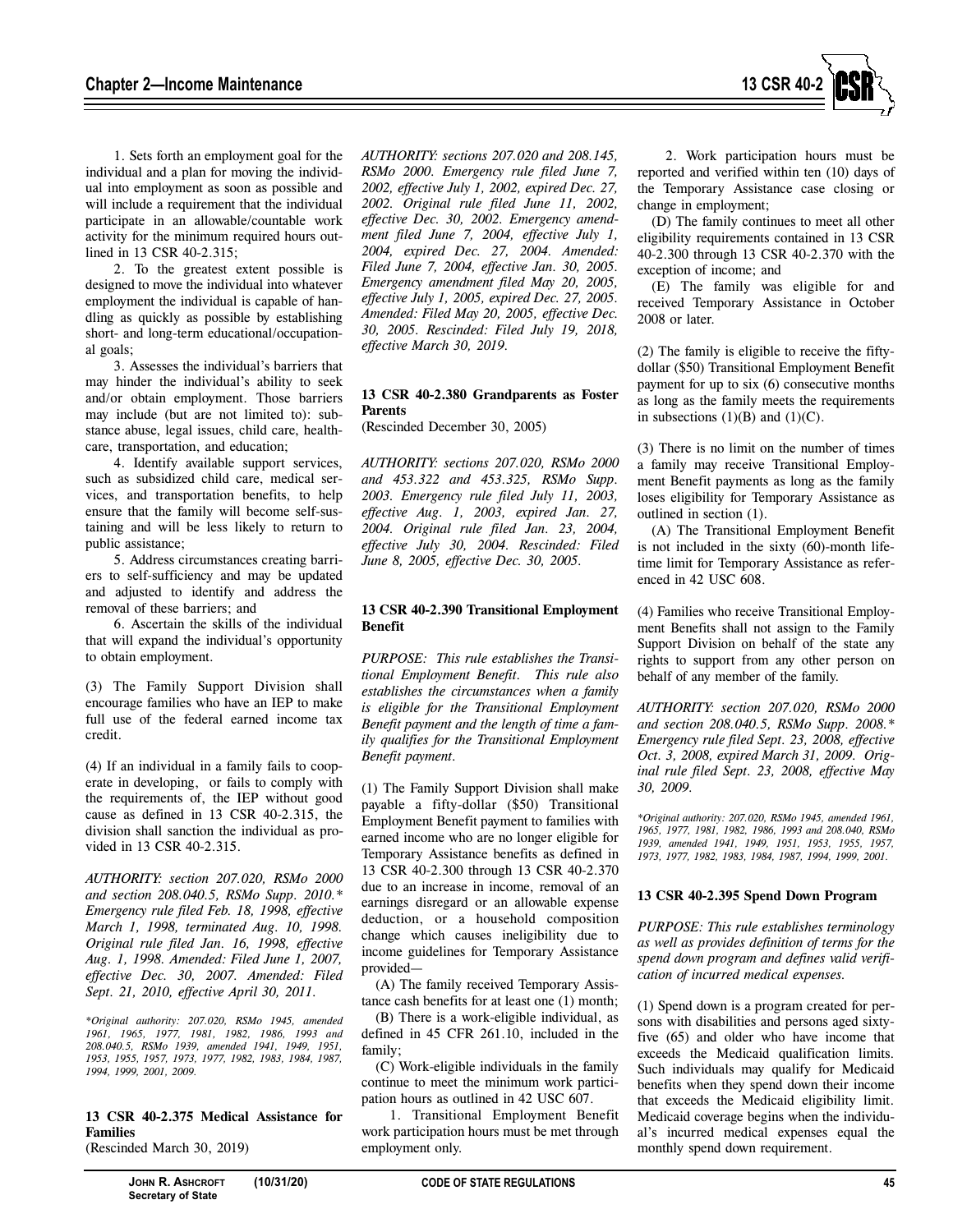(2) Definitions.

(A) "Incurred medical expenses" means expenses incurred by the individual or financially responsible relatives for necessary medical and remedial services that are recognized under state law and are not subject to payment by a third party, unless the third party is a public program of a state or political subdivision of a state. Incurred medical expenses include Medicare and other health insurance deductibles and co-insurance charges, and co-payments or deductibles imposed under 42 C.F.R. Section 447.51 or Section 447.53. The term incurred medical expenses includes expenses incurred by an individual's spouse whose income is included in the Medicaid eligibility determination.

(B) "Individual" means aged persons (over sixty-five (65) years), blind persons, or people with disabilities with income above limits established under section 208.151, RSMo, for MO HealthNet for the Aged, Blind, and Disabled, permanent and total disability benefits, or aid to the blind benefits.

(C) "Third party" means a Medicare, private health insurance, or other health care payer.

(3) How spend down amount is calculated. The monthly spend down amount is calculated as the difference between the individual's monthly net income and the Medicaid eligibility limits. The net income is calculated according to the provisions of 13 CSR 40- 2.200.

(4) Spend down may be met in one (1) of the following ways:

(A) Incurred Costs Method. Spend down participants using this method must provide documentation of medical expenses they have incurred.

1. Incurred medical expenses that can be applied to spend down must be either—

A. Incurred within the month MO HealthNet coverage is requested and bills are submitted to the Family Support Division; or

B. Incurred within the three (3) months prior to the month for which MO HealthNet coverage is requested and bills are submitted to the Family Support Division for those eligible for MO HealthNet Aged, Blind, and Disabled spend down program;

C. Incurred medical expenses can be applied to future months limited to a maximum of three (3) months from the current month in which MO HealthNet coverage is requested when—

(I) The bills were incurred while the participant was eligible for MO Health-Net spend down;

(II) The bills were not paid and will

not be paid by MO HealthNet;

(III) The bills are currently owed or paid by the participant;

(IV) The bills were not previously applied in any month to meet spend down, including use of out-of-pocket expenses; and

(V) The bills were incurred no earlier than three (3) months prior to the current month;

D. Allowable medical expenses include those specified in section 208.152, RSMo; and

E. Proof of incurred costs does not require proof of payment of the incurred costs.

2. In order for an individual to claim that an incurred medical expense should be credited to the individual's spend down obligation, the individual shall provide documentation of the incurred medical expense within one (1) year of the date of the medical service.

3. No credit for incurred medical expenses shall be given without documentation that the individual has incurred, and is legally obligated to pay the expense, and has not previously used the expense for spend down. Documentation of an incurred medical expense shall be submitted in either one (1) of the following methods:

A. An invoice, billing statement, or receipt from the provider that contains the following information:

(I) Name of patient;

(II) Date of service;

(III) Type of service provided and/or description of the service;

(IV) Identification of the portion of the total charges that are billed to a third party and the portion of the total charges that are the patient's responsibility to pay; and

(V) To document incurred costs of mileage of medically necessary, nonemergency transportation, the individual shall certify the miles traveled and the purpose. Travel expenses required to obtain a medical item or service shall be determined at the State Employee Reimbursement rates established by the state of Missouri Office of Administration pursuant to 1 CSR 10-11.010 and 1 CSR 10-11.030 as of the date of travel; or

B. A Family Support Division Provider form signed and completed by the provider containing the information set out in subparagraph  $(4)(A)3.A.$  of this regulation.

4. The provider shall, upon request, provide any additional information required by the Family Support Division to establish that the individual has incurred the medical expense.

5. When it is known that the individual has coverage by a third party and the portion subject to payment by the third party cannot

be identified, the Family Support Division shall—

A. For individuals with private health insurance or coverage by another healthcare payer, estimate the amount of the individual's incurred cost based upon the provisions of coverage; and

B. For individuals with Medicare Part A and/or B coverage and who do not have Qualified Medicare Beneficiary coverage, estimate the amount of the individual's incurred medical cost to be—

(I) One hundred percent (100%) of the Medicare reimbursement rate up to the individual's Medicare deductible, if the deductible has not been met; and thereafter

(II) Twenty percent (20%) of the Medicare allowable reimbursement once the deductible has been met.

6. Individuals receiving Qualified Medicare Beneficiary coverage cannot use incurred medical expenses covered by Medicare towards meeting spend down.

7. If a provider provides a direct medical service based on an "ability-to-pay" or "sliding" fee scale, only the amount the individual is legally obligated to pay the provider is an incurred medical expense;

(B) Pay-in Method. An individual may pay their spend down amount to the state. The monthly spend down requirement may be paid by the individual, their spouse, a financially responsible relative, or a public program of a state or political subdivision of a state; and

(C) Combination Method. An individual may use a combination of the incurred costs method and the pay-in methods to satisfy the monthly spend down amount to the state.

(5) Any individual who disagrees with the FSD's decision shall have the right to request administrative review pursuant to 208.080, RSMo, and 13 CSR 40-2.160.

*AUTHORITY: sections 207.022 and 660.017, RSMo 2016.\* Original rule filed March 1, 2012, effective Oct. 30, 2012. Amended: Filed Sept. 27, 2018, effective May 30, 2019.* 

*\*Original authority: 207.022, RSMo 2014 and 660.017, RSMo 1993, amended 1995.* 

**13 CSR 40-2.400 Definitions for the Screening and Testing for the Illegal Use of Controlled Substances by Temporary Assistance Applicants and Recipients** 

*PURPOSE: This rule establishes the definitions that will govern the use of certain terms used to establish the procedures for the* 

**Secretary of State**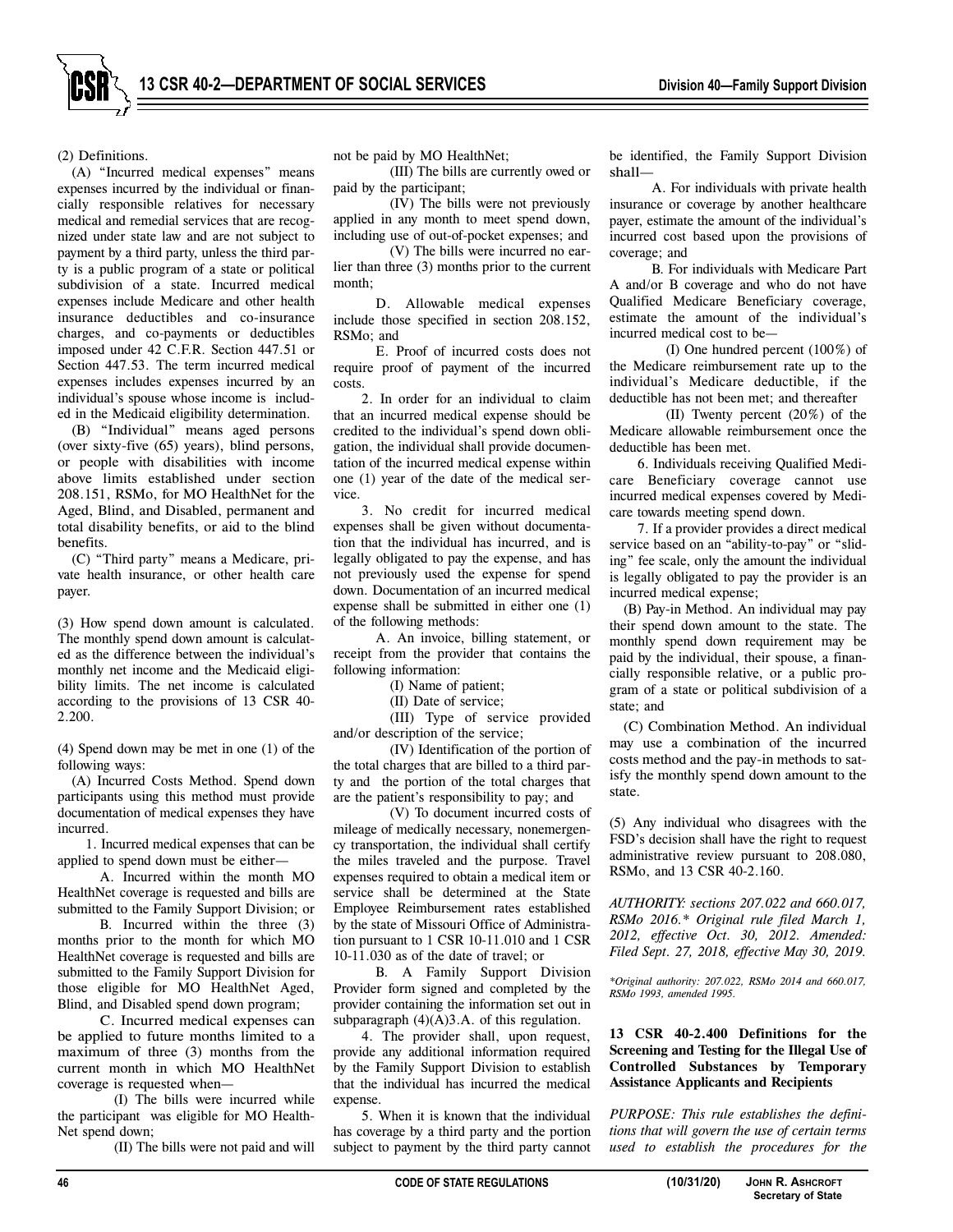

*screening and testing for illegal use of controlled substances by Temporary Assistance applicants and recipients.* 

(1) Applicant—A person who has applied for Temporary Assistance benefits in accordance with Temporary Assistance eligibility regulations, but has not yet been determined eligible for benefits.

(2) Appropriate substance abuse treatment program—A substance abuse treatment program that the Department of Mental Health has approved and—

(A) Is certified as an alcohol and drug abuse treatment program by the Department of Mental Health; and

(B) Is contracted with the Department of Mental Health to provide Comprehensive Substance Treatment and Rehabilitation (CSTAR) services.

(3) Drug test—The urine dipstick five- (5-) panel test.

(4) Entry into the substance abuse treatment program—A recipient shall be considered to have entered into a substance abuse treatment program when the recipient has been enrolled in the Department of Mental Health's consumer information system by an appropriate treatment provider.

(5) Controlled substance—a drug, substance, or immediate precursor in Schedules I through V listed in sections 195.005 to 195.425, RSMo.

(6) Head-of-household—The individual who is registered as the applicant or recipient for Temporary Assistance benefits with the division.

(7) Individual—A person who is either an applicant or recipient for Temporary Assistance benefits with the Family Support Division.

(8) Misdemeanor or felony drug offense— Any arrests or convictions for violating any federal or Missouri state statutes relating to any illegal use, possession, trafficking, delivery, distribution, registration, creation, production, or manufacturing of any drugs, narcotics, controlled substances, controlled substance analogues, imitation controlled substances, drug paraphernalia, counterfeit substances, or immediate precursor shall constitute the misdemeanor or felony drug offenses that shall be screened for by a search of the records of the Missouri Highway Patrol.

(9) Protective payee—An individual appointed by the Family Support Division to act on behalf of the Temporary Assistance household with regard to Temporary Assistance benefits.

(10) Reasonable cause—Reasonable cause exists when there is reasonable suspicion that there is an articulable individualized basis for suspecting that the Temporary Assistance applicant or recipient is engaging in the illegal use of controlled substances. Reasonable suspicion shall be deemed to exist based on the response to the screening tool or when a search of the law enforcement records of the Missouri Highway Patrol establishes that the individual has been arrested or convicted of a misdemeanor or felony drug offense within the last twelve (12) months.

(11) Recipient—A person who receives public assistance benefits in accordance with Temporary Assistance eligibility regulations.

(12) Successful completion of substance abuse treatment program—A recipient referred under section 208.027, RSMo, has successfully completed a substance abuse program when a letter or other official notice is issued from the appropriate substance abuse treatment program verifying the recipient has made satisfactory progress toward the criteria outlined in 9 CSR 30-3.130(8)(A) and if the recipient has not tested positive in accordance with 13 CSR 40-2.420.

(13) Temporary Assistance (TA)—Missouri's Temporary Assistance for Needy Families program that provides temporary cash assistance to families as set forth in sections 208.040, RSMo, et seq. and 13 CSR 40- 2.300 to 13 CSR 40-2.370.

(14) Temporary Assistance for Needy Families (TANF)—The federal program under which Missouri's Temporary Assistance benefits are distributed as set forth in 42 U.S.C. section 601, et seq. and 42 CFR 260.10, et seq.

(15) Treatment provider—Is an individual or entity that operates a substance abuse treatment program that the Department of Mental Health has approved and—

(A) Is certified as an alcohol and drug abuse treatment program by the Department of Mental Health; and

(B) Is contracted with the Department of Mental Health to provide Comprehensive Substance Treatment and Rehabilitation (CSTAR) services.

(16) Urine dipstick five- (5-) panel test—A test that will analyze an individual's urine sample to determine whether an individual has used the following controlled substances:

- (A) Amphetamines/Methamphetamines;
- (B) Cannabinoids (THC);
- (C) Cocaine;
- (D) Opiates; and
- (E) Phencyclidine (PCP).

*AUTHORITY: section 208.027, RSMo Supp. 2012.\* Original rule filed June 29, 2012, effective Feb. 28, 2013.* 

*\*Original authority: 208.027, RSMo 2011.* 

# **13 CSR 40-2.410 Screening Temporary Assistance Applicants and Recipients for Illegal Use of a Controlled Substance**

*PURPOSE: This rule adds the requirement that all applicants or recipients for the payment of Temporary Assistance who are age eighteen (18) or older and are the head-ofhousehold complete a screening for illegal use of a controlled substance. This rule also establishes the individual's eligibility due to the screening and consequences when the individual fails to comply with the screening requirement and when the screening provides reasonable cause for illegal use of a controlled substance.* 

(1) The Family Support Division shall conduct a screening to determine illegal use of a controlled substance for all Temporary Assistance applicants and recipients who are age eighteen (18) or older, are the head-of-the-household, and are otherwise eligible for Temporary Assistance benefits as defined in 13 CSR 40- 2.300 through 13 CSR 40-2.370.

(A) The individual must cooperate with the screening process.

1. The individual must agree to complete the screening process.

2. The individual must answer all questions.

(B) Screening shall consist of the following two (2) processes:

1. The individual shall submit answers to a screening tool administrated by the Family Support Division at the time of application; and

2. The Family Support Division shall conduct a periodic match of Temporary Assistance recipients with the Missouri State Highway Patrol law enforcement records for individuals that have an arrest, suspended imposition of sentence, or conviction for a misdemeanor or felony drug offense upon implementation of the screening process.

(C) The individual may request referral to and then must successfully complete an appropriate substance abuse treatment program as set forth in 13 CSR 40-2.430 in lieu of a drug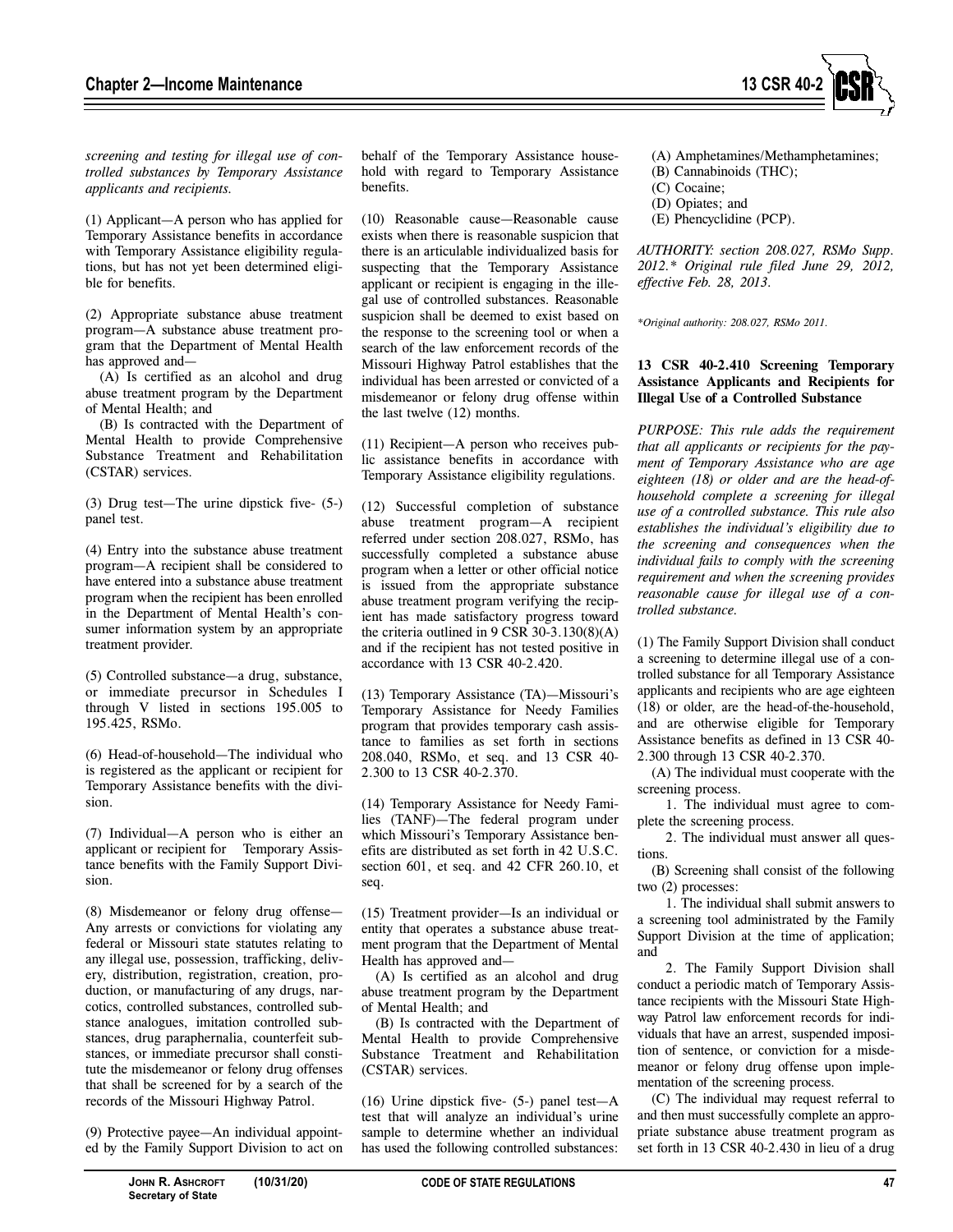test as set forth in 13 CSR 40-2.420.

(D) The division shall not provide Temporary Assistance to or on behalf of an individual who refuses to cooperate with the screening process. The individual is ineligible for Temporary Assistance for a period of three (3) years from the date of a refusal to cooperate with the screening process or an administrative hearing decision if a hearing is requested and the division is affirmed. The hearing process is set forth in 13 CSR 40-2.440.

(2) The individual shall submit to a urine dipstick five- (5-) panel drug test, as set forth in 13 CSR 40-2.420 if—

(A) The individual's response to the screening tool gives rise to reasonable suspicion the individual engages in the illegal use of a controlled substance; or

(B) An individual has an arrest or conviction for a misdemeanor or felony drug offense from the match with the Missouri Highway Patrol within the preceding twelve (12) months of the date of the match with the Missouri Highway Patrol.

*AUTHORITY: section 208.027, RSMo Supp. 2014.\* Original rule filed June 29, 2012, effective Feb. 28, 2013. Amended: Filed Nov. 3, 2014, effective April 30, 2015.* 

*\*Original authority: 208.027, RSMo 2011.* 

## **13 CSR 40-2.420 Testing for the Illegal Use of a Controlled Substance by Applicants and Recipients of Temporary Assistance**

*PURPOSE: This rule adds the requirement that applicants for Temporary Assistance and recipients for the payment of Temporary Assistance who are age eighteen (18) or older and are the head-of-household whose screening for illegal use of a controlled substance establishes reasonable cause to believe the individual engages in the illegal use of a controlled substance must submit to a urine dipstick five- (5-) panel drug test. This rule also establishes the individual's ineligibility for Temporary Assistance pursuant to the drug testing requirement.* 

(1) The Family Support Division shall require an individual to submit to a urine dipstick five- (5-) panel drug test when the Family Support Division determines there is reasonable cause to believe the individual is engaging in the illegal use of a controlled substance. The determination of reasonable cause shall be based upon the screening process set forth in 13 CSR 40-2.410.

(A) The division or its designee shall notify the individual in writing, at the individual's last known address as contained within the division records, of the reasonable cause determination that requires the individual to submit to a urine dipstick five- (5-) panel drug test.

(B) The division or its designee shall notify the individual in writing of the location of the test and the date by which the test must be completed and of the drug testing process.

(C) The division or its designee shall make the test available either within the individual's county of residence as known to the division or in an adjacent county if the testing location is within twenty-five (25) miles of the individual's residence, whichever is closer.

(D) The individual must provide verification of identity when submitting to the drug test. Acceptable forms of identity verification include: U.S. passport; driver's license issued by the state or U.S. territory with a photograph or other identifying information; certificate of degree of Indian blood; school identification card; U.S. military card or draft card with photograph; identification card issued by federal, state, or local government; Native American tribal document.

#### (2) Drug Testing Protocols.

(A) All urine samples collected under this program shall be collected and analyzed by a qualified contractor of the state of Missouri with laboratory facilities that comply with the standards of the National Institute on Drug Abuse/Substance Abuse and Mental Health Service Administration of the U.S. Department of Health and Human Services or other appropriate accrediting institution. The collection and analysis shall include the initial screening of the urine dipstick five- (5-) panel test and when necessary a confirmation test analyzed by a laboratory that complies with the standards of the Substance Abuse and Mental Health Service Administration of the U.S. Department of Health and Human Services. All samples confirmed by the laboratory as non-negative shall be interpreted as positive or negative by a medical review officer licensed by the American Association of Medical Review Officers, American College of Occupational and Environmental Medicine, Medical Review Officer Certification Council, or American Society of Addiction Medicine.

(B) The laboratory must screen and test for the substances set forth in 13 CSR 40- 2.400(16). Said testing must screen, at a minimum, for the levels of such substances as provided by 1 CSR  $30-7.010(5)$ , as may be amended from time-to-time.

(3) The division shall not provide Temporary Assistance to or on behalf of an individual who is required to submit to a drug test and who refuses to cooperate with any part of the drug testing process.

(A) A refusal to cooperate with the testing process shall include one (1) or more of the following:

1. Failure to provide a sample for drug testing within the required time frame;

2. Failure to fully comply with the drug testing process as directed by the Family Support Division or its designee;

3. Failure to appear for drug testing at the designated location and time;

4. Failure to contact or cooperate with any medical review process;

5. Failure to provide verification of identity;

6. Failure to complete any documents or consent forms required by the Family Support Division or its designee, the drug testing provider, the Department of Mental Health, or the substance abuse treatment provider;

7. Failure to provide a sufficient amount of urine for testing; or

8. Failure to provide a urine sample at the correct temperature.

(B) The individual is ineligible for Temporary Assistance for a period of three (3) years from the date of a positive test, test refusal, or an administrative hearing decision if a hearing is requested and the division is affirmed. The hearing process is set forth in 13 CSR 40- 2.440.

(4) The division shall not provide Temporary Assistance to or on behalf of an individual who tests positive for illegal use of a controlled substance and fails to enter, participate, and successfully complete an appropriate substance abuse treatment program as set forth in 13 CSR 40-2.430. The individual is ineligible for Temporary Assistance for a period of three (3) years from the date of a positive test or an administrative hearing decision if a hearing is requested and the division is affirmed. The hearing process is set forth in 13 CSR 40-2.440.

(5) An individual subject to drug testing who has a positive drug result may, at his or her expense, have the positive drug test result confirmed. The individual must make this request for testing within ten (10) days from notification of the positive test result.

(6) The division may require a urine dipstick five- (5-) panel drug test six (6) months after the date the recipient entered the substance abuse treatment program as defined in 13 CSR 40-2.430. If the individual tests positive, the individual is ineligible for Temporary Assistance for a period of three (3) years from the date of a positive test or an administrative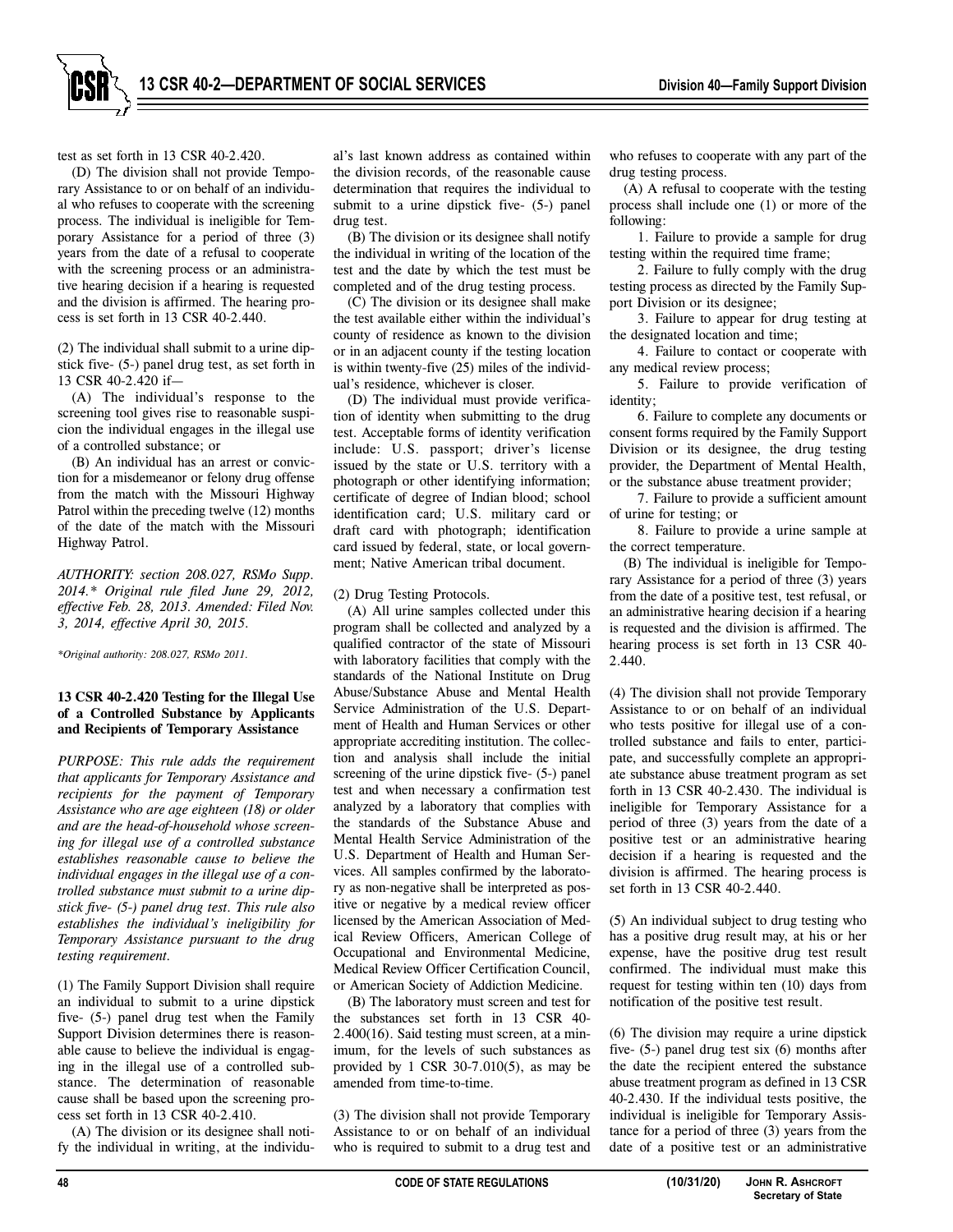

hearing decision if a hearing is requested and the division is affirmed. The hearing process is set forth in 13 CSR 40-2.440.

(7) The amount of assistance that would otherwise be required to be provided under the Temporary Assistance Program to the family members of an individual to whom sections (3), (4), and (6) apply shall be reduced by the amount which would have otherwise been made available to the individual who has been declared ineligible.

(8) The division shall add an otherwise eligible individual who has been declared ineligible for Temporary Assistance as set forth in 13 CSR 40-2.400 through 13 CSR 40-2.430 to the Temporary Assistance household after the three- (3-) year period of ineligibility has elapsed. The individual is subject to the rules as set forth in 13 CSR 40-2.400 through 13 CSR 40-2.450.

*AUTHORITY: section 208.027, RSMo Supp. 2014.\* Original rule filed June 29, 2012, effective Feb. 28, 2013. Amended: Filed Nov. 3, 2014, effective April 30, 2015.* 

*\*Original authority: 208.027, RSMo 2011.* 

## **13 CSR 40-2.430 Substance Abuse Treatment Program for Temporary Assistance Recipients**

*PURPOSE: This rule explains the referral and treatment process for recipients of Temporary Assistance benefits who are required to enter and complete a substance abuse treatment program as a result of 13 CSR 40- 2.420.* 

(1) The Family Support Division shall refer recipients of Temporary Assistance benefits who are determined to have tested positive for the illegal use of a controlled substance under the provisions of section 208.027, RSMo, to an appropriate substance abuse treatment program approved by the Department of Mental Health, as set forth in 13 CSR 40-2.400.

(2) Recipients referred to an approved substance abuse treatment program as set forth in these rules shall receive a comprehensive assessment to determine the appropriate level of care and to develop an initial treatment plan. Treatment services shall be delivered in accordance with all rules applicable to certified programs as defined in 9 CSR 30-3.032.

(3) Active participation in the substance abuse treatment program by recipients referred as provided in section 208.027, RSMo, shall be demonstrated by—

(A) Completion of comprehensive assessment as set forth in section (2);

(B) Enrollment in an appropriate substance abuse treatment program;

(C) Consent to communication between and among the treatment provider, Family Support Division, and Department of Mental Health personnel about participation and progress in substance abuse treatment; and

(D) Participation in the development of an individualized treatment plan and satisfactory progress toward treatment goals.

(4) The Department of Mental Health or the treatment provider shall inform the Family Support Division in writing within five (5) days of the following:

(A) The date the recipient enters into the substance abuse treatment program; and

(B) The date upon which the recipient successfully completed the substance abuse treatment program; and

(C) The date the recipient did not successfully complete the substance abuse treatment program.

(5) The written notice(s) required in section (4) shall be signed by the treatment provider. The original, signed notice(s) shall be selfauthenticating and shall be admissible into evidence without further foundation at any hearing conducted under 13 CSR 40-2.440. The hearing officer may authorize a substitution of the original with a copy for the record. If the division or the recipient objects to the introduction of the notice(s) into evidence, the party making the objection shall have the burden to establish that the notice(s) is not authentic and should not be admitted into evidence. The recipient or the division may request that the hearing officer issue a subpoena to the treatment provider for examination or cross-examination on the record.

*AUTHORITY: section 208.027, RSMo Supp. 2012.\* Original rule filed June 29, 2012, effective Feb. 28, 2013.* 

*\*Original authority: 208.027, RSMo 2011.* 

## **13 CSR 40-2.440 Hearings for Proceedings under 13 CSR 40-2.400 through 13 CSR 40-2.450**

*PURPOSE: This rule adds the requirement that all applicants or recipients for Temporary Assistance benefits who are age eighteen (18) or older and are the head-of-household who refuses or fails to cooperate with the screening process, who refuses to submit to a drug test, or who tests positive for the illegal use of con-* *trolled substances and fails to participate in a substance abuse treatment program will have a hearing. This rule establishes the procedures to be followed in the hearing.* 

(1) Eligibility for Hearing.

(A) Any applicant for or recipient of Temporary Assistance may request the Director of the Family Support Division to provide an administrative hearing before the Director of the Family Support Division or his/her designee when he/she—

1. Refuses to cooperate with the screening process;

2. Refuses to submit to a drug test; or

3. Tests positive for the illegal use of controlled substances; and

4. Does not participate in an appropriate substance abuse treatment program; or

5. Fails to successfully complete an appropriate substance abuse treatment program.

(2) Notification of Adverse Action and Hearings.

(A) Notice. The Family Support Division shall notify the individual in writing of any action affecting his/her Temporary Assistance benefit(s) as set forth in section (1). The notification shall be sent by mail to his/her address of record at least ten (10) days before the date the action becomes effective. The individual has the duty to notify the Family Support Division of any change in his/her residence address, mailing address, and other contact information. The notice for administrative hearings shall meet the requirements set out in section 208.080, RSMo, the hearing requirements in 45 CFR 205.10, this regulation, and any other applicable federal statutes or regulations. The individual shall have ninety (90) days from the date of the notice of the action affecting his/her Temporary Assistance benefit(s) in which to request an appeal to the Director of the Family Support Division.

(B) Hearings. The administrative hearings shall be conducted pursuant to procedures set forth in section 208.080, RSMo, the hearing requirements in 45 CFR 205.10, this regulation, and any other applicable federal statutes or regulations by administrative hearing officers designated by the Director of the Family Support Division.

(3) Hearing Procedure. The following procedure shall apply to administrative hearings required by section (1).

(A) Notice. The hearing officer shall mail a notice of the hearing to the Family Support Division, the individual at his/her address of record, and if appropriate, to the individual's attorney or designated representative. The notice shall include any information required by either Chapter 208, RSMo, 45 CFR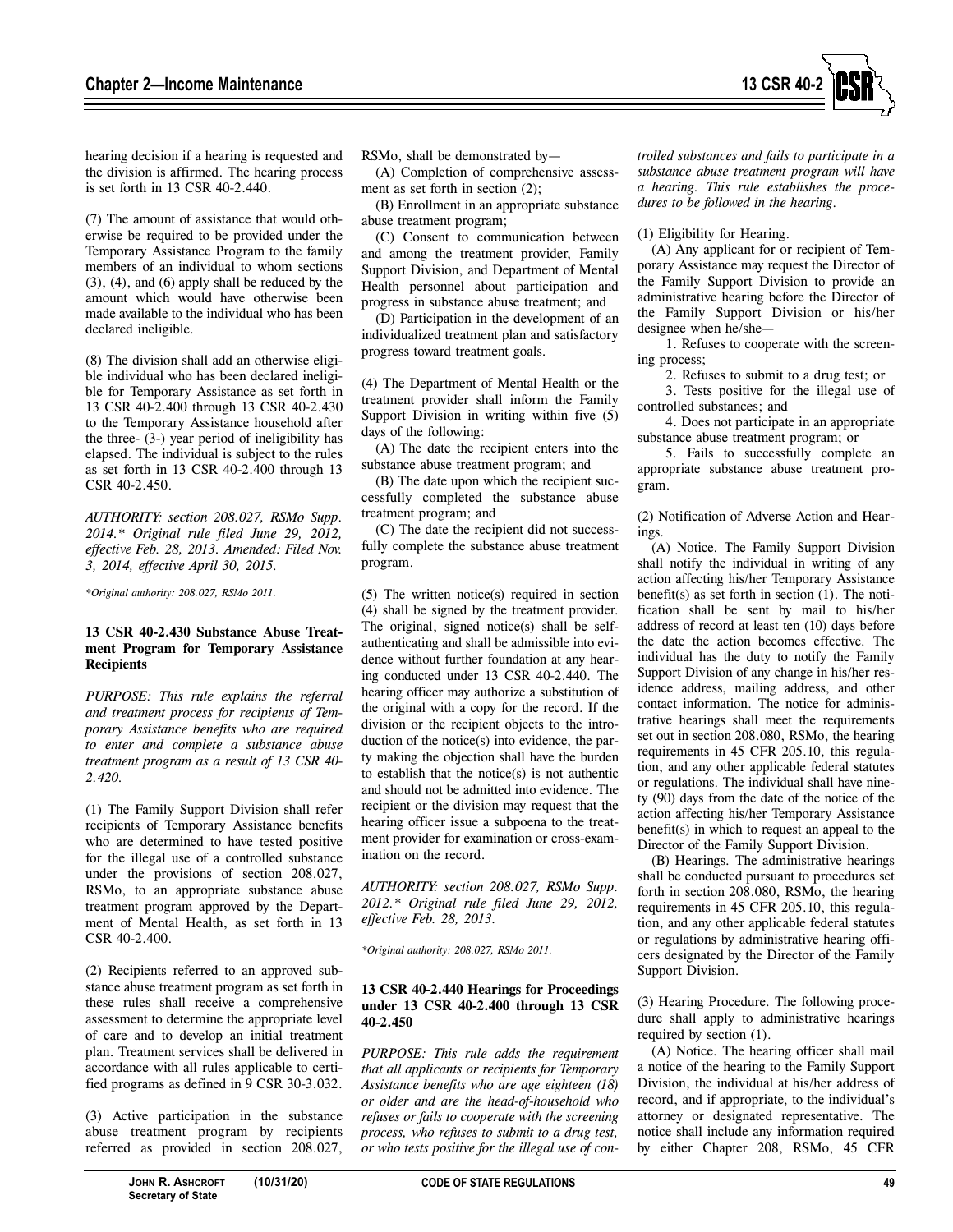205.10, or any other federal statutes or regulations that are applicable to the hearing being conducted under the authority of section (1). In addition, the following information shall be included in every hearing notice:

- 1. The caption and number of the case;
- 2. The time and place of the hearing;
- 3. The subject of the hearing;

4. That an order will be entered in accordance with the adverse action notice if the individual fails to appear and participate at the hearing;

5. Information on how to contact the hearing officer to request an in-person hearing if the individual has a need for a special accommodation due to a disability; and

6. That the individual may represent him/herself or the individual may authorize another individual, such as legal counsel or a relative, to act as a representative.

(B) No answer or responsive pleading shall be required to respond to any notice affecting his/her Temporary Assistance benefit(s) mailed by the Family Support Division or notice of an administrative hearing provided for under this regulation.

(C) The hearing officer shall set the date and time for the hearing. The hearing may be continued once on request of the individual or the Family Support Division.

(D) The hearing shall be conducted by telephone if the individual agrees, or at the local office of the Family Support Division.

(E) The Family Support Division shall have the burden to establish by a preponderance of the evidence that the individual—

1. Tested positive for the illegal use of a controlled substance;

2. Refused to cooperate or submit to the screening as set forth in 13 CSR 40-2.410;

3. Refused to cooperate or submit to the test for illegal use of a controlled substance as required by 13 CSR 40-2.420;

4. Failed or refused to participate in an appropriate substance abuse treatment program as set forth in 13 CSR 40-2.420; or

5. Failed or refused to successfully complete substance abuse treatment as set forth in 13 CSR 40-2.440.

(F) Affirmative Defenses. The individual shall have the burden of proving any of the affirmative defenses set forth below. Failure to comply with any of the requirements of subsection (3)(F) shall be considered a waiver of the affirmative defenses set forth below.

1. The individual was prescribed drugs by a licensed physician that resulted in the positive test for the illegal use of controlled substances. It shall be presumed that the ingestion of medication prescribed to someone other than the individual subject to the test for illegal use of controlled substances

required under section 208.027, RSMo, will not constitute an affirmative defense to excuse or negate the positive test result for the illegal use of a controlled substance.

2. The individual has a medical condition that prevented the individual from submitting a sample for testing for illegal use of controlled substances or from completing an appropriate substance abuse treatment program. The assertion of this affirmative defense shall be governed by the following rule:

A. The individual must produce a copy of medical records and a written report from the individual's physician providing the medical diagnosis along with any supporting medical tests and examinations that establish the existence of the medical condition that the individual asserts prevented compliance with the testing for illegal use of controlled substances or from completing an appropriate substance abuse treatment program.

(G) Evidence at the Hearing.

1. Written medical reports, medical records, reports of medical review officers, chain of custody documentation, drug test results, treatment records from an appropriate substance abuse treatment program, laboratory reports and results, affidavits, and the contents of the aforementioned documents submitted by the individual or the Family Support Division at the hearing are declared to be competent evidence and admissible into evidence at the hearing to be considered by the hearing officer along with any other evidence or testimony submitted.

2. Written medical reports, medical records, reports of medical review officers, chain of custody documentation, drug test results, treatment records from an appropriate substance abuse treatment program, laboratory reports and results, affidavits, and the contents of the aforementioned documents purporting to be executed and signed by the medical doctor or other appropriate authority, its agents or employees accompanied by a business record affidavit that meets the requirements of section 490.692, RSMo, shall be *prima facie* evidence of it being properly executed and signed without further proof of identification.

3. Written medical reports, medical records, reports of medical review officers, chain of custody documentation, drug test results, treatment records from an appropriate substance abuse treatment program, laboratory reports and results, affidavits, and the contents of the aforementioned documents reporting a positive drug test result shall create a rebuttable presumption that the individual has tested positive for the illegal use of a controlled substance in violation of section 208.027, RSMo, or has failed to successfully complete an appropriate substance abuse

treatment program. The entry of the written medical reports, medical records, reports of medical review officers, chain of custody documentation, drug test results, treatment records from an appropriate substance abuse treatment program, laboratory reports and results, affidavits, and the contents of the aforementioned documents reporting a positive drug test result or the failure to successfully complete an appropriate substance abuse treatment program into evidence at the administrative hearing required by section (1) shall shift the burden of proof to the individual to refute the presumption.

(H) The hearing shall be on the record.

(4) The hearing officer in an administrative hearing requested under section (1) shall make specific written findings of fact and conclusions of law pertinent to the questions in issue. The findings of fact and conclusions of law shall be based solely upon the evidence introduced into the record at the hearing. Copies of the decision of the hearing officer shall be mailed to the individual and their attorney at law or legal guardian and the Family Support Division.

(5) Judicial Review.

(A) Any applicant for or recipient of Temporary Assistance who may request the director provide an administrative hearing under section (1) may obtain judicial review pursuant to section 208.100, RSMo.

*AUTHORITY: section 208.027, RSMo Supp. 2014.\* Original rule filed June 29, 2012, effective Feb. 28, 2013. Amended: Filed Nov. 3, 2014, effective April 30, 2015.* 

*\*Original authority: 208.027, RSMo 2011.* 

## **13 CSR 40-2.450 Assignment of a Protective Payee Over Temporary Assistance Benefits When the Head-of-Household is Declared Ineligible for Temporary Assistance Pursuant to 13 CSR 40-2.400 through 13 CSR 40-2.440**

*PURPOSE: This rule adds the requirement that all recipients for Temporary Assistance benefits who are age eighteen (18) or older and are the head-of-household and who become ineligible as set forth in 13 CSR 40- 2.400 through 13 CSR 40-2.440 will have a protective payee assigned to administer the Temporary Assistance benefit.* 

(1) The Family Support Division shall require the assignment of a protective payee any time the Temporary Assistance head-ofhousehold refuses to complete the screening